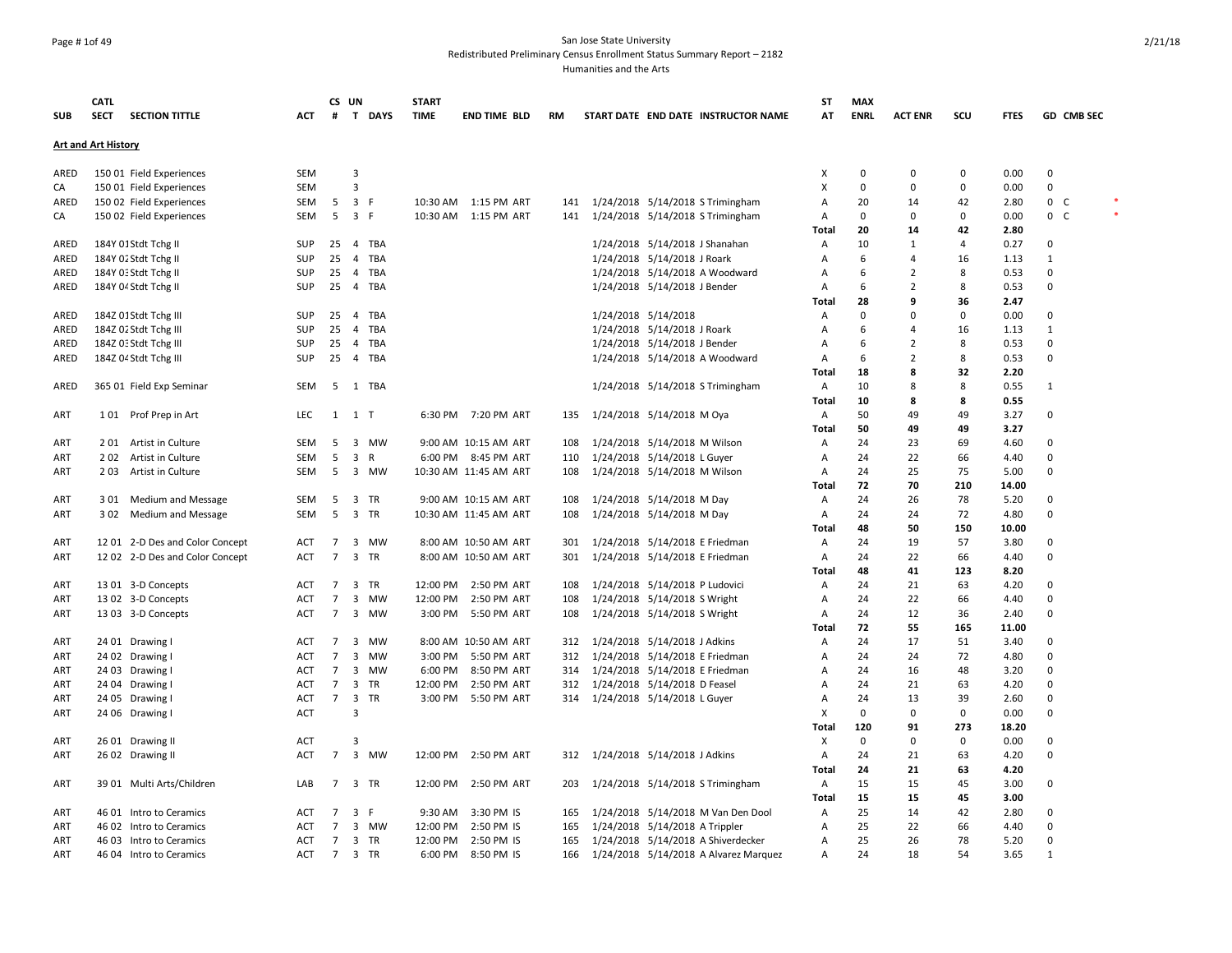# Page # 2of 49 San Jose State University Redistributed Preliminary Census Enrollment Status Summary Report – 2182 Humanities and the Arts

|            | <b>CATL</b> |                                 |            |                 | CS UN                   |           | <b>START</b> |                       |           |                                      | ST           | <b>MAX</b>     |                |             |             |                |
|------------|-------------|---------------------------------|------------|-----------------|-------------------------|-----------|--------------|-----------------------|-----------|--------------------------------------|--------------|----------------|----------------|-------------|-------------|----------------|
| <b>SUB</b> | <b>SECT</b> | <b>SECTION TITTLE</b>           | ACT        | #               |                         | T DAYS    | <b>TIME</b>  | <b>END TIME BLD</b>   | <b>RM</b> | START DATE END DATE INSTRUCTOR NAME  | AT           | <b>ENRL</b>    | <b>ACT ENR</b> | SCU         | <b>FTES</b> | GD CMB SEC     |
|            |             |                                 |            |                 |                         |           |              |                       |           |                                      | Total        | 99             | 80             | 240         | 16.05       |                |
| ART        |             | 47 01 Intro Metal Smithing      | ACT        |                 |                         | 7 3 TR    | 12:00 PM     | 2:50 PM ART           | 210       | 1/24/2018 5/14/2018 Y Escalante      | A            | 24             | 16             | 48          | 3.20        | 0              |
|            |             |                                 |            |                 |                         |           |              |                       |           |                                      | Total        | 24             | 16             | 48          | 3.20        |                |
| ART        |             | 61 01 Beginning Painting        | ACT        |                 |                         | 7 3 MW    |              | 12:00 PM 2:50 PM ART  |           | 306 1/24/2018 5/14/2018 D Feasel     | Α            | 24             | 19             | 57          | 3.80        | $\Omega$       |
|            |             |                                 |            |                 |                         |           |              |                       |           |                                      | Total        | 24             | 19             | 57          | 3.80        |                |
| ART        |             | 68 01 Beg. Sculpture            | <b>ACT</b> | $\overline{7}$  |                         | 3 MW      |              | 12:00 PM 2:50 PM AF   |           | 1 1/24/2018 5/14/2018 A Valenziano   | Α            | 25             | 19             | 57          | 3.80        | 0              |
| ART        |             | 68 02 Beg. Sculpture            | ACT        | $7\overline{ }$ |                         | 3 MW      |              | 9:00 AM 11:50 AM AF   |           | 1 1/24/2018 5/14/2018 M Moriarty     | Α            | 25             | 10             | 30          | 2.00        | 0              |
|            |             |                                 |            |                 |                         |           |              |                       |           |                                      | Total        | 50             | 29             | 87          | 5.80        |                |
| ART        |             | 74 01 Intro to Digital Media    | ACT        | $\overline{7}$  |                         | 3 MW      |              | 3:00 PM 5:50 PM ART   |           | 241 1/24/2018 5/14/2018 J Morgan     | Α            | 24             | 23             | 69          | 4.60        | 0              |
| ART        |             | 74 02 Intro to Digital Media    | ACT        | $\overline{7}$  |                         | 3 MW      |              | 9:00 AM 11:50 AM ART  | 241       | 1/24/2018 5/14/2018 R Ebtehaj        | Α            | 24             | 23             | 69          | 4.60        | $\Omega$       |
| ART        |             | 74 03 Intro to Digital Media    | <b>ACT</b> | $\overline{7}$  | $\overline{\mathbf{3}}$ | F         |              | 10:00 AM  4:00 PM ART | 237       | 1/24/2018 5/14/2018 T Cunniff        | Α            | 24             | 18             | 54          | 3.60        | 0              |
| ART        |             | 74 04 Intro to Digital Media    | ACT        | $7\overline{ }$ |                         | 3 MW      |              | 6:00 PM 8:50 PM ART   | 241       | 1/24/2018 5/14/2018 C Hott           | Α            | 24             | 23             | 69          | 4.60        | 0              |
| ART        |             | 74 05 Intro to Digital Media    | <b>ACT</b> | $7^{\circ}$     |                         | 3 TR      |              | 9:00 AM 11:50 AM ART  | 241       | 1/24/2018 5/14/2018 T Cunniff        | Α            | 24             | 24             | 72          | 4.80        | 0              |
|            |             |                                 |            |                 |                         |           |              |                       |           |                                      | Total        | 120            | 111            | 333         | 22.20       |                |
| ART        |             | 75 01 Intro Digital Video       | ACT        | $\overline{7}$  |                         | 3 TR      |              | 9:00 AM 11:50 AM ART  |           | 237 1/24/2018 5/14/2018 M Buckingham | Α            | 24             | 12             | 36          | 2.40        | 0              |
| ART        |             | 75 02 Intro Digital Video       | <b>ACT</b> | $\overline{7}$  | 3                       | MW        |              | 9:00 AM 11:50 AM ART  | 237       | 1/24/2018 5/14/2018 W Modes          | Α            | 24             | 12             | 36          | 2.40        | $\Omega$       |
| ART        |             | 75 03 Intro Digital Video       | ACT        | $7\overline{ }$ |                         | 3 TR      |              | 12:00 PM 2:50 PM ART  | 110       | 1/24/2018 5/14/2018 M Buckingham     | Α            | 24             | 21             | 63          | 4.20        | 0              |
|            |             |                                 |            |                 |                         |           |              |                       |           |                                      | Total        | 72             | 45             | 135         | 9.00        |                |
| ART        |             | 100W C Writng Wrkshp FA         | SEM        | $\overline{4}$  | $\overline{\mathbf{3}}$ | <b>MW</b> |              | 10:30 AM 11:45 AM ART | 141       | 1/24/2018 5/14/2018 J Movassat       | Α            | 25             | 23             | 69          | 4.65        | $\mathbf{1}$   |
| ART        |             | 100W C Writng Wrkshp FA         | <b>SEM</b> |                 | 3                       |           |              |                       |           |                                      | x            | 0              | 0              | 0           | 0.00        | 0              |
| ART        |             | 100W C Writng Wrkshp FA         | SEM        |                 |                         | 4 3 TR    |              | 10:30 AM 11:45 AM ART | 141       | 1/24/2018 5/14/2018 J Silk           | Α            | 25             | 25             | 75          | 5.00        | 0              |
| ART        |             | 100W C Writng Wrkshp FA         | SEM        | 4               |                         | 3 TR      |              | 12:00 PM 1:15 PM ART  | 141       | 1/24/2018 5/14/2018 J Silk           | Α            | 25             | 24             | 72          | 4.80        | 0              |
|            |             |                                 |            |                 |                         |           |              |                       |           |                                      | Total        | 75             | 72             | 216         | 14.45       |                |
| ART        |             | 101 01 Digital Media Art        | ACT        | $\overline{7}$  |                         | 3 TR      | 12:00 PM     | 2:50 PM ART           | 237       | 1/24/2018 5/14/2018 S Durie          | Α            | 24             | 24             | 72          | 4.80        | 0              |
|            |             |                                 |            |                 |                         |           |              |                       |           |                                      | Total        | 24             | 24             | 72          | 4.80        |                |
| ART        |             | 102 01 3D Modeling and Printing | ACT        | $7^{\circ}$     |                         | 3 MW      |              | 12:00 PM 2:50 PM ART  | 241       | 1/24/2018 5/14/2018 R Holberton      | Α            | 24             | 27             | 81          | 5.40        | $\mathbf 0$    |
|            |             |                                 |            |                 |                         |           |              |                       |           |                                      | Total        | 24             | 27             | 81          | 5.40        |                |
| ART        |             | 103 01 Art as System            | ACT        |                 |                         | 13 3 MW   | 3:00 PM      | 5:50 PM ART           | 237       | 1/24/2018 5/14/2018 S Durie          | Α            | 24             | 21             | 63          | 4.20        | $\mathbf 0$    |
|            |             |                                 |            |                 |                         |           |              |                       |           |                                      | Total        | 24             | 21             | 63          | 4.20        |                |
| ART        |             | 104 01 Interdisc Sem Dig Media  | SEM        | 5               |                         | 3 W       |              | 12:00 PM 2:45 PM ART  | 237       | 1/24/2018 5/14/2018 A Blanton        | Α            | 24             | 17             | 51          | 3.40        | 0              |
|            |             |                                 |            |                 |                         |           |              |                       |           |                                      | Total        | 24             | 17             | 51          | 3.40        |                |
| ART        |             | 105 01 Advanced Digit Video     | ACT        | $\overline{7}$  |                         | 3 F       | 10:00 AM     | 4:00 PM ART           | 241       | 1/24/2018 5/14/2018 R Arar           | Α            | 24             | 23             | 69          | 4.65        | $\mathbf{1}$   |
|            |             |                                 |            |                 |                         |           |              |                       |           |                                      | <b>Total</b> | 24             | 23             | 69          | 4.65        |                |
| ART        |             | 106 01 Tpcs: Human/Mach Interfa | ACT        |                 |                         | 7 3 TR    | 3:00 PM      | 5:50 PM ART           | 237       | 1/24/2018 5/14/2018 S Durie          | Α            | 24             | 23             | 69          | 4.70        | $\overline{2}$ |
|            |             |                                 |            |                 |                         |           |              |                       |           |                                      | Total        | 24             | 23             | 69          | 4.70        |                |
| ART        |             | 107 01 Adv Proj Digital Media   | ACT        | 7               |                         | 3 TR      | 12:00 PM     | 2:50 PM ART           |           | 241 1/24/2018 5/14/2018 G Hobbs      | Α            | 24             | 24             | 72          | 4.85        | $\mathbf{1}$   |
|            |             |                                 |            |                 |                         |           |              |                       |           |                                      | Total        | 24             | 24             | 72          | 4.85        |                |
| ART        |             | 108 01 Intro Game Studies       | LEC        | 1               |                         | 3 MW      | 6:00 PM      | 7:15 PM ART           | 135       | 1/24/2018 5/14/2018 J Morgan         | Α            | 30             | 39             | 117         | 7.80        | 0 C            |
| <b>CS</b>  |             | 108 01 Intro Game Studies       | LEC        | 1               |                         | 3 MW      | 6:00 PM      | 7:15 PM ART           | 135       | 1/24/2018 5/14/2018 J Morgan         | Α            | 0              | 0              | $\mathbf 0$ | 0.00        | 0 C            |
| ART        |             | 108 02 Intro Game Studies       | LEC        | 1               |                         | 3 F       | 12:30 PM     | 3:15 PM ART           | 135       | 1/24/2018 5/14/2018 J Morgan         | Α            | 50             | 24             | 72          | 5.00        | 4 C            |
| CS         |             | 108 02 Intro Game Studies       | <b>LEC</b> | 1               |                         | 3 F       | 12:30 PM     | 3:15 PM ART           | 135       | 1/24/2018 5/14/2018 J Morgan         | Α            | 0              | 0              | $\mathbf 0$ | 0.00        | $0-$           |
|            |             |                                 |            |                 |                         |           |              |                       |           |                                      | <b>Total</b> | 80             | 63             | 189         | 12.80       |                |
| ART        |             | 132 01 TpcsInterCeramics        | ACT        | $\overline{7}$  |                         | 3 TR      |              | 9:00 AM 11:50 AM IS   | 124       | 1/24/2018 5/14/2018 A Shiverdecker   | A            | 24             | 22             | 66          | 4.45        | $\mathbf{1}$   |
|            |             |                                 |            |                 |                         |           |              |                       |           |                                      | Total        | 24             | 22             | 66          | 4.45        |                |
| ART        |             | 133 02 Tpcs:Ceramic Sculpture   | ACT        | 7               |                         | 3 MW      |              | 3:00 PM 5:50 PM IS    | 124       | 1/24/2018 5/14/2018 M Van Den Dool   | Α            | 18             | 10             | 30          | 2.05        | $\mathbf{1}$   |
|            |             |                                 |            |                 |                         |           |              |                       |           |                                      | Total        | 18             | 10             | 30          | 2.05        |                |
| ART        |             | 134 01 Tpcs:Advanced Ceramics   | ACT        | 13              |                         | 3 MW      |              | 3:00 PM 5:50 PM IS    | 124       | 1/24/2018 5/14/2018 M Van Den Dool   | Α            | $\overline{7}$ | 10             | 30          | 2.00        | 0              |
|            |             |                                 |            |                 |                         |           |              |                       |           |                                      | Total        | $\overline{7}$ | 10             | 30          | 2.00        |                |
| ART        |             | 137 01 Figure Modeling          | <b>ACT</b> | $\overline{7}$  |                         | 3 MW      | 12:00 PM     | 2:50 PM IS            | 166       | 1/24/2018 5/14/2018 M Van Den Dool   | Α            | 25             | 25             | 75          | 5.05        | $\mathbf{1}$   |
|            |             |                                 |            |                 |                         |           |              |                       |           |                                      | Total        | 25             | 25             | 75          | 5.05        |                |
| ART        |             | 138 01 Elem Art Methods         | ACT        |                 |                         | 7 3 TR    |              | 4:30 PM 7:20 PM ART   | 203       | 1/24/2018 5/14/2018 B Hughes         | Α            | 25             | 13             | 39          | 2.60        | $\mathbf 0$    |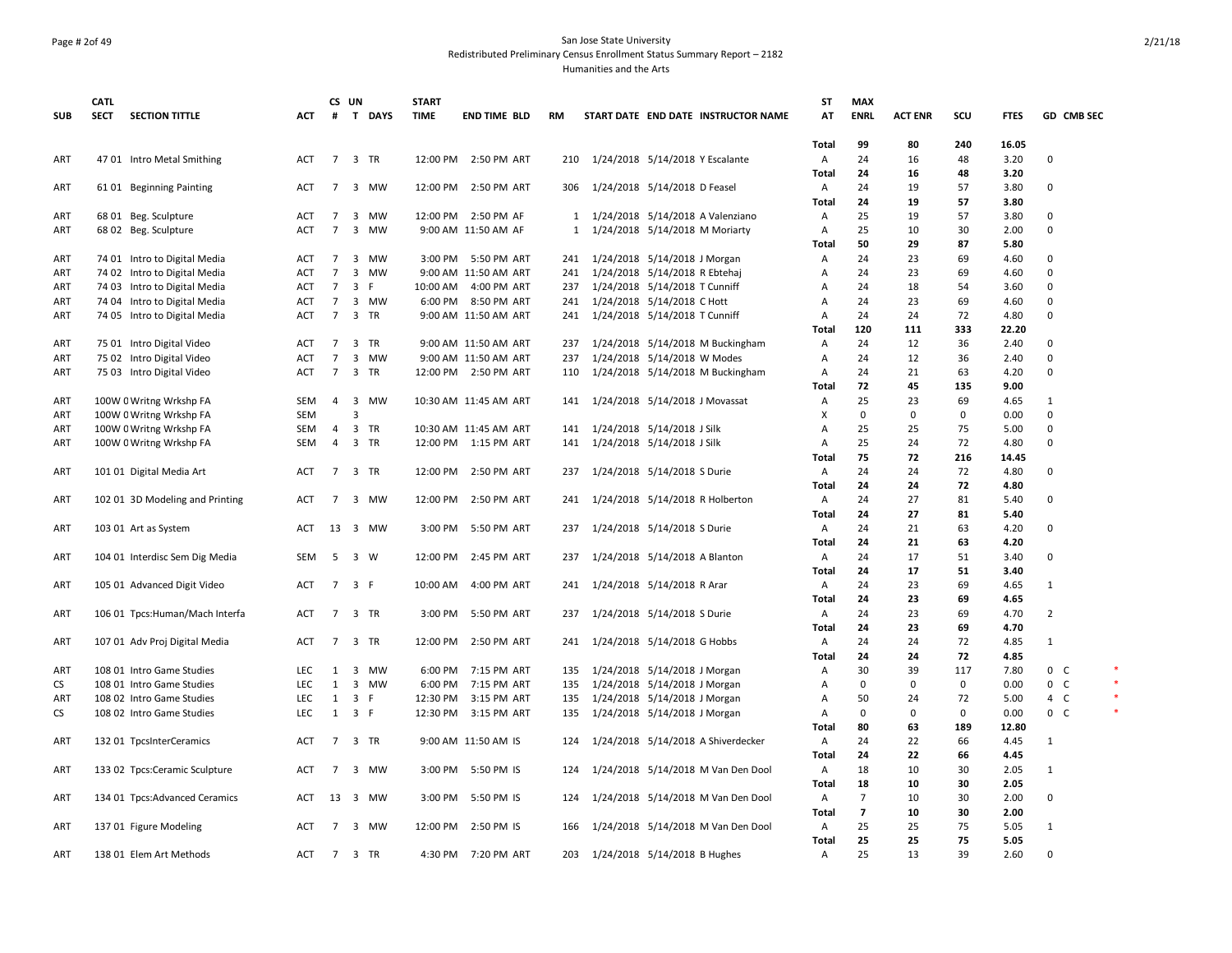# Page # 3of 49 San Jose State University Redistributed Preliminary Census Enrollment Status Summary Report – 2182 Humanities and the Arts

|            | <b>CATL</b>  |                                              |            |                 | CS UN |                | <b>START</b> |                     |      |                                   |                                 |                                                                    | ST           | <b>MAX</b>  |                |                         |              |                |            |        |
|------------|--------------|----------------------------------------------|------------|-----------------|-------|----------------|--------------|---------------------|------|-----------------------------------|---------------------------------|--------------------------------------------------------------------|--------------|-------------|----------------|-------------------------|--------------|----------------|------------|--------|
| <b>SUB</b> | <b>SECT</b>  | <b>SECTION TITTLE</b>                        | ACT        | #               |       | T DAYS         | <b>TIME</b>  | <b>END TIME BLD</b> | RM   |                                   |                                 | START DATE END DATE INSTRUCTOR NAME                                | AT           | <b>ENRL</b> | <b>ACT ENR</b> | scu                     | <b>FTES</b>  |                | GD CMB SEC |        |
|            |              |                                              |            |                 |       |                |              |                     |      |                                   |                                 |                                                                    | Total        | 25          | 13             | 39                      | 2.60         |                |            |        |
| ART        |              | 139 01 Teach Diversity Art                   | ACT        | $7\overline{ }$ |       | 3 TR           | 12:00 PM     | 2:50 PM ART         | 203  |                                   |                                 | 1/24/2018 5/14/2018 S Trimingham                                   | Α            | 10          | 8              | 24                      | 1.60         | 0 <sub>c</sub> |            |        |
| CA         |              | 139 01 Teach Diversity Art                   | <b>ACT</b> | $\overline{7}$  |       | 3 TR           | 12:00 PM     | 2:50 PM ART         | 203  |                                   |                                 | 1/24/2018 5/14/2018 S Trimingham                                   | Α            | $\mathbf 0$ | 0              | 0                       | 0.00         | 0 <sub>c</sub> |            | $\ast$ |
|            |              |                                              |            |                 |       |                |              |                     |      |                                   |                                 |                                                                    | <b>Total</b> | 10          | 8              | 24                      | 1.60         |                |            |        |
| ART        | 140 01 Glass |                                              | <b>ACT</b> |                 |       | 7 3 MW         |              | 9:00 AM 11:50 AM IS | 235  |                                   | 1/24/2018 5/14/2018 C Straubing |                                                                    | Α            | 20          | 18             | 54                      | 3.60         | $\mathbf 0$    |            |        |
|            |              |                                              |            |                 |       |                |              |                     |      |                                   |                                 |                                                                    | Total        | 20          | 18             | 54                      | 3.60         |                |            |        |
| ART        |              | 141 01 Adv Glass                             | ACT        | $7^{\circ}$     |       | 3 MW           |              | 12:00 PM 2:50 PM IS | 235  | 1/24/2018 5/14/2018 C Straubing   |                                 |                                                                    | A            | 20          | 16             | 48                      | 3.60         | 8              |            |        |
|            |              |                                              |            |                 |       |                |              |                     |      |                                   |                                 |                                                                    | <b>Total</b> | 20          | 16             | 48                      | 3.60         |                |            |        |
| ART        |              | 147 01 Tpcs: Mtlsmithing/Jewlry              | <b>ACT</b> | $\overline{7}$  |       | 3 F            | 9:30 AM      | 3:30 PM ART         | 210  |                                   | 1/24/2018 5/14/2018 Y Escalante |                                                                    | Α            | 24          | 14             | 42                      | 2.95         | 3              |            |        |
|            |              |                                              |            |                 |       |                |              |                     |      |                                   |                                 |                                                                    | Total        | 24          | 14             | 42                      | 2.95         |                |            |        |
| ART        |              | 149 01 Tpcs:JewelSmSculp                     | ACT        | 7               |       | 3 TR           | 3:00 PM      | 5:50 PM ART         | 210  |                                   | 1/24/2018 5/14/2018 Y Escalante |                                                                    | A            | 24          | 20             | 60                      | 4.05         | 1              |            |        |
|            |              |                                              |            |                 |       |                |              |                     |      |                                   |                                 |                                                                    | <b>Total</b> | 24          | 20             | 60                      | 4.05         |                |            |        |
| ART        |              | 150 01 Intro Printmaking                     | ACT        | 7               |       | 3 MW           | 12:00 PM     | 2:50 PM ART         | 307  |                                   | 1/24/2018 5/14/2018   Carvajal  |                                                                    | Α            | 24          | 17             | 51                      | 3.40         | 0              |            |        |
|            |              |                                              |            |                 |       |                |              |                     |      |                                   |                                 |                                                                    | Total        | 24          | 17             | 51                      | 3.40         |                |            |        |
| ART        |              | 151 01 Screen-Printing                       | ACT        | $7\overline{ }$ |       | 3 MW           | 3:00 PM      | 5:50 PM ART         | 301  | 1/24/2018 5/14/2018   Carvajal    |                                 |                                                                    | A            | 24          | 25             | 75                      | 5.05         | 1              |            |        |
|            |              |                                              |            |                 |       |                |              |                     |      |                                   |                                 |                                                                    | Total        | 24          | 25             | 75                      | 5.05         |                |            |        |
| ART        |              | 153 01 Tpcs: Intaglio Processes              | ACT        |                 | 3     |                |              |                     |      |                                   |                                 |                                                                    | х            | $\mathbf 0$ | 0              | $\mathbf 0$             | 0.00         | 0              |            |        |
|            |              |                                              |            |                 |       |                |              |                     |      |                                   |                                 |                                                                    | Total        | 0           | 0              | 0                       | 0.00         |                |            |        |
| ART        |              | 158 01 Tpcs: Adv Drawing                     | ACT        | $\overline{7}$  |       | 3 TR           | 3:00 PM      | 5:50 PM ART         | 312  | 1/24/2018 5/14/2018 M Taylor      |                                 |                                                                    | Α            | 24          | 16             | 48                      | 3.25         | $\mathbf{1}$   |            |        |
|            |              |                                              |            |                 |       |                |              |                     |      |                                   |                                 |                                                                    | <b>Total</b> | 24          | 16             | 48                      | 3.25         |                |            |        |
| ART        |              | 162 01 Watercolor                            | ACT        | 7               |       | 3 MW           | 12:00 PM     | 2:50 PM ART         | 314  | 1/24/2018 5/14/2018 G Antokal     |                                 |                                                                    | Α            | 24          | 21             | 63                      | 4.25         | 1              |            |        |
|            |              |                                              |            |                 |       |                |              |                     |      |                                   |                                 |                                                                    | Total        | 24          | 21             | 63                      | 4.25         |                |            |        |
| ART        |              | 164B 01 Int. Painting II                     | ACT        | $7^{\circ}$     |       | 3 TR           | 3:00 PM      | 5:50 PM ART         | 310  | 1/24/2018 5/14/2018 D Feasel      |                                 |                                                                    | Α            | 24          | 17             | 51                      | 3.40         | 0              |            |        |
|            |              |                                              |            |                 |       |                |              |                     |      |                                   |                                 |                                                                    | Total        | 24          | 17             | 51                      | 3.40         |                |            |        |
| ART        |              | 165 01 Tpcs: Figure Painting                 | ACT        | $\overline{7}$  |       | 3 TR           | 12:00 PM     | 2:50 PM ART         | 306  | 1/24/2018 5/14/2018 M Taylor      |                                 |                                                                    | Α            | 24          | 25             | 75                      | 5.10         | $\overline{2}$ |            |        |
|            |              |                                              |            |                 |       |                |              |                     |      |                                   |                                 |                                                                    | Total        | 24          | 25             | 75                      | 5.10         |                |            |        |
| ART        |              | 166 01 Tpcs:Advanced Painting                | LAB        | 15              |       | 3 MW           |              | 3:00 PM 5:50 PM ART | 310  | 1/24/2018 5/14/2018 G Antokal     |                                 |                                                                    | Α            | 24          | 21             | 63                      | 4.35         | 3              |            |        |
|            |              |                                              |            |                 |       |                |              |                     |      |                                   |                                 |                                                                    | Total        | 24          | 21             | 63                      | 4.35         |                |            |        |
| ART        |              | 168 01 Topics in Woodworking                 | LAB        |                 | 3     |                |              |                     |      |                                   |                                 |                                                                    | X            | $\mathbf 0$ | 0              | $\mathbf 0$             | 0.00         | 0              |            |        |
|            |              |                                              |            |                 |       |                |              |                     |      |                                   |                                 |                                                                    | Total        | 0           | 0              | 0                       | 0.00         |                |            |        |
| ART        |              | 170 01 Tpcs:Fabricated Sculpture             | ACT        |                 |       | 13 3 MW        |              | 3:00 PM 5:50 PM AF  |      |                                   |                                 | 1 1/24/2018 5/14/2018 A Valenziano                                 | Α            | 24          | 13             | 39                      | 2.65         | $\mathbf{1}$   |            |        |
|            |              |                                              |            |                 |       |                |              |                     |      |                                   |                                 |                                                                    | Total        | 24          | 13             | 39                      | 2.65         |                |            |        |
| ART        |              | 175 01 Sp Top Studio Art                     | ACT        | $\overline{7}$  |       | 3 TR           |              | 3:00 PM 5:50 PM ART |      | 241 1/24/2018 5/14/2018 A Blanton |                                 |                                                                    | Α            | 24          | 11             | 33                      | 2.20         | 0              |            |        |
|            |              |                                              |            |                 |       |                |              |                     |      |                                   |                                 |                                                                    | Total        | 24          | 11             | 33                      | 2.20         |                |            |        |
| ART        |              | 177 01 Prof Practices                        | <b>LEC</b> | $\overline{4}$  |       | 3 <sub>T</sub> | 3:00 PM      | 5:45 PM ART         | 141  | 1/24/2018 5/14/2018 J Hernandez   |                                 |                                                                    | Α            | 24          | 26             | 78                      | 5.20         | $\mathbf 0$    |            |        |
|            |              |                                              |            |                 |       |                |              |                     |      |                                   |                                 |                                                                    | Total        | 24          | 26             | 78                      | 5.20         |                |            |        |
| ART        |              | 178 01 Art Field Work                        | SUP        | 36              |       | 3 TBA          |              |                     |      |                                   |                                 | 1/24/2018 5/14/2018 A Raynsford                                    | A            | 6           | 0              | $\Omega$<br>$\mathbf 0$ | 0.00         | 0              |            |        |
|            |              |                                              |            |                 |       | 36 3 TBA       |              |                     |      |                                   |                                 |                                                                    | Total        | 6           | 0              |                         | 0.00         |                |            |        |
| ART        |              | 179 01 Spec Prob in Art                      | SUP        |                 |       |                |              |                     |      |                                   |                                 | 1/24/2018 5/14/2018 A Raynsford                                    | Α            | 6           | 0              | 0<br>0                  | 0.00         | 0              |            |        |
|            |              |                                              | SUP        |                 |       |                |              |                     |      |                                   |                                 |                                                                    | Total        | 6           | 0<br>12        | 36                      | 0.00<br>2.40 | 0              |            |        |
| ART<br>ART |              | 180 03 Indiv Studies<br>180 04 Indiv Studies | <b>SUP</b> | 36<br>36        |       | 3 TBA<br>1 TBA |              |                     |      |                                   |                                 | 1/24/2018 5/14/2018 A Raynsford<br>1/24/2018 5/14/2018 A Raynsford | Α<br>Α       | 30<br>6     | 3              | 3                       | 0.20         | 0              |            |        |
|            |              |                                              |            |                 |       |                |              |                     |      |                                   |                                 |                                                                    |              | 36          | 15             | 39                      | 2.60         |                |            |        |
| ART        |              | 197 01 BA Senior Project                     | LAB        | 78              | 3 T   |                | 3:00 PM      | 5:45 PM ART         | 108  | 1/24/2018 5/14/2018 L Fung        |                                 |                                                                    | Total<br>A   | 24          | 1              | 3                       | 0.20         | 0              |            |        |
|            |              |                                              |            |                 |       |                |              |                     |      |                                   |                                 |                                                                    | Total        | 24          | 1              | 3                       | 0.20         |                |            |        |
| ART        |              | 198 01 B.F.A. Seminar                        | SEM        | 5               |       | 3 W            | 12:00 PM     | 2:45 PM ART         | 110  |                                   | 1/24/2018 5/14/2018 G Hobbs     |                                                                    | Α            | 24          | 16             | 48                      | 3.20         | 0              |            |        |
| ART        |              | 198 02 B.F.A. Seminar                        | SEM        | 5               |       | 3 <sub>T</sub> |              | 6:00 PM 8:45 PM ART | 141  | 1/24/2018 5/14/2018 L Fung        |                                 |                                                                    | Α            | 24          | 17             | 51                      | 3.40         | 0              |            |        |
|            |              |                                              |            |                 |       |                |              |                     |      |                                   |                                 |                                                                    | Total        | 48          | 33             | 99                      | 6.60         |                |            |        |
| ART        |              | 199 01 BFA Project                           | SUP        | 36              |       | 3 TBA          |              |                     |      |                                   |                                 | 1/24/2018 5/14/2018 A Raynsford                                    | Α            | 45          | 34             | 102                     | 6.80         | $\mathbf 0$    |            |        |
|            |              |                                              |            |                 |       |                |              |                     |      |                                   |                                 |                                                                    | <b>Total</b> | 45          | 34             | 102                     | 6.80         |                |            |        |
| ART        |              | 208 01 Grad Photo Crit                       | LAB        | 15 3 T          |       |                |              | 6:00 PM 8:45 PM IS  | 219C |                                   | 1/24/2018 5/14/2018 V Mendoza   |                                                                    | Α            | 15          | 10             | 30                      | 2.50         | 10             |            |        |
|            |              |                                              |            |                 |       |                |              |                     |      |                                   |                                 |                                                                    |              |             |                |                         |              |                |            |        |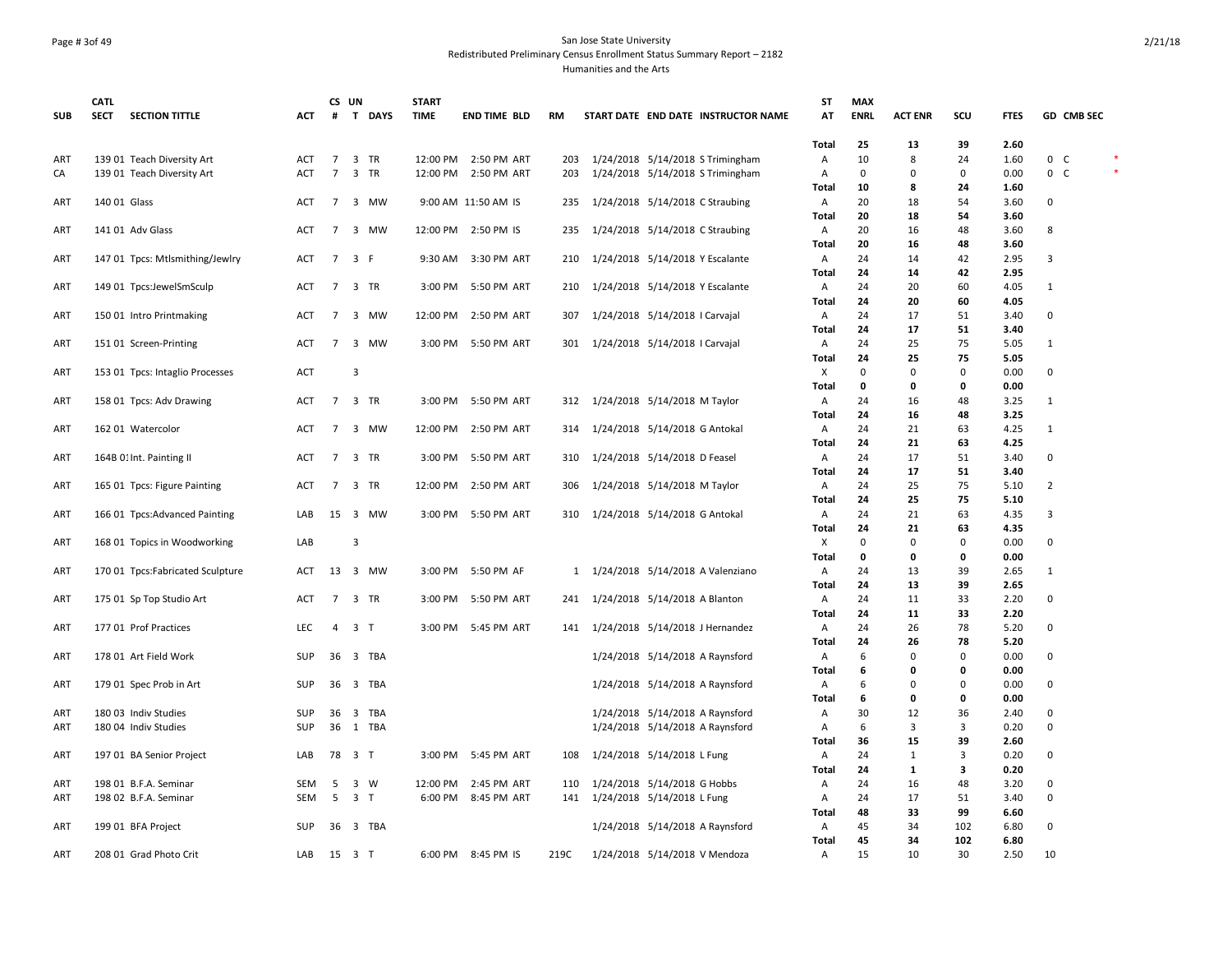# Page # 4of 49 San Jose State University Redistributed Preliminary Census Enrollment Status Summary Report – 2182 Humanities and the Arts

|              | <b>CATL</b>                                        |                          |                | CS UN                   |                | <b>START</b> |                                              |      |                                                                      | <b>ST</b>  | <b>MAX</b>  |                     |                |              |                       |  |
|--------------|----------------------------------------------------|--------------------------|----------------|-------------------------|----------------|--------------|----------------------------------------------|------|----------------------------------------------------------------------|------------|-------------|---------------------|----------------|--------------|-----------------------|--|
| <b>SUB</b>   | <b>SECT</b><br><b>SECTION TITTLE</b>               | <b>ACT</b>               | #              |                         | T DAYS         | <b>TIME</b>  | <b>END TIME BLD</b>                          | RM   | START DATE END DATE INSTRUCTOR NAME                                  | AT         | <b>ENRL</b> | <b>ACT ENR</b>      | scu            | <b>FTES</b>  | GD CMB SEC            |  |
|              |                                                    |                          |                |                         |                |              |                                              |      |                                                                      | Total      | 15          | 10                  | 30             | 2.50         |                       |  |
| ART          | 217 01 Tutrls Pictorial                            | LAB                      |                |                         | 78 3 TBA       |              |                                              |      | 1/24/2018 5/14/2018 A Raynsford                                      | Α          | 6           | 1                   | 3              | 0.25         | $\mathbf{1}$          |  |
|              |                                                    |                          |                |                         |                |              |                                              |      |                                                                      | Total      | 6           | $\mathbf{1}$        | 3              | 0.25         |                       |  |
| ART          | 219 01 Tutrls Spatial Art                          | LAB                      | 78             |                         | 3 TBA          |              |                                              |      | 1/24/2018 5/14/2018 A Raynsford                                      | Α          | 6           | 5                   | 15             | 1.25         | 5                     |  |
|              |                                                    |                          |                |                         |                |              |                                              |      |                                                                      | Total      | 6           | 5                   | 15             | 1.25         |                       |  |
| ART          | 220 01 Tutrls Digital Art                          | LAB                      | 78             |                         | 3 TBA          |              |                                              |      | 1/24/2018 5/14/2018 A Raynsford                                      | A          | 6           | $\Omega$            | 0              | 0.00         | 0                     |  |
|              |                                                    |                          |                |                         |                |              |                                              |      |                                                                      | Total      | 6           | 0                   | 0<br>3         | 0.00         |                       |  |
| ART          | 222 01 Grad Tutrls Photog                          | LAB                      | 78             |                         | 3 TBA          |              |                                              |      | 1/24/2018 5/14/2018 A Raynsford                                      | Α          | 6<br>6      | 1                   | 3              | 0.25<br>0.25 | $\mathbf{1}$          |  |
| ART          | 260 01 Spec Tutrls in Art                          | LAB                      | 78             |                         | 3 TBA          |              |                                              |      | 1/24/2018 5/14/2018 A Raynsford                                      | Total<br>Α | 10          | 1<br>$\overline{7}$ | 21             | 1.75         | 7                     |  |
|              |                                                    |                          |                |                         |                |              |                                              |      |                                                                      | Total      | 10          | $\overline{7}$      | 21             | 1.75         |                       |  |
| ART          | 276 01 Artists Teach Art                           | <b>SEM</b>               | 5              |                         | 3 R            |              | 6:00 PM 8:45 PM IS                           | 219C | 1/24/2018 5/14/2018 R Lasser                                         | Α          | 15          | 11                  | 33             | 2.75         | 11                    |  |
|              |                                                    |                          |                |                         |                |              |                                              |      |                                                                      | Total      | 15          | 11                  | 33             | 2.75         |                       |  |
| ART          | 281 01 Interdis Critique                           | SEM                      | 5              |                         | 3 R            | 6:00 PM      | 8:45 PM ART                                  | 141  | 1/24/2018 5/14/2018 R Holberton                                      | Α          | 15          | $\overline{7}$      | 21             | 1.75         | $\overline{7}$        |  |
|              |                                                    |                          |                |                         |                |              |                                              |      |                                                                      | Total      | 15          | $\overline{7}$      | 21             | 1.75         |                       |  |
| ART          | 282B 01Sem Cont Art                                | SEM                      | 5              |                         | 3 R            | 3:00 PM      | 5:45 PM ART                                  | 110  | 1/24/2018 5/14/2018 J Silk                                           | Α          | 25          | 12                  | 36             | 3.00         | 12                    |  |
|              |                                                    |                          |                |                         |                |              |                                              |      |                                                                      | Total      | 25          | 12                  | 36             | 3.00         |                       |  |
| ART          | 297A 0: MA Special Study                           | <b>SUP</b>               |                |                         | 25 3 TBA       |              |                                              |      | 1/24/2018 5/14/2018                                                  | Α          | 6           | 0                   | $\Omega$       | 0.00         | 0                     |  |
|              |                                                    |                          |                |                         |                |              |                                              |      |                                                                      | Total      | 6           | 0                   | 0              | 0.00         |                       |  |
| ART          | 297B 01 Masters Project                            | SUP                      |                |                         | 25 3 TBA       |              |                                              |      | 1/24/2018 5/14/2018 A Raynsford                                      | Α          | 6           | $\mathbf{1}$        | 3              | 0.25         | $\mathbf{1}$          |  |
|              |                                                    |                          |                |                         |                |              |                                              |      |                                                                      | Total      | 6           | 1                   | 3              | 0.25         |                       |  |
| ART          | 298A 0. MFA Special Study                          | SUP                      | 25             |                         | 3 TBA          |              |                                              |      | 1/24/2018 5/14/2018 A Raynsford                                      | A          | 10          | 4                   | 12             | 1.00         | 4                     |  |
|              |                                                    |                          |                |                         |                |              |                                              |      |                                                                      | Total      | 10          | 4                   | 12             | 1.00         |                       |  |
| ART          | 298B 01 MFA Project                                | SUP                      | 25             |                         | 3 TBA          |              |                                              |      | 1/24/2018 5/14/2018 A Raynsford                                      | A          | 10          | 11                  | 33             | 2.75         | 11                    |  |
|              |                                                    |                          |                |                         |                |              |                                              |      |                                                                      | Total      | 10          | 11                  | 33             | 2.75         |                       |  |
| ART          | 299 01 Master's Thesis                             | SUP                      |                |                         | 25 3 TBA       |              |                                              |      | 1/24/2018 5/14/2018 A Raynsford                                      | A          | 5           | 1                   | 3              | 0.25         | $\mathbf{1}$          |  |
|              |                                                    |                          |                |                         |                |              |                                              |      |                                                                      | Total      | 5           | 1                   | 3              | 0.25         |                       |  |
| ARTH         | 15 01 Visual Culture                               | <b>LEC</b>               | $\overline{2}$ | $\overline{\mathbf{3}}$ | MW             |              | 9:00 AM 10:15 AM ART                         | 133  | 1/24/2018 5/14/2018   Pafford                                        | Α          | 70          | 70                  | 210            | 14.00        | 0                     |  |
| ARTH         | 15 02 Visual Culture                               | LEC                      | $\overline{2}$ | $\overline{\mathbf{3}}$ | MW             |              | 12:00 PM 1:15 PM ART                         | 133  | 1/24/2018 5/14/2018   Pafford                                        | Α          | 70          | 70                  | 210            | 14.00        | 0                     |  |
|              |                                                    | <b>LEC</b>               |                |                         |                |              |                                              |      |                                                                      | Total      | 140         | 140                 | 420<br>78      | 28.00        | 0                     |  |
| <b>ARTH</b>  | 161 01 Cont Architecture                           |                          |                |                         | 2 3 MW         |              | 4:30 PM 5:45 PM ART                          | 135  | 1/24/2018 5/14/2018 C Riley                                          | Α<br>Total | 50<br>50    | 26<br>26            | 78             | 5.20<br>5.20 |                       |  |
| <b>ARTH</b>  | 163 01 20th Cent Urb Des                           | LEC                      | $\overline{2}$ |                         | 3 TR           |              | 1:30 PM 2:45 PM ART                          | 135  | 1/24/2018 5/14/2018 A Raynsford                                      | Α          | 30          | 18                  | 54             | 3.65         | $1\quad C$            |  |
| URBP         | 163 01 20th Cent Urb Des                           | <b>LEC</b>               | $\overline{2}$ |                         | 3 TR           | 1:30 PM      | 2:45 PM ART                                  | 135  | 1/24/2018 5/14/2018 A Raynsford                                      | Α          | 0           | $\mathbf 0$         | 0              | 0.00         | 0 C                   |  |
|              |                                                    |                          |                |                         |                |              |                                              |      |                                                                      | Total      | 30          | 18                  | 54             | 3.65         |                       |  |
| <b>ARTH</b>  | 70B 01 Art Hist Ren-Mod                            | <b>LEC</b>               |                |                         | 2 3 MW         | 1:30 PM      | 2:45 PM ART                                  |      | 133 1/24/2018 5/14/2018 J Movassat                                   | Α          | 70          | 69                  | 207            | 13.80        | 0                     |  |
| <b>ARTH</b>  | 70B 02 Art Hist Ren-Mod                            | <b>LEC</b>               | $\overline{2}$ | 3                       | MW             | 4:30 PM      | 5:45 PM ART                                  | 133  | 1/24/2018 5/14/2018 A Junkerman                                      | Α          | 70          | 64                  | 192            | 12.80        | $\mathbf 0$           |  |
| <b>ARTH</b>  | 70B 03 Art Hist Ren-Mod                            | <b>LEC</b>               | $\overline{2}$ | $\overline{\mathbf{3}}$ | <b>TR</b>      |              | 3:00 PM 4:15 PM ART                          |      | 133 1/24/2018 5/14/2018 J Smits                                      | Α          | 70          | 35                  | 105            | 7.00         | 0                     |  |
| <b>ARTH</b>  | 70B 04 Art Hist Ren-Mod                            | <b>LEC</b>               |                | $\overline{3}$          |                |              |                                              |      |                                                                      | x          | 0           | $\mathbf 0$         | $\mathbf 0$    | 0.00         | 0                     |  |
|              |                                                    |                          |                |                         |                |              |                                              |      |                                                                      | Total      | 210         | 168                 | 504            | 33.60        |                       |  |
| <b>ARTH</b>  | 72 01 Design in Society                            | LEC                      | 1              |                         | 3 TR           |              | 10:30 AM 11:45 AM ART                        | 133  | 1/24/2018 5/14/2018 J Thompson                                       | Α          | 70          | 63                  | 189            | 12.60        | 0                     |  |
| <b>ARTH</b>  | 72 02 Design in Society                            | <b>LEC</b>               | 1              |                         | 3 TR           |              | 1:30 PM 2:45 PM ART                          | 133  | 1/24/2018 5/14/2018 E Consavari                                      | Α          | 70          | 48                  | 144            | 9.60         | 0                     |  |
| <b>ARTH</b>  | 72 03 Design in Society                            | <b>LEC</b>               | $\mathbf{1}$   |                         | 3 TR           |              | 12:00 PM 1:15 PM ART                         | 133  | 1/24/2018 5/14/2018 E Consavari                                      | Α          | 70          | 54                  | 162            | 10.80        | $\mathbf 0$           |  |
| ARTH         | 72 04 Design in Society                            | <b>LEC</b>               |                | $1 \quad 3 \quad F$     |                |              | 9:30 AM 12:15 PM ART                         |      | 133 1/24/2018 5/14/2018 E Consavari                                  | Α          | 70          | 1                   | $\overline{3}$ | 0.20         | 0                     |  |
|              |                                                    |                          |                |                         |                |              |                                              |      |                                                                      | Total      | 280         | 166                 | 498            | 33.20        |                       |  |
| <b>ARTH</b>  | 110 01 Hst/Thry New Media                          | <b>LEC</b>               | 1              |                         | 3 TR           |              | 10:30 AM 11:45 AM ART                        | 135  | 1/24/2018 5/14/2018 M Hankwitz                                       | Α          | 50          | 47                  | 141            | 9.45         | $1 \quad C$           |  |
| ART          | 110 01 Hst/Thry New Media                          | <b>LEC</b>               | 1              |                         | 3 TR           |              | 10:30 AM 11:45 AM ART                        | 135  | 1/24/2018 5/14/2018 M Hankwitz                                       | A          | $\Omega$    | 0                   | $\mathbf 0$    | 0.00         | $0-$                  |  |
|              |                                                    |                          |                |                         |                |              |                                              |      |                                                                      | Total      | 50          | 47                  | 141            | 9.45         |                       |  |
| ARTH<br>PHOT | 126 01 History of Photo<br>126 01 History of Photo | <b>LEC</b><br><b>LEC</b> | $\overline{2}$ |                         | 3 TR<br>2 3 TR |              | 9:00 AM 10:15 AM ART<br>9:00 AM 10:15 AM ART | 133  | 1/24/2018 5/14/2018 M Hankwitz<br>133 1/24/2018 5/14/2018 M Hankwitz | Α<br>Α     | 50<br>0     | 46<br>0             | 138<br>0       | 9.35<br>0.00 | 3 <sup>C</sup><br>0 C |  |
|              |                                                    |                          |                |                         |                |              |                                              |      |                                                                      | Total      | 50          | 46                  | 138            | 9.35         |                       |  |
|              |                                                    |                          |                |                         |                |              |                                              |      |                                                                      |            |             |                     |                |              |                       |  |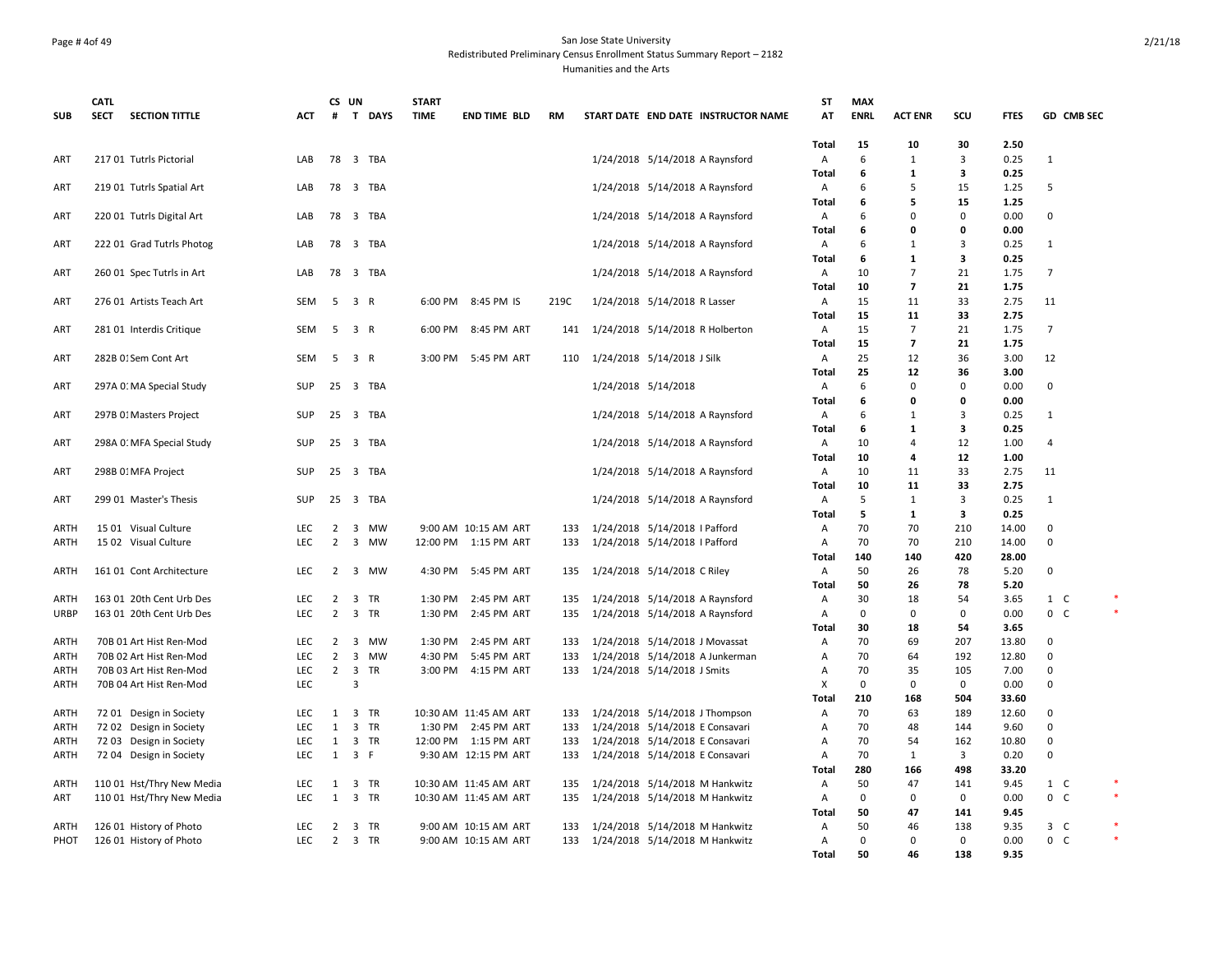# Page # 5of 49 San Jose State University Redistributed Preliminary Census Enrollment Status Summary Report – 2182 Humanities and the Arts

|             | <b>CATL</b>    |                                                          |            | CS UN          |                         |         | <b>START</b> |                       |      |                     |                                                                |                                     | ST           | <b>MAX</b>  |                |                |              |                         |                |        |
|-------------|----------------|----------------------------------------------------------|------------|----------------|-------------------------|---------|--------------|-----------------------|------|---------------------|----------------------------------------------------------------|-------------------------------------|--------------|-------------|----------------|----------------|--------------|-------------------------|----------------|--------|
| <b>SUB</b>  | <b>SECT</b>    | <b>SECTION TITTLE</b>                                    | <b>ACT</b> | #              |                         | T DAYS  | <b>TIME</b>  | <b>END TIME BLD</b>   | RM   |                     |                                                                | START DATE END DATE INSTRUCTOR NAME | AT           | <b>ENRL</b> | <b>ACT ENR</b> | SCU            | <b>FTES</b>  |                         | GD CMB SEC     |        |
| <b>ARTH</b> |                | 175 01 Thry Art His/Crit                                 | <b>LEC</b> | 2              |                         | 3 MW    |              | 1:30 PM 2:45 PM ART   | 105  |                     |                                                                | 1/24/2018 5/14/2018 A Junkerman     | A            | 20          | 6              | 18             | 1.20         | $\Omega$                |                |        |
|             |                |                                                          |            |                |                         |         |              |                       |      |                     |                                                                |                                     | <b>Total</b> | 20          | 6              | 18             | 1.20         |                         |                |        |
| ARTH        |                | 176A 0: Gr Des Hist/Theory                               | LEC        | 1              | 3                       | MW      |              | 10:30 AM 11:45 AM ART | 133  |                     | 1/24/2018 5/14/2018 C Riley                                    |                                     | Α            | 70          | 63             | 189            | 12.60        |                         | 0 <sup>o</sup> |        |
| <b>DSGD</b> |                | 176A 0: Gr Des Hist/Theory                               | LEC        | $\mathbf{1}$   | $\overline{\mathbf{3}}$ | MW      |              | 10:30 AM 11:45 AM ART | 133  |                     | 1/24/2018 5/14/2018 C Riley                                    |                                     | Α            | 0           | 0              | $\pmb{0}$      | 0.00         |                         | 0 C            |        |
| ARTH        |                | 176A 0. Gr Des Hist/Theory                               | LEC        | 1              |                         | 3 MW    |              | 3:00 PM 4:15 PM ART   | 133  |                     | 1/24/2018 5/14/2018 C Riley                                    |                                     | Α            | 70          | 55             | 165            | 11.00        |                         | $0\quad C$     | $\ast$ |
| DSGD        |                | 176A 0. Gr Des Hist/Theory                               | <b>LEC</b> | 1              |                         | 3 MW    |              | 3:00 PM 4:15 PM ART   | 133  |                     | 1/24/2018 5/14/2018 C Riley                                    |                                     | Α            | $\Omega$    | 0              | 0              | 0.00         |                         | 0 <sup>o</sup> | $\ast$ |
|             |                |                                                          |            |                |                         |         |              |                       |      |                     |                                                                |                                     | <b>Total</b> | 140         | 118            | 354            | 23.60        |                         |                |        |
| ARTH        |                | 178 01 Arth Field Work                                   | SUP        | 36             |                         | 3 TBA   |              |                       |      |                     |                                                                | 1/24/2018 5/14/2018 A Raynsford     | Α            | 6           | 0              | 0              | 0.00         | $\Omega$                |                |        |
|             |                |                                                          |            |                |                         |         |              |                       |      |                     |                                                                |                                     | Total        | 6           | 0              | 0              | 0.00         |                         |                |        |
| <b>ARTH</b> |                | 180 01 Indiv Studies ArtH                                | <b>SUP</b> | 36             |                         | 3 TBA   |              |                       |      |                     |                                                                | 1/24/2018 5/14/2018 A Raynsford     | Α            | 6           | 2              | 6              | 0.40         | $\Omega$                |                |        |
| ARTH        |                | 180 02 Indiv Studies ArtH                                | <b>SUP</b> | 78             | 1                       | TBA     |              |                       |      |                     |                                                                | 1/24/2018 5/14/2018 A Raynsford     | Α            | 10          | $\mathbf{1}$   | $\mathbf{1}$   | 0.07         | $\Omega$                |                |        |
|             |                |                                                          |            |                |                         |         |              |                       |      |                     |                                                                |                                     | Total        | 16          | 3              | $\overline{7}$ | 0.47         |                         |                |        |
| ARTH        |                | 185A 0. Greek Art                                        | <b>LEC</b> |                |                         | 1 3 MW  |              | 1:30 PM 2:45 PM ART   | 135  |                     | 1/24/2018 5/14/2018   Pafford                                  |                                     | Α            | 50          | 19             | 57             | 3.90         | 2                       |                |        |
|             |                |                                                          |            |                |                         |         |              |                       |      |                     |                                                                |                                     | <b>Total</b> | 50          | 19             | 57             | 3.90         |                         |                |        |
| ARTH        | 187C 01 Venice |                                                          | LEC        | 1              |                         | 3 MW    |              | 10:30 AM 11:45 AM ART | 135  |                     |                                                                | 1/24/2018 5/14/2018 A Junkerman     | Α            | 50          | 18             | 54             | 3.70         | $\overline{2}$          |                |        |
|             |                |                                                          |            |                |                         |         |              |                       |      |                     |                                                                |                                     | Total        | 50          | 18             | 54             | 3.70         |                         |                |        |
| <b>ARTH</b> |                | 189B 01 North Baroque Art & Archit                       | <b>LEC</b> | 1              |                         | 3 MW    |              | 12:00 PM 1:15 PM ART  | 135  |                     | 1/24/2018 5/14/2018 A Simonson                                 |                                     | Α            | 35          | 19             | 57             | 3.95         | 3                       |                |        |
|             |                |                                                          |            |                |                         |         |              |                       |      |                     |                                                                |                                     | Total        | 35          | 19             | 57             | 3.95         |                         |                |        |
| ARTH        |                | 190A 0: Art 19th Cen                                     | <b>LEC</b> | 1              |                         | 3 TR    | 3:00 PM      | 4:15 PM ART           | 135  |                     |                                                                | 1/24/2018 5/14/2018 J Thompson      | Α            | 50          | 13             | 39             | 2.60         | $\Omega$                |                |        |
|             |                |                                                          |            |                |                         |         |              |                       |      |                     |                                                                |                                     | Total        | 50          | 13             | 39             | 2.60         |                         |                |        |
| <b>ARTH</b> |                | 193A 0: Worlds Art/Culture                               | <b>LEC</b> |                |                         | 2 3 TR  |              | 9:00 AM 10:15 AM ART  | 135  |                     | 1/24/2018 5/14/2018 J Smits                                    |                                     | Α            | 50          | 25             | 75             | 5.00         | $\Omega$                |                |        |
| ARTH        |                | 193A 0. Worlds Art/Culture                               | <b>LEC</b> | $\overline{2}$ |                         | 3 TR    |              | 12:00 PM 1:15 PM ART  | 135  |                     | 1/24/2018 5/14/2018 J Smits                                    |                                     | Α            | 50          | 38             | 114            | 7.75         | $\overline{\mathbf{3}}$ |                |        |
|             |                |                                                          |            |                |                         |         |              |                       |      |                     |                                                                |                                     | Total        | 100         | 63             | 189            | 12.75        |                         |                |        |
| ARTH        |                | 193B 01 East West in Art                                 | <b>LEC</b> | 1              |                         | 3 MW    |              | 9:00 AM 10:15 AM ART  | 135  |                     | 1/24/2018 5/14/2018 J Movassat                                 |                                     | Α            | 50          | 38             | 114            | 7.70         |                         | $2\quad C$     |        |
| ASIA        |                | 193B 01 East West in Art                                 | LEC        | 1              |                         | 3 MW    |              | 9:00 AM 10:15 AM ART  | 135  |                     | 1/24/2018 5/14/2018 J Movassat                                 |                                     | Α            | $\mathbf 0$ | 0              | 0              | 0.00         |                         | $0\quad C$     |        |
|             |                |                                                          |            |                |                         |         |              |                       |      |                     |                                                                |                                     | Total        | 50          | 38             | 114            | 7.70         |                         |                |        |
| <b>ARTH</b> |                | 275 01 Sem: 20th Cent Art                                | SEM        | 5              | 3 <sub>T</sub>          |         |              | 3:00 PM 5:45 PM ART   | 110  |                     | 1/24/2018 5/14/2018 D Solomon                                  |                                     | Α            | 15          | 11             | 33             | 2.60         | 8                       |                |        |
|             |                |                                                          |            |                |                         |         |              |                       |      |                     |                                                                |                                     | <b>Total</b> | 15          | 11             | 33             | 2.60         |                         |                |        |
| ARTH        |                | 291 01 Grad Prob Art Hist                                | SEM        | 78             |                         | 3 TBA   |              |                       |      |                     |                                                                | 1/24/2018 5/14/2018 A Raynsford     | Α            | 5           | 5              | 15             | 1.25         | 5                       |                |        |
|             |                |                                                          |            |                |                         |         |              |                       |      |                     |                                                                |                                     | <b>Total</b> | 5           | 5              | 15             | 1.25         |                         |                |        |
| PHOT        |                | 40 01 Beg Photography                                    | ACT        |                |                         | 13 3 MW | 12:00 PM     | 2:50 PM DH            | 410  |                     | 1/24/2018 5/14/2018 V Heilweil                                 |                                     | Α            | 24          | 24             | 72             | 4.80         | $\Omega$                |                |        |
| PHOT        |                | 40 02 Beg Photography                                    | <b>ACT</b> | 13             |                         | 3 MW    | 3:00 PM      | 5:50 PM IS            | 219C |                     | 1/24/2018 5/14/2018 R Gallagher                                |                                     | Α            | 24          | 22             | 66             | 4.40         | $\Omega$                |                |        |
| PHOT        |                | 40 03 Beg Photography                                    | ACT        | 13             |                         | 3 TR    | 3:00 PM      | 5:50 PM DH            | 410  |                     | 1/24/2018 5/14/2018 E Cetto                                    |                                     | Α            | 24          | 23             | 69             | 4.65         | 1                       |                |        |
| PHOT        |                | 40 04 Beg Photography                                    | <b>ACT</b> | 13             |                         | 3 MW    | 6:00 PM      | 8:50 PM IS            | 219C |                     | 1/24/2018 5/14/2018 S Peeler                                   |                                     | A            | 24          | 17             | 51             | 3.40         | $\Omega$                |                |        |
| PHOT        |                | 40 05 Beg Photography                                    | <b>ACT</b> | 13             |                         | 3 TR    | 6:00 PM      | 8:50 PM DH            | 410  |                     | 1/24/2018 5/14/2018 J Fung                                     |                                     | Α            | 24          | 13             | 39             | 2.60         | 0                       |                |        |
| PHOT        |                | 40 06 Beg Photography                                    | ACT        | 13             |                         | 3 TR    |              | 12:00 PM 2:50 PM IS   | 219C |                     | 1/24/2018 5/14/2018 M Andrews                                  |                                     | Α            | 24          | 20             | 60             | 4.00         | $\Omega$                |                |        |
| PHOT        |                | 40 07 Beg Photography                                    | <b>ACT</b> | 13             |                         | 3 MW    |              | 8:00 AM 10:50 AM DH   | 410  |                     | 1/24/2018 5/14/2018 J Fung                                     |                                     | Α            | 24          | 21             | 63             | 4.20         | $\Omega$                |                |        |
| PHOT        |                | 40 08 Beg Photography                                    | ACT        | 13             | $\overline{\mathbf{3}}$ | TR      | 6:00 PM      | 8:50 PM DH            | 406  |                     | 1/24/2018 5/14/2018                                            |                                     | Α            | 24          | 0              | 0              | 0.00         | $\Omega$                |                |        |
|             |                |                                                          |            |                |                         |         |              |                       |      |                     |                                                                |                                     | <b>Total</b> | 192         | 140            | 420            | 28.05        |                         |                |        |
| PHOT        |                | 110 01 Black & White Photo                               | <b>ACT</b> | 13             |                         | 3 TR    | 12:00 PM     | 2:50 PM DH            | 406  |                     | 1/24/2018 5/14/2018 E Cetto                                    |                                     | Α            | 24          | 22             | 66             | 4.40         | 0                       |                |        |
| PHOT        |                | 110 02 Black & White Photo                               | <b>ACT</b> | 13             |                         | 3 MW    | 6:00 PM      | 8:50 PM DH            | 406  | 1/24/2018 5/14/2018 |                                                                |                                     | Α            | 24          | 0              | 0              | 0.00         | $\Omega$                |                |        |
|             |                |                                                          |            |                |                         |         |              |                       |      |                     |                                                                |                                     | Total        | 48          | 22             | 66             | 4.40         |                         |                |        |
| PHOT        |                | 112 01 Color Photo                                       | ACT        | 13             |                         | 3 MW    | 6:00 PM      | 8:50 PM DH            | 410  |                     | 1/24/2018 5/14/2018 Y Williams                                 |                                     | Α            | 24          | 25             | 75             | 5.00         | 0                       |                |        |
|             |                |                                                          |            |                |                         |         |              |                       |      |                     |                                                                |                                     | Total        | 24          | 25             | 75             | 5.00         |                         |                |        |
| PHOT        |                | 113 01 Alt Photo Media                                   | <b>ACT</b> | 13             |                         | 3 MW    |              | 12:00 PM 2:50 PM DH   | 406  |                     | 1/24/2018 5/14/2018 D Herrera                                  |                                     | Α            | 24          | 23             | 69             | 4.75         | 3                       |                |        |
|             |                |                                                          |            |                |                         |         |              |                       |      |                     |                                                                |                                     |              | 24          | 23             | 69             | 4.75         |                         |                |        |
| PHOT        |                |                                                          | <b>ACT</b> | 13             | $\overline{\mathbf{3}}$ | MW      |              | 8:00 AM 10:50 AM IS   | 219  |                     |                                                                |                                     | Total<br>Α   | 24          | 25             | 75             | 5.00         | $\Omega$                |                |        |
| PHOT        |                | 115 01 Int Digital Imaging<br>115 02 Int Digital Imaging | ACT        | 13             |                         | 3 MW    | 3:00 PM      | 5:50 PM IS            | 219  |                     | 1/24/2018 5/14/2018 D Herrera<br>1/24/2018 5/14/2018 V Mendoza |                                     | Α            | 24          | 24             | 72             | 4.80         | 0                       |                |        |
|             |                |                                                          |            |                |                         |         |              |                       |      |                     |                                                                |                                     | <b>Total</b> | 48          | 49             | 147            |              |                         |                |        |
| PHOT        |                |                                                          |            | $\overline{7}$ |                         | 3 TR    | 12:00 PM     | 2:50 PM IS            | 219  |                     |                                                                |                                     | Α            | 24          | 25             | 75             | 9.80<br>5.00 | 0                       |                |        |
|             |                | 120 01 Image and Idea                                    | ACT        | 7              |                         |         |              |                       |      |                     | 1/24/2018 5/14/2018 R Lasser                                   |                                     |              | 24          | 25             | 75             | 5.00         | $\Omega$                |                |        |
| PHOT        |                | 120 02 Image and Idea                                    | ACT        |                |                         | 3 TR    | 3:00 PM      | 5:50 PM IS            | 219  |                     | 1/24/2018 5/14/2018 R Lasser                                   |                                     | Α            |             |                |                |              |                         |                |        |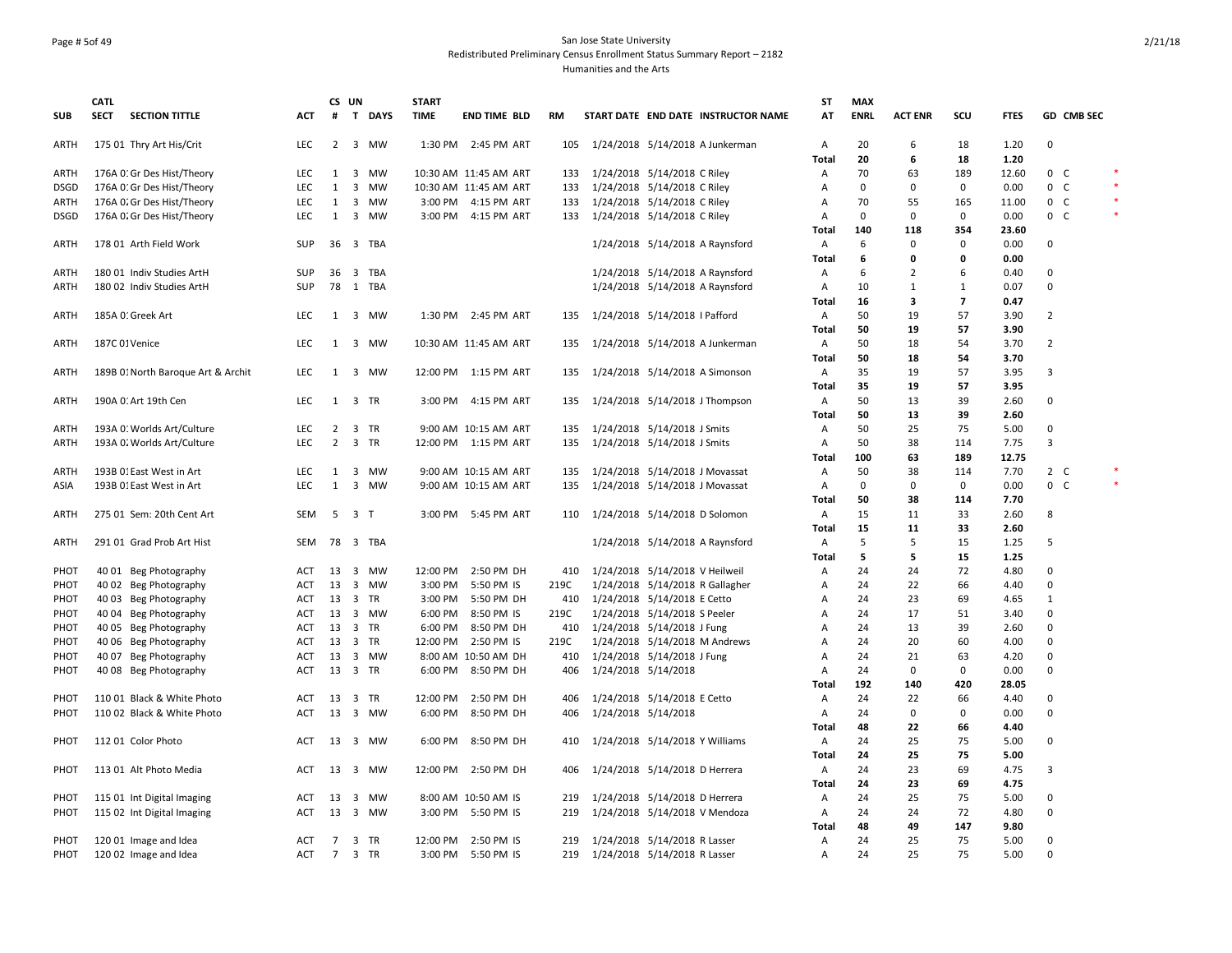# Page # 6of 49 San Jose State University Redistributed Preliminary Census Enrollment Status Summary Report – 2182 Humanities and the Arts

|            | <b>CATL</b> |                                |            | CS UN   |                         |             | <b>START</b> |                     |           |                                     | SΤ    | <b>MAX</b>  |                |      |             |                   |
|------------|-------------|--------------------------------|------------|---------|-------------------------|-------------|--------------|---------------------|-----------|-------------------------------------|-------|-------------|----------------|------|-------------|-------------------|
| <b>SUB</b> | <b>SECT</b> | <b>SECTION TITTLE</b>          | <b>ACT</b> |         |                         | <b>DAYS</b> | <b>TIME</b>  | <b>END TIME BLD</b> | <b>RM</b> | START DATE END DATE INSTRUCTOR NAME | AT    | <b>ENRL</b> | <b>ACT ENR</b> | scu  | <b>FTES</b> | <b>GD CMB SEC</b> |
|            |             |                                |            |         |                         |             |              |                     |           |                                     | Total | 48          | 50             | 150  | 10.00       |                   |
| PHOT       |             | 121 01 Intro to Studio Light   | ACT        | 13      | -3                      | MW          | 12:00 PM     | 2:50 PM DH          | 407       | 1/24/2018 5/14/2018 Y Williams      | A     | 18          | 18             | 54   | 3.60        | 0                 |
| PHOT       |             | 121 02 Intro to Studio Light   | ACT        | 13 3 TR |                         |             |              | 8:00 AM 10:50 AM DH | 407       | 1/24/2018 5/14/2018 S Frank         | A     | 18          | 18             | 54   | 3.60        | $\mathbf 0$       |
| PHOT       |             | 121 03 Intro to Studio Light   | ACT        | 13      | 3                       | MW          |              | 3:00 PM 5:50 PM DH  | 407       | 1/24/2018 5/14/2018 Y Williams      | A     | 18          | 18             | 54   | 3.60        | $\Omega$          |
|            |             |                                |            |         |                         |             |              |                     |           |                                     | Total | 54          | 54             | 162  | 10.80       |                   |
| PHOT       |             | 122 01 Adv Studio Lighting     | ACT        | 13 3    |                         | TR          | 12:00 PM     | 2:50 PM DH          | 407       | 1/24/2018 5/14/2018 S Frank         | A     | 18          | 20             | 60   | 4.20        | 4                 |
|            |             |                                |            |         |                         |             |              |                     |           |                                     | Total | 18          | 20             | 60   | 4.20        |                   |
| PHOT       |             | 129 01 Professional Prac Photo | <b>ACT</b> | 13      | $\overline{\mathbf{3}}$ | <b>TR</b>   | 3:00 PM      | 5:50 PM DH          | 407       | 1/24/2018 5/14/2018 S Frank         | A     | 18          | 24             | 72   | 4.80        | $\mathbf 0$       |
|            |             |                                |            |         |                         |             |              |                     |           |                                     | Total | 18          | 24             | 72   | 4.80        |                   |
| PHOT       |             | 180 01 Indiv St Photo          | <b>SUP</b> | 36      | 3                       | TBA         |              |                     |           | 1/24/2018 5/14/2018 A Raynsford     | A     | 12          | 11             | 33   | 2.20        | 0                 |
|            |             |                                |            |         |                         |             |              |                     |           |                                     | Total | 12          | 11             | 33   | 2.20        |                   |
|            |             |                                |            |         |                         |             |              |                     |           | Art and Art History Total           |       | 3813        | 2869           | 8502 | 574.10      |                   |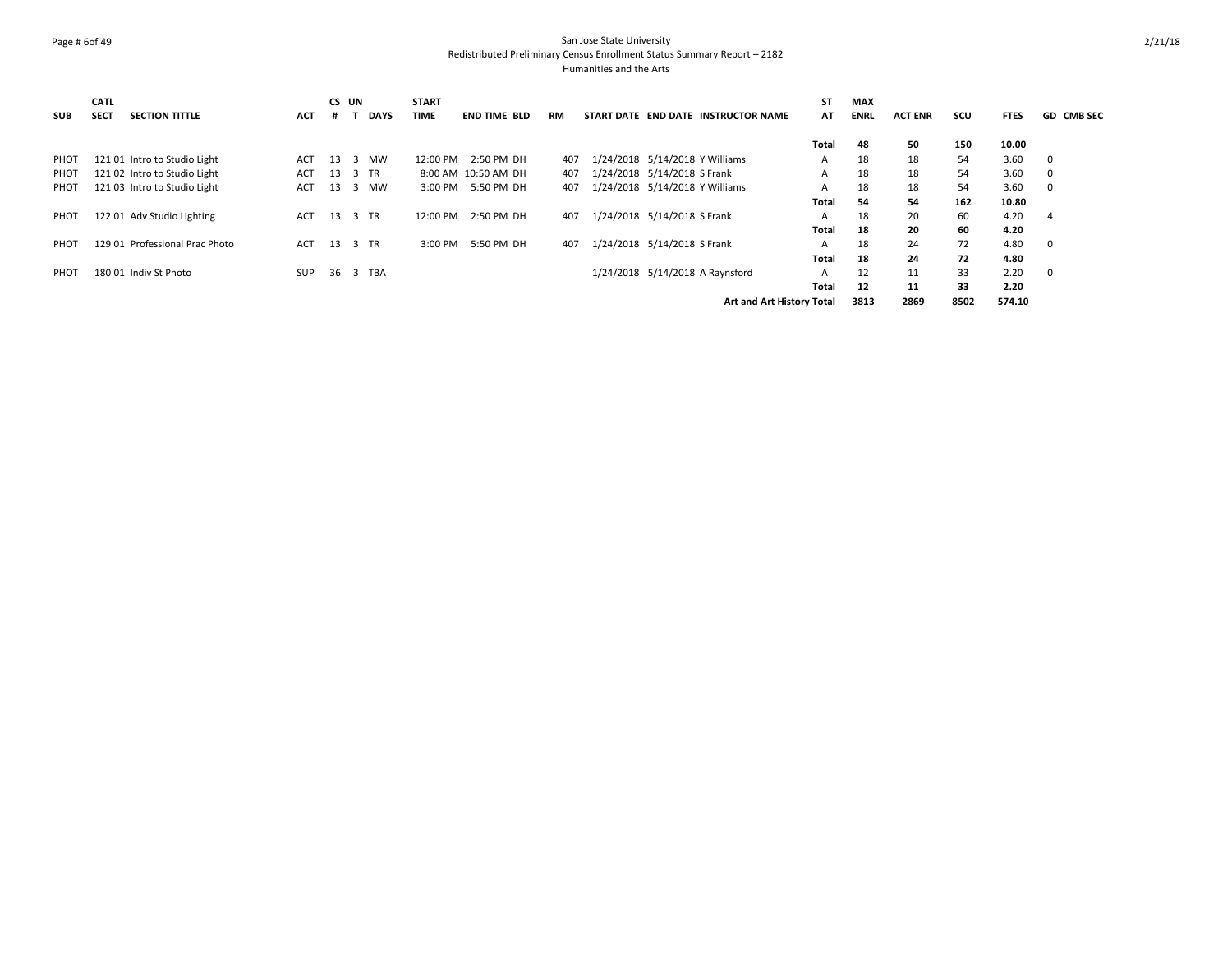# Page # 7of 49 San Jose State University Redistributed Preliminary Census Enrollment Status Summary Report – 2182 Humanities and the Arts

|               | <b>CATL</b>                          |            |                 | CS UN                                              |           | <b>START</b> |                      |           |                                  |                                     | ST                             | <b>MAX</b>  |                |             |              |                   |
|---------------|--------------------------------------|------------|-----------------|----------------------------------------------------|-----------|--------------|----------------------|-----------|----------------------------------|-------------------------------------|--------------------------------|-------------|----------------|-------------|--------------|-------------------|
| <b>SUB</b>    | <b>SECT</b><br><b>SECTION TITTLE</b> | ACT        | #               |                                                    | T DAYS    | <b>TIME</b>  | <b>END TIME BLD</b>  | <b>RM</b> |                                  | START DATE END DATE INSTRUCTOR NAME | AT                             | <b>ENRL</b> | <b>ACT ENR</b> | SCU         | <b>FTES</b>  | <b>GD CMB SEC</b> |
| <b>Design</b> |                                      |            |                 |                                                    |           |              |                      |           |                                  |                                     |                                |             |                |             |              |                   |
| ANI           | 14 01 Color Principles               | ACT        | $\overline{7}$  | $\overline{\mathbf{3}}$                            | MW        | 12:00 PM     | 2:50 PM ART          | 206       | 1/24/2018 5/14/2018 C Chun       |                                     | Α                              | 25          | 26             | 78          | 5.20         | 0                 |
| ANI           | 14 02 Color Principles               | ACT        | $\overline{7}$  | $\overline{\mathbf{3}}$                            | MW        | 3:00 PM      | 5:50 PM ART          | 206       | 1/24/2018 5/14/2018 C Chun       |                                     | Α                              | 25          | 18             | 54          | 3.60         | 0                 |
| ANI           | 14 03 Color Principles               | <b>ACT</b> | $7^{\circ}$     | $\overline{\mathbf{3}}$                            | TR        |              | 6:00 PM 8:50 PM ART  | 206       | 1/24/2018 5/14/2018   Poslitur   |                                     | Α                              | 25          | 24             | 72          | 4.80         | $\Omega$          |
|               |                                      |            |                 |                                                    |           |              |                      |           |                                  |                                     | Total                          | 75          | 68             | 204         | 13.60        |                   |
| ANI           | 24 01 Illus Fundamentals             | ACT        | $\overline{7}$  |                                                    | 3 MW      |              | 8:00 AM 10:50 AM ART | 314       | 1/24/2018 5/14/2018 A Wu         |                                     | A                              | 25          | 11             | 33          | 2.20         | $\Omega$          |
|               |                                      |            |                 |                                                    |           |              |                      |           |                                  |                                     | Total                          | 25          | 11             | 33          | 2.20         |                   |
| ANI           | 51A 01 Intro 3D Modeling             | ACT        | $\overline{7}$  | $\overline{\mathbf{3}}$                            | MW        | 12:00 PM     | 2:50 PM ART          | 222       | 1/24/2018 5/14/2018 D Gustlin    |                                     | Α                              | 20          | 18             | 54          | 3.60         | $\Omega$          |
| ANI           | 51A 02 Intro 3D Modeling             | ACT        | $\overline{7}$  | $\overline{\mathbf{3}}$                            | MW        | 3:00 PM      | 5:50 PM ART          | 222       | 1/24/2018 5/14/2018 D Gustlin    |                                     | A                              | 20          | 18             | 54          | 3.60         | $\mathbf 0$       |
| ANI           | 51A 03 Intro 3D Modeling             | ACT        | $\overline{7}$  | $\overline{\mathbf{3}}$                            | TR        | 12:00 PM     | 2:50 PM ART          | 222       | 1/24/2018 5/14/2018 T Austin     |                                     | Α                              | 20          | 15             | 45          | 3.00         | 0                 |
|               |                                      |            |                 |                                                    |           |              |                      |           |                                  |                                     | Total                          | 60          | 51             | 153         | 10.20        |                   |
| ANI           | 51B 01 Intro 3D Animation            | ACT        | 7               | $\overline{\mathbf{3}}$                            | MW        | 3:00 PM      | 5:50 PM ART          | 224       | 1/24/2018 5/14/2018 M Meeker     |                                     | A                              | 20          | 18             | 54          | 3.60         | 0                 |
| ANI           | 51B 02 Intro 3D Animation            | ACT        | $\overline{7}$  |                                                    | 3 TR      | 3:00 PM      | 5:50 PM ART          | 224       | 1/24/2018 5/14/2018 B Moore      |                                     | A                              | 20          | 20             | 60          | 4.00         | 0                 |
|               |                                      |            |                 |                                                    |           |              |                      |           |                                  |                                     | <b>Total</b>                   | 40          | 38             | 114         | 7.60         |                   |
| ANI           | 55 01 Beg Drawing ANI                | ACT        | 7               | 3                                                  | F         | 8:30 AM      | 2:10 PM ART          | 314       |                                  | 1/24/2018 5/14/2018 S Borenstein    | A                              | 25          | 25             | 75          | 5.00         | $\mathbf 0$       |
| ANI           | 55 02 Beg Drawing ANI                | ACT        | $7^{\circ}$     | $\overline{\mathbf{3}}$                            | TR        | 12:00 PM     | 2:50 PM ART          | 314       | 1/24/2018 5/14/2018 O Aurelio    |                                     | Α                              | 25          | 25             | 75          | 5.00         | $\Omega$          |
| ANI           | 55 03 Beg Drawing ANI                | ACT        | $7^{\circ}$     |                                                    | 3 MW      | 3:00 PM      | 5:50 PM ART          | 314       | 1/24/2018 5/14/2018 L Hill       |                                     | A                              | 25          | 13             | 39          | 2.60         | 0                 |
|               |                                      |            |                 |                                                    |           |              |                      |           |                                  |                                     | <b>Total</b>                   | 75          | 63             | 189         | 12.60        |                   |
| ANI           | 112A 0. Intro to ANI                 | ACT        | $\overline{7}$  | $\overline{\mathbf{3}}$                            | MW        | 12:00 PM     | 2:50 PM ART          | 243       | 1/24/2018 5/14/2018 D Yee        |                                     | A                              | 25          | 25             | 75          | 5.00         | $\Omega$          |
| ANI           | 112A 0. Intro to ANI                 | ACT        | $\overline{7}$  | $\overline{\mathbf{3}}$                            | <b>MW</b> | 6:00 PM      | 8:50 PM ART          | 206       | 1/24/2018 5/14/2018 C Chun       |                                     | Α                              | 25          | 11             | 33          | 2.20         | $\Omega$          |
| ANI           | 112A 0. Intro to ANI                 | ACT        | $\overline{7}$  |                                                    | 3 TR      | 12:00 PM     | 2:50 PM ART          | 243       | 1/24/2018 5/14/2018 E Briggs     |                                     | Α                              | 25          | 25             | 75          | 5.00         | 0                 |
|               |                                      |            |                 |                                                    |           |              |                      |           |                                  |                                     | Total                          | 75          | 61             | 183         | 12.20        |                   |
| ANI           | 112B 01 Drawing for ANI              | ACT        | $\overline{7}$  | 3 F                                                |           | 2:20 PM      | 8:00 PM ART          | 314       |                                  | 1/24/2018 5/14/2018 S Borenstein    | A                              | 25          | 20             | 60          | 4.00         | 0                 |
|               |                                      |            |                 |                                                    |           |              |                      |           |                                  |                                     | Total                          | 25          | 20             | 60          | 4.00         |                   |
| ANI           | 113A 0. Inter. AI                    | ACT        | 7               | $\overline{\mathbf{3}}$                            | TR        |              | 12:00 PM 2:50 PM ART | 206       | 1/24/2018 5/14/2018   Poslitur   |                                     | A                              | 25          | 13             | 39          | 2.60         | 0                 |
| ANI           | 113A 0. Inter. AI                    | <b>ACT</b> |                 | 3                                                  |           |              |                      |           |                                  |                                     | X                              | $\mathbf 0$ | 0              | 0           | 0.00         | 0                 |
|               |                                      |            |                 |                                                    |           |              |                      |           |                                  |                                     | <b>Total</b>                   | 25          | 13             | 39          | 2.60         |                   |
| ANI           | 113B 01 Inter Project                | ACT        | $7^{\circ}$     |                                                    | 3 TR      |              | 8:00 AM 10:50 AM ART | 206       | 1/24/2018 5/14/2018 O Aurelio    |                                     | А                              | 25          | 27             | 81          | 5.40         | $\mathbf 0$       |
| ANI           | 113B 02 Inter Project                | ACT        | $\overline{7}$  |                                                    | 3 TR      |              | 3:00 PM 5:50 PM ART  | 243       |                                  | 1/24/2018 5/14/2018 T Esmeralda     | A                              | 25          | 23             | 69          | 4.60         | 0                 |
|               |                                      |            |                 |                                                    |           |              |                      |           |                                  |                                     | <b>Total</b>                   | 50          | 50             | 150         | 10.00        |                   |
| ANI           | 114 01 Animation                     | ACT        | 7               | 3                                                  | TR        | 12:00 PM     | 2:50 PM ART          | 218       | 1/24/2018 5/14/2018 J Jackson    |                                     | A                              | 25          | 19             | 57          | 3.80         | $\mathbf 0$       |
| ANI           | 114 02 Animation                     | ACT        | $7^{\circ}$     | $\overline{\mathbf{3}}$                            | TR        | 3:00 PM      | 5:50 PM ART          | 218       | 1/24/2018 5/14/2018 J Jackson    |                                     | Α                              | 25          | 18             | 54          | 3.60         | $\Omega$          |
| ANI           | 114 03 Animation                     | <b>ACT</b> | $7^{\circ}$     |                                                    | 3 MW      |              | 3:00 PM 5:50 PM ART  | 218       | 1/24/2018 5/14/2018 A Wu         |                                     | $\mathsf{A}$                   | 25          | 11             | 33          | 2.20         | $\Omega$          |
|               |                                      |            |                 |                                                    |           |              |                      |           |                                  |                                     | <b>Total</b>                   | 75          | 48             | 144         | 9.60         |                   |
| ANI           | 115 01 Inter Animation               | ACT        | $\overline{7}$  | $\overline{\mathbf{3}}$                            | TR        |              | 8:00 AM 10:50 AM ART | 218       | 1/24/2018 5/14/2018 D Chai       |                                     | A                              | 25          | 13             | 39          | 2.60         | $\Omega$          |
| ANI           | 115 02 Inter Animation               | ACT        | $\overline{7}$  | $\overline{\mathbf{3}}$                            | <b>MW</b> |              | 12:00 PM 2:50 PM ART | 218       | 1/24/2018 5/14/2018 A Wu         |                                     | Α                              | 25          | 17             | 51          | 3.40         | $\Omega$          |
|               |                                      |            |                 |                                                    |           |              |                      |           |                                  |                                     | Total                          | 50          | 30             | 90          | 6.00         |                   |
| ANI           | 116 01 Conceptual Illus              | ACT        | $7\overline{ }$ |                                                    | 3 TR      | 6:00 PM      | 8:50 PM ART          | 243       | 1/24/2018 5/14/2018 R Storey     |                                     | Α                              | 25          | 30             | 90          | 6.00         | $\Omega$          |
|               |                                      |            |                 |                                                    |           |              |                      |           |                                  |                                     | <b>Total</b>                   | 25          | 30             | 90          | 6.00         |                   |
| ANI           | 117A 0. Adv Illustration             | LAB        | 15              | $\overline{\mathbf{3}}$<br>$\overline{\mathbf{3}}$ | MW        |              | 12:00 PM 2:50 PM ART | 203       |                                  | 1/24/2018 5/14/2018 T Esmeralda     | Α                              | 25<br>20    | 18             | 54          | 3.60         | $\Omega$          |
| ANI           | 117A 0. Adv Illustration             | LAB        | 15              |                                                    | TR        |              | 8:00 AM 10:50 AM ART | 224       | 1/24/2018 5/14/2018 R Coelho     |                                     | A                              |             | 18             | 54<br>108   | 3.60         | 0                 |
| ANI           |                                      | LAB        |                 |                                                    | 15 3 MW   |              |                      | 203       |                                  |                                     | <b>Total</b><br>$\overline{A}$ | 45<br>25    | 36<br>17       | 51          | 7.20<br>3.40 | $\Omega$          |
|               | 117B 01 Visual Development           |            |                 |                                                    |           |              | 3:00 PM 5:50 PM ART  |           |                                  | 1/24/2018 5/14/2018 T Esmeralda     |                                | 25          | 17             | 51          | 3.40         |                   |
|               | 118 01 Adv Animation                 |            | 15              |                                                    | MW        |              | 3:00 PM 5:50 PM ART  | 243       |                                  |                                     | Total                          | 25          | 12             | 36          | 2.40         | 0                 |
| ANI           | 118 02 Adv Animation                 | LAB<br>LAB |                 | $\overline{\mathbf{3}}$<br>3                       |           |              |                      |           | 1/24/2018 5/14/2018 D Yee        |                                     | A<br>X                         | $\mathbf 0$ | $\Omega$       | $\mathbf 0$ | 0.00         | 0                 |
| ANI           |                                      |            |                 |                                                    |           |              |                      |           |                                  |                                     | <b>Total</b>                   | 25          | 12             | 36          | 2.40         |                   |
| ANI           | 118B 01 Applied Adv Anim             | ACT        |                 | 7 3 TR                                             |           |              | 8:00 AM 10:50 AM ART | 243       | 1/24/2018 5/14/2018 J Clapp      |                                     | $\mathsf{A}$                   | 25          | 17             | 51          | 3.40         | $\Omega$          |
|               |                                      |            |                 |                                                    |           |              |                      |           |                                  |                                     | <b>Total</b>                   | 25          | 17             | 51          | 3.40         |                   |
| ANI           | 128A O. Digital Animation I          | ACT        | $7^{\circ}$     |                                                    | 3 MW      |              | 8:00 AM 10:50 AM ART |           | 224 1/24/2018 5/14/2018 R Coelho |                                     | Α                              | 20          | 11             | 33          | 2.20         | $\Omega$          |
|               |                                      |            |                 |                                                    |           |              |                      |           |                                  |                                     |                                |             |                |             |              |                   |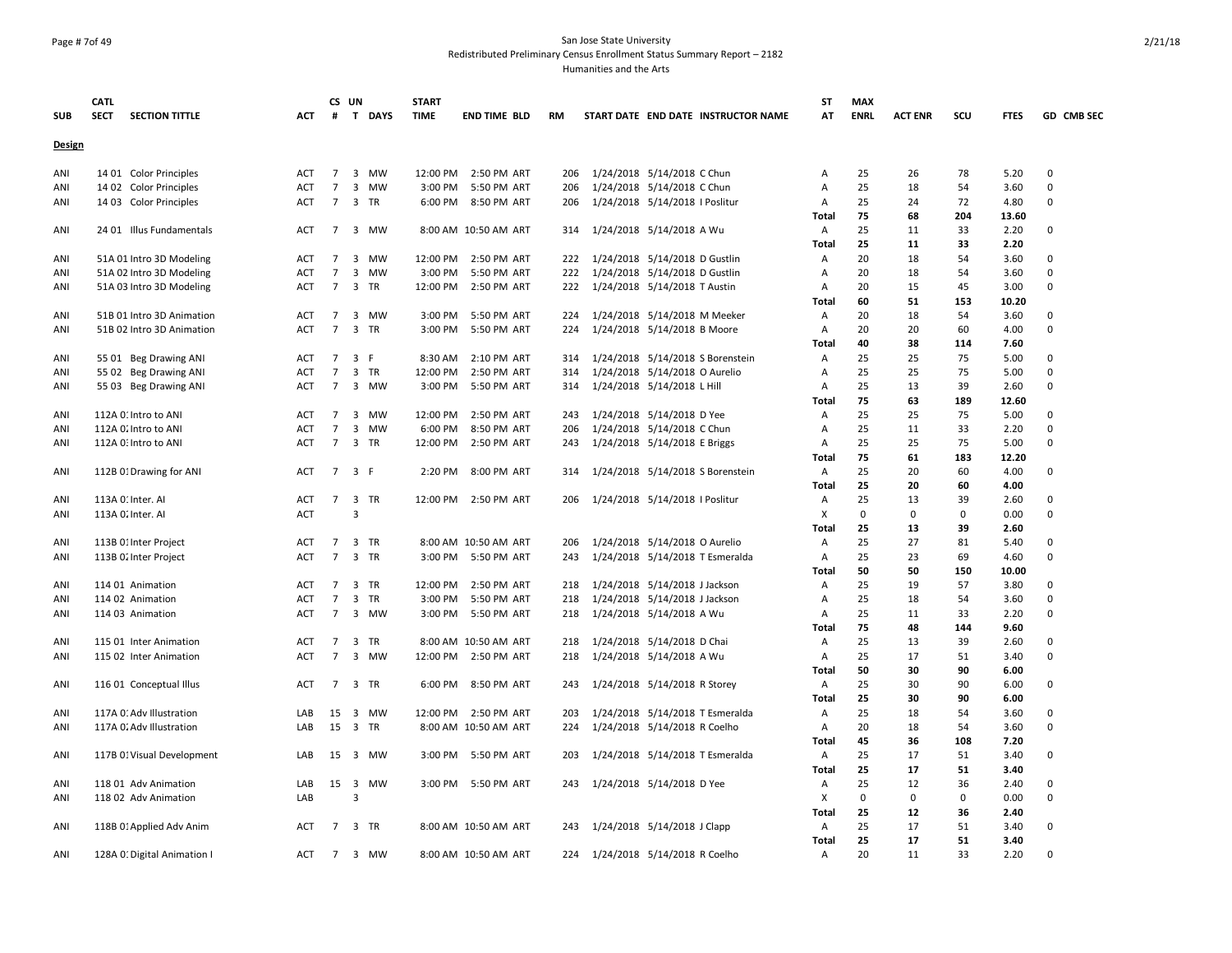### Page # 8of 49 San Jose State University Redistributed Preliminary Census Enrollment Status Summary Report – 2182 Humanities and the Arts

|             | <b>CATL</b>                          |            |                 | CS UN                   |             | <b>START</b> |                      |           |                                     | SΤ           | <b>MAX</b>  |                |             |             |             |
|-------------|--------------------------------------|------------|-----------------|-------------------------|-------------|--------------|----------------------|-----------|-------------------------------------|--------------|-------------|----------------|-------------|-------------|-------------|
| <b>SUB</b>  | <b>SECT</b><br><b>SECTION TITTLE</b> | АСТ        | #               | $\mathbf{T}$            | <b>DAYS</b> | <b>TIME</b>  | <b>END TIME BLD</b>  | <b>RM</b> | START DATE END DATE INSTRUCTOR NAME | AT           | <b>ENRL</b> | <b>ACT ENR</b> | SCU         | <b>FTES</b> | GD CMB SEC  |
| ANI         | 128A O. Digital Animation I          | ACT        | 7               | $\overline{\mathbf{3}}$ | MW          |              | 12:00 PM 2:50 PM ART | 224       | 1/24/2018 5/14/2018 M Meeker        | А            | 20          | 14             | 42          | 2.80        | $\mathbf 0$ |
| ANI         | 128A O: Digital Animation I          | <b>ACT</b> | $\overline{7}$  | 3                       | <b>MW</b>   |              | 8:00 AM 10:50 AM ART | 243       | 1/24/2018 5/14/2018 J Clapp         | Α            | 25          | 17             | 51          | 3.40        | $\Omega$    |
|             |                                      |            |                 |                         |             |              |                      |           |                                     | <b>Total</b> | 65          | 42             | 126         | 8.40        |             |
| ANI         | 130A 0. Digital Modeling I           | ACT        | $7\overline{ }$ |                         | 3 TR        |              | 8:00 AM 10:50 AM ART | 222       | 1/24/2018 5/14/2018 D Gustlin       | Α            | 20          | 14             | 42          | 2.80        | $\mathbf 0$ |
|             |                                      |            |                 |                         |             |              |                      |           |                                     | Total        | 20          | 14             | 42          | 2.80        |             |
| ANI         | 130B 01 Digital Modeling II          | ACT        | 7               | 3                       | <b>TR</b>   |              | 3:00 PM 5:50 PM ART  | 222       | 1/24/2018 5/14/2018 T Austin        | A            | 20          | 14             | 42          | 2.80        | $\Omega$    |
|             |                                      |            |                 |                         |             |              |                      |           |                                     | <b>Total</b> | 20          | 14             | 42          | 2.80        |             |
| ANI         | 179 01 Spec Topics A/I               | <b>SUP</b> | 36 <sub>3</sub> |                         | TBA         |              |                      |           | 1/24/2018 5/14/2018 R Coelho        | Α            | 35          | 14             | 42          | 2.80        | $\mathbf 0$ |
|             |                                      |            |                 |                         |             |              |                      |           |                                     | Total        | 35          | 14             | 42          | 2.80        |             |
| ANI         | 180 01 Indiv Studies                 | <b>SUP</b> |                 |                         | 36 3 TBA    |              |                      |           | 1/24/2018 5/14/2018 R Coelho        | Α            | 35          | 11             | 33          | 2.20        | $\mathbf 0$ |
|             |                                      |            |                 |                         |             |              |                      |           |                                     | Total        | 35          | 11             | 33          | 2.20        |             |
| ANI         | 199 01 Senior Project ANI            | <b>ACT</b> | $\overline{7}$  | 3 F                     |             |              | 8:00 AM 1:40 PM ART  | 218       | 1/24/2018 5/14/2018 J Clapp         | Α            | 25          | 27             | 81          | 5.40        | $\Omega$    |
| ANI         | 199 02 Senior Project ANI            | ACT        | $\overline{7}$  | 3 F                     |             | 8:30 AM      | 2:10 PM ART          | 224       | 1/24/2018 5/14/2018 R Coelho        | Α            | 20          | 25             | 75          | 5.00        | $\Omega$    |
| ANI         | 199 03 Senior Project ANI            | ACT        | $\overline{7}$  | 3 F                     |             | 8:30 AM      | 2:10 PM ART          | 222       | 1/24/2018 5/14/2018 T Austin        | А            | 20          | 20             | 60          | 4.00        | $\mathbf 0$ |
|             |                                      |            |                 |                         |             |              |                      |           |                                     | Total        | 65          | 72             | 216         | 14.40       |             |
| <b>DSGD</b> | 63 01 Fund Graphic Visual            | <b>ACT</b> | $7^{\circ}$     | $\overline{\mathbf{3}}$ | TR          |              | 8:00 AM 10:50 AM ART | 216       | 1/24/2018 5/14/2018 J Levy          | Α            | 25          | 22             | 66          | 4.40        | $\Omega$    |
| <b>DSGD</b> | 63 02 Fund Graphic Visual            | ACT        | $\overline{7}$  | $\overline{3}$          | TR          |              | 12:00 PM 2:50 PM ART | 201       | 1/24/2018 5/14/2018 J Levy          | Α            | 25          | 21             | 63          | 4.20        | $\mathbf 0$ |
|             |                                      |            |                 |                         |             |              |                      |           |                                     | <b>Total</b> | 50          | 43             | 129         | 8.60        |             |
| <b>DSGD</b> | 83 01 Digital Apps Basic             | ACT        | 7               | 3                       | MW          |              | 8:00 AM 10:50 AM ART | 201       | 1/24/2018 5/14/2018 A Thompson      | Α            | 25          | 23             | 69          | 4.60        | $\Omega$    |
| <b>DSGD</b> | 83 02 Digital Apps Basic             | <b>ACT</b> | $\overline{7}$  | $\overline{3}$          | MW          |              | 12:00 PM 2:50 PM ART | 201       | 1/24/2018 5/14/2018 A Thompson      | Α            | 25          | 26             | 78          | 5.20        | $\mathbf 0$ |
|             |                                      |            |                 |                         |             |              |                      |           |                                     | Total        | 50          | 49             | 147         | 9.80        |             |
| <b>DSGD</b> | 99 01 Intro to Typography            | <b>ACT</b> | $\overline{7}$  | 3                       | <b>MW</b>   | 3:00 PM      | 5:50 PM ART          | 201       | 1/24/2018 5/14/2018 J Martinez      | А            | 25          | 30             | 90          | 6.00        | $\Omega$    |
| <b>DSGD</b> | 99 02 Intro to Typography            | <b>ACT</b> |                 | 3                       |             |              |                      |           |                                     | X            | $\mathbf 0$ | 0              | $\mathbf 0$ | 0.00        | $\mathbf 0$ |
| <b>DSGD</b> | 99 03 Intro to Typography            | ACT        | $7\overline{ }$ | $\overline{\mathbf{3}}$ | TR          | 6:00 PM      | 8:50 PM ART          | 216       | 1/24/2018 5/14/2018 G Hom           | А            | 25          | 26             | 78          | 5.20        | $\mathbf 0$ |
| <b>DSGD</b> | 99 04 Intro to Typography            | ACT        | $\overline{7}$  |                         | 3 TR        | 3:00 PM      | 5:50 PM ART          | 212       | 1/24/2018 5/14/2018 J Levy          | А            | 25          | 25             | 75          | 5.00        | $\Omega$    |
|             |                                      |            |                 |                         |             |              |                      |           |                                     | <b>Total</b> | 75          | 81             | 243         | 16.20       |             |
| <b>DSGD</b> | 104 01 Intro to Grph Dsgn            | ACT        | 7               | 3                       | МW          |              | 8:00 AM 10:50 AM ART | 212       | 1/24/2018 5/14/2018 J Martinez      | Α            | 25          | 26             | 78          | 5.20        | $\mathbf 0$ |
| <b>DSGD</b> | 104 02 Intro to Grph Dsgn            | <b>ACT</b> | $\overline{7}$  | 3                       | MW          |              | 12:00 PM 2:50 PM ART | 212       | 1/24/2018 5/14/2018 J Martinez      | A            | 25          | 27             | 81          | 5.40        | $\Omega$    |
| <b>DSGD</b> | 104 03 Intro to Grph Dsgn            | ACT        | $\overline{7}$  | $\overline{3}$          | TR          |              | 8:00 AM 10:50 AM ART | 212       | 1/24/2018 5/14/2018 P Krayna        | Α            | 25          | 27             | 81          | 5.40        | $\Omega$    |
| <b>DSGD</b> | 104 04 Intro to Grph Dsgn            | ACT        | $\overline{7}$  | 3                       | <b>MW</b>   |              | 8:00 AM 10:50 AM ART | 216       | 1/24/2018 5/14/2018 J Miller        | А            | 25          | 26             | 78          | 5.20        | $\Omega$    |
| <b>DSGD</b> | 104 05 Intro to Grph Dsgn            | ACT        | $\overline{7}$  | $\overline{3}$          | TR          | 12:00 PM     | 2:50 PM ART          | 216       | 1/24/2018 5/14/2018 P Krayna        | A            | 25          | 28             | 84          | 5.60        | $\Omega$    |
| <b>DSGD</b> | 104 06 Intro to Grph Dsgn            | <b>ACT</b> | $\overline{7}$  | 3                       | <b>TR</b>   | 3:00 PM      | 5:50 PM ART          | 216       | 1/24/2018 5/14/2018 G Hom           | Α            | 25          | 27             | 81          | 5.40        | $\Omega$    |
| <b>DSGD</b> | 104 07 Intro to Grph Dsgn            | ACT        | $\overline{7}$  |                         | 3 TR        | 6:00 PM      | 8:50 PM ART          | 201       | 1/24/2018 5/14/2018 E Briggs        | Α            | 25          | 28             | 84          | 5.60        | $\mathbf 0$ |
|             |                                      |            |                 |                         |             |              |                      |           |                                     | <b>Total</b> | 175         | 189            | 567         | 37.80       |             |
| <b>DSGD</b> | 105 01 Intermed Grph Dsgn            | ACT        | 7               | $\overline{\mathbf{3}}$ | TR          |              | 8:00 AM 10:50 AM IS  | 226       | 1/24/2018 5/14/2018 R Sexton        | Α            | 25          | 23             | 69          | 4.60        | $\Omega$    |
|             |                                      |            |                 |                         |             |              |                      |           |                                     | <b>Total</b> | 25          | 23             | 69          | 4.60        |             |
| <b>DSGD</b> | 106 01 Adv Graphic Design            | ACT        | 7               |                         | 3 MW        |              | 12:00 PM 2:50 PM IS  | 226       | 1/24/2018 5/14/2018 C Kim           | Α            | 25          | 24             | 72          | 4.80        | $\mathbf 0$ |
|             |                                      |            |                 |                         |             |              |                      |           |                                     | <b>Total</b> | 25          | 24             | 72          | 4.80        |             |
| <b>DSGD</b> | 107A 0: Sp Top Grphy Dsgn            | LAB        |                 |                         | 15 3 TR     |              | 12:00 PM 2:50 PM IS  | 226       | 1/24/2018 5/14/2018 E Gee           | Α            | 25          | 20             | 60          | 4.00        | $\mathbf 0$ |
|             |                                      |            |                 |                         |             |              |                      |           |                                     | Total        | 25          | 20             | 60          | 4.00        |             |
| <b>DSGD</b> | 108 01 Gr Des Portfolio              | ACT        | 7               | 3                       | MW          | 3:00 PM      | 5:50 PM IS           | 226       | 1/24/2018 5/14/2018 C Kim           | Α            | 25          | 20             | 60          | 4.00        | $\Omega$    |
|             |                                      |            |                 |                         |             |              |                      |           |                                     | <b>Total</b> | 25          | 20             | 60          | 4.00        |             |
| <b>DSGD</b> | 111 01 Design Practices              | ACT        | 20              | $\overline{\mathbf{3}}$ | МW          | 12:00 PM     | 2:50 PM ART          | 216       | 1/24/2018 5/14/2018 J Miller        | Α            | 25          | 25             | 75          | 5.00        | $\mathbf 0$ |
| <b>DSGD</b> | 111 02 Design Practices              | <b>ACT</b> | 20              | $\overline{\mathbf{3}}$ | <b>MW</b>   | 3:00 PM      | 5:50 PM ART          | 212       | 1/24/2018 5/14/2018 J Miller        | Α            | 25          | 25             | 75          | 5.00        | $\mathbf 0$ |
| <b>DSGD</b> | 111 03 Design Practices              | ACT        |                 | 20 3 F                  |             |              | 8:30 AM 2:20 PM ART  | 216       | 1/24/2018 5/14/2018 J Miller        | Α            | 25          | 25             | 75          | 5.00        | $\Omega$    |
|             |                                      |            |                 |                         |             |              |                      |           |                                     | Total        | 75          | 75             | 225         | 15.00       |             |
| <b>DSGD</b> | 132 01 UI & Interaction D            | ACT        | $\overline{7}$  |                         | 3 MW        |              | 3:00 PM 5:50 PM ART  | 216       | 1/24/2018 5/14/2018 J Kim           | Α            | 25          | 24             | 72          | 4.80        | $\Omega$    |
|             |                                      |            |                 |                         |             |              |                      |           |                                     | Total        | 25          | 24             | 72          | 4.80        |             |
| <b>DSGD</b> | 150 01 GD Senior Studio              | ACT        | $\overline{7}$  | 4                       | TR          | 6:00 PM      | 8:50 PM IS           | 226       | 1/24/2018 5/14/2018 R Sexton        | Α            | 25          | 20             | 60          | 5.33        | 0           |
|             |                                      |            |                 |                         |             |              |                      |           |                                     | <b>Total</b> | 25          | 20             | 60          | 5.33        |             |
| <b>DSGN</b> | 100W C Writing Workshop: Design      | <b>LEC</b> | $\overline{4}$  |                         | 3 TR        |              | 1:30 PM 2:45 PM BBC  | 205       | 1/24/2018 5/14/2018 J Loomis        | Α            | 25          | 24             | 72          | 4.80        | $\Omega$    |
|             |                                      |            |                 |                         |             |              |                      |           |                                     |              |             |                |             |             |             |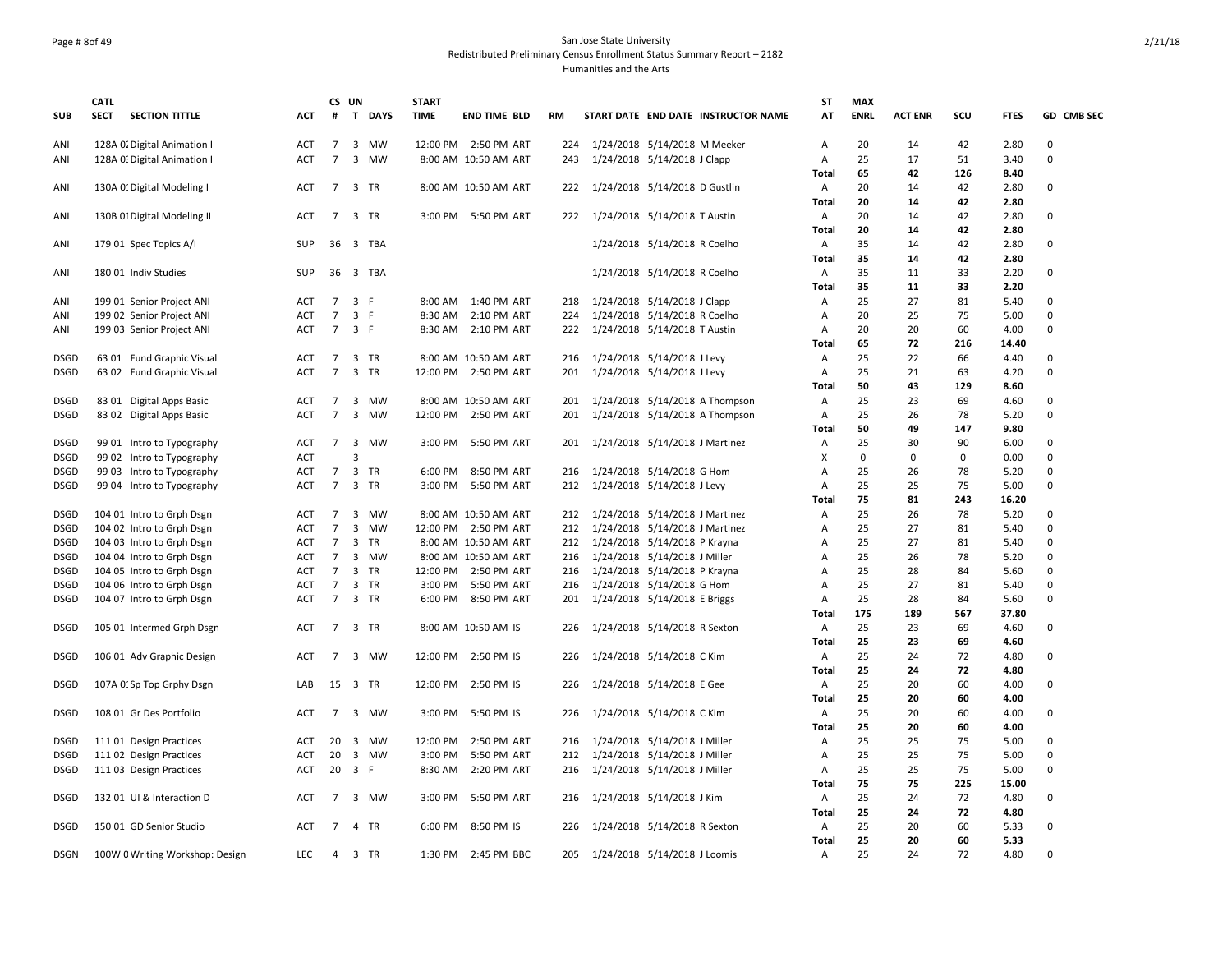### Page # 9of 49 San Jose State University Redistributed Preliminary Census Enrollment Status Summary Report – 2182 Humanities and the Arts

|             | <b>CATL</b>                          |            |                | CS UN                   |             | <b>START</b> |                       |     |                                     | ST           | <b>MAX</b>  |                |             |              |              |
|-------------|--------------------------------------|------------|----------------|-------------------------|-------------|--------------|-----------------------|-----|-------------------------------------|--------------|-------------|----------------|-------------|--------------|--------------|
| <b>SUB</b>  | <b>SECT</b><br><b>SECTION TITTLE</b> | ACT        | #              | $\mathbf{T}$            | <b>DAYS</b> | <b>TIME</b>  | <b>END TIME BLD</b>   | RM  | START DATE END DATE INSTRUCTOR NAME | AT           | <b>ENRL</b> | <b>ACT ENR</b> | SCU         | <b>FTES</b>  | GD CMB SEC   |
| DSGN        | 100W C Writing Workshop: Design      | LEC        | 4              | 3                       | TR          | 3:00 PM      | 4:15 PM BBC           | 205 | 1/24/2018 5/14/2018 J Loomis        | Α            | 25          | 24             | 72          | 4.80         | 0            |
| <b>DSGN</b> | 100W C Writing Workshop: Design      | LEC        | $\overline{4}$ | 3                       | <b>TR</b>   | 4:30 PM      | 5:45 PM BBC           | 205 | 1/24/2018 5/14/2018 J Loomis        | А            | 25          | 21             | 63          | 4.20         | $\Omega$     |
| <b>DSGN</b> | 100W C Writing Workshop: Design      | <b>LEC</b> | 4              | 3                       | <b>MW</b>   | 12:00 PM     | 1:15 PM ART           | 105 | 1/24/2018 5/14/2018 M Skov          | А            | 25          | 25             | 75          | 5.00         | 0            |
|             |                                      |            |                |                         |             |              |                       |     |                                     | Total        | 100         | 94             | 282         | 18.80        |              |
| DSGN        | 127 01 Intern                        | <b>SUP</b> |                | 36 <sub>3</sub>         | TBA         |              |                       |     | 1/24/2018 5/14/2018 C Hwang         | Α            | 45          | 18             | 54          | 3.60         | 0            |
| <b>DSGN</b> | 127 02 Intern                        | <b>SUP</b> | 36             | $\overline{4}$          | <b>TBA</b>  |              |                       |     | 1/24/2018 5/14/2018 C Hwang         | A            | 25          | 4              | 16          | 1.07         | $\Omega$     |
| <b>DSGN</b> | 127 03 Intern                        | <b>SUP</b> |                | 36 <sub>2</sub>         | <b>TBA</b>  |              |                       |     | 1/24/2018 5/14/2018 C Hwang         | А            | 15          | 4              | 8           | 0.53         | 0            |
| DSGN        | 127 04 Intern                        | <b>SUP</b> |                |                         | 36 1 TBA    |              |                       |     | 1/24/2018 5/14/2018 C Hwang         | Α            | 15          | $\mathbf{1}$   | 1           | 0.07         | 0            |
|             |                                      |            |                |                         |             |              |                       |     |                                     | Total        | 100         | 27             | 79          | 5.27         |              |
| <b>DSGN</b> | 180 01 Indiv Studies                 | <b>SUP</b> |                |                         | 36 3 TBA    |              |                       |     | 1/24/2018 5/14/2018 C Hwang         | Α            | 45          | 11             | 33          | 2.20         | $\Omega$     |
|             |                                      |            |                |                         |             |              |                       |     |                                     | Total        | 45          | 11             | 33          | 2.20         |              |
| <b>DSGN</b> | 197 01 BA Senior Project             | ACT        | $\overline{7}$ | 4                       | <b>TR</b>   |              | 8:00 AM 10:50 AM ART  | 201 | 1/24/2018 5/14/2018 A English       | Α            | 25          | 26             | 104         | 6.93         | $\mathbf 0$  |
| <b>DSGN</b> | 197 02 BA Senior Project             | <b>ACT</b> | $\overline{7}$ | $\overline{4}$          | <b>TR</b>   |              | 12:00 PM 2:50 PM ART  | 212 | 1/24/2018 5/14/2018 A English       | A            | 25          | 26             | 104         | 6.93         | 0            |
|             |                                      |            |                |                         |             |              |                       |     |                                     | <b>Total</b> | 50          | 52             | 208         | 13.87        |              |
| <b>DSID</b> | 22 01 Visualization II               | ACT        | 7              | 3                       | МW          |              | 8:00 AM 10:50 AM IS   | 118 | 1/24/2018 5/14/2018 J McClusky      | Α            | 24          | 16             | 48          | 3.20         | 0            |
| <b>DSID</b> | 22 02 Visualization II               | ACT        | $\overline{7}$ | 3                       | <b>MW</b>   |              | 12:00 PM 2:50 PM IS   | 118 | 1/24/2018 5/14/2018 K Scott         | А            | 24          | 14             | 42          | 2.80         | $\mathbf 0$  |
|             |                                      |            |                |                         |             |              |                       |     |                                     | <b>Total</b> | 48          | 30             | 90          | 6.00         |              |
| <b>DSID</b> | 32 01 ID Foundation II               | ACT        |                | $13 \quad 3$            | <b>TR</b>   | 12:00 PM     | 2:50 PM ART           | 103 | 1/24/2018 5/14/2018 A Armstrong     | Α            | 24          | 15             | 30          | 3.00         | $\mathbf 0$  |
| <b>DSID</b> | 32 02 ID Foundation II               | <b>ACT</b> | 13             | $\overline{\mathbf{3}}$ | <b>TR</b>   | 3:00 PM      | 5:50 PM ART           | 103 | 1/24/2018 5/14/2018 J Shook         | A            | 24          | 14             | 28          | 2.80         | $\mathbf 0$  |
|             |                                      |            |                |                         |             |              |                       |     |                                     | Total        | 48          | 29             | 58          | 5.80         |              |
| <b>DSID</b> | 32A 01 Portfolio Project I           | <b>ACT</b> |                | 13 1 F                  |             |              | 8:00 AM 9:50 AM IS    | 118 | 1/24/2018 5/14/2018 E Briggs        | Α            | 24          | 13             | 13          | 0.87         | 0            |
| <b>DSID</b> | 32A 02 Portfolio Project I           | <b>ACT</b> |                | 13 1 F                  |             |              | 10:00 AM 11:50 AM IS  | 118 | 1/24/2018 5/14/2018 E Briggs        | Α            | 24          | 16             | 16          | 1.07         | $\mathbf 0$  |
|             |                                      |            |                |                         |             |              |                       |     |                                     | <b>Total</b> | 48          | 29             | 29          | 1.93         |              |
| <b>DSID</b> | 122 01 C&CS: Ind. Design             | <b>LEC</b> | $\overline{2}$ | $\overline{\mathbf{3}}$ | MW          |              | 8:00 AM 9:50 AM ART   | 105 | 1/24/2018 5/14/2018 M Skov          | Α            | 24          | 11             | 27.5        | 2.20         | 0            |
| <b>DSID</b> | 122 02 C&CS: Ind. Design             | <b>ACT</b> | $\overline{7}$ | 0                       | MW          |              | 10:00 AM 10:50 AM ART | 105 | 1/24/2018 5/14/2018 M Skov          | Α            | 24          | 11             | 5.5         | 0.00         | $\mathbf 0$  |
|             |                                      |            |                |                         |             |              |                       |     |                                     | Total        | 48          | 22             | 33          | 2.20         |              |
| <b>DSID</b> | 123A 0: Portfolio Proj 2             | <b>ACT</b> | $\overline{7}$ | 3                       | <b>MW</b>   |              | 8:00 AM 10:50 AM ART  | 103 | 1/24/2018 5/14/2018 K Scott         | $\mathsf{A}$ | 24          | 24             | 24          | 4.80         | 0            |
|             |                                      |            |                |                         |             |              |                       |     |                                     | Total        | 24          | 24             | 24          | 4.80         |              |
| <b>DSID</b> | 124 01 Design for All                | LAB        | 15             | $\overline{\mathbf{3}}$ | MW          | 3:00 PM      | 5:50 PM ART           | 205 | 1/24/2018 5/14/2018 J McClusky      | Α            | 24<br>24    | 16<br>16       | 48<br>48    | 3.20         | 0            |
|             |                                      |            |                | $\overline{2}$          |             |              |                       |     |                                     | Total        |             |                | $\mathbf 0$ | 3.20         | $\mathbf 0$  |
| <b>DSID</b> | 125A 0: Portfolio Proj 3             | LAB        |                | 15 2                    | TR          |              | 4:50 PM ART           | 205 |                                     | Х<br>А       | 0<br>24     | 0<br>20        | 20          | 0.00<br>2.67 | 0            |
| <b>DSID</b> | 125A 0. Portfolio Proj 3             | LAB        |                |                         |             | 3:00 PM      |                       |     | 1/24/2018 5/14/2018 J Nelson        | <b>Total</b> | 24          | 20             | 20          | 2.67         |              |
| <b>DSID</b> | 126 01 Ergonom for Design            | LEC        | 2              | $\overline{\mathbf{3}}$ | MW          | 3:00 PM      | 3:50 PM IS            | 118 | 1/24/2018 5/14/2018 M Mathe         | А            | 24          | 13             | 26          | 2.60         | 0            |
| <b>DSID</b> | 126 02 Ergonom for Design            | <b>ACT</b> | 13             | $\overline{0}$          | <b>MW</b>   | 4:00 PM      | 5:50 PM IS            | 118 | 1/24/2018 5/14/2018 M Mathe         | A            | 24          | 13             | 13          | 0.00         | $\Omega$     |
| <b>DSID</b> | 126 03 Ergonom for Design            | LEC        | $\overline{2}$ | $\overline{\mathbf{3}}$ | TR          |              | 12:00 PM 12:50 PM IS  | 118 | 1/24/2018 5/14/2018 J Guenther      | А            | 24          | 26             | 52          | 5.20         | $\Omega$     |
| <b>DSID</b> | 126 04 Ergonom for Design            | <b>ACT</b> | 13             | $\overline{\mathbf{0}}$ | <b>TR</b>   | 1:00 PM      | 2:50 PM IS            | 118 | 1/24/2018 5/14/2018 J Guenther      | A            | 24          | 26             | 26          | 0.00         | 0            |
|             |                                      |            |                |                         |             |              |                       |     |                                     | Total        | 96          | 78             | 117         | 7.80         |              |
| <b>DSID</b> | 128 01 Adv Projects in ID            | LAB        |                | $15 \quad 3$            | MW          |              | 12:00 PM 2:50 PM ART  | 205 | 1/24/2018 5/14/2018 M Mathe         | A            | 24          | 17             | 51          | 3.40         | 0            |
|             |                                      |            |                |                         |             |              |                       |     |                                     | Total        | 24          | 17             | 51          | 3.40         |              |
| <b>DSID</b> | 128A 0: Portfolio Proj 4             | LAB        |                | $\mathbf{1}$            |             |              |                       |     |                                     | Χ            | $\mathbf 0$ | 0              | $\mathbf 0$ | 0.00         | $\mathbf 0$  |
| <b>DSID</b> | 128A 0. Portfolio Proj 4             | LAB        |                |                         | 15 1 TR     |              | 5:00 PM 5:50 PM ART   | 205 | 1/24/2018 5/14/2018 J Nelson        | Α            | 24          | 17             | 17          | 1.13         | $\mathbf 0$  |
|             |                                      |            |                |                         |             |              |                       |     |                                     | <b>Total</b> | 24          | 17             | 17          | 1.13         |              |
| <b>DSID</b> | 131 01 Interactive Design            | <b>ACT</b> | $\overline{7}$ |                         | 3 TR        |              | 8:00 AM 10:50 AM ART  | 205 | 1/24/2018 5/14/2018 J Nelson        | Α            | 24          | 24             | 72          | 4.85         | $\mathbf{1}$ |
|             |                                      |            |                |                         |             |              |                       |     |                                     | Total        | 24          | 24             | 72          | 4.85         |              |
| <b>DSID</b> | 137 01 Adv Physical Prototyping      | ACT        | 7              | 3                       | мw          | 12:00 PM     | 2:50 PM ART           | 103 | 1/24/2018 5/14/2018 J McClusky      | Α            | 24          | 25             | 75          | 5.00         | 0            |
| <b>DSID</b> | 137 02 Adv Physical Prototyping      | <b>ACT</b> | $\overline{7}$ | $\overline{3}$          | -F          | 8:00 AM      | 2:50 PM ART           | 105 | 1/24/2018 5/14/2018 R Zuchowski     | Α            | 24          | 24             | 72          | 4.80         | 0            |
|             |                                      |            |                |                         |             |              |                       |     |                                     | Total        | 48          | 49             | 147         | 9.80         |              |
| <b>DSID</b> | 143 01 Adv M, P & Tech               | ACT        | $\overline{7}$ | 3                       | TR          | 12:00 PM     | 2:50 PM ART           | 105 | 1/24/2018 5/14/2018 R Boeder        | Α            | 24          | 22             | 66          | 4.40         | $\mathbf 0$  |
| <b>DSID</b> | 143 02 Adv M, P & Tech               | ACT        | $\overline{7}$ |                         | 3 TR        | 3:00 PM      | 5:50 PM ART           | 105 | 1/24/2018 5/14/2018 R Boeder        | A            | 24          | 22             | 66          | 4.40         | 0            |
|             |                                      |            |                |                         |             |              |                       |     |                                     | Total        | 48          | 44             | 132         | 8.80         |              |
|             |                                      |            |                |                         |             |              |                       |     |                                     |              |             |                |             |              |              |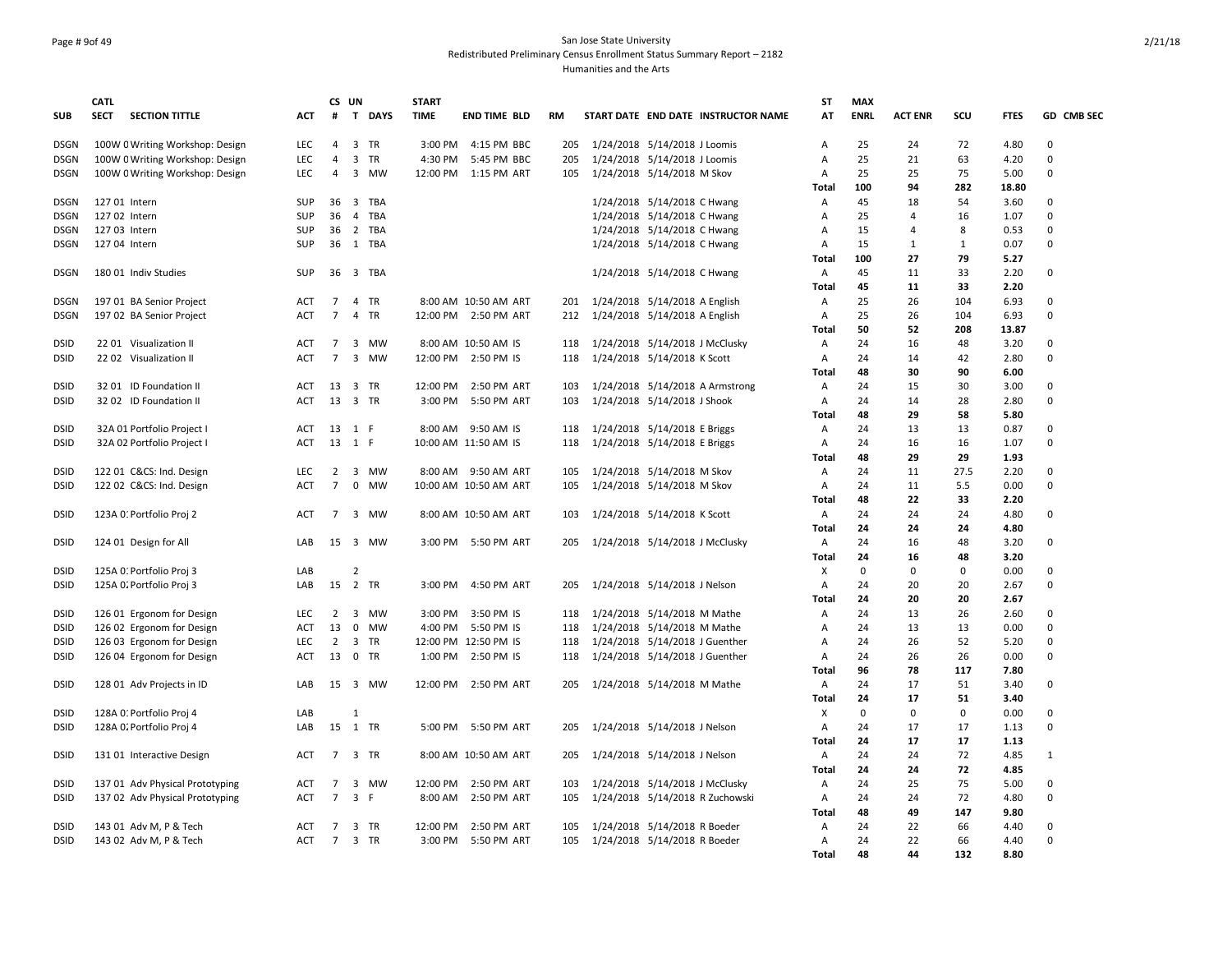### Page # 10of 49 San Jose State University Redistributed Preliminary Census Enrollment Status Summary Report – 2182 Humanities and the Arts

| <b>SUB</b>  | <b>CATL</b><br><b>SECT</b> | <b>SECTION TITTLE</b>      | <b>ACT</b> | CS UN<br>#     | $\mathbf{T}$            | <b>DAYS</b> | <b>START</b><br><b>TIME</b> | <b>END TIME BLD</b> | RM  |                              | START DATE END DATE INSTRUCTOR NAME | <b>ST</b><br>AT     | <b>MAX</b><br><b>ENRL</b> | <b>ACT ENR</b> | SCU            | <b>FTES</b> | GD CMB SEC     |
|-------------|----------------------------|----------------------------|------------|----------------|-------------------------|-------------|-----------------------------|---------------------|-----|------------------------------|-------------------------------------|---------------------|---------------------------|----------------|----------------|-------------|----------------|
| <b>DSID</b> |                            | 226 01 Ergonom for Design  | LEC        | $\overline{2}$ | 3                       | MW          |                             | 3:00 PM 3:50 PM IS  | 118 | 1/24/2018 5/14/2018 M Mathe  |                                     | Α                   | 15                        | $\overline{7}$ | 14             | 1.75        | $\overline{7}$ |
| <b>DSID</b> |                            | 226 02 Ergonom for Design  | <b>ACT</b> | 13             | 0                       | <b>MW</b>   |                             | 4:00 PM 5:50 PM IS  | 118 | 1/24/2018 5/14/2018 M Mathe  |                                     | A                   | 15                        | $\overline{7}$ | $\overline{7}$ | 0.00        | $\overline{7}$ |
|             |                            |                            |            |                |                         |             |                             |                     |     |                              |                                     | Total               | 30                        | 14             | 21             | 1.75        |                |
| <b>DSIT</b> |                            | 501 Intro Int Dsn+Arch     | <b>ACT</b> | $\overline{7}$ | $\overline{3}$          | MW          |                             | 8:00 AM 10:50 AM IS | 241 | 1/24/2018 5/14/2018 D Seah   |                                     | A                   | 25                        | 23             | 69             | 4.60        | $\Omega$       |
|             |                            |                            |            |                |                         |             |                             |                     |     |                              |                                     | Total               | 25                        | 23             | 69             | 4.60        |                |
| <b>DSIT</b> |                            | 10 01 Sketch+Draw+Model    | ACT        | $\overline{7}$ | 3                       | MW          |                             | 6:00 PM 8:50 PM IS  | 241 | 1/24/2018 5/14/2018 M Cheng  |                                     | Α                   | 25                        | 24             | 72             | 4.80        | $\Omega$       |
|             |                            |                            |            |                |                         |             |                             |                     |     |                              |                                     | Total               | 25                        | 24             | 72             | 4.80        |                |
| <b>DSIT</b> |                            | 15 01 Arch Draw & 3-D Mod  | ACT        | $\overline{7}$ | 3                       | <b>TR</b>   |                             | 12:00 PM 2:50 PM IS | 240 | 1/24/2018 5/14/2018 J Komen  |                                     | A                   | 25                        | 19             | 57             | 3.80        | $\Omega$       |
|             |                            |                            |            |                |                         |             |                             |                     |     |                              |                                     | Total               | 25                        | 19             | 57             | 3.80        |                |
| <b>DSIT</b> |                            | 29 01 Design Process       | LAB        | 16             | $\overline{\mathbf{3}}$ | TR          |                             | 3:00 PM 5:50 PM IS  | 241 | 1/24/2018 5/14/2018 J Komen  |                                     | A                   | 25                        | 18             | 54             | 3.60        | $\mathbf 0$    |
|             |                            |                            |            |                |                         |             |                             |                     |     |                              |                                     | Total               | 25                        | 18             | 54             | 3.60        |                |
| <b>DSIT</b> |                            | 33 01 Arch Presentation    | <b>ACT</b> | $\overline{7}$ | 3                       | <b>MW</b>   |                             | 12:00 PM 2:50 PM IS | 240 |                              | 1/24/2018 5/14/2018 M Medved        | A                   | 25                        | 23             | 69             | 4.60        | $\mathbf 0$    |
|             |                            |                            |            |                |                         |             |                             |                     |     |                              |                                     | <b>Total</b>        | 25                        | 23             | 69             | 4.60        |                |
| <b>DSIT</b> |                            | 34 01 Studio               | LAB        | 16             | 3                       | MW          |                             | 3:00 PM 5:50 PM IS  | 241 | 1/24/2018 5/14/2018 B Tan    |                                     | A                   | 25                        | 23             | 69             | 4.60        | $\mathbf 0$    |
|             |                            |                            |            |                |                         |             |                             |                     |     |                              |                                     | Total               | 25                        | 23             | 69             | 4.60        |                |
| <b>DSIT</b> |                            | 83 01 Vis communicatn 1    | ACT        | $\overline{7}$ | 3                       | <b>TR</b>   |                             | 6:00 PM 8:50 PM IS  | 240 |                              | 1/24/2018 5/14/2018 A Karavokiris   | A                   | 25                        | 24             | 72             | 4.80        | $\Omega$       |
|             |                            |                            |            |                |                         |             |                             |                     |     |                              |                                     | Total               | 25                        | 24             | 72             | 4.80        |                |
| <b>DSIT</b> |                            | 100 01 Building Codes      | <b>ACT</b> | $\overline{7}$ | 3                       | MW          |                             | 3:00 PM 5:50 PM IS  | 240 |                              | 1/24/2018 5/14/2018 M Medved        | Α                   | 25                        | 24             | 72             | 4.80        | $\mathbf 0$    |
|             |                            |                            |            |                |                         |             |                             |                     |     |                              |                                     | <b>Total</b>        | 25                        | 24             | 72             | 4.80        |                |
| <b>DSIT</b> |                            | 102 01 Comp Graph Int Arc  | <b>ACT</b> | $\overline{7}$ | $\overline{3}$          | TR          |                             | 8:00 AM 10:50 AM IS | 240 | 1/24/2018 5/14/2018 J Komen  |                                     | Α                   | 25                        | 25             | 75             | 5.00        | $\mathbf 0$    |
|             |                            |                            |            |                |                         |             |                             |                     |     |                              |                                     | Total               | 25                        | 25             | 75             | 5.00        |                |
| <b>DSIT</b> |                            | 103 01 Arch. Studio        | <b>ACT</b> |                | з                       |             |                             |                     |     |                              |                                     | X                   | 0                         | $\Omega$       | $\mathbf 0$    | 0.00        | $\mathbf 0$    |
| <b>DSIT</b> |                            | 103 02 Arch. Studio        | <b>ACT</b> |                |                         | 16 3 TR     |                             | 12:00 PM 2:50 PM IS | 241 |                              | 1/24/2018 5/14/2018 V San Fratello  | A                   | 25                        | 23             | 69             | 4.60        | $\Omega$       |
|             |                            |                            |            |                |                         |             |                             |                     |     |                              |                                     | Total               | 25                        | 23             | 69             | 4.60        |                |
| <b>DSIT</b> |                            | 105 01 Int Arc Adv Studio  | <b>ACT</b> | $\overline{7}$ |                         | 3 TR        |                             | 8:00 AM 10:50 AM IS | 241 | 1/24/2018 5/14/2018 B Allen  |                                     | A                   | 25                        | 21             | 63             | 4.20        | $\mathbf 0$    |
|             |                            |                            |            |                |                         |             |                             |                     |     |                              |                                     | Total               | 25                        | 21             | 63             | 4.20        |                |
| <b>DSIT</b> |                            | 108 01 Arch Lighting Des   | <b>ACT</b> | $\overline{7}$ | 3 F                     |             |                             | 3:00 PM 8:50 PM IS  | 241 | 1/24/2018 5/14/2018 C Wong   |                                     | Α                   | 25                        | 22             | 66             | 4.40        | $\mathbf 0$    |
|             |                            |                            |            |                |                         |             |                             |                     |     |                              |                                     | <b>Total</b>        | 25                        | 22             | 66             | 4.40        |                |
| <b>DSIT</b> |                            | 109 01 Object Des Interior | ACT        | 7              | 3                       | <b>TR</b>   | 3:00 PM                     | 5:50 PM IS          | 240 |                              | 1/24/2018 5/14/2018 V San Fratello  | Α                   | 25                        | 10             | 30             | 2.00        | $\mathbf 0$    |
|             |                            |                            |            |                |                         |             |                             |                     |     |                              |                                     | Total               | 25                        | 10             | 30             | 2.00        |                |
| <b>DSIT</b> |                            | 111 01 Interior Arch Sem   | ACT        | $\overline{7}$ | 3                       | <b>MW</b>   | 12:00 PM                    | 2:50 PM IS          | 241 | 1/24/2018 5/14/2018 D Seah   |                                     | Α                   | 25                        | 12             | 36             | 2.40        | $\Omega$       |
|             |                            |                            |            |                |                         |             |                             |                     |     |                              |                                     | Total               | 25                        | 12             | 36             | 2.40        |                |
| <b>DSIT</b> |                            | 112 01 Prof Prac Int Dsgn  | <b>ACT</b> | $\overline{7}$ | 3 F                     |             | 8:00 AM                     | 2:50 PM IS          | 241 | 1/24/2018 5/14/2018 S Polcyn |                                     | Α                   | 25                        | 19             | 57             | 3.80        | $\mathbf 0$    |
|             |                            |                            |            |                |                         |             |                             |                     |     |                              |                                     | Total               | 25                        | 19             | 57             | 3.80        |                |
|             |                            |                            |            |                |                         |             |                             |                     |     |                              |                                     | <b>Design Total</b> | 2763                      | 2207           | 6291           | 427.60      |                |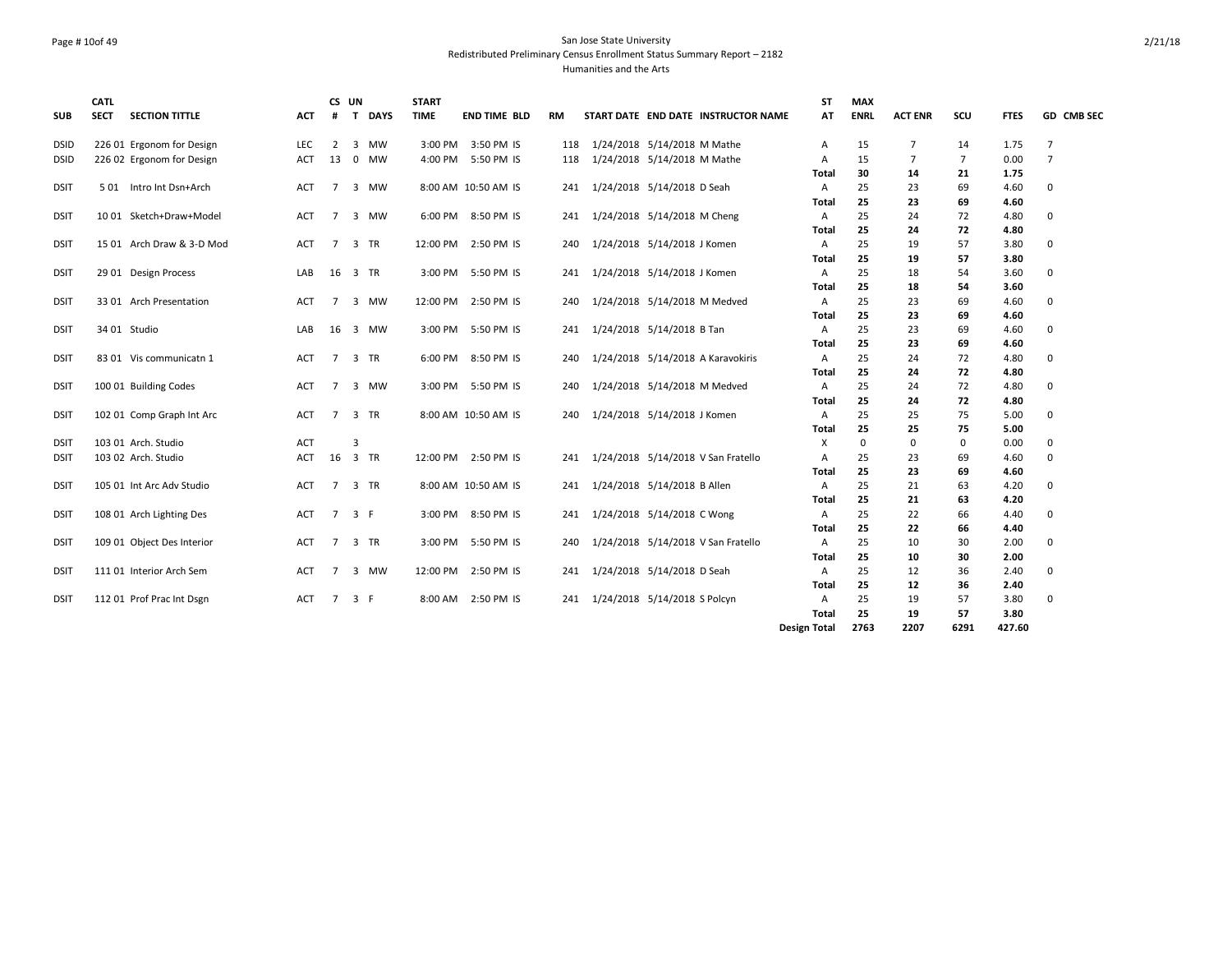### Page # 11of 49 San Jose State University Redistributed Preliminary Census Enrollment Status Summary Report – 2182 Humanities and the Arts

|             | <b>CATL</b> |                                             |            |                | CS UN                   |           | <b>START</b> |                       |           |                                      | ST         | <b>MAX</b>  |                |                |             |            |
|-------------|-------------|---------------------------------------------|------------|----------------|-------------------------|-----------|--------------|-----------------------|-----------|--------------------------------------|------------|-------------|----------------|----------------|-------------|------------|
| <b>SUB</b>  | <b>SECT</b> | <b>SECTION TITTLE</b>                       | ACT        | #              |                         | T DAYS    | <b>TIME</b>  | <b>END TIME BLD</b>   | <b>RM</b> | START DATE END DATE INSTRUCTOR NAME  | AT         | <b>ENRL</b> | <b>ACT ENR</b> | scu            | <b>FTES</b> | GD CMB SEC |
|             |             | <b>English &amp; Comparative Literature</b> |            |                |                         |           |              |                       |           |                                      |            |             |                |                |             |            |
| ENED        |             | 184Y 01 Stdt Tchg II                        | SUP        |                |                         | 25 4 TBA  |              |                       |           | 1/24/2018 5/14/2018 J Lovell         | A          | 6           | 3              | 12             | 0.80        | 0          |
| ENED        |             | 184Y 02 Stdt Tchg II                        | <b>SUP</b> | 25             | $\overline{4}$          | TBA       |              |                       |           | 1/24/2018 5/14/2018 E Burchard       | Α          | 6           | 6              | 24             | 1.60        | $\Omega$   |
| ENED        |             | 184Y 0: Stdt Tchg II                        | <b>SUP</b> |                |                         | 25 4 TBA  |              |                       |           | 1/24/2018 5/14/2018 L Hamor          | Α          | 6           | 3              | 12             | 0.80        | $\Omega$   |
| ENED        |             | 184Y 04 Stdt Tchg II                        | <b>SUP</b> | 25             |                         | 4 TBA     |              |                       |           | 1/24/2018 5/14/2018 M Warner         | Α          | 3           | $\Omega$       | $\mathbf 0$    | 0.00        | $\Omega$   |
|             |             |                                             |            |                |                         |           |              |                       |           |                                      | Total      | 21          | 12             | 48             | 3.20        |            |
| ENED        |             | 184Z 01 Stdt Tchg III                       | SUP        | 25             | 4                       | TBA       |              |                       |           | 1/24/2018 5/14/2018 J Lovell         | Α          | 6           | $\overline{4}$ | 16             | 1.07        | $\Omega$   |
| ENED        |             | 184Z 02 Stdt Tchg III                       | SUP        | 25             | $\overline{4}$          | TBA       |              |                       |           | 1/24/2018 5/14/2018 E Burchard       | A          | 6           | 6              | 24             | 1.60        | $\Omega$   |
| ENED        |             | 184Z 03 Stdt Tchg III                       | SUP        | 25             | $\overline{4}$          | TBA       |              |                       |           | 1/24/2018 5/14/2018 L Hamor          | Α          | 6           | 5              | 20             | 1.33        | $\Omega$   |
| ENED        |             | 184Z 04 Stdt Tchg III                       | SUP        | 25             |                         | 4 TBA     |              |                       |           | 1/24/2018 5/14/2018 M Warner         | Α          | 3           | $\mathbf{1}$   | $\overline{4}$ | 0.27        | $\Omega$   |
|             |             |                                             |            |                |                         |           |              |                       |           |                                      | Total      | 21          | 16             | 64             | 4.27        |            |
|             |             |                                             |            | 5              | 3 <sub>T</sub>          |           |              | 6:45 PM SH            | 348       |                                      |            | 25          | $\overline{7}$ | 21             | 1.40        | $\Omega$   |
| ENED        |             | 353 01 Meth Tchng English                   | SEM        |                |                         |           | 4:00 PM      |                       |           | 1/24/2018 5/14/2018 J Johnson        | Α<br>Total | 25          | $\overline{7}$ | 21             | 1.40        |            |
|             |             |                                             | SEM        |                | 5 2 R                   |           | 4:00 PM      |                       | 433       | 1/24/2018 5/14/2018 M Warner         |            | 25          | 16             | 32             |             | $\Omega$   |
| ENED        |             | 365 01 Seminar in English Ed                |            |                |                         |           |              | 6:45 PM SH            |           |                                      | Α          |             |                |                | 2.13        |            |
|             |             |                                             |            |                |                         |           |              |                       |           |                                      | Total      | 25          | 16             | 32             | 2.13        |            |
| ENGL        |             | 1A 01 First Year Writing                    | <b>LEC</b> | 3              |                         | 3 MW      |              | 7:30 AM 8:45 AM BBC   | 121       | 1/24/2018 5/14/2018 PO'Sullivan      | Α          | 23          | 23             | 69             | 4.60        | $\Omega$   |
| ENGL        |             | 1A 02 First Year Writing                    | <b>LEC</b> |                | 3                       |           |              |                       |           |                                      | Х          | $\Omega$    | $\Omega$       | 0              | 0.00        | $\Omega$   |
| ENGL        |             | 1A 03 First Year Writing                    | <b>LEC</b> | 3              |                         | 3 MW      | 7:30 AM      | 8:45 AM BBC           | 124       | 1/24/2018 5/14/2018 M Mohsenzadegan  | Α          | 23          | 23             | 69             | 4.60        | $\Omega$   |
| <b>ENGL</b> |             | 1A 04 First Year Writing                    | <b>LEC</b> | 3              | $\overline{3}$          | TR        |              | 7:30 AM 8:45 AM BBC   | 123       | 1/24/2018 5/14/2018 J Damm           | Α          | 23          | 23             | 69             | 4.60        | $\Omega$   |
| ENGL        |             | 1A 05 First Year Writing                    | LEC        |                | 3                       |           |              |                       |           |                                      | X          | $\mathbf 0$ | $\Omega$       | 0              | 0.00        | 0          |
| ENGL        |             | 1A 06 First Year Writing                    | <b>LEC</b> | 3              | $\overline{\mathbf{3}}$ | -F        |              | 9:30 AM 12:15 PM BBC  | 123       | 1/24/2018 5/14/2018 A Smith          | A          | 23          | 21             | 63             | 4.20        | $\Omega$   |
| ENGL        |             | 1A 07 First Year Writing                    | <b>LEC</b> | 3              | $\overline{\mathbf{3}}$ | MW        |              | 9:00 AM 10:15 AM BBC  | 124       | 1/24/2018 5/14/2018 M Mohsenzadegan  | Α          | 23          | 22             | 66             | 4.40        | $\Omega$   |
| ENGL        |             | 1A 08 First Year Writing                    | LEC        | 3              | $\overline{\mathbf{3}}$ | MW        |              | 9:00 AM 10:15 AM BBC  |           | 121 1/24/2018 5/14/2018 P O'Sullivan | Α          | 23          | 23             | 69             | 4.60        | $\Omega$   |
| ENGL        |             | 1A 09 First Year Writing                    | LEC        |                | 3                       |           |              |                       |           |                                      | x          | $\mathbf 0$ | $\Omega$       | $\overline{0}$ | 0.00        | $\Omega$   |
| ENGL        |             | 1A 10 First Year Writing                    | LEC        |                | 3                       |           |              |                       |           |                                      | X          | $\Omega$    | $\Omega$       | 0              | 0.00        | $\Omega$   |
| ENGL        |             | 1A 11 First Year Writing                    | LEC        | 3              |                         | 3 TR      |              | 9:00 AM 10:15 AM SH   | 411       | 1/24/2018 5/14/2018 S Domingo        | A          | 23          | 23             | 69             | 4.60        | $\Omega$   |
| <b>ENGL</b> |             | 1A 12 First Year Writing                    | <b>LEC</b> | 3              | $\overline{\mathbf{3}}$ | TR        |              | 9:00 AM 10:15 AM BBC  | 123       | 1/24/2018 5/14/2018 J Damm           | A          | 23          | 23             | 69             | 4.60        | $\Omega$   |
| <b>ENGL</b> |             | 1A 13 First Year Writing                    | <b>LEC</b> | 3              | $\overline{\mathbf{3}}$ | MW        |              | 10:30 AM 11:45 AM BBC | 124       | 1/24/2018 5/14/2018 J Hallford       | Α          | 23          | 23             | 69             | 4.60        | $\Omega$   |
| ENGL        |             | 1A 14 First Year Writing                    | LEC        |                | 3                       |           |              |                       |           |                                      | X          | 0           | $\mathbf 0$    | $\mathbf 0$    | 0.00        | $\Omega$   |
| ENGL        |             | 1A 15 First Year Writing                    | LEC        | 3              |                         | 3 MW      |              | 10:30 AM 11:45 AM CL  | 316       | 1/24/2018 5/14/2018 A Andrew         | A          | 23          | 23             | 69             | 4.60        | $\Omega$   |
| ENGL        |             | 1A 17 First Year Writing                    | LEC        | 3              | $\overline{\mathbf{3}}$ | TR        |              | 10:30 AM 11:45 AM BBC | 122       | 1/24/2018 5/14/2018 C Browne         | Α          | 23          | 23             | 69             | 4.60        | $\Omega$   |
| ENGL        |             | 1A 18 First Year Writing                    | <b>LEC</b> | $\overline{3}$ |                         | 3 TR      |              | 10:30 AM 11:45 AM HGH | 217       | 1/24/2018 5/14/2018 H Meservey       | A          | 23          | 23             | 69             | 4.60        | $\Omega$   |
| ENGL        |             | 1A 19 First Year Writing                    | <b>LEC</b> | 3              | $\overline{\mathbf{3}}$ | MW        |              | 12:00 PM 1:15 PM BBC  | 123       | 1/24/2018 5/14/2018 M Mohsenzadegan  | Α          | 23          | 23             | 69             | 4.60        | 0          |
| ENGL        |             | 1A 20 First Year Writing                    | LEC        | 3              | $\overline{\mathbf{3}}$ | TR        | 3:00 PM      | 4:15 PM CL            | 238       | 1/24/2018 5/14/2018 M Hager          | Α          | 23          | 23             | 69             | 4.60        | $\Omega$   |
| ENGL        |             | 1A 21 First Year Writing                    | LEC        | 3              |                         | 3 MW      | 1:30 PM      | 2:45 PM DMH           | 354       | 1/24/2018 5/14/2018 P O'Sullivan     | A          | 23          | 23             | 69             | 4.60        | $\Omega$   |
| ENGL        |             | 1A 22 First Year Writing                    | <b>LEC</b> | 3              | $\overline{\mathbf{3}}$ | MW        | 12:00 PM     | 1:15 PM BBC           | 124       | 1/24/2018 5/14/2018 J Hallford       | A          | 23          | 23             | 69             | 4.60        | $\Omega$   |
| ENGL        |             | 1A 23 First Year Writing                    | <b>LEC</b> | 3              |                         | 3 TR      | 12:00 PM     | 1:15 PM BBC           | 122       | 1/24/2018 5/14/2018 C Browne         | A          | 23          | 23             | 69             | 4.60        | $\Omega$   |
| ENGL        |             | 1A 25 First Year Writing                    | <b>LEC</b> | 3              |                         | 3 TR      |              | 12:00 PM 1:15 PM BBC  | 123       | 1/24/2018 5/14/2018 R Vora           | Α          | 23          | 23             | 69             | 4.60        | $\Omega$   |
| ENGL        |             | 1A 26 First Year Writing                    | LEC        | 3              |                         | 3 TR      | 12:00 PM     | 1:15 PM SH            | 238       | 1/24/2018 5/14/2018 M Keast          | Α          | 23          | 22             | 66             | 4.40        | $\Omega$   |
| ENGL        |             | 1A 27 First Year Writing                    | <b>LEC</b> |                | 3                       |           |              |                       |           |                                      | x          | $\mathbf 0$ | 0              | 0              | 0.00        | $\Omega$   |
| ENGL        |             | 1A 28 First Year Writing                    | <b>LEC</b> | 3              | $\overline{\mathbf{3}}$ | <b>MW</b> | 1:30 PM      | 2:45 PM BBC           | 123       | 1/24/2018 5/14/2018 L Lindelof       | A          | 23          | 24             | 72             | 4.80        | $\Omega$   |
| ENGL        |             | 1A 29 First Year Writing                    | <b>LEC</b> |                | 3                       |           |              |                       |           |                                      | X          | $\Omega$    | $\Omega$       | $\mathbf 0$    | 0.00        | $\Omega$   |
| ENGL        |             | 1A 30 First Year Writing                    | LEC        | 3              | $\overline{\mathbf{3}}$ | MW        | 1:30 PM      | 2:45 PM BBC           | 121       | 1/24/2018 5/14/2018 M Mohsenzadegan  | Α          | 23          | 23             | 69             | 4.60        | $\Omega$   |
| ENGL        |             | 1A 31 First Year Writing                    | LEC        | $\overline{3}$ | $\overline{\mathbf{3}}$ | <b>TR</b> | 1:30 PM      | 2:45 PM BBC           | 126       | 1/24/2018 5/14/2018 S Ashton         | Α          | 23          | 22             | 66             | 4.40        | $\Omega$   |
| ENGL        |             | 1A 32 First Year Writing                    | <b>LEC</b> |                | 3                       |           |              |                       |           |                                      | x          | $\Omega$    | $\Omega$       | $\mathbf 0$    | 0.00        | $\Omega$   |
| ENGL        |             | 1A 33 First Year Writing                    | <b>LEC</b> |                | 3                       |           |              |                       |           |                                      | X          | $\Omega$    | $\Omega$       | $\mathbf 0$    | 0.00        | $\Omega$   |
| ENGL        |             | 1A 34 First Year Writing                    | <b>LEC</b> |                | 3                       |           |              |                       |           |                                      | X          | $\Omega$    | $\Omega$       | $\mathbf 0$    | 0.00        | $\Omega$   |
| ENGL        |             | 1A 35 First Year Writing                    | LEC        | 3              |                         | 3 MW      |              | 3:00 PM 4:15 PM BBC   | 123       | 1/24/2018 5/14/2018 L Lindelof       | A          | 23          | 22             | 66             | 4.40        | $\Omega$   |
| ENGL        |             | 1A 36 First Year Writing                    | <b>LEC</b> | 3              | $\overline{3}$          | <b>MW</b> |              | 12:00 PM 1:15 PM CL   | 316       | 1/24/2018 5/14/2018 J Navarro        | A          | 23          | 23             | 69             | 4.60        | $\Omega$   |
| ENGL        |             | 1A 37 First Year Writing                    | LEC        |                | 3                       |           |              |                       |           |                                      | X          | $\Omega$    | $\Omega$       | $\Omega$       | 0.00        | $\Omega$   |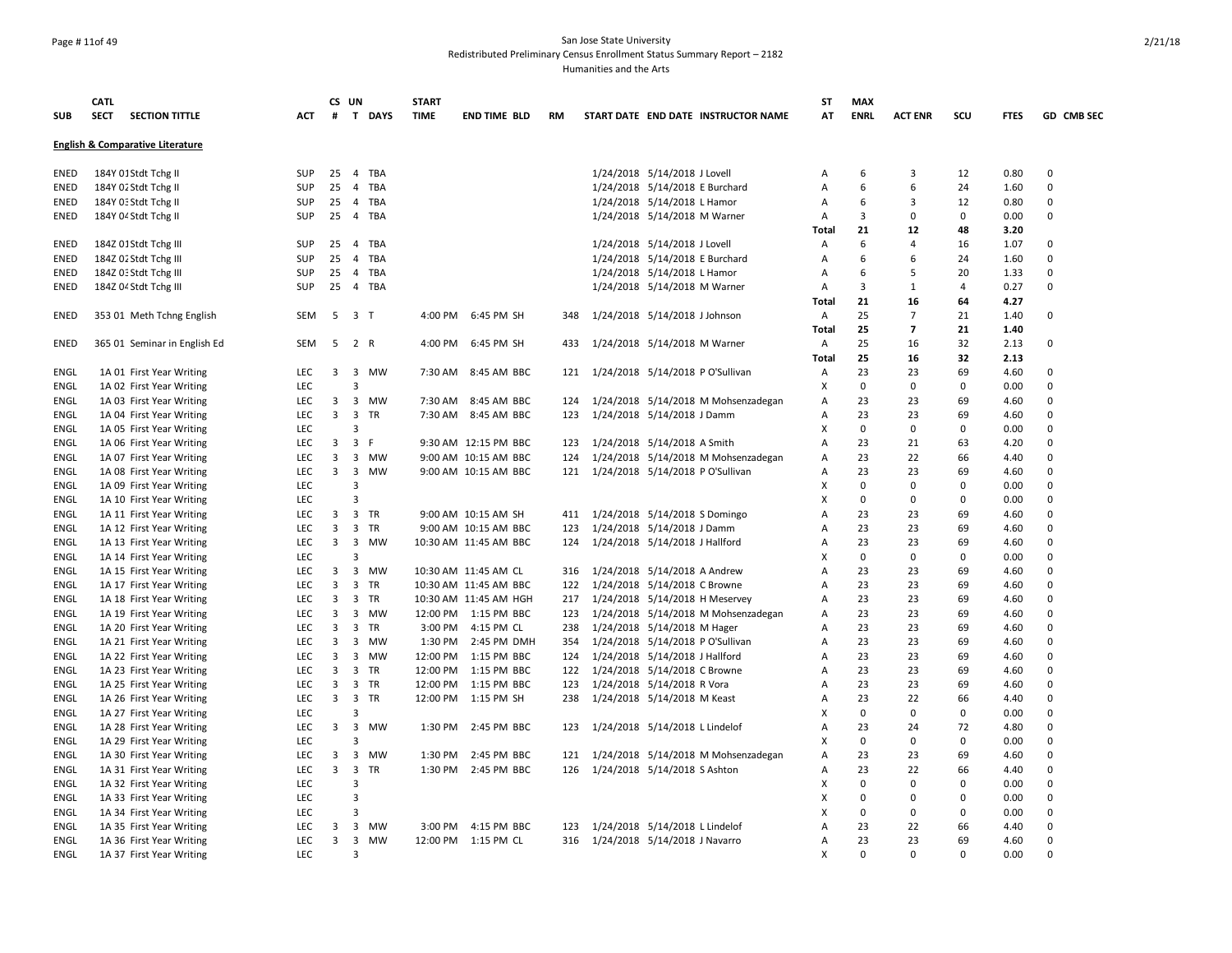### Page # 12of 49 San Jose State University Redistributed Preliminary Census Enrollment Status Summary Report – 2182 Humanities and the Arts

|             | <b>CATL</b> |                                |            | CS | UN                      |             | <b>START</b> |                       |     |                                     | ST           | <b>MAX</b>  |                |             |             |             |
|-------------|-------------|--------------------------------|------------|----|-------------------------|-------------|--------------|-----------------------|-----|-------------------------------------|--------------|-------------|----------------|-------------|-------------|-------------|
| <b>SUB</b>  | <b>SECT</b> | <b>SECTION TITTLE</b>          | ACT        | #  | T                       | <b>DAYS</b> | <b>TIME</b>  | <b>END TIME BLD</b>   | RM  | START DATE END DATE INSTRUCTOR NAME | AT           | <b>ENRL</b> | <b>ACT ENR</b> | scu         | <b>FTES</b> | GD CMB SEC  |
| <b>ENGL</b> |             | 1A 38 First Year Writing       | <b>LEC</b> | 3  | $\overline{\mathbf{3}}$ | <b>MW</b>   |              | 3:00 PM 4:15 PM BBC   |     | 122 1/24/2018 5/14/2018 M Dowdy     | А            | 23          | 21             | 63          | 4.20        | $\Omega$    |
| ENGL        |             | 1A 39 First Year Writing       | LEC        |    | 3                       |             |              |                       |     |                                     | X            | $\mathbf 0$ | 0              | $\mathbf 0$ | 0.00        | $\Omega$    |
| <b>ENGL</b> |             | 1A 40 First Year Writing       | <b>LEC</b> |    | $3 \quad 3$             | <b>TR</b>   |              | 3:00 PM 4:15 PM BBC   |     | 122 1/24/2018 5/14/2018 C Browne    | A            | 23          | 23             | 69          | 4.60        | $\mathbf 0$ |
| <b>ENGL</b> |             | 1A 41 First Year Writing       | LEC        |    | 3                       |             |              |                       |     |                                     | X            | 0           | $\Omega$       | $\Omega$    | 0.00        | $\Omega$    |
| <b>ENGL</b> |             | 1A 42 First Year Writing       | LEC        |    | 3                       |             |              |                       |     |                                     | X            | $\mathbf 0$ | $\Omega$       | $\mathbf 0$ | 0.00        | $\mathbf 0$ |
| ENGL        |             | 1A 43 First Year Writing       | LEC        |    | 3                       |             |              |                       |     |                                     | X            | 0           | $\Omega$       | 0           | 0.00        | $\mathbf 0$ |
| ENGL        |             | 1A 44 First Year Writing       | <b>LEC</b> | 3  | $\overline{\mathbf{3}}$ | MW          |              | 4:30 PM 5:45 PM SH    |     | 238 1/24/2018 5/14/2018 J Navarro   | A            | 23          | 22             | 66          | 4.40        | $\mathbf 0$ |
| <b>ENGL</b> |             | 1A 45 First Year Writing       | <b>LEC</b> |    | 3                       |             |              |                       |     |                                     | X            | $\mathbf 0$ | $\Omega$       | $\mathbf 0$ | 0.00        | $\Omega$    |
| <b>ENGL</b> |             | 1A 46 First Year Writing       | <b>LEC</b> |    | 3                       |             |              |                       |     |                                     | X            | $\Omega$    | $\Omega$       | $\Omega$    | 0.00        | $\Omega$    |
| <b>ENGL</b> |             | 1A 47 First Year Writing       | <b>LEC</b> |    | 3                       |             |              |                       |     |                                     | X            | $\Omega$    | $\Omega$       | $\mathbf 0$ | 0.00        | $\Omega$    |
| <b>ENGL</b> |             | 1A 48 First Year Writing       | <b>LEC</b> | 3  | $\overline{\mathbf{3}}$ | MW          |              | 12:00 PM 1:15 PM SH   | 348 | 1/24/2018 5/14/2018 M Alfaro        | A            | 23          | 22             | 66          | 4.40        | $\mathbf 0$ |
| ENGL        |             | 1A 49 First Year Writing       | <b>LEC</b> |    | 3                       |             |              |                       |     |                                     | x            | 0           | $\Omega$       | 0           | 0.00        | $\mathbf 0$ |
| ENGL        |             | 1A 50 First Year Writing       | LEC        |    | 3                       |             |              |                       |     |                                     | X            | $\Omega$    | $\Omega$       | $\Omega$    | 0.00        | $\mathbf 0$ |
| <b>ENGL</b> |             | 1A 51 First Year Writing       | LEC        |    | 3                       |             |              |                       |     |                                     | X            | $\Omega$    | $\Omega$       | $\mathbf 0$ | 0.00        | $\Omega$    |
| ENGL        |             | 1A 52 First Year Writing       | LEC        |    | 3                       |             |              |                       |     |                                     | X            | $\mathbf 0$ | $\Omega$       | $\Omega$    | 0.00        | $\Omega$    |
| ENGL        |             | 1A 53 First Year Writing       | LEC        |    | 3                       |             |              |                       |     |                                     | Χ            | $\mathbf 0$ | $\Omega$       | $\mathbf 0$ | 0.00        | $\mathbf 0$ |
| <b>ENGL</b> |             | 1A 54 First Year Writing       | LEC        |    | 3                       |             |              |                       |     |                                     | X            | $\Omega$    | $\Omega$       | 0           | 0.00        | $\Omega$    |
| ENGL        |             | 1A 55 First Year Writing       | LEC        |    | 3                       |             |              |                       |     |                                     | Χ            | $\mathbf 0$ | $\Omega$       | $\mathbf 0$ | 0.00        | $\mathbf 0$ |
| <b>ENGL</b> |             | 1A 56 First Year Writing       | <b>LEC</b> |    | 3                       |             |              |                       |     |                                     | x            | $\Omega$    | $\Omega$       | $\mathbf 0$ | 0.00        | $\Omega$    |
|             |             |                                |            |    |                         |             |              |                       |     |                                     | <b>Total</b> | 644         | 635            | 1905        | 127.00      |             |
| <b>ENGL</b> |             | 1AS 02 FYW: Stretch English II | LEC.       | 3  | $\overline{\mathbf{3}}$ | <b>TR</b>   |              | 7:30 AM 8:45 AM DMH   | 354 | 1/24/2018 5/14/2018 T Mouton        | Α            | 22          | 22             | 66          | 4.40        | $\Omega$    |
| ENGL        |             | 1AS 03 FYW: Stretch English II | <b>LEC</b> | 3  | 3                       | <b>MW</b>   |              | 10:30 AM 11:45 AM DMH | 354 | 1/24/2018 5/14/2018 A St. Dennis    | A            | 22          | 21             | 63          | 4.20        | $\Omega$    |
| ENGL        |             | 1AS 04 FYW: Stretch English II | LEC        | 3  | $\overline{\mathbf{3}}$ | MW          |              | 4:30 PM 5:45 PM DMH   | 354 | 1/24/2018 5/14/2018 J Logan         | Α            | 22          | 20             | 60          | 4.00        | $\Omega$    |
| ENGL        |             | 1AS 05 FYW: Stretch English II | LEC        | 3  | 3                       | TR          |              | 4:30 PM 5:45 PM DMH   | 354 | 1/24/2018 5/14/2018 J Patchigondla  | A            | 22          | 20             | 60          | 4.00        | $\mathbf 0$ |
| <b>ENGL</b> |             | 1AS Of FYW: Stretch English II | <b>LEC</b> | 3  |                         | 3 TR        |              | 10:30 AM 11:45 AM SH  |     | 411 1/24/2018 5/14/2018 S Ball      | A            | 22          | 22             | 66          | 4.40        | $\mathbf 0$ |
| ENGL        |             | 1AS 08 FYW: Stretch English II | <b>LEC</b> | 3  | 3                       | <b>TR</b>   |              | 12:00 PM 1:15 PM DMH  | 354 | 1/24/2018 5/14/2018 A St. Dennis    | A            | 22          | 21             | 63          | 4.20        | $\mathbf 0$ |
| <b>ENGL</b> |             | 1AS 1(FYW: Stretch English II  | <b>LEC</b> | 3  | 3                       | TR          |              | 1:30 PM 2:45 PM DMH   | 354 | 1/24/2018 5/14/2018 S Ball          | A            | 22          | 19             | 57          | 3.80        | $\Omega$    |
| <b>ENGL</b> |             |                                | <b>LEC</b> | 3  | $\overline{\mathbf{3}}$ | <b>MW</b>   |              |                       |     |                                     | A            | 22          | 20             | 60          |             | $\Omega$    |
|             |             | 1AS 11FYW: Stretch English II  |            |    |                         |             |              | 3:00 PM 4:15 PM DMH   | 354 | 1/24/2018 5/14/2018 J Logan         |              |             |                |             | 4.00        | $\Omega$    |
| ENGL        |             | 1AS 12 FYW: Stretch English II | LEC        | 3  | $\overline{3}$          | TR          |              | 3:00 PM 4:15 PM DMH   | 354 | 1/24/2018 5/14/2018 J Patchigondla  | Α            | 22          | 14             | 42          | 2.80        | $\mathbf 0$ |
| ENGL        |             | 1AS 13 FYW: Stretch English II | LEC        | 3  | 3                       | TR          |              | 9:00 AM 10:15 AM SH   | 238 | 1/24/2018 5/14/2018 A St. Dennis    | A            | 22          | 16             | 48          | 3.20        |             |
| ENGL        |             | 1AS 14 FYW: Stretch English II | <b>LEC</b> | 3  |                         | 3 MW        |              | 9:00 AM 10:15 AM SH   | 444 | 1/24/2018 5/14/2018 E Wood          | A            | 22          | 20             | 60          | 4.00        | $\Omega$    |
| ENGL        |             | 1AS 15 FYW: Stretch English II | <b>LEC</b> | 3  | $\overline{\mathbf{3}}$ | <b>TR</b>   |              | 1:30 PM 2:45 PM SH    |     | 411 1/24/2018 5/14/2018 C Baer      | A            | 22          | 18             | 54          | 3.60        | $\Omega$    |
| <b>ENGL</b> |             | 1AS 16 FYW: Stretch English II | <b>LEC</b> | 3  |                         | 3 MW        |              | 7:30 AM 8:45 AM BBC   | 221 | 1/24/2018 5/14/2018 D Hendel De Lao | A            | 22          | 22             | 66          | 4.40        | $\mathbf 0$ |
| <b>ENGL</b> |             | 1AS 17 FYW: Stretch English II | <b>LEC</b> | 3  | $\overline{\mathbf{3}}$ | <b>TR</b>   |              | 7:30 AM 8:45 AM BBC   | 221 | 1/24/2018 5/14/2018 D Hendel De Lao | A            | 22          | 20             | 60          | 4.00        | $\Omega$    |
| ENGL        |             | 1AS 19 FYW: Stretch English II | <b>LEC</b> | 3  |                         | 3 TR        |              | 9:00 AM 10:15 AM CL   | 316 | 1/24/2018 5/14/2018 A Petty         | A            | 22          | 19             | 57          | 3.80        | $\Omega$    |
| <b>ENGL</b> |             | 1AS 2C FYW: Stretch English II | LEC        | 3  |                         | 3 MW        |              | 10:30 AM 11:45 AM SH  |     | 411 1/24/2018 5/14/2018 M Dowdy     | A            | 22          | 18             | 54          | 3.60        | $\Omega$    |
| ENGL        |             | 1AS 21 FYW: Stretch English II | LEC        | 3  | 3                       | TR          |              | 10:30 AM 11:45 AM BBC | 121 | 1/24/2018 5/14/2018 A Petty         | A            | 22          | 18             | 54          | 3.60        | $\mathbf 0$ |
| <b>ENGL</b> |             | 1AS 22 FYW: Stretch English II | LEC        | 3  | 3                       | MW          |              | 12:00 PM 1:15 PM SH   | 411 | 1/24/2018 5/14/2018 M Dowdy         | Α            | 22          | 21             | 63          | 4.20        | $\mathbf 0$ |
| ENGL        |             | 1AS 25 FYW: Stretch English II | LEC        | 3  | $\overline{\mathbf{3}}$ | TR          |              | 1:30 PM 2:45 PM BBC   | 122 | 1/24/2018 5/14/2018 A Petty         | A            | 22          | 19             | 57          | 3.80        | $\mathbf 0$ |
| <b>ENGL</b> |             | 1AS 26 FYW: Stretch English II | LEC        | 3  | $\overline{3}$          | <b>MW</b>   |              | 3:00 PM 4:15 PM SH    | 238 | 1/24/2018 5/14/2018 F Kirk          | A            | 22          | 20             | 60          | 4.00        | $\Omega$    |
| <b>ENGL</b> |             | 1AS 27 FYW: Stretch English II | <b>LEC</b> | 3  | $\overline{\mathbf{3}}$ | <b>TR</b>   |              | 3:00 PM 4:15 PM BBC   | 121 | 1/24/2018 5/14/2018 R Skinnell      | A            | 22          | 20             | 60          | 4.00        | $\Omega$    |
| ENGL        |             | 1AS 29 FYW: Stretch English II | LEC        | 3  | $\overline{3}$          | TR          |              | 4:30 PM 5:45 PM BBC   | 128 | 1/24/2018 5/14/2018 M Judnick       | A            | 22          | 16             | 48          | 3.20        | $\mathbf 0$ |
| ENGL        |             | 1AS 3C FYW: Stretch English II | <b>LEC</b> | 3  | 3                       | MW          |              | 1:30 PM 2:45 PM SH    | 413 | 1/24/2018 5/14/2018 F Kirk          | A            | 22          | 18             | 54          | 3.60        | $\mathbf 0$ |
| ENGL        |             | 1AS 31 FYW: Stretch English II | <b>LEC</b> | 3  | $\overline{3}$          | TR          |              | 1:30 PM 2:45 PM SH    | 413 | 1/24/2018 5/14/2018 T Mouton        | A            | 22          | 18             | 54          | 3.60        | $\mathbf 0$ |
| <b>ENGL</b> |             | 1AS 32 FYW: Stretch English II | <b>LEC</b> | 3  | 3                       | <b>MW</b>   |              | 9:00 AM 10:15 AM BBC  | 221 | 1/24/2018 5/14/2018 A Smith         | A            | 22          | 20             | 60          | 4.00        | $\Omega$    |
| <b>ENGL</b> |             | 1AS 3: FYW: Stretch English II | <b>LEC</b> | 3  | $\overline{\mathbf{3}}$ | <b>MW</b>   |              | 10:30 AM 11:45 AM BBC | 130 | 1/24/2018 5/14/2018 L Landau        | A            | 22          | 20             | 60          | 4.00        | $\Omega$    |
| ENGL        |             | 1AS 34 FYW: Stretch English II | <b>LEC</b> | 3  | $\overline{\mathbf{3}}$ | TR          |              | 10:30 AM 11:45 AM SH  | 238 | 1/24/2018 5/14/2018 R Joseph        | A            | 22          | 21             | 63          | 4.20        | $\mathbf 0$ |
| ENGL        |             | 1AS 35 FYW: Stretch English II | <b>LEC</b> | 3  | 3                       | TR          |              | 9:00 AM 10:15 AM DMH  | 354 | 1/24/2018 5/14/2018 T Mouton        | Α            | 22          | 20             | 60          | 4.00        | $\Omega$    |
| <b>ENGL</b> |             | 1AS 39 FYW: Stretch English II | LEC        | 3  | 3                       | MW          |              | 12:00 PM 1:15 PM BBC  | 121 | 1/24/2018 5/14/2018 L Landau        | A            | 22          | 22             | 66          | 4.40        | $\Omega$    |
| <b>ENGL</b> |             | 1AS 44 FYW: Stretch English II | LEC        | 3  | 3                       | MW          |              | 9:00 AM 10:15 AM SH   | 348 | 1/24/2018 5/14/2018 F Kirk          | Α            | 22          | 19             | 57          | 3.80        | $\Omega$    |
| <b>ENGL</b> |             | 1AS 46 FYW: Stretch English II | <b>LEC</b> | 3  |                         | 3 MW        |              | 10:30 AM 11:45 AM SH  |     | 348 1/24/2018 5/14/2018 F Kirk      | A            | 22          | 18             | 54          | 3.60        | $\Omega$    |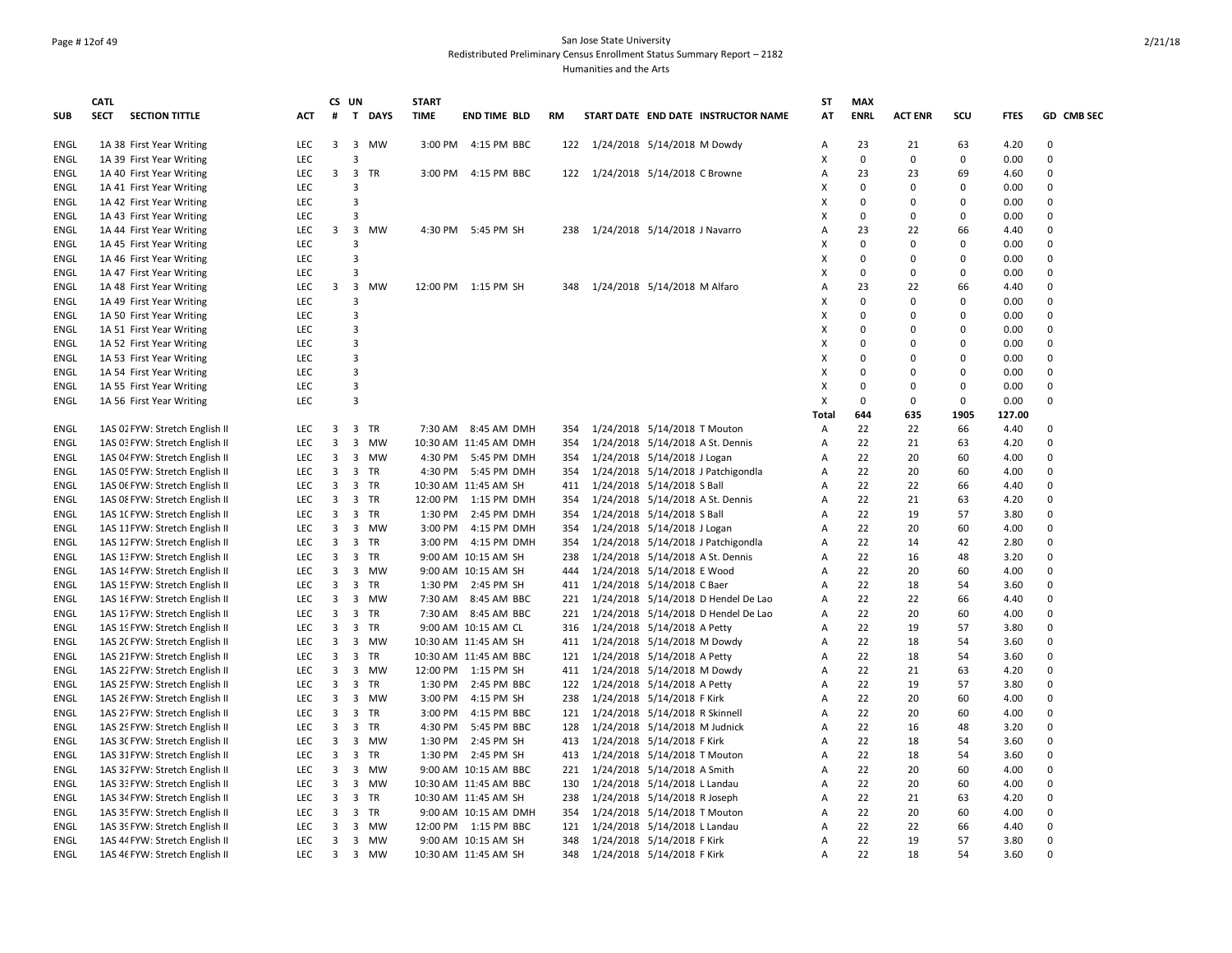### Page # 13of 49 San Jose State University Redistributed Preliminary Census Enrollment Status Summary Report – 2182 Humanities and the Arts

|             | <b>CATL</b> |                                      |            |                         | CS UN                   |           | <b>START</b> |                       |           |                                         | <b>ST</b>    | <b>MAX</b>  |                |             |             |            |
|-------------|-------------|--------------------------------------|------------|-------------------------|-------------------------|-----------|--------------|-----------------------|-----------|-----------------------------------------|--------------|-------------|----------------|-------------|-------------|------------|
| <b>SUB</b>  | <b>SECT</b> | <b>SECTION TITTLE</b>                | <b>ACT</b> | $\#$                    |                         | T DAYS    | <b>TIME</b>  | <b>END TIME BLD</b>   | <b>RM</b> | START DATE END DATE INSTRUCTOR NAME     | AT           | <b>ENRL</b> | <b>ACT ENR</b> | SCU         | <b>FTES</b> | GD CMB SEC |
| <b>ENGL</b> |             | 1AS 47 FYW: Stretch English II       | LEC        | 3                       |                         | 3 TR      |              | 10:30 AM 11:45 AM DMH | 354       | 1/24/2018 5/14/2018 J Patchigondla      | А            | 22          | 21             | 63          | 4.20        | 0          |
| ENGL        |             | 1AS 48 FYW: Stretch English II       | <b>LEC</b> | 3                       | 3                       | <b>MW</b> |              | 7:30 AM 8:45 AM SH    | 444       | 1/24/2018 5/14/2018 E Wood              | Α            | 22          | 18             | 54          | 3.60        | 0          |
| ENGL        |             | 1AS 51 FYW: Stretch English II       | <b>LEC</b> | 3                       | $\overline{3}$          | <b>MW</b> |              | 10:30 AM 11:45 AM BBC | 123       | 1/24/2018 5/14/2018 A Smith             | Α            | 22          | 20             | 60          | 4.00        | 0          |
| ENGL        |             | 1AS 52 FYW: Stretch English II       | <b>LEC</b> | $\overline{\mathbf{3}}$ | $\overline{\mathbf{3}}$ | TR        |              | 1:30 PM 2:45 PM BBC   | 130       | 1/24/2018 5/14/2018 K Schwartz          | A            | 22          | 19             | 57          | 3.80        | $\Omega$   |
| <b>ENGL</b> |             | 1AS 53 FYW: Stretch English II       | <b>LEC</b> | 3                       | $\overline{3}$          | TR        | 4:30 PM      | 5:45 PM BBC           | 121       | 1/24/2018 5/14/2018 Z Babaci-Wilhite    | Α            | 22          | 17             | 51          | 3.40        | 0          |
| <b>ENGL</b> |             | 1AS 55 FYW: Stretch English II       | <b>LEC</b> | 3                       | 3                       | TR        |              | 10:30 AM 11:45 AM BBC | 124       | 1/24/2018 5/14/2018 K Schwartz          | Α            | 22          | 22             | 66          | 4.40        | 0          |
| <b>ENGL</b> |             | 1AS 57 FYW: Stretch English II       | <b>LEC</b> | 3                       | $\overline{\mathbf{3}}$ | TR        |              | 12:00 PM 1:15 PM SH   | 413       | 1/24/2018 5/14/2018 A Smith             | Α            | 22          | 21             | 63          | 4.20        | 0          |
| <b>ENGL</b> |             | 1AS 58 FYW: Stretch English II       | <b>LEC</b> | 3                       | 3                       | <b>MW</b> |              | 9:00 AM 10:15 AM BBC  | 205       | 1/24/2018 5/14/2018 D Hendel De Lao     | A            | 22          | 21             | 63          | 4.20        | 0          |
| ENGL        |             | 1AS 59 FYW: Stretch English II       | LEC        | 3                       |                         | 3 TR      |              | 9:00 AM 10:15 AM BBC  | 122       | 1/24/2018 5/14/2018 D Hendel De Lao     | А            | 22          | 21             | 63          | 4.20        | 0          |
| <b>ENGL</b> |             | 1AS 61 FYW: Stretch English II       | <b>LEC</b> | 3                       | $\overline{3}$          | <b>TR</b> |              | 9:00 AM 10:15 AM BBC  | 124       | 1/24/2018 5/14/2018 K Schwartz          | A            | 22          | 19             | 57          | 3.80        | 0          |
| ENGL        |             | 1AS 65 FYW: Stretch English II       | LEC        | 3                       | 3                       | <b>MW</b> |              | 9:00 AM 10:15 AM BBC  | 130       | 1/24/2018 5/14/2018 C Garrecht-Williams | Α            | 22          | 20             | 60          | 4.00        | $\Omega$   |
| ENGL        |             | 1AS 67 FYW: Stretch English II       | <b>LEC</b> | 3                       | 3                       | MW        |              | 1:30 PM 2:45 PM BBC   | 130       | 1/24/2018 5/14/2018 C Garrecht-Williams | Α            | 22          | 17             | 51          | 3.40        | 0          |
| <b>ENGL</b> |             | 1AS 69 FYW: Stretch English II       | <b>LEC</b> | 3                       | 3                       | <b>MW</b> | 3:00 PM      | 4:15 PM SH            | 348       | 1/24/2018 5/14/2018 A Ahmad             | А            | 22          | 18             | 54          | 3.60        | 0          |
| <b>ENGL</b> |             | 1AS 71 FYW: Stretch English II       | LEC        | 3                       | 3                       | MW        | 4:30 PM      | 5:45 PM SH            | 348       | 1/24/2018 5/14/2018 C Garrecht-Williams | А            | 22          | 17             | 51          | 3.40        | 0          |
| <b>ENGL</b> |             | 1AS 73 FYW: Stretch English II       | <b>LEC</b> | 3                       | $\overline{3}$          | MW        | 6:00 PM      | 7:15 PM SH            | 348       | 1/24/2018 5/14/2018 C Garrecht-Williams | А            | 22          | 19             | 57          | 3.80        | 0          |
| ENGL        |             | 1AS 75 FYW: Stretch English II       | <b>LEC</b> | 3                       | $\overline{3}$          | TR        | 1:30 PM      | 2:45 PM BBC           | 121       | 1/24/2018 5/14/2018 Z Babaci-Wilhite    | А            | 22          | 23             | 69          | 4.60        | 0          |
|             |             |                                      |            |                         |                         |           |              |                       |           |                                         | <b>Total</b> | 1034        | 915            | 2745        | 183.00      |            |
| <b>ENGL</b> |             | 1B 01 Argument and Analysis          | <b>LEC</b> | 3                       | $\overline{3}$          | <b>MW</b> | 7:30 AM      | 8:45 AM CL            | 238       | 1/24/2018 5/14/2018 E Sams              | Α            | 25          | 22             | 66          | 4.40        | 0          |
| ENGL        |             | 1B 02 Argument and Analysis          | LEC        | $\overline{\mathbf{3}}$ | $\overline{\mathbf{3}}$ | TR        | 7:30 AM      | 8:45 AM SH            | 348       | 1/24/2018 5/14/2018 S Harvey            | Α            | 25          | 25             | 75          | 5.00        | 0          |
| ENGL        |             | 1B 03 Argument and Analysis          | LEC        |                         | $\overline{3}$          |           |              |                       |           |                                         | X            | $\mathbf 0$ | 0              | $\mathbf 0$ | 0.00        | 0          |
| ENGL        |             | 1B 04 Argument and Analysis          | LEC        | 3                       | $\overline{3}$          | <b>MW</b> |              | 9:00 AM 10:15 AM CL   | 238       | 1/24/2018 5/14/2018 E Sams              | A            | 25          | 23             | 69          | 4.60        | 0          |
| ENGL        |             | 1B 05 Argument and Analysis          | LEC        | 3                       | $\overline{3}$          | <b>MW</b> |              | 9:00 AM 10:15 AM SH   | 411       | 1/24/2018 5/14/2018 D Sirkin            | Α            | 25          | 25             | 75          | 5.00        | 0          |
| <b>ENGL</b> |             | 1B 06 Argument and Analysis          | <b>LEC</b> | 3                       | $\overline{\mathbf{3}}$ | TR        |              | 9:00 AM 10:15 AM BBC  | 121       | 1/24/2018 5/14/2018 M Williams          | A            | 25          | 25             | 75          | 5.00        | 0          |
| <b>ENGL</b> |             | 1B 07 Argument and Analysis          | LEC        | 3                       | 3                       | TR        |              | 9:00 AM 10:15 AM SH   | 348       | 1/24/2018 5/14/2018 S Harvey            | Α            | 25          | 25             | 75          | 5.00        | 0          |
| ENGL        |             | 1B 08 Argument and Analysis          | <b>LEC</b> | 3                       | 3                       | MW        |              | 10:30 AM 11:45 AM SH  | 444       | 1/24/2018 5/14/2018 D Sirkin            | Α            | 25          | 25             | 75          | 5.00        | 0          |
| ENGL        |             | 1B 09 Argument and Analysis          | <b>LEC</b> | $\overline{3}$          | $\overline{\mathbf{3}}$ | <b>TR</b> |              | 10:30 AM 11:45 AM CL  | 316       | 1/24/2018 5/14/2018 A Rohatgi           | Α            | 25          | 23             | 69          | 4.60        | 0          |
| ENGL        |             | 1B 10 Argument and Analysis          | LEC        | $\overline{\mathbf{3}}$ | $\overline{3}$          | <b>TR</b> |              | 10:30 AM 11:45 AM BBC | 221       | 1/24/2018 5/14/2018 Y Yang              | Α            | 25          | 25             | 75          | 5.00        | 0          |
| <b>ENGL</b> |             | 1B 11 Argument and Analysis          | LEC        | $\overline{3}$          | $\overline{\mathbf{3}}$ | MW        |              | 12:00 PM 1:15 PM CL   | 111       | 1/24/2018 5/14/2018 E Sams              | Α            | 25          | 25             | 75          | 5.00        | 0          |
| <b>ENGL</b> |             | 1B 12 Argument and Analysis          | <b>LEC</b> |                         | $\overline{3}$          |           |              |                       |           |                                         | X            | $\mathbf 0$ | 0              | $\Omega$    | 0.00        | 0          |
| ENGL        |             | 1B 13 Argument and Analysis          | <b>LEC</b> | 3                       |                         | 3 TR      | 12:00 PM     | 1:15 PM CL            | 316       | 1/24/2018 5/14/2018 A Rohatgi           | Α            | 25          | 22             | 66          | 4.40        | 0          |
| <b>ENGL</b> |             | 1B 14 Argument and Analysis          | <b>LEC</b> | $\overline{3}$          | $\overline{3}$          | <b>TR</b> | 12:00 PM     | 1:15 PM BBC           | 221       | 1/24/2018 5/14/2018 M Williams          | A            | 25          | 24             | 72          | 4.80        | $\Omega$   |
| ENGL        |             | 1B 15 Argument and Analysis          | LEC        | 3                       | $\overline{3}$          | <b>TR</b> | 12:00 PM     | 1:15 PM SH            | 348       | 1/24/2018 5/14/2018 S Harvey            | А            | 25          | 24             | 72          | 4.80        | 0          |
| <b>ENGL</b> |             | 1B 16 Argument and Analysis          | <b>LEC</b> | 3                       | 3                       | <b>MW</b> | 1:30 PM      | 2:45 PM SH            | 411       | 1/24/2018 5/14/2018 J Murphy            | A            | 25          | 25             | 75          | 5.00        | 0          |
| <b>ENGL</b> |             | 1B 17 Argument and Analysis          | <b>LEC</b> | 3                       | $\overline{3}$          | <b>MW</b> | 1:30 PM      | 2:45 PM CL            | 316       | 1/24/2018 5/14/2018 L Parham            | A            | 25          | 25             | 75          | 5.00        | 0          |
| ENGL        |             | 1B 18 Argument and Analysis          | <b>LEC</b> | 3                       | 3                       | <b>TR</b> | 1:30 PM      | 2:45 PM SH            | 348       | 1/24/2018 5/14/2018 S Harvey            | А            | 25          | 23             | 69          | 4.60        | 0          |
| <b>ENGL</b> |             | 1B 19 Argument and Analysis          | LEC        | $\overline{\mathbf{3}}$ |                         | 3 TR      | 1:30 PM      | 2:45 PM SH            | 444       | 1/24/2018 5/14/2018 S Kirby             | Α            | 25          | 24             | 72          | 4.80        | 0          |
| ENGL        |             | 1B 20 Argument and Analysis          | <b>LEC</b> |                         | $\overline{3}$          |           |              |                       |           |                                         | X            | $\mathbf 0$ | $\mathbf 0$    | $\Omega$    | 0.00        | 0          |
| ENGL        |             | 1B 21 Argument and Analysis          | <b>LEC</b> | 3                       | $\overline{3}$          | MW        | 4:30 PM      | 5:45 PM CL            | 316       | 1/24/2018 5/14/2018 E Hansen            | Α            | 25          | 26             | 78          | 5.20        | 0          |
| <b>ENGL</b> |             | 1B 22 Argument and Analysis          | <b>LEC</b> | $\overline{3}$          | $\overline{\mathbf{3}}$ | TR        | 3:00 PM      | 4:15 PM CL            | 316       | 1/24/2018 5/14/2018 A Rohatgi           | Α            | 25          | 24             | 72          | 4.80        | 0          |
| ENGL        |             | 1B 23 Argument and Analysis          | <b>LEC</b> | 3                       | $\overline{\mathbf{3}}$ | TR        | 3:00 PM      | 4:15 PM SH            | 238       | 1/24/2018 5/14/2018 S Kirby             | Α            | 25          | 25             | 75          | 5.00        | 0          |
| <b>ENGL</b> |             | 1B 24 Argument and Analysis          | <b>LEC</b> | 3                       | 3                       | <b>MW</b> | 4:30 PM      | 5:45 PM BBC           | 124       | 1/24/2018 5/14/2018 K Harrison          | A            | 25          | 24             | 72          | 4.80        | 0          |
| <b>ENGL</b> |             | 1B 25 Argument and Analysis          | LEC        |                         | $\overline{3}$          |           |              |                       |           |                                         | X            | $\mathbf 0$ | $\mathbf 0$    | 0           | 0.00        | 0          |
| ENGL        |             | 1B 26 Argument and Analysis          | <b>LEC</b> | 3                       | $\overline{\mathbf{3}}$ | <b>MW</b> | 6:00 PM      | 7:15 PM BBC           | 124       | 1/24/2018 5/14/2018 K Harrison          | A            | 25          | 22             | 66          | 4.40        | 0          |
| ENGL        |             | 1B 27 Argument and Analysis          | LEC        | 3                       |                         | 3 TR      | 12:00 PM     | 1:15 PM BBC           | 121       | 1/24/2018 5/14/2018 Y Yang              | А            | 25          | 25             | 75          | 5.00        | $\Omega$   |
|             |             |                                      |            |                         |                         |           |              |                       |           |                                         | Total        | 575         | 556            | 1668        | 111.20      |            |
| ENGL        |             | 201 Critical Thinking and Writing    | <b>LEC</b> | 3                       | 3                       | <b>MW</b> | 7:30 AM      | 8:45 AM SH            | 239       | 1/24/2018 5/14/2018 E James-Penney      | A            | 25          | 25             | 75          | 5.00        | $\Omega$   |
| <b>ENGL</b> | 202         | Critical Thinking and Writing        | <b>LEC</b> | 3                       | $\overline{3}$          | <b>MW</b> |              | 7:30 AM 8:45 AM BBC   | 123       | 1/24/2018 5/14/2018 J Sparks            | А            | 25          | 24             | 72          | 4.80        | 0          |
| ENGL        | 203         | Critical Thinking and Writing        | <b>LEC</b> | 3                       | 3                       | MW        |              | 9:00 AM 10:15 AM SH   | 238       | 1/24/2018 5/14/2018 E James-Penney      | Α            | 25          | 25             | 75          | 5.00        | 0          |
| <b>ENGL</b> | 2 0 4       | Critical Thinking and Writing        | <b>LEC</b> | 3                       | 3                       | <b>MW</b> |              | 9:00 AM 10:15 AM BBC  | 123       | 1/24/2018 5/14/2018 J Sparks            | Α            | 25          | 25             | 75          | 5.00        | 0          |
| <b>ENGL</b> | 205         | Critical Thinking and Writing        | <b>LEC</b> | 3                       | 3                       | TR        |              | 9:00 AM 10:15 AM SH   | 444       | 1/24/2018 5/14/2018 L Lappin            | Α            | 25          | 25             | 75          | 5.00        | 0          |
| ENGL        | 206         | <b>Critical Thinking and Writing</b> | <b>LEC</b> | $\overline{\mathbf{3}}$ |                         | 3 TR      |              | 9:00 AM 10:15 AM BBC  | 130       | 1/24/2018 5/14/2018 S Cook              | A            | 25          | 25             | 75          | 5.00        | 0          |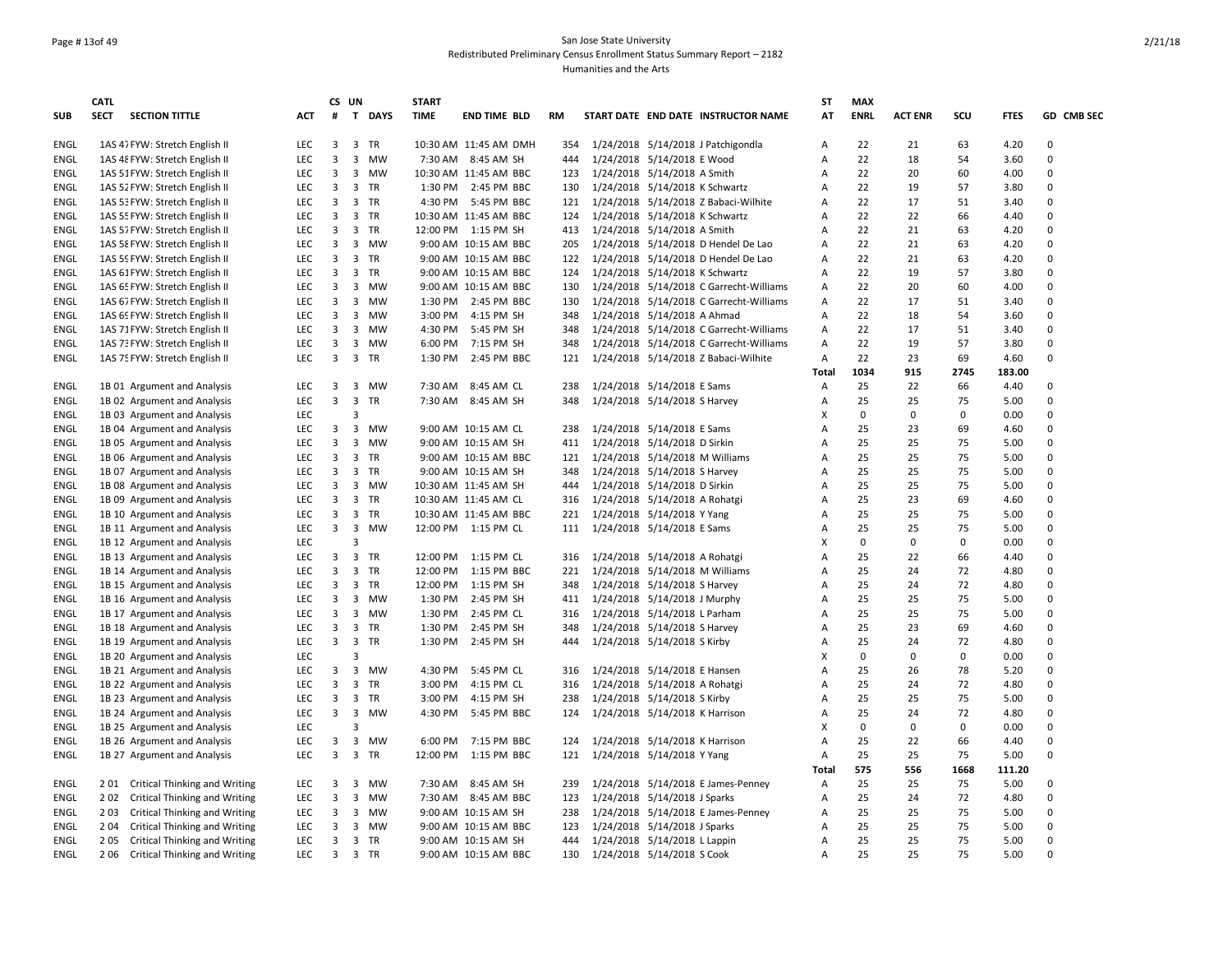### Page # 14of 49 San Jose State University Redistributed Preliminary Census Enrollment Status Summary Report – 2182 Humanities and the Arts

| <b>SUB</b>  | <b>CATL</b><br><b>SECT</b> | <b>SECTION TITTLE</b>                | ACT        | #              | CS UN<br>T              | <b>DAYS</b> | <b>START</b><br><b>TIME</b> | <b>END TIME BLD</b>   | <b>RM</b> | START DATE END DATE INSTRUCTOR NAME  | ST<br>AT     | <b>MAX</b><br><b>ENRL</b> | <b>ACT ENR</b> | SCU         | <b>FTES</b> | GD CMB SEC  |
|-------------|----------------------------|--------------------------------------|------------|----------------|-------------------------|-------------|-----------------------------|-----------------------|-----------|--------------------------------------|--------------|---------------------------|----------------|-------------|-------------|-------------|
| <b>ENGL</b> | 207                        | Critical Thinking and Writing        | LEC        | 3              | 3                       | MW          |                             | 10:30 AM 11:45 AM BBC | 122       | 1/24/2018 5/14/2018 B Slager         | Α            | 25                        | 25             | 75          | 5.00        | $\mathbf 0$ |
| ENGL        | 208                        | Critical Thinking and Writing        | LEC        | 3              | 3                       | MW          |                             | 10:30 AM 11:45 AM SH  | 413       | 1/24/2018 5/14/2018 A Ahmad          | A            | 25                        | 25             | 75          | 5.00        | $\mathbf 0$ |
| <b>ENGL</b> | 209                        | Critical Thinking and Writing        | <b>LEC</b> | 3              | 3                       | <b>TR</b>   |                             | 10:30 AM 11:45 AM SH  | 444       | 1/24/2018 5/14/2018 L Lappin         | A            | 25                        | 25             | 75          | 5.00        | $\Omega$    |
| ENGL        | 2 10                       | Critical Thinking and Writing        | LEC        | 3              | 3                       | TR          |                             | 10:30 AM 11:45 AM SH  | 348       | 1/24/2018 5/14/2018 S Prasad         | A            | 25                        | 25             | 75          | 5.00        | $\Omega$    |
| ENGL        | 2 1 1                      | Critical Thinking and Writing        | LEC        | 3              | 3                       | <b>MW</b>   |                             | 12:00 PM 1:15 PM SH   | 238       | 1/24/2018 5/14/2018 E James-Penney   | A            | 25                        | 25             | 75          | 5.00        | $\mathbf 0$ |
| ENGL        | 2 1 2                      | Critical Thinking and Writing        | LEC        | 3              | 3                       | MW          | 12:00 PM                    | 1:15 PM BBC           | 128       | 1/24/2018 5/14/2018 J Sparks         | A            | 25                        | 24             | 72          | 4.80        | $\mathbf 0$ |
| ENGL        | 2 1 3                      | Critical Thinking and Writing        | LEC        | 3              | 3                       | MW          |                             | 12:00 PM 1:15 PM BBC  | 122       | 1/24/2018 5/14/2018 P O'Sullivan     | A            | 25                        | 25             | 75          | 5.00        | $\Omega$    |
| ENGL        | 2 1 4                      | Critical Thinking and Writing        | LEC        | 3              | 3                       | TR          | 12:00 PM                    | 1:15 PM SH            | 411       | 1/24/2018 5/14/2018 Z Babaci-Wilhite | А            | 25                        | 25             | 75          | 5.00        | $\Omega$    |
| ENGL        | 2 1 5                      | <b>Critical Thinking and Writing</b> | LEC        | 3              | 3                       | TR          |                             | 12:00 PM 1:15 PM BBC  | 124       | 1/24/2018 5/14/2018 S Hervey         | A            | 25                        | 24             | 72          | 4.80        | $\mathbf 0$ |
| <b>ENGL</b> | 2 1 6                      | <b>Critical Thinking and Writing</b> | <b>LEC</b> | 3              | 3                       | <b>TR</b>   | 12:00 PM                    | 1:15 PM BBC           | 130       | 1/24/2018 5/14/2018 R James          | A            | 25                        | 25             | 75          | 5.00        | $\Omega$    |
| ENGL        | 2 1 7                      | Critical Thinking and Writing        | LEC        | 3              | 3                       | <b>MW</b>   | 1:30 PM                     | 2:45 PM BBC           | 124       | 1/24/2018 5/14/2018 C McCullen       | Α            | 25                        | 24             | 72          | 4.80        | $\mathbf 0$ |
| ENGL        | 2 1 8                      | Critical Thinking and Writing        | LEC        | 3              | 3                       | мw          | 1:30 PM                     | 2:45 PM SH            | 444       | 1/24/2018 5/14/2018 A Ahmad          | A            | 25                        | 25             | 75          | 5.00        | $\Omega$    |
| <b>ENGL</b> | 2 1 9                      | <b>Critical Thinking and Writing</b> | LEC        | 3              | 3                       | TR          | 1:30 PM                     | 2:45 PM BBC           | 128       | 1/24/2018 5/14/2018 C Mujal          | A            | 25                        | 26             | 78          | 5.20        | $\mathbf 0$ |
| ENGL        | 2 2 0                      | Critical Thinking and Writing        | LEC        | 3              | 3                       | TR          | 1:30 PM                     | 2:45 PM BBC           | 123       | 1/24/2018 5/14/2018 S Hervey         | A            | 25                        | 25             | 75          | 5.00        | $\mathbf 0$ |
| <b>ENGL</b> | 2 2 1                      | <b>Critical Thinking and Writing</b> | <b>LEC</b> | 3              | 3                       | MW          | 3:00 PM                     | 4:15 PM BBC           | 125       | 1/24/2018 5/14/2018 J Navarro        | A            | 25                        | 25             | 75          | 5.00        | $\Omega$    |
| ENGL        | 2 2 2                      | Critical Thinking and Writing        | LEC        |                | 3                       |             |                             |                       |           |                                      | X            | 0                         | 0              | $\mathbf 0$ | 0.00        | $\mathbf 0$ |
| ENGL        | 2 2 3                      | Critical Thinking and Writing        | LEC        | 3              | 3                       | MW          | 3:00 PM                     | 4:15 PM BBC           | 128       | 1/24/2018 5/14/2018 L Landau         | A            | 25                        | 25             | 75          | 5.00        | $\mathbf 0$ |
| <b>ENGL</b> | 2 2 4                      | Critical Thinking and Writing        | LEC        | 3              | 3                       | TR          | 3:00 PM                     | 4:15 PM BBC           | 128       | 1/24/2018 5/14/2018 C Mujal          | Α            | 25                        | 25             | 75          | 5.00        | $\mathbf 0$ |
| ENGL        | 2 2 5                      | Critical Thinking and Writing        | LEC        | 3              | 3                       | <b>TR</b>   | 3:00 PM                     | 4:15 PM ENG           | 232       | 1/24/2018 5/14/2018 J Damm           | A            | 25                        | 25             | 75          | 5.00        | $\Omega$    |
| <b>ENGL</b> | 2 2 6                      | <b>Critical Thinking and Writing</b> | LEC        | 3              | $\overline{3}$          | <b>TR</b>   | 3:00 PM                     | 4:15 PM BBC           | 130       | 1/24/2018 5/14/2018 R James          | A            | 25                        | 25             | 75          | 5.00        | $\Omega$    |
| ENGL        | 2 2 7                      | Critical Thinking and Writing        | LEC        |                | 3                       |             |                             |                       |           |                                      | X            | 0                         | 0              | 0           | 0.00        | $\mathbf 0$ |
| ENGL        | 2 2 8                      | Critical Thinking and Writing        | LEC        | 3              | $\overline{\mathbf{3}}$ | <b>MW</b>   | 4:30 PM                     | 5:45 PM BBC           | 128       | 1/24/2018 5/14/2018 L Landau         | A            | 25                        | 25             | 75          | 5.00        | $\Omega$    |
| ENGL        | 2 2 9                      | <b>Critical Thinking and Writing</b> | LEC        |                | 3                       |             |                             |                       |           |                                      | X            | 0                         | 0              | 0           | 0.00        | $\mathbf 0$ |
| ENGL        | 2 3 0                      | Critical Thinking and Writing        | LEC        | 3              | $\overline{\mathbf{3}}$ | TR          | 4:30 PM                     | 5:45 PM BBC           | 130       | 1/24/2018 5/14/2018 R James          | A            | 25                        | 25             | 75          | 5.00        | $\mathbf 0$ |
| ENGL        | 2 3 1                      | Critical Thinking and Writing        | LEC        |                | $\mathbf{a}$            |             |                             |                       |           |                                      | X            | $\Omega$                  | $\Omega$       | 0           | 0.00        | $\Omega$    |
| ENGL        | 2 3 2                      | Critical Thinking and Writing        | LEC        | 3              | $\overline{3}$          | TR          |                             | 6:00 PM 7:15 PM BBC   | 128       | 1/24/2018 5/14/2018 C Mujal          | A            | 25                        | 25             | 75          | 5.00        | $\Omega$    |
| ENGL        | 2 3 3                      | Critical Thinking and Writing        | <b>LEC</b> | 3              | 3                       | E           |                             | 9:30 AM 12:15 PM SH   | 348       | 1/24/2018 5/14/2018 S Prasad         | A            | 25                        | 24             | 72          | 4.80        | $\Omega$    |
| ENGL        | 2 3 4                      | Critical Thinking and Writing        | LEC        |                | 3                       |             |                             |                       |           |                                      | X            | 0                         | 0              | $\mathbf 0$ | 0.00        | $\mathbf 0$ |
| ENGL        | 2 3 5                      | Critical Thinking and Writing        | <b>LEC</b> |                | 3                       |             |                             |                       |           |                                      | X            | $\Omega$                  | $\Omega$       | 0           | 0.00        | $\mathbf 0$ |
| <b>ENGL</b> | 2 3 6                      | Critical Thinking and Writing        | LEC        |                | $\mathbf{a}$            |             |                             |                       |           |                                      | X            | $\Omega$                  | $\Omega$       | 0           | 0.00        | $\Omega$    |
| ENGL        | 2 3 7                      | Critical Thinking and Writing        | LEC        | 3              | 3                       | TR          |                             | 10:30 AM 11:45 AM BBC | 123       | 1/24/2018 5/14/2018 S Cook           | A            | 25                        | 24             | 72          | 4.80        | $\Omega$    |
| <b>ENGL</b> | 2 3 8                      | Critical Thinking and Writing        | <b>LEC</b> | 3              | 3                       | <b>MW</b>   |                             | 1:30 PM 2:45 PM BBC   | 122       | 1/24/2018 5/14/2018 J Sparks         | A            | 25                        | 26             | 78          | 5.20        | $\mathbf 0$ |
| ENGL        | 2 3 9                      | Critical Thinking and Writing        | LEC        | 3              | 3                       | мw          |                             | 9:00 AM 10:15 AM SH   | 413       | 1/24/2018 5/14/2018 B Chow           | A            | 25                        | 12             | 36          | 2.40        | $\mathbf 0$ |
| ENGL        | 2 4 0                      | Critical Thinking and Writing        | <b>LEC</b> | 3              |                         | 3 TR        |                             | 1:30 PM 2:45 PM HGH   | 120       | 1/24/2018 5/14/2018 J Fussell        | Α            | 25                        | 22             | 66          | 4.40        | $\Omega$    |
|             |                            |                                      |            |                |                         |             |                             |                       |           |                                      | <b>Total</b> | 825                       | 805            | 2415        | 161.00      |             |
| ENGL        |                            | 10 01 Great Works of Lit             | LEC        | 3              |                         | 3 TR        |                             | 3:00 PM 4:15 PM CL    | 111       | 1/24/2018 5/14/2018 K Harris         | Α            | 40                        | 11             | 33          | 2.20        | $\Omega$    |
|             |                            |                                      |            |                |                         |             |                             |                       |           |                                      | <b>Total</b> | 40                        | 11             | 33          | 2.20        |             |
| ENGL        |                            | 20 01 Graphic Novel                  | LEC        | $\overline{2}$ | $\overline{\mathbf{3}}$ | -F          |                             | 9:30 AM 12:15 PM SH   | 435       | 1/24/2018 5/14/2018 E Sams           | Α            | 40                        | 20             | 60          | 4.00        | $\mathbf 0$ |
|             |                            |                                      |            |                |                         |             |                             |                       |           |                                      | Total        | 40                        | 20             | 60          | 4.00        |             |
|             |                            |                                      | LEC        |                |                         | TR          |                             |                       |           |                                      |              | 40                        | 37             |             |             | $\mathbf 0$ |
| ENGL        |                            | 22 01 Fantasy Science Fic            |            | 3              | $\overline{\mathbf{3}}$ |             |                             | 10:30 AM 11:45 AM BBC | 130       | 1/24/2018 5/14/2018 M Douglass       | Α            |                           |                | 111         | 7.40        |             |
|             |                            |                                      |            |                | 3                       |             |                             |                       |           |                                      | Total        | 40<br>$\Omega$            | 37<br>$\Omega$ | 111         | 7.40        | $\Omega$    |
| <b>ENGL</b> |                            | 40 01 Contemp World Fiction          | LEC        |                |                         |             |                             |                       |           |                                      | х            |                           |                | 0           | 0.00        |             |
|             |                            |                                      |            |                |                         |             |                             |                       |           |                                      | Total        | 0                         | 0              | 0           | 0.00        |             |
| ENGL        |                            | 50 01 Lit Survey before 1680         | <b>LEC</b> | $\overline{2}$ |                         | 3 TR        |                             | 1:30 PM 2:45 PM SH    | 238       | 1/24/2018 5/14/2018 N Stork          | Α            | 30                        | 30             | 90          | 6.00        | $\Omega$    |
|             |                            |                                      |            |                |                         |             |                             |                       |           |                                      | Total        | 30                        | 30             | 90          | 6.00        |             |
| ENGL        |                            | 60 01 Lit Survey 1680-1860           | LEC        | 2              | $\overline{4}$          | <b>TR</b>   | 1:30 PM                     | 2:45 PM BBC           | 4         | 1/24/2018 5/14/2018 A Brada          | Α            | 80                        | 80             | 320         | 21.33       | $\Omega$    |
|             |                            |                                      |            |                |                         |             |                             |                       |           |                                      | <b>Total</b> | 80                        | 80             | 320         | 21.33       |             |
| ENGL        |                            | 70 01 Lit Survey 1860 to present     | LEC        | 2              | 3                       | MW          | 4:30 PM                     | 5:45 PM BBC           | 130       | 1/24/2018 5/14/2018 W Wilson         | Α            | 30                        | 30             | 90          | 6.00        | $\mathbf 0$ |
|             |                            |                                      |            |                |                         |             |                             |                       |           |                                      | Total        | 30                        | 30             | 90          | 6.00        |             |
| ENGL        |                            | 71 01 Intro Creative Writ            | SEM        |                | 3                       |             |                             |                       |           |                                      | X            | $\Omega$                  | 0              | 0           | 0.00        | $\mathbf 0$ |
| ENGL        |                            | 71 03 Intro Creative Writ            | SEM        |                | $4 \quad 3$             | MW          |                             | 12:00 PM 1:15 PM SH   |           | 413 1/24/2018 5/14/2018 J Logan      | A            | 25                        | 25             | 75          | 5.00        | $\Omega$    |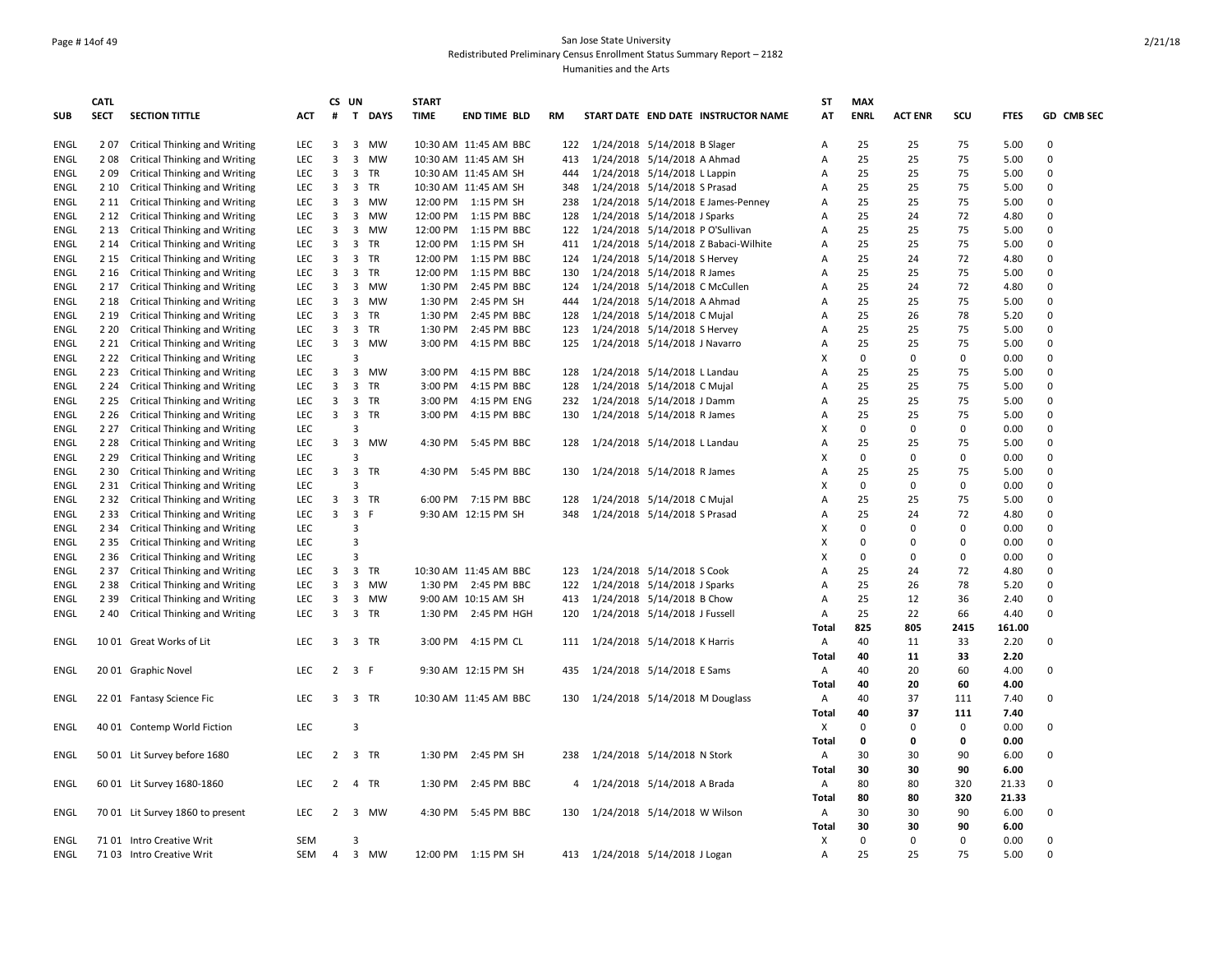### Page # 15of 49 San Jose State University Redistributed Preliminary Census Enrollment Status Summary Report – 2182 Humanities and the Arts

|             | <b>CATL</b> |                                     |            |                | CS UN                   |              | <b>START</b> |                       |     |                                     | <b>ST</b>    | <b>MAX</b>  |                |             |             |                |
|-------------|-------------|-------------------------------------|------------|----------------|-------------------------|--------------|--------------|-----------------------|-----|-------------------------------------|--------------|-------------|----------------|-------------|-------------|----------------|
| <b>SUB</b>  | <b>SECT</b> | <b>SECTION TITTLE</b>               | ACT        | #              |                         | T DAYS       | <b>TIME</b>  | <b>END TIME BLD</b>   | RM  | START DATE END DATE INSTRUCTOR NAME | AT           | <b>ENRL</b> | <b>ACT ENR</b> | scu         | <b>FTES</b> | GD CMB SEC     |
| ENGL        |             | 71 04 Intro Creative Writ           | <b>SEM</b> |                | 3                       |              |              |                       |     |                                     | X            | $\mathbf 0$ | $\Omega$       | 0           | 0.00        | $\Omega$       |
| ENGL        |             | 71 05 Intro Creative Writ           | SEM        | $\overline{4}$ | $\overline{\mathbf{3}}$ | TR           |              | 12:00 PM 1:15 PM BBC  | 128 | 1/24/2018 5/14/2018 S Ashton        | A            | 25          | 25             | 75          | 5.00        | $\Omega$       |
| ENGL        | 71 06       | Intro Creative Writ                 | <b>SEM</b> | 4              | $\overline{\mathbf{3}}$ | <b>TR</b>    |              | 10:30 AM 11:45 AM BBC | 128 | 1/24/2018 5/14/2018 R James         | Α            | 25          | 25             | 75          | 5.00        | $\Omega$       |
| ENGL        | 71 07       | Intro Creative Writ                 | SEM        | 4              | $\overline{\mathbf{3}}$ | W            | 4:30 PM      | 7:15 PM BBC           | 123 | 1/24/2018 5/14/2018 S Anderson      | Α            | 25          | 12             | 36          | 2.40        | $\mathbf 0$    |
| ENGL        |             | 71 08 Intro Creative Writ           | SEM        | 4              | $\overline{\mathbf{3}}$ | TR           | 1:30 PM      | 2:45 PM BBC           | 221 | 1/24/2018 5/14/2018 D Perez         | Α            | 25          | 23             | 69          | 4.60        | $\mathbf 0$    |
| ENGL        |             | 71 80 Intro Creative Writ           | <b>SEM</b> | $\overline{4}$ | $\overline{\mathbf{3}}$ | TBA          |              |                       |     | 1/24/2018 5/14/2018 A Soldofsky     | A            | 25          | 24             | 72          | 4.80        | $\Omega$       |
|             |             |                                     |            |                |                         |              |              |                       |     |                                     | <b>Total</b> | 150         | 134            | 402         | 26.80       |                |
| <b>ENGL</b> |             | 100A 0. Writing Competency          | SEM        | 5              | $\overline{3}$          | <b>MW</b>    |              | 12:00 PM 1:15 PM DMH  | 354 | 1/24/2018 5/14/2018 A St. Dennis    | Α            | 25          | 24             | 72          | 4.80        | $\mathbf 0$    |
| ENGL        |             | 100A 0. Writing Competency          | SEM        | 5              | $\overline{\mathbf{3}}$ | MW           |              | 9:00 AM 10:15 AM BBC  | 126 | 1/24/2018 5/14/2018 L Lindelof      | Α            | 25          | 23             | 69          | 4.60        | $\mathbf 0$    |
|             |             |                                     |            |                |                         |              |              |                       |     |                                     | Total        | 50          | 47             | 141         | 9.40        |                |
| ENGL        |             | 100W C Wrtg Wrkshop                 | SEM        | 4              | $\overline{\mathbf{3}}$ | TR           |              | 10:30 AM 11:45 AM CL  | 111 | 1/24/2018 5/14/2018 K Harris        | Α            | 25          | 22             | 66          | 4.40        | $\Omega$       |
| ENGL        |             | 100W C Wrtg Wrkshop                 | SEM        | 4              | $\overline{\mathbf{3}}$ | TR           |              | 9:00 AM 10:15 AM BBC  | 128 | 1/24/2018 5/14/2018 K English       | A            | 25          | 17             | 51          | 3.40        | $\mathbf 0$    |
| ENGL        |             | 100W C Wrtg Wrkshop                 | <b>SEM</b> | 4              | $\overline{\mathbf{3}}$ | <b>MW</b>    |              | 1:30 PM 2:45 PM BBC   | 128 | 1/24/2018 5/14/2018 D Sirkin        | A            | 25          | 25             | 75          | 5.00        | $\Omega$       |
|             |             |                                     |            |                |                         |              |              |                       |     |                                     | <b>Total</b> | 75          | 64             | 192         | 12.80       |                |
| <b>ENGL</b> |             | 100WB Written Comm Business         | SEM        | 4              | $\overline{\mathbf{3}}$ | W            |              | 9:00 AM 11:45 AM BBC  | 128 | 1/24/2018 5/14/2018 L Lo            | Α            | 25          | 18             | 54          | 3.60        | $\mathbf 0$    |
| ENGL        |             | 100WB Written Comm Business         | SEM        | 4              | $\overline{\mathbf{3}}$ | M            |              | 9:00 AM 11:45 AM BBC  | 128 | 1/24/2018 5/14/2018 S Kirby         | Α            | 25          | 23             | 69          | 4.60        | $\mathbf 0$    |
| ENGL        |             | 100WB Written Comm Business         | <b>SEM</b> | 4              | $\overline{\mathbf{3}}$ | W            | 6:00 PM      | 8:45 PM BBC           | 122 | 1/24/2018 5/14/2018 C Mujal         | A            | 25          | 24             | 72          | 4.80        | $\Omega$       |
| ENGL        |             | 100WB Written Comm Business         | <b>SEM</b> | $\overline{4}$ | 3 <sub>1</sub>          |              | 6:00 PM      | 8:45 PM BBC           | 121 | 1/24/2018 5/14/2018 J Hessler       | Α            | 25          | 25             | 75          | 5.00        | $\Omega$       |
| ENGL        |             | 100WB Written Comm Business         | SEM        |                | 3                       |              |              |                       |     |                                     | X            | $\mathbf 0$ | $\Omega$       | $\mathbf 0$ | 0.00        | $\Omega$       |
| ENGL        |             | 100WB Written Comm Business         | SEM        | 4              | $\overline{\mathbf{3}}$ | M            | 6:00 PM      | 8:45 PM BBC           | 121 | 1/24/2018 5/14/2018 J Hessler       | A            | 25          | 24             | 72          | 4.80        | $\mathbf 0$    |
| ENGL        |             | 100WB Written Comm Business         | <b>SEM</b> | 4              | $\overline{\mathbf{3}}$ | W            | 6:00 PM      | 8:45 PM BBC           | 121 | 1/24/2018 5/14/2018 J Hessler       | A            | 25          | 24             | 72          | 4.80        | $\Omega$       |
| ENGL        |             | 100WB Written Comm Business         | SEM        | 4              | $\overline{3}$          | $\mathsf{R}$ | 6:00 PM      | 8:45 PM BBC           | 121 | 1/24/2018 5/14/2018 J Hessler       | Α            | 25          | 22             | 66          | 4.40        | $\mathbf 0$    |
| ENGL        |             | 100WB Written Comm Business         | <b>SEM</b> | $\overline{4}$ | 3 F                     |              |              | 9:30 AM 12:15 PM BBC  | 124 | 1/24/2018 5/14/2018 L Lo            | A            | 25          | 5              | 15          | 1.00        | $\Omega$       |
|             |             |                                     |            |                |                         |              |              |                       |     |                                     | Total        | 200         | 165            | 495         | 33.00       |                |
| ENGL        |             | 101 01 Literary Criticism           | LEC.       | 4              | $\overline{4}$          | <b>TBA</b>   |              |                       |     | 1/24/2018 5/14/2018                 | Α            | 25          | 26             | 104         | 6.93        | $\Omega$       |
| <b>ENGL</b> |             | 101 02 Literary Criticism           | <b>LEC</b> | 4              | $\overline{4}$          | TBA          |              |                       |     | 1/24/2018 5/14/2018                 | A            | 25          | 13             | 52          | 3.47        | $\mathbf 0$    |
|             |             |                                     |            |                |                         |              |              |                       |     |                                     | <b>Total</b> | 50          | 39             | 156         | 10.40       |                |
| ENGL        |             | 103 01 Modern English               | <b>LEC</b> | 2              | $\overline{4}$          | TBA          |              |                       |     | 1/24/2018 5/14/2018                 | Α            | 35          | 35             | 140         | 9.33        | $\Omega$       |
|             |             |                                     |            |                |                         |              |              |                       |     |                                     | Total        | 35          | 35             | 140         | 9.33        |                |
| ENGL        |             | 105 01 Sem in Adv Comp              | <b>LEC</b> | 2              |                         | 4 TBA        |              |                       |     | 1/24/2018 5/14/2018                 | Α            | 25          | 20             | 80          | 5.33        | $\mathbf 0$    |
|             |             |                                     |            |                |                         |              |              |                       |     |                                     | <b>Total</b> | 25          | 20             | 80          | 5.33        |                |
| ENGL        |             | 106 01 Editing for Writers          | <b>LEC</b> | 2              | $\overline{4}$          | <b>TBA</b>   |              |                       |     | 1/24/2018 5/14/2018                 | Α            | 25          | 25             | 100         | 6.80        | $\overline{2}$ |
|             |             |                                     |            |                |                         |              |              |                       |     |                                     | <b>Total</b> | 25          | 25             | 100         | 6.80        |                |
| ENGL        |             | 108 01 Gaming and Narrative         | <b>LEC</b> |                | $\overline{4}$          |              |              |                       |     |                                     | Χ            | $\mathbf 0$ | $\Omega$       | 0           | 0.00        | $\mathbf 0$    |
|             |             |                                     |            |                |                         |              |              |                       |     |                                     | Total        | 0           | O              | 0           | 0.00        |                |
| ENGL        |             | 110 01 Visual Rhetoric and Doc Dsgn | <b>LEC</b> | 2              |                         | 4 TBA        |              |                       |     | 1/24/2018 5/14/2018                 | Α            | 25          | 25             | 100         | 6.73        | $\mathbf{1}$   |
|             |             |                                     |            |                |                         |              |              |                       |     |                                     | Total        | 25          | 25             | 100         | 6.73        |                |
| ENGL        |             | 112A O. Childrens Lit               | <b>LEC</b> | 3              | 3                       | TR           |              | 9:00 AM 10:15 AM SH   | 240 | 1/24/2018 5/14/2018 R Vora          | Α            | 35          | 36             | 108         | 7.20        | $\Omega$       |
| ENGL        |             | 112A O. Childrens Lit               | <b>LEC</b> | 3              |                         | 3 TR         |              | 4:30 PM 5:45 PM BBC   | 125 | 1/24/2018 5/14/2018 C Browne        | Α            | 35          | 35             | 105         | 7.00        | $\Omega$       |
|             |             |                                     |            |                |                         |              |              |                       |     |                                     | Total        | 70          | 71             | 213         | 14.20       |                |
| ENGL        |             | 112B 01 Lit for Young Adults        | LEC        | 2              | $\overline{4}$          | TBA          |              |                       |     | 1/24/2018 5/14/2018                 | Α            | 35          | 15             | 60          | 4.07        | 1              |
|             |             |                                     |            |                |                         |              |              |                       |     |                                     | Total        | 35          | 15             | 60          | 4.07        |                |
| ENGL        |             | 115 01 The Bible as Literature      | <b>LEC</b> |                | $\overline{4}$          |              |              |                       |     |                                     | X            | $\mathbf 0$ | $\Omega$       | 0           | 0.00        | $\Omega$       |
|             |             |                                     |            |                |                         |              |              |                       |     |                                     | Total        | 0           | 0              | $\mathbf 0$ | 0.00        |                |
| ENGL        |             | 117B 01 Glbl Film, Lit, Cult        | <b>LEC</b> |                | 3                       |              |              |                       |     |                                     | Х            | 0           | $\Omega$       | 0           | 0.00        | $\mathbf 0$    |
|             |             |                                     |            |                |                         |              |              |                       |     |                                     | <b>Total</b> | 0           | O              | 0           | 0.00        |                |
| ENGL        |             | 123B 01 Global-Lit-Africa           | <b>LEC</b> | 3              |                         | 3 MW         |              | 10:30 AM 11:45 AM SH  | 238 | 1/24/2018 5/14/2018 B Chow          | Α            | 35          | 21             | 63          | 4.20        | $\Omega$       |
|             |             |                                     |            |                |                         |              |              |                       |     |                                     | Total        | 35          | 21             | 63          | 4.20        |                |
| ENGL        |             | 123C 01 Global-Lit-Oceania          | <b>LEC</b> | 3              |                         | 3 MW         |              | 1:30 PM 2:45 PM SH    | 238 | 1/24/2018 5/14/2018 B Chow          | Α            | 35          | 13             | 39          | 2.60        | $\mathbf 0$    |
|             |             |                                     |            |                |                         |              |              |                       |     |                                     | <b>Total</b> | 35          | 13             | 39          | 2.60        |                |
| ENGL        |             | 125 01 European Lit                 | LEC        | $\overline{2}$ |                         | 4 TBA        |              |                       |     | 1/24/2018 5/14/2018                 | Α            | 30          | 30             | 120         | 8.07        | $\mathbf{1}$   |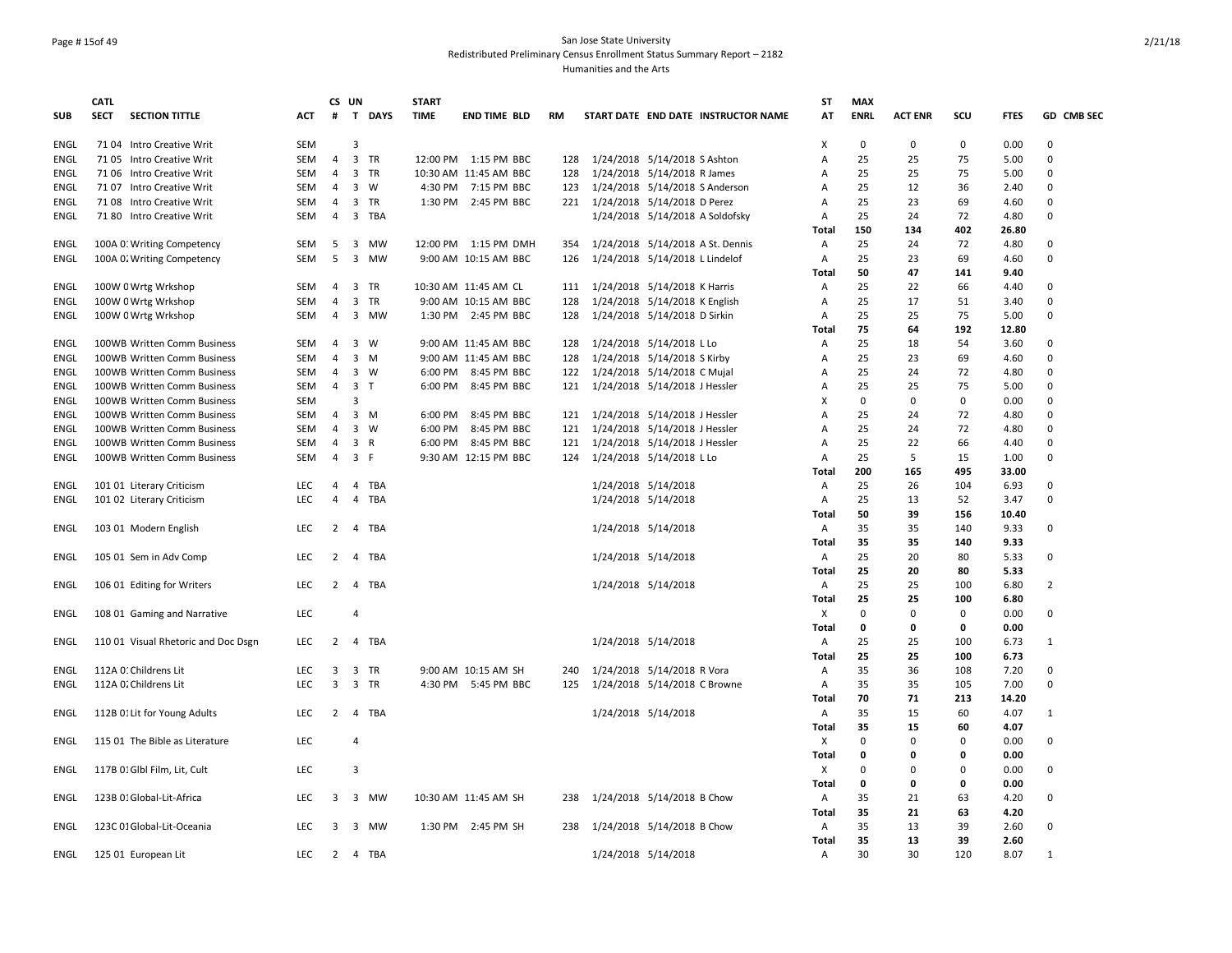### Page # 16of 49 San Jose State University Redistributed Preliminary Census Enrollment Status Summary Report – 2182 Humanities and the Arts

|            | <b>CATL</b>                          |            |                | CS UN          |             | <b>START</b> |                     |     |                                     | ST             | <b>MAX</b>  |                |                |             |                |        |
|------------|--------------------------------------|------------|----------------|----------------|-------------|--------------|---------------------|-----|-------------------------------------|----------------|-------------|----------------|----------------|-------------|----------------|--------|
| <b>SUB</b> | <b>SECT</b><br><b>SECTION TITTLE</b> | ACT        | #              | T              | <b>DAYS</b> | <b>TIME</b>  | <b>END TIME BLD</b> | RM  | START DATE END DATE INSTRUCTOR NAME | AT             | <b>ENRL</b> | <b>ACT ENR</b> | scu            | <b>FTES</b> | GD CMB SEC     |        |
|            |                                      |            |                |                |             |              |                     |     |                                     | <b>Total</b>   | 30          | 30             | 120            | 8.07        |                |        |
| ENGL       | 130 01 Writing Fiction               | <b>LEC</b> | $\overline{2}$ |                | 4 TBA       |              |                     |     | 1/24/2018 5/14/2018                 | Α              | 25          | 24             | 96             | 6.47        | 1              |        |
| ENGL       | 130 02 Writing Fiction               | <b>LEC</b> | $\overline{2}$ |                | 4 TBA       |              |                     |     | 1/24/2018 5/14/2018                 | Α              | 25          | 24             | 96             | 6.53        | $\overline{2}$ |        |
|            |                                      |            |                |                |             |              |                     |     |                                     | Total          | 50          | 48             | 192            | 13.00       |                |        |
| ENGL       | 131 01 Writing Poetry                | <b>LEC</b> | $\overline{2}$ |                | 4 TBA       |              |                     |     | 1/24/2018 5/14/2018                 | Α              | 25          | 26             | 104            | 6.93        | $\Omega$       |        |
|            |                                      |            |                |                |             |              |                     |     |                                     |                | 25          | 26             | 104            | 6.93        |                |        |
|            |                                      |            |                |                |             |              |                     |     |                                     | Total          |             |                |                |             |                |        |
| ENGL       | 133 01 Reed Magazine                 | <b>LEC</b> | $\overline{2}$ |                | 4 TBA       |              |                     |     | 1/24/2018 5/14/2018                 | Α              | 25          | 25             | 100            | 7.33        | 10             |        |
|            |                                      |            |                |                |             |              |                     |     |                                     | Total          | 25          | 25             | 100            | 7.33        |                |        |
| ENGL       | 135 01 Writing Nonfiction            | <b>LEC</b> | 2              | $\overline{4}$ | TBA         |              |                     |     | 1/24/2018 5/14/2018                 | Α              | 25          | 25             | 100            | 6.67        | $\Omega$       |        |
|            |                                      |            |                |                |             |              |                     |     |                                     | Total          | 25          | 25             | 100            | 6.67        |                |        |
| ENGL       | 139 01 Visiting Authors              | <b>LEC</b> | $\overline{2}$ | $\overline{4}$ | TBA         |              |                     |     | 1/24/2018 5/14/2018                 | Α              | 25          | 23             | 92             | 6.13        | 0              |        |
|            |                                      |            |                |                |             |              |                     |     |                                     | Total          | 25          | 23             | 92             | 6.13        |                |        |
| ENGL       | 141 01 Medieval lit                  | LEC        | $\overline{2}$ |                | 4 TBA       |              |                     |     | 1/24/2018 5/14/2018                 | Α              | 30          | 21             | 84             | 5.73        | $2\degree$ C   |        |
| HUM        | 141 01 Medieval lit                  | LEC        | $\overline{2}$ | 4              | TBA         |              |                     |     | 1/24/2018 5/14/2018                 | Α              | 0           | 0              | 0              | 0.00        | $0\quad C$     | $\ast$ |
|            |                                      |            |                |                |             |              |                     |     |                                     | <b>Total</b>   | 30          | 21             | 84             | 5.73        |                |        |
| ENGL       | 144 01 Shakespeare                   | <b>LEC</b> | 2              | $\overline{4}$ | TBA         |              |                     |     | 1/24/2018 5/14/2018                 | Α              | 30          | 31             | 124            | 8.27        | $0\quad C$     | $\ast$ |
| TA         | 144 01 Shakespeare I                 | LEC        | $\overline{2}$ | $\overline{4}$ | TBA         |              |                     |     | 1/24/2018 5/14/2018                 | Α              | $\Omega$    | 0              | 0              | 0.00        | 0 C            | $\ast$ |
|            |                                      |            |                |                |             |              |                     |     |                                     | Total          | 30          | 31             | 124            | 8.27        |                |        |
| ENGL       | 145 01 Shakespeare + Performance     | <b>LEC</b> | 2              | 4              | TBA         |              |                     |     | 1/24/2018 5/14/2018                 | Α              | 30          | 30             | 120            | 8.00        | $0\quad C$     | $\ast$ |
| <b>TA</b>  | 145 01 Shakespeare + Performance     | <b>LEC</b> | $\overline{2}$ | $\overline{4}$ | TBA         |              |                     |     | 1/24/2018 5/14/2018                 | Α              | 0           | 0              | $\mathbf 0$    | 0.00        | $0-$           |        |
|            |                                      |            |                |                |             |              |                     |     |                                     | <b>Total</b>   | 30          | 30             | 120            | 8.00        |                |        |
| ENGL       | 163 01 Amer lit 1865-1910            | <b>LEC</b> | 2              | $\overline{4}$ | TBA         |              |                     |     | 1/24/2018 5/14/2018                 | A              | 30          | 30             | 120            | 8.07        | $\mathbf{1}$   |        |
|            |                                      |            |                |                |             |              |                     |     |                                     | Total          | 30          | 30             | 120            | 8.07        |                |        |
| ENGL       | 165 01 Topics Ethnic Lit             | <b>LEC</b> | $\overline{2}$ |                | 4 TBA       |              |                     |     | 1/24/2018 5/14/2018                 | Α              | 30          | 16             | 64             | 4.27        | $0\quad C$     |        |
| AFAM       | 165 01 Topics Ethnic Lit             | LEC        | $\overline{2}$ | 4              | <b>TBA</b>  |              |                     |     | 1/24/2018 5/14/2018                 | Α              | 0           | 0              | 0              | 0.00        | $0-$           |        |
|            |                                      |            |                |                |             |              |                     |     |                                     | Total          | 30          | 16             | 64             | 4.27        |                |        |
| ENGL       | 169 01 Ethnicity in Amer Lit         | <b>LEC</b> | 3              |                | 3 TR        |              | 12:00 PM 1:15 PM SH | 435 | 1/24/2018 5/14/2018 J Johnson       | Α              | 30          | 30             | 90             | 6.00        | $\Omega$       |        |
|            |                                      |            |                |                |             |              |                     |     |                                     | <b>Total</b>   | 30          | 30             | 90             | 6.00        |                |        |
|            |                                      | SUP        | 36             |                | 1 TBA       |              |                     |     |                                     |                |             | $\overline{7}$ | $\overline{7}$ | 0.47        | 0              |        |
| ENGL       | 180 01 Indv Studies                  |            |                |                |             |              |                     |     | 1/24/2018 5/14/2018 R McNabb        | Α              | 10          | 3              |                |             |                |        |
| ENGL       | 180 02 Indv Studies                  | SUP        | 36             | $\overline{2}$ | <b>TBA</b>  |              |                     |     | 1/24/2018 5/14/2018 R McNabb        | Α              | 10          |                | 6              | 0.43        | $\mathbf{1}$   |        |
| ENGL       | 180 03 Indv Studies                  | SUP        | 36             |                | 3 TBA       |              |                     |     | 1/24/2018 5/14/2018 R McNabb        | Α              | 6           | 6              | 18             | 1.20        | $\Omega$       |        |
|            |                                      |            |                |                |             |              |                     |     |                                     | Total          | 26          | 16             | 31             | 2.10        |                |        |
| ENGL       | 199 01 Writing Internship            | SUP        | 36             |                | 3 TBA       |              |                     |     | 1/24/2018 5/14/2018                 | Α              | 20          | 0              | 0              | 0.00        | 0              |        |
|            |                                      |            |                |                |             |              |                     |     |                                     | <b>Total</b>   | 20          | 0              | 0              | 0.00        |                |        |
| ENGL       | 208 01 Sem Compar Lit                | <b>SEM</b> | 5              | 4              | TBA         |              |                     |     | 1/24/2018 5/14/2018                 | A              | 16          | 13             | 52             | 4.33        | 13             |        |
|            |                                      |            |                |                |             |              |                     |     |                                     | <b>Total</b>   | 16          | 13             | 52             | 4.33        |                |        |
| ENGL       | 215 01 Sem Myth & Symbol             | SEM        | 5              | 4              | TBA         |              |                     |     | 1/24/2018 5/14/2018                 | Α              | 16          | 16             | 64             | 5.27        | 15             |        |
|            |                                      |            |                |                |             |              |                     |     |                                     | Total          | 16          | 16             | 64             | 5.27        |                |        |
| ENGL       | 228 01 Genre Studies                 | SEM        | 5              |                | 4 TBA       |              |                     |     | 1/24/2018 5/14/2018                 | A              | 16          | 14             | 56             | 4.67        | 14             |        |
|            |                                      |            |                |                |             |              |                     |     |                                     | <b>Total</b>   | 16          | 14             | 56             | 4.67        |                |        |
| ENGL       | 240 01 Poet Writ Workshop            | SEM        | 5              | 4              | TBA         |              |                     |     | 1/24/2018 5/14/2018                 | Α              | 16          | 15             | 60             | 4.87        | 13             |        |
|            |                                      |            |                |                |             |              |                     |     |                                     | Total          | 16          | 15             | 60             | 4.87        |                |        |
| ENGL       | 241 01 Fic Writ Workshop             | <b>SEM</b> | 5              | $\overline{4}$ | TBA         |              |                     |     | 1/24/2018 5/14/2018                 | Α              | 16          | 16             | 64             | 5.27        | 15             |        |
|            |                                      |            |                |                |             |              |                     |     |                                     | <b>Total</b>   | 16          | 16             | 64             | 5.27        |                |        |
| ENGL       | 242 01 Nonfic Writ Wrkshp            | SEM        | 5              | 4              | TBA         |              |                     |     | 1/24/2018 5/14/2018                 | Α              | 16          | 14             | 56             | 4.60        | 13             |        |
|            |                                      |            |                |                |             |              |                     |     |                                     | Total          | 16          | 14             | 56             | 4.60        |                |        |
| ENGL       | 255 01 Themes of Amer Lit            | <b>SEM</b> | 5              |                | 4 TBA       |              |                     |     | 1/24/2018 5/14/2018                 | Α              | 16          | 15             | 60             | 5.00        | 15             |        |
|            |                                      |            |                |                |             |              |                     |     |                                     | <b>Total</b>   | 16          | 15             | 60             | 5.00        |                |        |
| ENGL       | 298 01 Spec Study                    | SUP        | 25             |                | 1 TBA       |              |                     |     | 1/24/2018 5/14/2018 R McNabb        | Α              | 3           | 0              | $\Omega$       | 0.00        | $\Omega$       |        |
| ENGL       | 298 02 Spec Study                    | <b>SUP</b> | 25             |                | 2 TBA       |              |                     |     | 1/24/2018 5/14/2018 R McNabb        | $\overline{A}$ | 3           | 0              | 0              | 0.00        | $\Omega$       |        |
| ENGL       |                                      | <b>SUP</b> |                |                |             |              |                     |     |                                     | A              | 10          | $\Omega$       | $\Omega$       | 0.00        | $\Omega$       |        |
|            | 298 03 Spec Study                    |            | 25             |                | 3 TBA       |              |                     |     | 1/24/2018 5/14/2018 R McNabb        |                |             |                |                |             |                |        |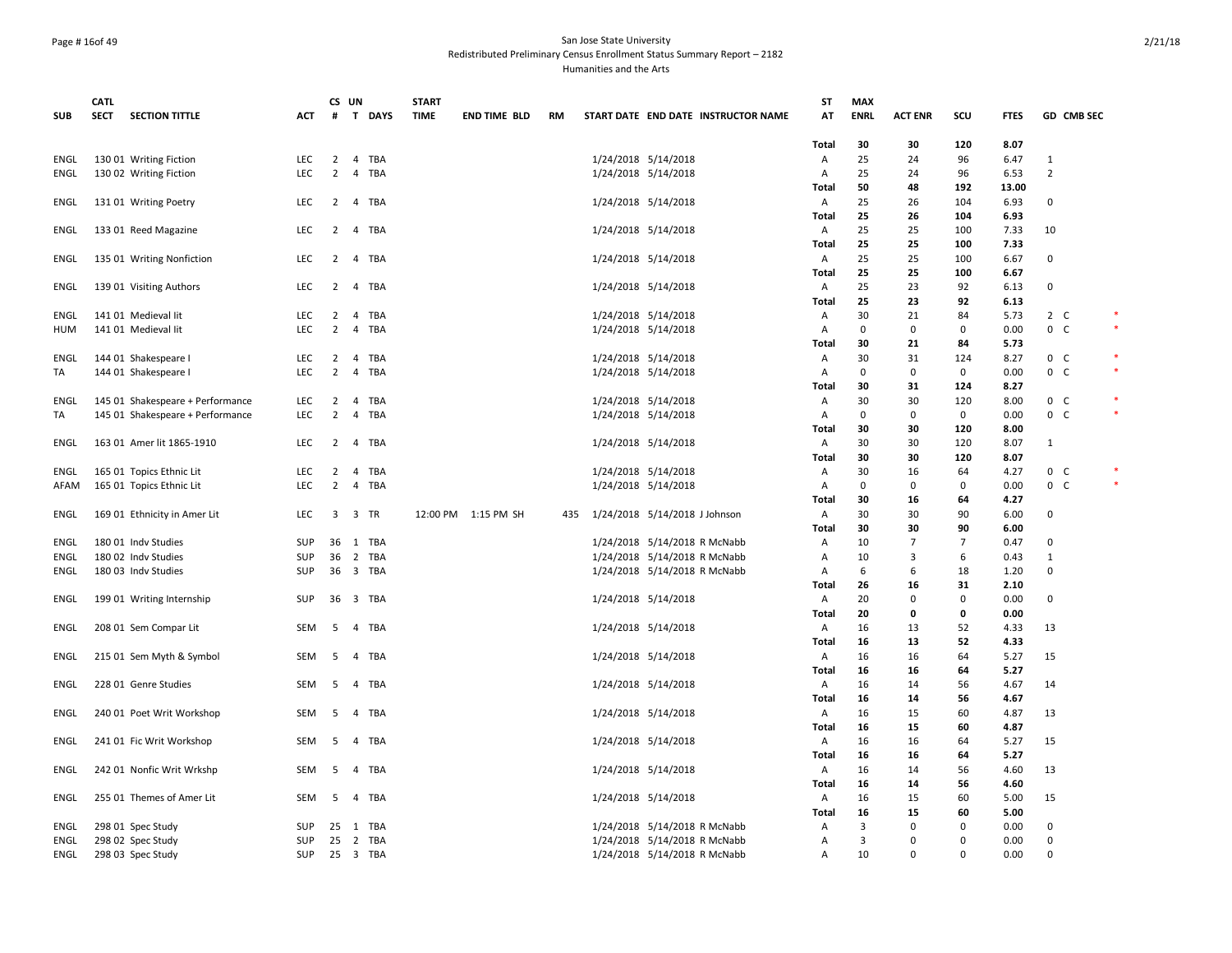# Page # 17of 49 San Jose State University Redistributed Preliminary Census Enrollment Status Summary Report – 2182 Humanities and the Arts

|            | CATL        |                       |            |    | CS UN          |             | <b>START</b> |                     |           |                                                   | SΤ    | <b>MAX</b>   |                |          |             |                   |
|------------|-------------|-----------------------|------------|----|----------------|-------------|--------------|---------------------|-----------|---------------------------------------------------|-------|--------------|----------------|----------|-------------|-------------------|
| <b>SUB</b> | <b>SECT</b> | <b>SECTION TITTLE</b> | <b>ACT</b> | Ħ  |                | <b>DAYS</b> | <b>TIME</b>  | <b>END TIME BLD</b> | <b>RM</b> | START DATE END DATE INSTRUCTOR NAME               | AT    | <b>ENRL</b>  | <b>ACT ENR</b> | scu      | <b>FTES</b> | <b>GD CMB SEC</b> |
| ENGL       |             | 298 04 Spec Study     | <b>SUP</b> |    | 25   4   TBA   |             |              |                     |           | 1/24/2018 5/14/2018 R McNabb                      |       | b            | 4              | 16       | 1.33        | - 4               |
|            |             |                       |            |    |                |             |              |                     |           |                                                   | Total | -22          | 4              | 16       | 1.33        |                   |
| ENGL       |             | 299 01 Masters Thesis | <b>SUP</b> |    | 25 1 TBA       |             |              |                     |           | 1/24/2018 5/14/2018 N Taylor                      | А     | <sub>b</sub> | 0              | $\Omega$ | 0.00        | - 0               |
| ENGL       |             | 299 02 Masters Thesis | <b>SUP</b> |    | 25 2 TBA       |             |              |                     |           | 1/24/2018 5/14/2018 N Taylor                      | А     | 10           |                |          | 0.17        |                   |
| ENGL       |             | 299 03 Masters Thesis | <b>SUP</b> | 25 | 3 TBA          |             |              |                     |           | 1/24/2018 5/14/2018 N Taylor                      |       | 3            |                | 6        | 0.50        |                   |
| ENGL       |             | 299 04 Masters Thesis | <b>SUP</b> | 25 | -6             | <b>TBA</b>  |              |                     |           | 1/24/2018 5/14/2018 N Taylor                      | A     | 10           | 10             | 60       | 5.00        | - 10              |
| ENGL       |             | 299 05 Masters Thesis | <b>SUP</b> | 25 | $\overline{4}$ | TBA         |              |                     |           | 1/24/2018 5/14/2018 N Taylor                      | А     | 10           | 0              | $\Omega$ | 0.00        | 0                 |
|            |             |                       |            |    |                |             |              |                     |           |                                                   | Total | 39           | 13             | 68       | 5.67        |                   |
|            |             |                       |            |    |                |             |              |                     |           | <b>English &amp; Comparative Literature Total</b> |       | 4819         | 4315           | 13620    | 917.37      |                   |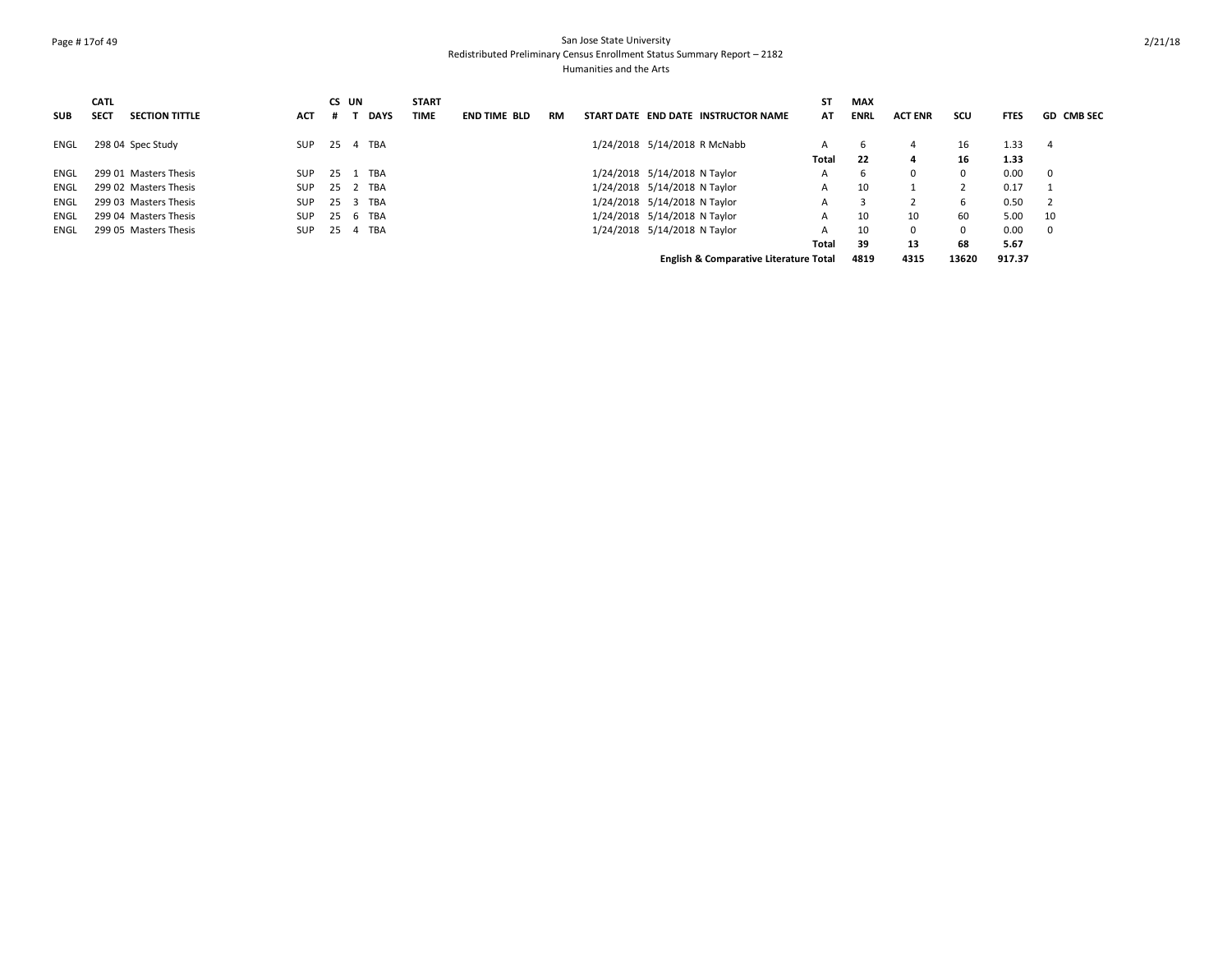### Page # 18of 49 San Jose State University Redistributed Preliminary Census Enrollment Status Summary Report – 2182 Humanities and the Arts

|             | <b>CATL</b>    |                             |            |                | CS UN                   |              | <b>START</b> |                       |           |                                     | ST             | <b>MAX</b>  |                |             |             |                |
|-------------|----------------|-----------------------------|------------|----------------|-------------------------|--------------|--------------|-----------------------|-----------|-------------------------------------|----------------|-------------|----------------|-------------|-------------|----------------|
| <b>SUB</b>  | <b>SECT</b>    | <b>SECTION TITTLE</b>       | ACT        | #              |                         | T DAYS       | <b>TIME</b>  | <b>END TIME BLD</b>   | <b>RM</b> | START DATE END DATE INSTRUCTOR NAME | AT             | <b>ENRL</b> | <b>ACT ENR</b> | scu         | <b>FTES</b> | GD CMB SEC     |
|             | Film & Theatre |                             |            |                |                         |              |              |                       |           |                                     |                |             |                |             |             |                |
| <b>RTVF</b> |                | 10 01 Art of Film           | <b>LEC</b> |                | $1 \quad 3$             | W            | 12:00 PM     | 2:45 PM HGH           | 118       | 1/24/2018 5/14/2018 J Todd          | A              | 45          | 45             | 135         | 9.00        | $\Omega$       |
| <b>RTVF</b> |                | 10 02 Art of Film           | <b>LEC</b> | $\mathbf{1}$   | $\overline{\mathbf{3}}$ | $\mathsf{R}$ | 3:00 PM      | 5:45 PM BBC           | 224       | 1/24/2018 5/14/2018 L Walker        | A              | 45          | 45             | 135         | 9.00        | $\Omega$       |
| <b>RTVF</b> |                | 10 03 Art of Film           | <b>LEC</b> | $\mathbf{1}$   | 3 F                     |              | 10:30 AM     | 1:15 PM HGH           | 118       | 1/24/2018 5/14/2018 L Walker        | Α              | 45          | 44             | 132         | 8.80        | 0              |
| <b>RTVF</b> |                | 10 04 Art of Film           | <b>LEC</b> | 1              | $\overline{\mathbf{3}}$ | -F           | 1:30 PM      | 4:15 PM HGH           | 118       | 1/24/2018 5/14/2018 L Walker        | Α              | 45          | 43             | 129         | 8.60        | $\mathbf 0$    |
| <b>RTVF</b> |                | 10 80 Art of Film           | <b>LEC</b> |                |                         | 1 3 TBA      |              |                       |           | 1/24/2018 5/14/2018 J Todd          | Α              | 35          | 35             | 105         | 7.00        | $\Omega$       |
| <b>RTVF</b> |                | 10 81 Art of Film           | <b>LEC</b> | 1              | $\overline{\mathbf{3}}$ | TBA          |              |                       |           | 1/24/2018 5/14/2018 J Todd          | A              | 35          | 35             | 105         | 7.00        | $\Omega$       |
|             |                |                             |            |                |                         |              |              |                       |           |                                     | <b>Total</b>   | 250         | 247            | 741         | 49.40       |                |
| <b>RTVF</b> |                | 20 01 Intro Sound Prod      | LEC        |                | $1 \quad 3 \quad T$     |              | 2:00 PM      | 3:45 PM HGH           | 114       | 1/24/2018 5/14/2018 J Abramson      | Α              | 18          | 18             | 36          | 3.60        | $\Omega$       |
| <b>RTVF</b> |                | 20 02 Intro Sound Prod      | <b>ACT</b> | $\overline{7}$ | $\mathbf{0}$            | $\mathsf{T}$ | 4:00 PM      | 5:45 PM HGH           | 121F      | 1/24/2018 5/14/2018 J Abramson      | Α              | 18          | 18             | 18          | 0.00        | $\Omega$       |
| <b>RTVF</b> |                | 20 03 Intro Sound Prod      | LEC        | 1              | 3 <sub>1</sub>          |              | 6:00 PM      | 7:45 PM HGH           | 120       | 1/24/2018 5/14/2018 J Abramson      | A              | 18          | 18             | 36          | 3.60        | $\Omega$       |
| <b>RTVF</b> |                | 20 04 Intro Sound Prod      | <b>ACT</b> | $\overline{7}$ | 0 <sub>T</sub>          |              | 8:00 PM      | 9:45 PM HGH           | 121F      | 1/24/2018 5/14/2018 J Abramson      | А              | 18          | 18             | 18          | 0.00        | $\mathbf 0$    |
| <b>RTVF</b> |                | 20 05 Intro Sound Prod      | LEC        | 1              | 3 R                     |              | 6:00 PM      | 7:45 PM HGH           | 120       | 1/24/2018 5/14/2018 J Abramson      | Α              | 18          | 17             | 34          | 3.40        | 0              |
| <b>RTVF</b> |                | 20 06 Intro Sound Prod      | <b>ACT</b> | $7^{\circ}$    | 0 R                     |              | 8:00 PM      | 9:45 PM HGH           | 121F      | 1/24/2018 5/14/2018 J Abramson      | Α              | 18          | 17             | 17          | 0.00        | $\Omega$       |
|             |                |                             |            |                |                         |              |              |                       |           |                                     | Total          | 108         | 106            | 159         | 10.60       |                |
| <b>RTVF</b> |                | 21 01 KSJS On-Air Operat    | <b>LEC</b> | $\overline{2}$ | $3 \, M$                |              |              | 7:00 PM 7:50 PM HGH   | 103       | 1/24/2018 5/14/2018 J Biagini       | Α              | 35          | 35             | 35          | 7.00        | $\mathbf 0$    |
| <b>RTVF</b> |                | 21 02 KSJS On-Air Operat    | ACT        | 7              | 0                       | TBA          |              |                       |           | 1/24/2018 5/14/2018 J Biagini       | Α              | 35          | 35             | 70          | 0.00        | 0              |
|             |                |                             |            |                |                         |              |              |                       |           |                                     | <b>Total</b>   | 70          | 70             | 105         | 7.00        |                |
| <b>RTVF</b> |                | 30 01 Intro Film/TV Prod    | <b>LEC</b> |                | $2 \quad 3 \quad T$     |              |              | 6:00 PM 7:45 PM HGH   | 114       | 1/24/2018 5/14/2018 J Serna         | A              | 18          | 12             | 24          | 2.45        | $\mathbf{1}$   |
| <b>RTVF</b> |                | 30 02 Intro Film/TV Prod    | ACT        | $\overline{7}$ | $\mathbf 0$             | T            |              | 8:00 PM 9:45 PM HGH   | 115       | 1/24/2018 5/14/2018 J Serna         | Α              | 18          | 12             | 12          | 0.00        | $\mathbf{1}$   |
| <b>RTVF</b> |                | 30 03 Intro Film/TV Prod    | <b>LEC</b> | 2              | $\overline{\mathbf{3}}$ | W            |              | 8:30 AM 10:15 AM HGH  | 114       | 1/24/2018 5/14/2018 C Guzzetta      | A              | 18          | 14             | 28          | 2.80        | $\Omega$       |
| <b>RTVF</b> |                | 30 04 Intro Film/TV Prod    | <b>ACT</b> | $\overline{7}$ | $\mathbf{0}$            | W            |              | 10:30 AM 12:15 PM HGH | 115       | 1/24/2018 5/14/2018 C Guzzetta      | Α              | 18          | 14             | 14          | 0.00        | $\Omega$       |
| <b>RTVF</b> |                | 30 05 Intro Film/TV Prod    | <b>LEC</b> | $\overline{2}$ | $\overline{\mathbf{3}}$ | W            |              | 1:30 PM 3:15 PM HGH   | 114       | 1/24/2018 5/14/2018 C Guzzetta      | A              | 18          | 18             | 36          | 3.60        | $\Omega$       |
| <b>RTVF</b> |                | 30 06 Intro Film/TV Prod    | <b>ACT</b> | $\overline{7}$ | $\mathbf 0$             | W            | 3:30 PM      | 5:15 PM HGH           | 115       | 1/24/2018 5/14/2018 C Guzzetta      | Α              | 18          | 18             | 18          | 0.00        | $\mathbf 0$    |
|             |                |                             |            |                |                         |              |              |                       |           |                                     | Total          | 108         | 88             | 132         | 8.85        |                |
| <b>RTVF</b> |                | 31 80 FILM/TV Aesthetics    | <b>LEC</b> | $\overline{2}$ | $\overline{\mathbf{3}}$ | TBA          |              |                       |           | 1/24/2018 5/14/2018 B Sarrafan      | Α              | 35          | 35             | 105         | 7.00        | $\Omega$       |
| <b>RTVF</b> |                | 31 81 FILM/TV Aesthetics    | <b>LEC</b> | $\overline{2}$ | $\overline{\mathbf{3}}$ | TBA          |              |                       |           | 1/24/2018 5/14/2018 B Sarrafan      | $\overline{A}$ | 35          | 31             | 93          | 6.20        | $\Omega$       |
|             |                |                             |            |                |                         |              |              |                       |           |                                     | Total          | 70          | 66             | 198         | 13.20       |                |
| <b>RTVF</b> |                | 80 01 Introduction to Media | <b>LEC</b> | $\overline{2}$ | $\overline{\mathbf{3}}$ | <b>TR</b>    |              | 10:30 AM 11:45 AM HGH | 118       | 1/24/2018 5/14/2018 C Burrows       | A              | 48          | 33             | 99          | 6.60        | $\Omega$       |
| <b>RTVF</b> |                | 80 02 Introduction to Media | <b>LEC</b> | $\overline{2}$ | $\overline{\mathbf{3}}$ | <b>TR</b>    |              | 12:00 PM 1:15 PM HGH  | 118       | 1/24/2018 5/14/2018 C Burrows       | Α              | 48          | 42             | 126         | 8.40        | $\mathbf 0$    |
|             |                |                             |            |                |                         |              |              |                       |           |                                     | <b>Total</b>   | 96          | 75             | 225         | 15.00       |                |
| <b>RTVF</b> |                | 82 01 Intro Film History    | LEC        |                | $2 \quad 3$             | $\mathsf{T}$ |              | 3:00 PM 5:45 PM HGH   | 118       | 1/24/2018 5/14/2018 A McKee         | Α              | 48          | 34             | 102         | 6.80        | $\Omega$       |
| <b>RTVF</b> |                | 82 80 Intro Film History    | <b>LEC</b> | 2              | $\overline{\mathbf{3}}$ | TBA          |              |                       |           | 1/24/2018 5/14/2018 S Sublett       | Α              | 35          | 32             | 96          | 6.40        | $\Omega$       |
|             |                |                             |            |                |                         |              |              |                       |           |                                     | Total          | 83          | 66             | 198         | 13.20       |                |
| <b>RTVF</b> |                | 110 01 Media and Culture    | <b>LEC</b> |                | $1 \quad 3$             | <b>MW</b>    |              | 10:30 AM 11:45 AM HGH | 124       | 1/24/2018 5/14/2018 C Burrows       | Α              | 45          | 45             | 135         | 9.00        | $\Omega$       |
| <b>RTVF</b> |                | 110 02 Media and Culture    | LEC        | $\mathbf{1}$   | 3                       | <b>MW</b>    | 12:00 PM     | 1:15 PM HGH           | 124       | 1/24/2018 5/14/2018 A Berney        | Α              | 45          | 45             | 135         | 9.00        | $\Omega$       |
| <b>RTVF</b> |                | 110 03 Media and Culture    | LEC        | 1              | $\overline{\mathbf{3}}$ | <b>MW</b>    | 1:30 PM      | 2:45 PM HGH           | 124       | 1/24/2018 5/14/2018 J Biagini       | Α              | 45          | 45             | 135         | 9.00        | $\Omega$       |
| <b>RTVF</b> |                | 110 04 Media and Culture    | LEC        | 1              | $\overline{\mathbf{3}}$ | TR           | 12:00 PM     | 1:15 PM HGH           | 124       | 1/24/2018 5/14/2018 Z Hasan         | Α              | 45          | 41             | 123         | 8.20        | $\Omega$       |
| <b>RTVF</b> |                | 110 05 Media and Culture    | LEC        | $\mathbf{1}$   | $\overline{\mathbf{3}}$ | <b>TR</b>    | 1:30 PM      | 2:45 PM HGH           | 118       | 1/24/2018 5/14/2018 C Burrows       | Α              | 45          | 44             | 132         | 8.80        | $\Omega$       |
| <b>RTVF</b> |                | 110 06 Media and Culture    | <b>LEC</b> | $\mathbf{1}$   | $\overline{\mathbf{3}}$ | W            | 3:00 PM      | 5:45 PM HGH           | 124       | 1/24/2018 5/14/2018 J Biagini       | Α              | 45          | 31             | 93          | 6.20        | $\Omega$       |
| <b>RTVF</b> |                | 110 07 Media and Culture    | LEC        |                | $\overline{3}$          |              |              |                       |           |                                     | X              | $\mathbf 0$ | 0              | $\mathbf 0$ | 0.00        | $\Omega$       |
| <b>RTVF</b> |                | 11008 Media and Culture     | <b>LEC</b> |                | 3                       |              |              |                       |           |                                     | X              | $\Omega$    | 0              | 0           | 0.00        | $\Omega$       |
| <b>RTVF</b> |                | 110 80 Media and Culture    | LEC        | 1              | $\overline{\mathbf{3}}$ | TBA          |              |                       |           | 1/24/2018 5/14/2018 K Clark         | А              | 35          | 36             | 108         | 7.20        | $\Omega$       |
| <b>RTVF</b> |                | 110 81 Media and Culture    | <b>LEC</b> | $\mathbf{1}$   | 3                       | <b>TBA</b>   |              |                       |           | 1/24/2018 5/14/2018 A Berney        | A              | 35          | 35             | 105         | 7.10        | $\overline{2}$ |
|             |                |                             |            |                |                         |              |              |                       |           |                                     | Total          | 340         | 322            | 966         | 64.50       |                |
| <b>RTVF</b> |                | 111 01 Alternative Cinema   | <b>LEC</b> | 1              | $\overline{\mathbf{3}}$ | M            | 12:00 PM     | 2:45 PM HGH           | 118       | 1/24/2018 5/14/2018 Z Hasan         | $\mathsf{A}$   | 48          | 45             | 135         | 9.00        | $\Omega$       |
| <b>RTVF</b> |                | 111 02 Alternative Cinema   | LEC        | 1              | $\overline{\mathbf{3}}$ | W            | 6:00 PM      | 8:45 PM HGH           | 118       | 1/24/2018 5/14/2018 J Todd          | Α              | 48          | 42             | 126         | 8.40        | $\Omega$       |
| <b>RTVF</b> |                | 111 03 Alternative Cinema   | LEC        | $\mathbf{1}$   | $\overline{\mathbf{3}}$ | W            | 7:00 PM      | 9:45 PM YUH           | 124       | 1/24/2018 5/14/2018 H Mathias       | Α              | 120         | 63             | 189         | 12.60       | $\Omega$       |
| <b>RTVF</b> |                | 111 04 Alternative Cinema   | LEC        | 1              | 3 R                     |              | 6:00 PM      | 8:45 PM HGH           | 118       | 1/24/2018 5/14/2018 L Walker        | Α              | 48          | 32             | 96          | 6.40        | $\Omega$       |
|             |                |                             |            |                |                         |              |              |                       |           |                                     | Total          | 264         | 182            | 546         | 36.40       |                |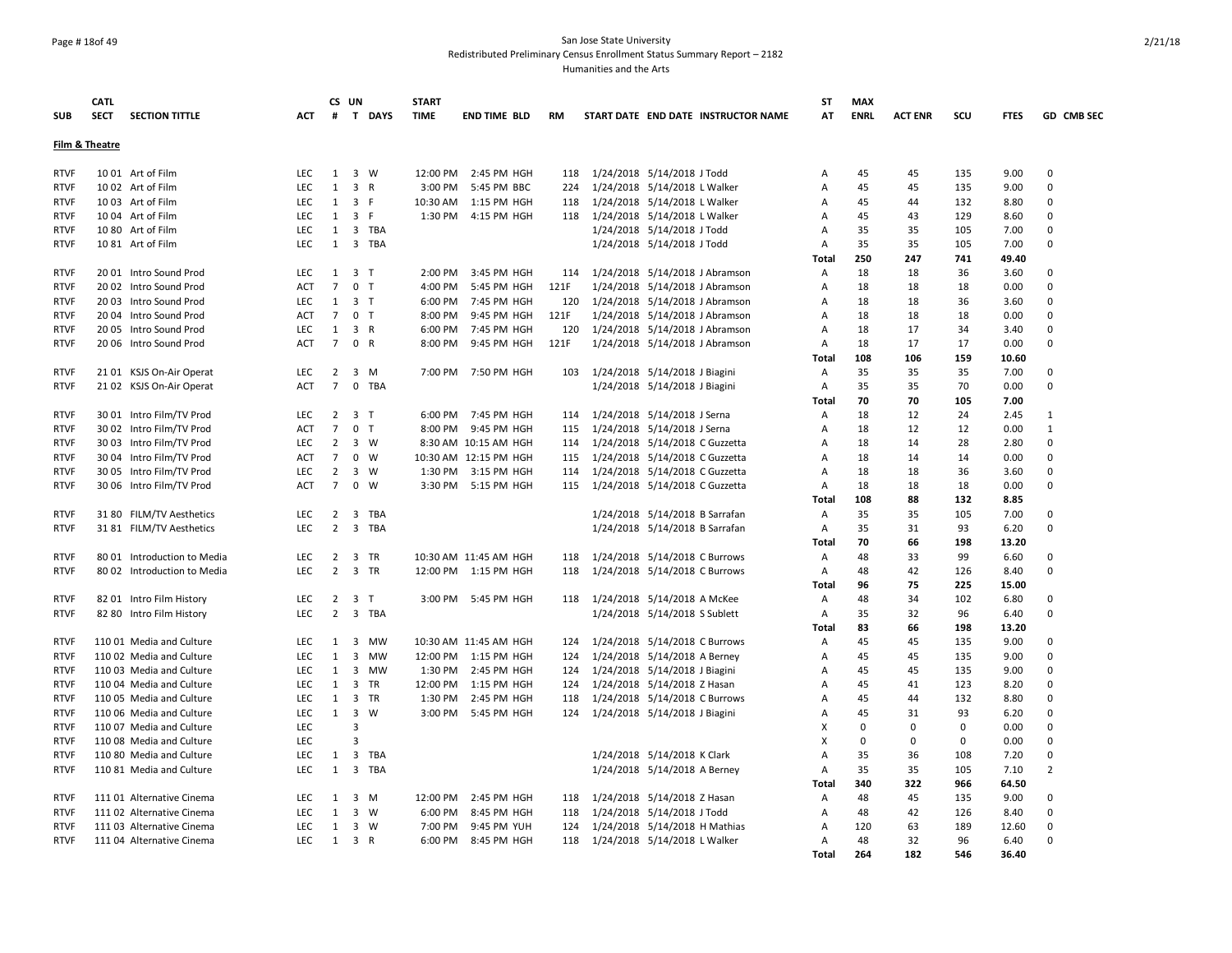### Page # 19of 49 San Jose State University Redistributed Preliminary Census Enrollment Status Summary Report – 2182 Humanities and the Arts

|                            | <b>CATL</b> |                                                    |                   |                      | CS UN                   |             | <b>START</b>       |                            |            |                                |                                |                                     | <b>ST</b>         | <b>MAX</b>  |                |          |              |              |
|----------------------------|-------------|----------------------------------------------------|-------------------|----------------------|-------------------------|-------------|--------------------|----------------------------|------------|--------------------------------|--------------------------------|-------------------------------------|-------------------|-------------|----------------|----------|--------------|--------------|
| <b>SUB</b>                 | <b>SECT</b> | <b>SECTION TITTLE</b>                              | ACT               | #                    |                         | T DAYS      | <b>TIME</b>        | <b>END TIME BLD</b>        | <b>RM</b>  |                                |                                | START DATE END DATE INSTRUCTOR NAME | AT                | <b>ENRL</b> | <b>ACT ENR</b> | scu      | <b>FTES</b>  | GD CMB SEC   |
| <b>RTVF</b>                |             | 120 01 Intermediate Sound                          | <b>LEC</b>        | $\overline{2}$       |                         | 3 M         | 6:00 PM            | 7:45 PM HGH                | 120        | 1/24/2018 5/14/2018 M Altin    |                                |                                     | Α                 | 18          | 17             | 34       | 3.40         | 0            |
| <b>RTVF</b>                |             | 120 02 Intermediate Sound                          | <b>ACT</b>        | $\overline{7}$       | $\mathbf{0}$            | M           | 8:00 PM            | 9:45 PM HGH                | 121F       |                                | 1/24/2018 5/14/2018 M Altin    |                                     | A                 | 18          | 17             | 17       | 0.00         | $\Omega$     |
| <b>RTVF</b>                |             | 120 03 Intermediate Sound                          | LEC               | $\overline{2}$       | $\overline{\mathbf{3}}$ | W           | 6:00 PM            | 7:45 PM HGH                | 120        | 1/24/2018 5/14/2018 M Altin    |                                |                                     | Α                 | 18          | 20             | 40       | 4.00         | 0            |
| <b>RTVF</b>                |             | 120 04 Intermediate Sound                          | <b>ACT</b>        | $7^{\circ}$          |                         | 0 W         | 8:00 PM            | 9:45 PM HGH                | 121F       |                                | 1/24/2018 5/14/2018 M Altin    |                                     | Α                 | 18          | 20             | 20       | 0.00         | $\Omega$     |
|                            |             |                                                    |                   |                      |                         |             |                    |                            |            |                                |                                |                                     | Total             | 72          | 74             | 111      | 7.40         |              |
| <b>RTVF</b>                |             | 121 01 KSJS-FM Radio                               | <b>ACT</b>        | 20                   | $\overline{\mathbf{3}}$ | TBA         |                    |                            |            |                                | 1/24/2018 5/14/2018 A McKee    |                                     | Α                 | 150         | 65             | 65       | 13.00        | 0            |
|                            |             |                                                    |                   |                      |                         |             |                    |                            |            |                                |                                |                                     | Total             | 150         | 65             | 65       | 13.00        |              |
| <b>RTVF</b>                |             | 122 01 KSJS Management                             | <b>LEC</b>        | 5                    | $\overline{\mathbf{3}}$ | TBA         |                    |                            |            |                                | 1/24/2018 5/14/2018            |                                     | Α                 | 20          | 13             | 13       | 2.60         | $\Omega$     |
| <b>RTVF</b>                |             | 122 02 KSJS Management                             | ACT               | $\overline{7}$       | $\mathsf{o}$            | <b>TBA</b>  |                    |                            |            |                                | 1/24/2018 5/14/2018 K Massey   |                                     | Α                 | 20          | 13             | 26       | 0.00         | $\Omega$     |
|                            |             |                                                    |                   |                      |                         |             |                    |                            |            |                                |                                |                                     | Total             | 40          | 26             | 39       | 2.60         |              |
| <b>RTVF</b>                |             | 130 01 Inter Film/TV Prod                          | <b>LEC</b>        | 2                    | 3 <sub>1</sub>          |             | 12:00 PM           | 1:45 PM HGH                | 114        | 1/24/2018 5/14/2018 B Sarrafan |                                |                                     | A                 | 18          | 13             | 26       | 2.60         | $\Omega$     |
| <b>RTVF</b>                |             | 130 02 Inter Film/TV Prod                          | ACT               | 12                   | 0 <sub>T</sub>          |             | 2:00 PM            | 3:45 PM HGH                | 115        | 1/24/2018 5/14/2018 B Sarrafan |                                |                                     | Α                 | 18          | 13             | 13       | 0.00         | $\Omega$     |
| <b>RTVF</b>                |             | 130 03 Inter Film/TV Prod                          | <b>LEC</b>        | 2                    | 3 R                     |             |                    | 9:00 AM 10:45 AM HGH       | 114        | 1/24/2018 5/14/2018 C Guzzetta |                                |                                     | Α                 | 18          | 15             | 30       | 3.00         | $\Omega$     |
| <b>RTVF</b>                |             | 130 04 Inter Film/TV Prod                          | ACT               | 12 0 R               |                         |             |                    | 11:00 AM 12:45 PM HGH      | 115        | 1/24/2018 5/14/2018 C Guzzetta |                                |                                     | Α                 | 18          | 15             | 15       | 0.00         | $\Omega$     |
| <b>RTVF</b>                |             | 130 05 Inter Film/TV Prod                          | <b>LEC</b>        | $\overline{2}$       | 3 R                     |             | 1:00 PM            | 2:45 PM HGH                | 114        |                                | 1/24/2018 5/14/2018 C Guzzetta |                                     | А                 | 18          | 13             | 26       | 2.60         | 0            |
| <b>RTVF</b>                |             | 130 06 Inter Film/TV Prod                          | <b>ACT</b>        | 12 0 R               |                         |             | 3:00 PM            | 4:45 PM HGH                | 115        | 1/24/2018 5/14/2018 C Guzzetta |                                |                                     | Α                 | 18          | 13             | 13       | 0.00         | $\Omega$     |
|                            |             |                                                    |                   |                      |                         |             |                    |                            |            |                                |                                |                                     | Total             | 108         | 82             | 123      | 8.20         |              |
| <b>RTVF</b>                |             | 132A 0: Intr Cinematograpy                         | <b>LEC</b>        | 2                    |                         | 3 M         | 3:00 PM            | 4:45 PM HGH                | 217        |                                | 1/24/2018 5/14/2018 H Mathias  |                                     | Α                 | 18          | 18             | 36       | 3.60         | $\Omega$     |
| <b>RTVF</b>                |             | 132A O. Intr Cinematograpy                         | <b>ACT</b>        | $\overline{7}$       |                         | $0 \quad M$ | 5:00 PM            | 6:45 PM HGH                | 226        |                                | 1/24/2018 5/14/2018 H Mathias  |                                     | Α                 | 18          | 18             | 18       | 0.00         | $\Omega$     |
|                            |             |                                                    |                   |                      |                         |             |                    |                            |            |                                |                                |                                     | Total             | 36          | 36             | 54       | 3.60         |              |
| <b>RTVF</b>                |             | 132B 01 Adv Cinematography                         | <b>LEC</b>        | $\overline{2}$       |                         | 3 W         | 3:00 PM            | 4:45 PM HGH                | 217        |                                | 1/24/2018 5/14/2018 H Mathias  |                                     | Α                 | 18          | 17             | 34       | 3.40         | 0            |
| <b>RTVF</b>                |             | 132B O. Adv Cinematography                         | LAB               | 15                   | $\overline{0}$          | W           | 5:00 PM            | 6:45 PM HGH                | 226        |                                | 1/24/2018 5/14/2018 H Mathias  |                                     | Α                 | 18          | 17             | 17       | 0.00         | $\Omega$     |
|                            |             |                                                    |                   |                      |                         |             |                    |                            |            |                                |                                |                                     | Total             | 36          | 34             | 51       | 3.40         |              |
| <b>RTVF</b>                |             | 133 01 Film/TV Mgmnt                               | <b>LEC</b>        | $\overline{2}$       | $\overline{\mathbf{3}}$ | W           | 3:00 PM            | 5:45 PM HGH                | 120        |                                |                                | 1/24/2018 5/14/2018 N Martinez      | Α                 | 25          | 23             | 69       | 4.60         | 0            |
|                            |             |                                                    |                   |                      |                         |             |                    |                            |            |                                |                                |                                     | Total             | 25          | 23             | 69       | 4.60         |              |
| <b>RTVF</b>                |             | 135 01 RTVF Prod Projects                          | <b>LEC</b>        | $\overline{2}$       |                         | 3 M         | 1:30 PM            | 3:15 PM HGH                | 114        |                                | 1/24/2018 5/14/2018 B Sarrafan |                                     | Α                 | 18          | 21             | 42       | 4.20         | 0            |
| <b>RTVF</b>                |             | 135 02 RTVF Prod Projects                          | ACT               | 12                   |                         | 0 M         | 3:30 PM            | 5:15 PM HGH                | 115        |                                | 1/24/2018 5/14/2018 B Sarrafan |                                     | Α                 | 18          | 21             | 21       | 0.00         | 0            |
|                            |             |                                                    |                   |                      |                         |             |                    |                            |            |                                |                                |                                     | Total             | 36<br>25    | 42             | 63       | 4.20         | 0            |
| <b>RTVF</b><br><b>RTVF</b> |             | 136 01 Adv Film/TV Prod<br>136 02 Adv Film/TV Prod | LEC<br><b>ACT</b> | $\overline{2}$<br>12 | 0 M                     | 3 M         | 7:00 PM<br>8:30 PM | 8:15 PM HGH<br>9:45 PM HGH | 118<br>118 |                                | 1/24/2018 5/14/2018 H Mathias  |                                     | Α<br>Α            | 25          | 24<br>24       | 48<br>24 | 4.80<br>0.00 | $\Omega$     |
|                            |             |                                                    |                   |                      |                         |             |                    |                            |            |                                | 1/24/2018 5/14/2018 H Mathias  |                                     |                   | 50          | 48             | 72       | 4.80         |              |
| <b>RTVF</b>                |             | 160 01 Intro Screenwriting                         | SEM               | $\overline{4}$       |                         | 3 M         | 3:00 PM            | 5:45 PM HGH                | 120        |                                | 1/24/2018 5/14/2018 B Dallas   |                                     | <b>Total</b><br>Α | 25          | 27             | 81       | 5.40         | 0            |
| <b>RTVF</b>                |             | 160 02 Intro Screenwriting                         | SEM               | 4                    | 3 <sub>T</sub>          |             | 3:00 PM            | 5:45 PM HGH                | 124        | 1/24/2018 5/14/2018 S Sublett  |                                |                                     | Α                 | 25          | 23             | 69       | 4.65         | $\mathbf{1}$ |
| <b>RTVF</b>                |             | 160 80 Intro Screenwriting                         | SEM               | 4                    |                         | 3 TBA       |                    |                            |            |                                | 1/24/2018 5/14/2018 S Sublett  |                                     | A                 | 25          | 24             | 72       | 4.85         | $\mathbf{1}$ |
|                            |             |                                                    |                   |                      |                         |             |                    |                            |            |                                |                                |                                     | Total             | 75          | 74             | 222      | 14.90        |              |
| <b>RTVF</b>                |             | 161 01 Adv Screenwriting                           | <b>LEC</b>        | 1                    | 3 R                     |             |                    | 3:00 PM 5:45 PM HGH        | 114        | 1/24/2018 5/14/2018 L Schapiro |                                |                                     | Α                 | 25          | 24             | 72       | 5.00         | 4            |
|                            |             |                                                    |                   |                      |                         |             |                    |                            |            |                                |                                |                                     | Total             | 25          | 24             | 72       | 5.00         |              |
| <b>RTVF</b>                |             | 180S 01 Individual Studies                         | <b>SUP</b>        | 36                   | $\overline{\mathbf{3}}$ | <b>TBA</b>  |                    |                            |            |                                | 1/24/2018 5/14/2018 A McKee    |                                     | Α                 | 15          | $\overline{3}$ | 9        | 0.60         | $\Omega$     |
|                            |             |                                                    |                   |                      |                         |             |                    |                            |            |                                |                                |                                     | Total             | 15          | з              | 9        | 0.60         |              |
| <b>RTVF</b>                |             | 181 01 Modern Film History                         | LEC               | 2                    |                         | 3 M         | 3:00 PM            | 5:45 PM HGH                | 118        |                                | 1/24/2018 5/14/2018 S Sublett  |                                     | Α                 | 48          | 30             | 90       | 6.00         | $\Omega$     |
|                            |             |                                                    |                   |                      |                         |             |                    |                            |            |                                |                                |                                     | Total             | 48          | 30             | 90       | 6.00         |              |
| <b>RTVF</b>                |             | 183 01 Study-Resrch RTVF                           | LEC.              | 3                    | 3 R                     |             | 3:00 PM            | 5:45 PM HGH                | 118        | 1/24/2018 5/14/2018 C Burrows  |                                |                                     | Α                 | 35          | 38             | 114      | 7.60         | $\Omega$     |
|                            |             |                                                    |                   |                      |                         |             |                    |                            |            |                                |                                |                                     | Total             | 35          | 38             | 114      | 7.60         |              |
| <b>RTVF</b>                |             | 185 01 Special Topcs RTVF                          | SEM               | 5                    | $\overline{\mathbf{3}}$ | W           | 3:00 PM            | 5:45 PM HGH                | 118        | 1/24/2018 5/14/2018 J Todd     |                                |                                     | Α                 | 35          | 19             | 57       | 3.80         | $\Omega$     |
|                            |             |                                                    |                   |                      |                         |             |                    |                            |            |                                |                                |                                     | Total             | 35          | 19             | 57       | 3.80         |              |
| <b>RTVF</b>                |             | 198 01 RTVF Internships                            | ACT               | 20                   | $\overline{\mathbf{3}}$ | <b>TBA</b>  |                    |                            |            |                                | 1/24/2018 5/14/2018 A McKee    |                                     | Α                 | 30          | 27             | 54       | 5.40         | $\Omega$     |
| <b>RTVF</b>                |             | 198 02 RTVF Internships                            | <b>LEC</b>        | $\overline{2}$       | $\mathbf 0$             | TBA         |                    |                            |            |                                | 1/24/2018 5/14/2018 A McKee    |                                     | Α                 | 30          | 27             | 27       | 0.00         | $\Omega$     |
|                            |             |                                                    |                   |                      |                         |             |                    |                            |            |                                |                                |                                     | <b>Total</b>      | 60          | 54             | 81       | 5.40         |              |
| TA                         |             | 501 Acting                                         | <b>LEC</b>        | 4                    | $\overline{\mathbf{3}}$ | MW          |                    | 9:00 AM 10:15 AM HGH       | 226        | 1/24/2018 5/14/2018 L Long     |                                |                                     | Α                 | 26          | 26             | 78       | 5.20         | 0            |
| <b>TA</b>                  | 502         | Acting                                             | <b>LEC</b>        | 4                    | $\overline{3}$          | MW          |                    | 10:30 AM 11:45 AM HGH      | 226        | 1/24/2018 5/14/2018 B Butler   |                                |                                     | A                 | 26          | 29             | 87       | 5.80         | $\Omega$     |
| TA                         | 503         | Acting                                             | <b>LEC</b>        | 4                    |                         | 3 MW        |                    | 12:00 PM 1:15 PM HGH       | 226        | 1/24/2018 5/14/2018 S Anderson |                                |                                     | Α                 | 26          | 26             | 78       | 5.20         | $\Omega$     |
|                            |             |                                                    |                   |                      |                         |             |                    |                            |            |                                |                                |                                     |                   |             |                |          |              |              |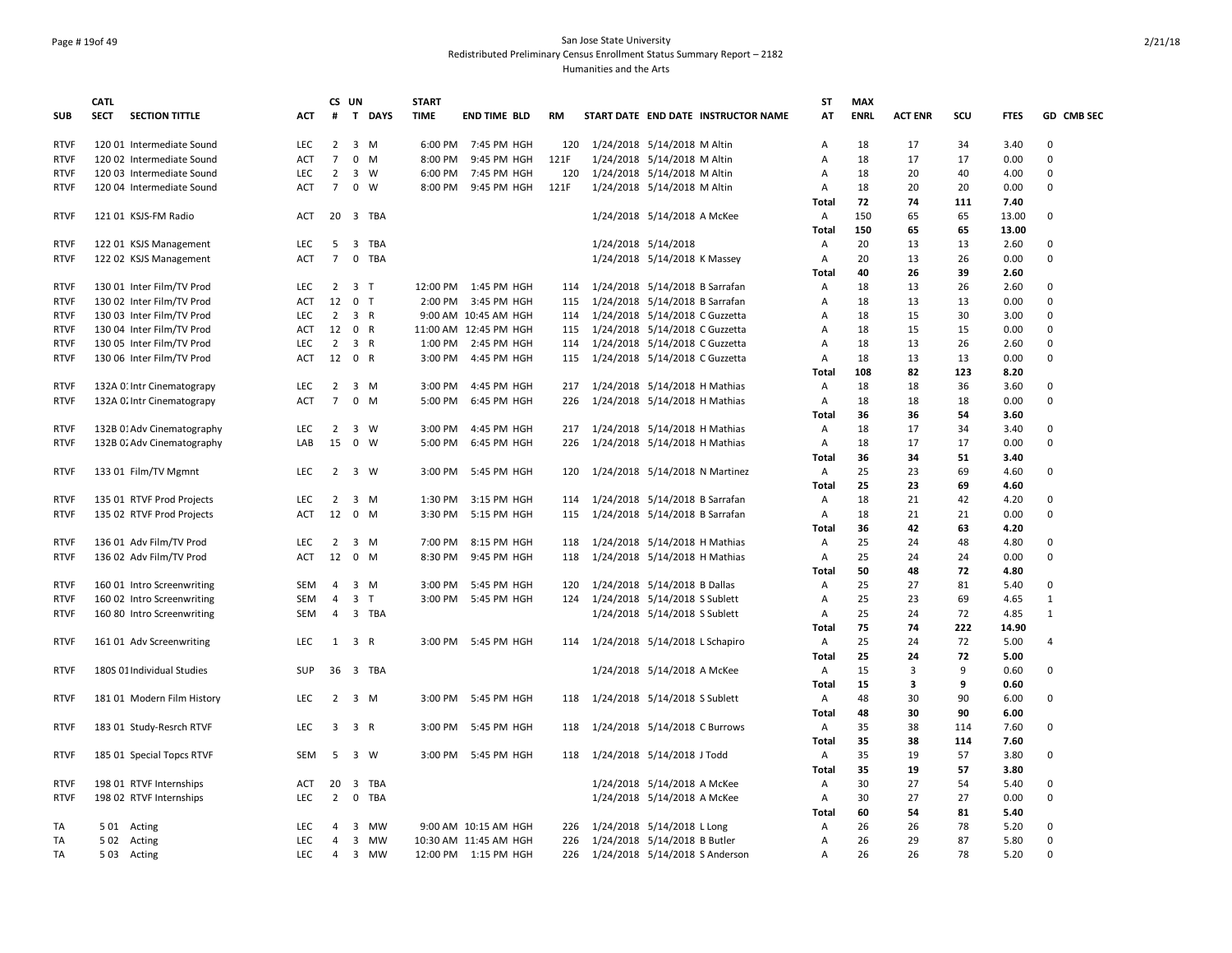### Page # 20of 49 San Jose State University Redistributed Preliminary Census Enrollment Status Summary Report – 2182 Humanities and the Arts

|            | <b>CATL</b> |                                      |            |                | CS UN                           |            | <b>START</b> |                                            |            |                                                                                | ST           | <b>MAX</b>  |                |                |              |             |
|------------|-------------|--------------------------------------|------------|----------------|---------------------------------|------------|--------------|--------------------------------------------|------------|--------------------------------------------------------------------------------|--------------|-------------|----------------|----------------|--------------|-------------|
| <b>SUB</b> | <b>SECT</b> | <b>SECTION TITTLE</b>                | ACT        | #              |                                 | T DAYS     | <b>TIME</b>  | <b>END TIME BLD</b>                        | RM         | START DATE END DATE INSTRUCTOR NAME                                            | AT           | <b>ENRL</b> | <b>ACT ENR</b> | SCU            | <b>FTES</b>  | GD CMB SEC  |
| TA         | 504         | Acting                               | <b>LEC</b> | 4              | $\overline{\mathbf{3}}$         | MW         |              | 1:30 PM 2:45 PM HGH                        | 226        | 1/24/2018 5/14/2018 N Carlin                                                   | А            | 26          | 26             | 78             | 5.20         | $\Omega$    |
| TA         | 505         | Acting                               | <b>LEC</b> | $\overline{4}$ | $\overline{3}$                  | MW         |              | 3:00 PM 4:15 PM HGH                        | 226        | 1/24/2018 5/14/2018 B Butler                                                   | Α            | 26          | 26             | 78             | 5.20         | $\Omega$    |
| TA         | 506         | Acting                               | <b>LEC</b> | 4              | 3                               | TR         |              | 9:00 AM 10:15 AM HGH                       | 226        | 1/24/2018 5/14/2018 K Normington                                               | Α            | 26          | 27             | 81             | 5.40         | $\mathbf 0$ |
| TA         | 507         | Acting                               | LEC        | $\overline{4}$ | 3 TR                            |            |              | 10:30 AM 11:45 AM HGH                      | 226        | 1/24/2018 5/14/2018 J Moreno                                                   | А            | 26          | 27             | 81             | 5.40         | $\mathbf 0$ |
| TA         | 508         | Acting                               | <b>LEC</b> | $\overline{4}$ | $\overline{\mathbf{3}}$         | <b>TR</b>  |              | 12:00 PM 1:15 PM HGH                       | 226        | 1/24/2018 5/14/2018 K Kratochvil                                               | A            | 26          | 26             | 78             | 5.20         | $\Omega$    |
| TA         | 509         | Acting                               | <b>LEC</b> | 4              | $\overline{3}$                  | TR         |              | 1:30 PM 2:45 PM HGH                        | 226        | 1/24/2018 5/14/2018 B Swanson                                                  | Α            | 26          | 26             | 78             | 5.20         | $\Omega$    |
| TA         | 5 10        | Acting                               | LEC        | 4              | 3 TR                            |            |              | 3:00 PM 4:15 PM HGH                        | 226        | 1/24/2018 5/14/2018 B Swanson                                                  | Α            | 26          | 26             | 78             | 5.20         | $\Omega$    |
| TA         | 5 1 1       | Acting                               | LEC        | 4              | 3 R                             |            |              | 4:30 PM 7:15 PM HGH                        | 226        | 1/24/2018 5/14/2018 J Marx                                                     | Α            | 26          | 26             | 78             | 5.20         | $\mathbf 0$ |
| TA         |             | 5 12 Acting                          | <b>LEC</b> | $\overline{4}$ | 3 F                             |            |              | 10:00 AM 12:45 PM HGH                      | 226        | 1/24/2018 5/14/2018 K Kratochvil                                               | Α            | 26          | 26             | 78             | 5.20         | $\mathbf 0$ |
| TA         |             | 5 13 Acting                          | <b>LEC</b> |                | 3                               |            |              |                                            |            |                                                                                | X            | $\mathbf 0$ | 0              | $\mathbf 0$    | 0.00         | $\mathbf 0$ |
|            |             |                                      |            |                |                                 |            |              |                                            |            |                                                                                | <b>Total</b> | 312         | 317            | 951            | 63.40        |             |
| TA         |             | 10 01 Theatre Apprecia               | <b>LEC</b> |                |                                 | 1 3 MW     |              | 9:00 AM 10:15 AM HGH                       | 103        | 1/24/2018 5/14/2018 S Anderson                                                 | Α            | 50          | 44             | 132            | 8.80         | $\mathbf 0$ |
| TA         |             | 10 02 Theatre Apprecia               | <b>LEC</b> | $\mathbf{1}$   | 3 TR                            |            |              | 9:00 AM 10:15 AM HGH                       | 103        | 1/24/2018 5/14/2018 J Moreno                                                   | Α            | 50          | 43             | 129            | 8.60         | $\mathbf 0$ |
| TA         |             | 10 03 Theatre Apprecia               | <b>LEC</b> | $\mathbf{1}$   | 3 TR                            |            |              | 10:30 AM 11:45 AM HGH                      | 103        | 1/24/2018 5/14/2018 M Locher                                                   | Α            | 50          | 50             | 150            | 10.00        | $\Omega$    |
| TA         |             | 10 04 Theatre Apprecia               | <b>LEC</b> |                | 1 3 TR                          |            |              | 1:30 PM 2:45 PM HGH                        |            | 103 1/24/2018 5/14/2018 K Kratochvil                                           | Α            | 50          | 49             | 147            | 9.80         | $\Omega$    |
| TA         |             | 10 80 Theatre Apprecia               | <b>LEC</b> | 1              | $\overline{\mathbf{3}}$         | TBA        |              |                                            |            | 1/24/2018 5/14/2018 S Anderson                                                 | Α            | 50          | 49             | 147            | 9.80         | $\mathbf 0$ |
|            |             |                                      |            |                |                                 |            |              |                                            |            |                                                                                | <b>Total</b> | 250         | 235            | 705            | 47.00        |             |
| TA         |             | 11 01 Script Analysis                | LEC        | 3              |                                 | 3 MW       |              | 10:30 AM 11:45 AM HGH                      | 217        | 1/24/2018 5/14/2018 L Long                                                     | Α            | 30          | 15             | 45             | 3.00         | 0           |
|            |             |                                      |            |                |                                 |            |              |                                            |            |                                                                                | <b>Total</b> | 30          | 15             | 45             | 3.00         | $\Omega$    |
| TA         |             | 13 01 Great Comedies for Theat       | LEC        | 3              | 3 TR                            |            |              | 10:30 AM 11:45 AM CL                       | 202        | 1/24/2018 5/14/2018 K Normington                                               | Α            | 45<br>45    | 45<br>45       | 135<br>135     | 9.00         |             |
|            |             |                                      | <b>LEC</b> | $\overline{4}$ |                                 | M          |              |                                            |            |                                                                                | Total        | 26          | 19             |                | 9.00         | $\mathbf 0$ |
| TA<br>TA   |             | 17 01 Int Acting<br>17 02 Int Acting | LAB        |                | $\overline{\mathbf{3}}$<br>15 0 | M          |              | 1:30 PM 3:15 PM HGH<br>3:30 PM 5:15 PM HGH | 103<br>103 | 1/24/2018 5/14/2018 A Glazer Connolly<br>1/24/2018 5/14/2018 A Glazer Connolly | Α<br>Α       | 26          | 19             | 38<br>19       | 3.80<br>0.00 | $\mathbf 0$ |
|            |             |                                      |            |                |                                 |            |              |                                            |            |                                                                                | <b>Total</b> | 52          | 38             | 57             | 3.80         |             |
| TA         |             | 48 01 Voice & Movement               | <b>LEC</b> |                | 3                               |            |              |                                            |            |                                                                                | X            | $\pmb{0}$   | 0              | $\mathbf 0$    | 0.00         | $\mathbf 0$ |
| TA         |             | 48 02 Voice & Movement               | <b>LEC</b> | 1              | $\overline{\mathbf{3}}$         | TR         |              | 12:00 PM 1:15 PM HGH                       | 103        | 1/24/2018 5/14/2018 K Normington                                               | Α            | 30          | 22             | 66             | 4.40         | $\mathbf 0$ |
|            |             |                                      |            |                |                                 |            |              |                                            |            |                                                                                | Total        | 30          | 22             | 66             | 4.40         |             |
| TA         |             | 51A 01 Scenery Props Arts            | <b>LEC</b> |                | 2 1 W                           |            |              | 9:00 AM 10:15 AM HGH                       |            | 120 1/24/2018 5/14/2018 J York                                                 | Α            | 25          | 9              | 4.5            | 0.60         | $\Omega$    |
| TA         |             | 51A 02 Scenery Props Arts            | <b>ACT</b> |                | 15 0                            | <b>TBA</b> |              |                                            |            | 1/24/2018 5/14/2018 J York                                                     | Α            | 25          | 9              | 4.5            | 0.00         | $\Omega$    |
|            |             |                                      |            |                |                                 |            |              |                                            |            |                                                                                | <b>Total</b> | 50          | 18             | 9              | 0.60         |             |
| TA         |             | 51B 01 Costume Perf Arts             | ACT        |                | 15 1 M                          |            |              | 9:00 AM 10:15 AM HGH                       | 120        | 1/24/2018 5/14/2018 D Weber                                                    | Α            | 20          | 13             | 6.5            | 0.87         | $\mathbf 0$ |
| TA         |             | 51B 02 Costume Perf Arts             | <b>LEC</b> | $\overline{2}$ | $\mathsf{o}$                    | <b>TBA</b> |              |                                            |            | 1/24/2018 5/14/2018 D Weber                                                    | Α            | 30          | 13             | 6.5            | 0.00         | $\mathbf 0$ |
|            |             |                                      |            |                |                                 |            |              |                                            |            |                                                                                | Total        | 50          | 26             | 13             | 0.87         |             |
| TA         |             | 51C 01 Stage Management              | ACT        | 15 1           |                                 | W          |              | 10:30 AM 11:45 AM HGH                      | 103        | 1/24/2018 5/14/2018 S Mannshardt                                               | Α            | 25          | 8              | $\overline{4}$ | 0.53         | $\Omega$    |
| TA         |             | 51C 02 Stage Management              | <b>LEC</b> | $\overline{2}$ | $\mathsf{o}$                    | <b>TBA</b> |              |                                            |            | 1/24/2018 5/14/2018 S Mannshardt                                               | Α            | 25          | 8              | $\overline{4}$ | 0.00         | $\mathbf 0$ |
|            |             |                                      |            |                |                                 |            |              |                                            |            |                                                                                | <b>Total</b> | 50          | 16             | 8              | 0.53         |             |
| TA         |             | 64 01 Make-up                        | <b>LEC</b> | 4              | 3                               | <b>TR</b>  | 1:30 PM      | 2:20 PM HGH                                | 136C       | 1/24/2018 5/14/2018 C Carpenter                                                | A            | 18          | 10             | 20             | 2.00         | $\Omega$    |
| TA         |             | 64 02 Make-up                        | ACT        |                | 12 0 TR                         |            |              | 2:30 PM 3:20 PM HGH                        | 136C       | 1/24/2018 5/14/2018 C Carpenter                                                | Α            | 18          | 10             | 10             | 0.00         | $\Omega$    |
|            |             |                                      |            |                |                                 |            |              |                                            |            |                                                                                | Total        | 36          | 20             | 30             | 2.00         |             |
| TA         |             | 91 01 Tech Theatre Activity          | ACT        | 20             | $\overline{\mathbf{3}}$         | TBA        |              |                                            |            | 1/24/2018 5/14/2018 C Carpenter                                                | Α            | 30          | 5              | 15             | 1.00         | $\mathbf 0$ |
| TA         |             | 91 02 Tech Theatre Activity          | ACT        |                |                                 | 20 3 TBA   |              |                                            |            | 1/24/2018 5/14/2018 S Mannshardt                                               | Α            | 30          | 6              | 18             | 1.20         | $\Omega$    |
|            |             |                                      |            |                |                                 |            |              |                                            |            |                                                                                | <b>Total</b> | 60          | 11             | 33             | 2.20         |             |
| TA         |             | 100W C Wrt Wkshp Th Arts             | <b>LEC</b> | $\overline{4}$ | $\overline{\mathbf{3}}$         | <b>MW</b>  |              | 12:00 PM 1:15 PM HGH                       | 217        | 1/24/2018 5/14/2018 L Long                                                     | Α            | 25          | 19             | 57             | 3.80         | $\Omega$    |
| TA         |             | 100W C Wrt Wkshp Th Arts             | <b>LEC</b> | 4              | $\overline{\mathbf{3}}$         | MW         |              | 1:30 PM 2:45 PM HGH                        | 217        | 1/24/2018 5/14/2018 L Long                                                     | Α            | 25          | 19             | 57             | 3.80         | $\mathbf 0$ |
| TA         |             | 100W C Wrt Wkshp Th Arts             | <b>LEC</b> | 4              | $\overline{\mathbf{3}}$         | TR         | 3:00 PM      | 4:15 PM HGH                                | 120        | 1/24/2018 5/14/2018 K Kratochvil                                               | Α            | 25          | 21             | 63             | 4.20         | $\Omega$    |
|            |             |                                      |            |                |                                 |            |              |                                            |            |                                                                                | Total        | 75          | 59             | 177            | 11.80        |             |
| TA         |             | 103 01 Musical Theatre               | <b>LEC</b> | 4              | 3 F                             |            |              | 9:00 AM 10:45 AM HGH                       | 103        | 1/24/2018 5/14/2018 K Brandt                                                   | Α            | 30          | 13             | 26             | 2.60         | $\mathbf 0$ |
| TA         |             | 103 02 Musical Theatre               | LAB        |                | 15 0 F                          |            |              | 11:00 AM 12:45 PM HGH                      | 103        | 1/24/2018 5/14/2018 K Brandt                                                   | Α            | 30          | 13             | 13             | 0.00         | $\mathbf 0$ |
|            |             |                                      |            |                |                                 |            |              |                                            |            |                                                                                | <b>Total</b> | 60          | 26             | 39             | 2.60         |             |
| TA         |             | 112 01 Rehearse & Perform            | ACT        |                | 20 3 W                          |            |              | 2:30 PM 6:15 PM HGH                        |            | 103 1/24/2018 5/14/2018 A Glazer Connolly                                      | Α            | 26          | 17             | 51             | 3.40         | $\Omega$    |
|            |             |                                      |            |                |                                 |            |              |                                            |            |                                                                                | <b>Total</b> | 26          | 17             | 51             | 3.40         |             |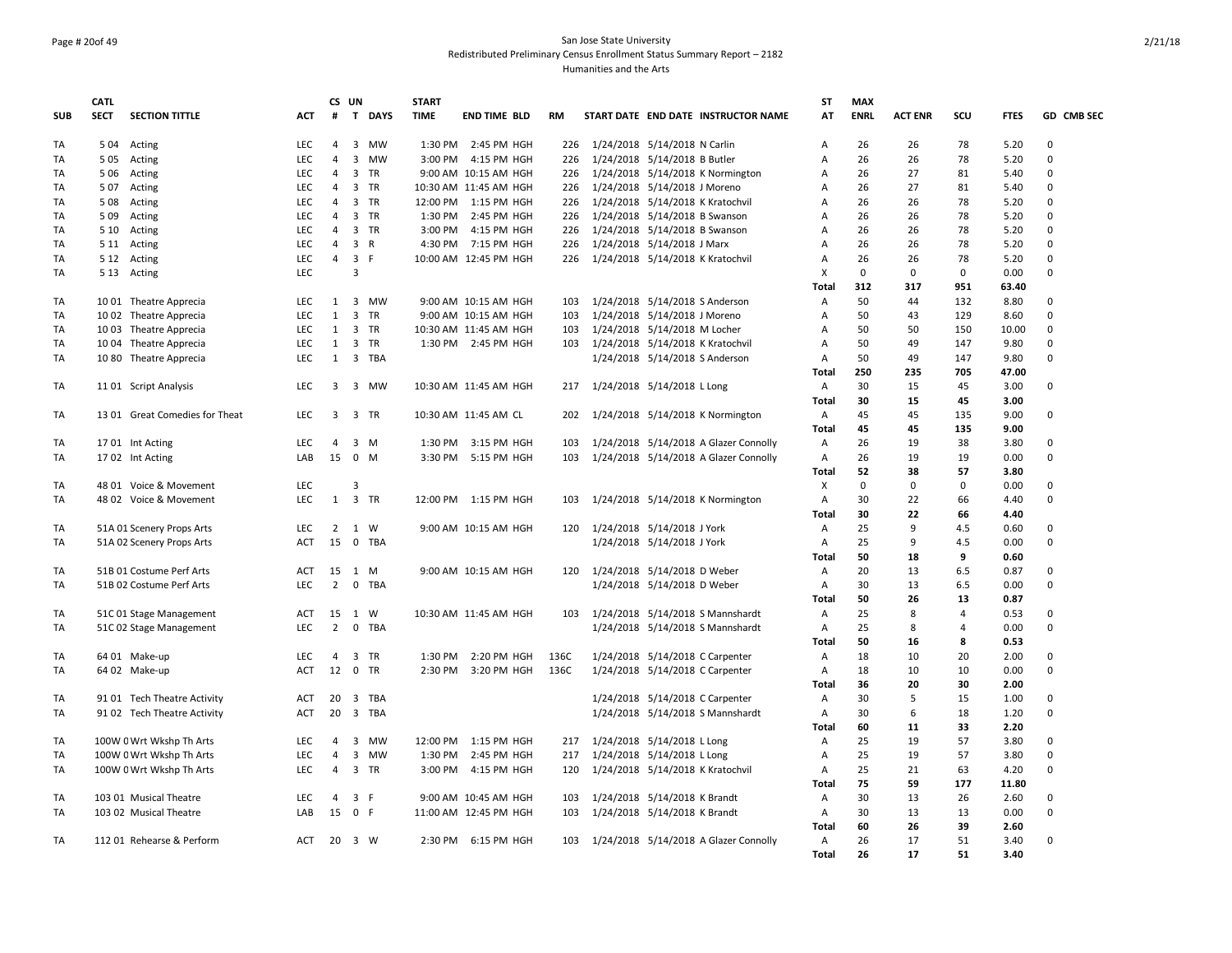# Page # 21of 49 San Jose State University Redistributed Preliminary Census Enrollment Status Summary Report – 2182 Humanities and the Arts

|             | <b>CATL</b> |                           |            | CS UN          |              |                | <b>START</b> |                       |           |                               |                               |                                       | ST             | <b>MAX</b>  |                |                |             |              |                |        |
|-------------|-------------|---------------------------|------------|----------------|--------------|----------------|--------------|-----------------------|-----------|-------------------------------|-------------------------------|---------------------------------------|----------------|-------------|----------------|----------------|-------------|--------------|----------------|--------|
| <b>SUB</b>  | <b>SECT</b> | <b>SECTION TITTLE</b>     | <b>ACT</b> | #              | $\mathbf{T}$ | <b>DAYS</b>    | <b>TIME</b>  | <b>END TIME BLD</b>   | <b>RM</b> |                               |                               | START DATE END DATE INSTRUCTOR NAME   | AT             | <b>ENRL</b> | <b>ACT ENR</b> | SCU            | <b>FTES</b> |              | GD CMB SEC     |        |
| TA          |             | 117 01 Pract Act or Direc | <b>ACT</b> |                |              | 20 1 TBA       |              |                       |           |                               | 1/24/2018 5/14/2018 B Butler  |                                       | A              | 20          | 18             | 18             | 1.20        | 0            |                |        |
| TA          |             | 117 02 Pract Act or Direc | ACT        |                | $\mathbf{1}$ |                |              |                       |           |                               |                               |                                       | X              | $\mathbf 0$ | 0              | 0              | 0.00        | $\mathbf 0$  |                |        |
| TA          |             | 117 03 Pract Act or Direc | ACT        | 20             | 1 T          |                | 3:00 PM      | 6:45 PM HGH           | 103       |                               | 1/24/2018 5/14/2018 N Carlin  |                                       | Α              | 20          | 13             | 13             | 0.88        | $\mathbf{1}$ |                |        |
|             |             |                           |            |                |              |                |              |                       |           |                               |                               |                                       | Total          | 40          | 31             | 31             | 2.08        |              |                |        |
| TA          |             | 120 01 Theatre History    | <b>LEC</b> | $\overline{2}$ |              | 3 MW           | 1:30 PM      | 2:45 PM HGH           | 120       | 1/24/2018 5/14/2018 B Butler  |                               |                                       | Α              | 30          | 18             | 54             | 3.60        |              | 0 C            |        |
| <b>ENGL</b> |             | 120 01 Theatre History    | LEC.       | $\overline{2}$ |              | 3 MW           | 1:30 PM      | 2:45 PM HGH           | 120       | 1/24/2018 5/14/2018 B Butler  |                               |                                       | A              | $\mathbf 0$ | 0              | 0              | 0.00        |              | 0 <sup>o</sup> | $\ast$ |
|             |             |                           |            |                |              |                |              |                       |           |                               |                               |                                       | Total          | 30          | 18             | 54             | 3.60        |              |                |        |
| TA          |             | 127 01 Contemp Theatre    | <b>LEC</b> | $\overline{2}$ |              | 3 TR           | 1:30 PM      | 2:45 PM HGH           | 124       |                               |                               | 1/24/2018 5/14/2018 K Normington      | $\overline{A}$ | 45          | 30             | 90             | 6.00        |              | 0 <sub>c</sub> |        |
| <b>ENGL</b> |             | 127 01 Contemp Theatre    | <b>LEC</b> | $\overline{2}$ |              | 3 TR           |              | 1:30 PM 2:45 PM HGH   | 124       |                               |                               | 1/24/2018 5/14/2018 K Normington      | A              | $\mathbf 0$ | 0              | 0              | 0.00        |              | 0 <sub>c</sub> | $\ast$ |
|             |             |                           |            |                |              |                |              |                       |           |                               |                               |                                       | <b>Total</b>   | 45          | 30             | 90             | 6.00        |              |                |        |
| TA          |             | 129 01 Adv Scriptwriting  | <b>LEC</b> |                | 3            |                |              |                       |           |                               |                               |                                       | Χ              | $\mathbf 0$ | $\Omega$       | $\mathbf 0$    | 0.00        | 0            |                |        |
|             |             |                           |            |                |              |                |              |                       |           |                               |                               |                                       | <b>Total</b>   | 0           | 0              | 0              | 0.00        |              |                |        |
| TA          |             | 131 01 Storytelling       | <b>LEC</b> | $\overline{4}$ |              | 3 TR           |              | 10:30 AM 11:45 AM HGH | 120       | 1/24/2018 5/14/2018 B Swanson |                               |                                       | A              | 25          | 20             | 60             | 4.00        | 0            |                |        |
| TA          |             | 131 02 Storytelling       | <b>LEC</b> | $\overline{4}$ |              | 3 TR           |              | 12:00 PM 1:15 PM HGH  | 120       | 1/24/2018 5/14/2018 B Swanson |                               |                                       | Α              | 25          | 22             | 66             | 4.40        | 0            |                |        |
|             |             |                           |            |                |              |                |              |                       |           |                               |                               |                                       | Total          | 50          | 42             | 126            | 8.40        |              |                |        |
| TA          |             | 151 01 Lighting           | LEC        | 2              |              | 3 M            |              | 10:30 AM 12:15 PM HGH | 137       |                               |                               | 1/24/2018 5/14/2018 S Mannshardt      | Α              | 25          | 13             | 26             | 2.60        | 0            |                |        |
| <b>TA</b>   |             | 151 02 Lighting           | <b>ACT</b> | 20             |              | 0 M            |              | 12:30 PM 2:15 PM HGH  | 137       |                               |                               | 1/24/2018 5/14/2018 S Mannshardt      | $\overline{A}$ | 25          | 13             | 13             | 0.00        | 0            |                |        |
|             |             |                           |            |                |              |                |              |                       |           |                               |                               |                                       | Total          | 50          | 26             | 39             | 2.60        |              |                |        |
| TA          |             | 154 01 Scenic Design      | <b>LEC</b> | $\overline{4}$ |              | 3 <sub>1</sub> | 3:00 PM      | 4:15 PM HGH           | 217       |                               | 1/24/2018 5/14/2018 M Locher  |                                       | A              | 25          | 8              | 16             | 1.60        | 0            |                |        |
| TA          |             | 154 02 Scenic Design      | <b>ACT</b> | 12 0 R         |              |                | 3:00 PM      | 4:15 PM HGH           | 217       | 1/24/2018 5/14/2018 M Locher  |                               |                                       | A              | 25          | $\overline{7}$ | $\overline{7}$ | 0.00        | 0            |                |        |
|             |             |                           |            |                |              |                |              |                       |           |                               |                               |                                       | Total          | 50          | 15             | 23             | 1.60        |              |                |        |
| TA          |             | 161 01 Theatre Design Top | <b>LEC</b> |                | 3            |                |              |                       |           |                               |                               |                                       | Χ              | $\mathbf 0$ | $\Omega$       | $\mathbf 0$    | 0.00        | 0            |                |        |
| TA          |             | 161 02 Theatre Design Top | ACT        |                | $\mathbf 0$  |                |              |                       |           |                               |                               |                                       | Х              | 0           | $\mathbf 0$    | $\Omega$       | 0.00        | 0            |                |        |
|             |             |                           |            |                |              |                |              |                       |           |                               |                               |                                       | Total          | 0           | $\Omega$       | 0              | 0.00        |              |                |        |
| TA          |             | 170A 8(Act & Dir Camera   | <b>LEC</b> | $\overline{2}$ |              | 3 TBA          |              |                       |           |                               |                               | 1/24/2018 5/14/2018 A Glazer Connolly | Α              | 26          | 26             | 52             | 5.20        | 0            |                |        |
| TA          |             | 170A 8: Act & Dir Camera  | <b>ACT</b> |                |              | 12 0 TBA       |              |                       |           |                               |                               | 1/24/2018 5/14/2018 A Glazer Connolly | A              | 26          | 26             | 26             | 0.00        | $\mathbf 0$  |                |        |
|             |             |                           |            |                |              |                |              |                       |           |                               |                               |                                       | Total          | 52          | 52             | 78             | 5.20        |              |                |        |
| TA          |             | 170B 01 Adv Act & Dir Cam | <b>LEC</b> | $\overline{2}$ |              | 3 W            |              | 10:30 AM 12:15 PM HGH | 114       |                               |                               | 1/24/2018 5/14/2018 A Glazer Connolly | Α              | 26          | 26             | 52             | 5.20        | 0            |                |        |
| <b>TA</b>   |             | 170B 0. Adv Act & Dir Cam | <b>ACT</b> | 12 0 W         |              |                |              | 12:30 PM 2:15 PM HGH  | 103       |                               |                               | 1/24/2018 5/14/2018 A Glazer Connolly | Α              | 26          | 26             | 26             | 0.00        | 0            |                |        |
|             |             |                           |            |                |              |                |              |                       |           |                               |                               |                                       | Total          | 52          | 52             | 78             | 5.20        |              |                |        |
| TA          |             | 180 01 Indiv Studies      | <b>SUP</b> |                |              | 36 1 TBA       |              |                       |           |                               | 1/24/2018 5/14/2018 A Bechert |                                       | Α              | 20          | $\Omega$       | $\mathbf 0$    | 0.00        | 0            |                |        |
|             |             |                           |            |                |              |                |              |                       |           |                               |                               |                                       | Total          | 20          | 0              | 0              | 0.00        |              |                |        |
| TA          |             | 191 01 Act Proj Thea Prod | ACT        |                |              | 20 1 TBA       |              |                       |           |                               | 1/24/2018 5/14/2018 A Bechert |                                       | A              | 30          | $\overline{7}$ | $\overline{7}$ | 0.47        | 0            |                |        |
| TA          |             | 191 02 Act Proj Thea Prod | <b>ACT</b> | 20             |              | 2 TBA          |              |                       |           |                               | 1/24/2018 5/14/2018 A Bechert |                                       | Α              | 30          | 3              | 3              | 0.40        | 0            |                |        |
| TA          |             | 191 03 Act Proj Thea Prod | ACT        |                |              | 20 3 TBA       |              |                       |           |                               | 1/24/2018 5/14/2018 M Locher  |                                       | $\overline{A}$ | 30          | 8              | 8              | 1.60        | 0            |                |        |
|             |             |                           |            |                |              |                |              |                       |           |                               |                               |                                       | Total          | 90          | 18             | 18             | 2.47        |              |                |        |
| TA          |             | 199H 0: Honors Program    | <b>SUP</b> | 78             |              | 3 TBA          |              |                       |           | 1/24/2018 5/14/2018 K Massey  |                               |                                       | A              | 25          | $\Omega$       | $\mathbf 0$    | 0.00        |              | 0 <sub>c</sub> |        |
| <b>RTVF</b> |             | 199H 0: Honors Program    | <b>SUP</b> |                |              | 78 3 TBA       |              |                       |           |                               | 1/24/2018 5/14/2018 K Massey  |                                       | A              | $\mathbf 0$ | $\mathbf 0$    | $\Omega$       | 0.00        |              | 0 <sup>o</sup> | $\ast$ |
|             |             |                           |            |                |              |                |              |                       |           |                               |                               |                                       | Total          | 25          | 0              | $\mathbf 0$    | 0.00        |              |                |        |
|             |             |                           |            |                |              |                |              |                       |           |                               |                               | <b>Film &amp; Theatre Total</b>       |                | 3865        | 3043           | 7418           | 505.00      |              |                |        |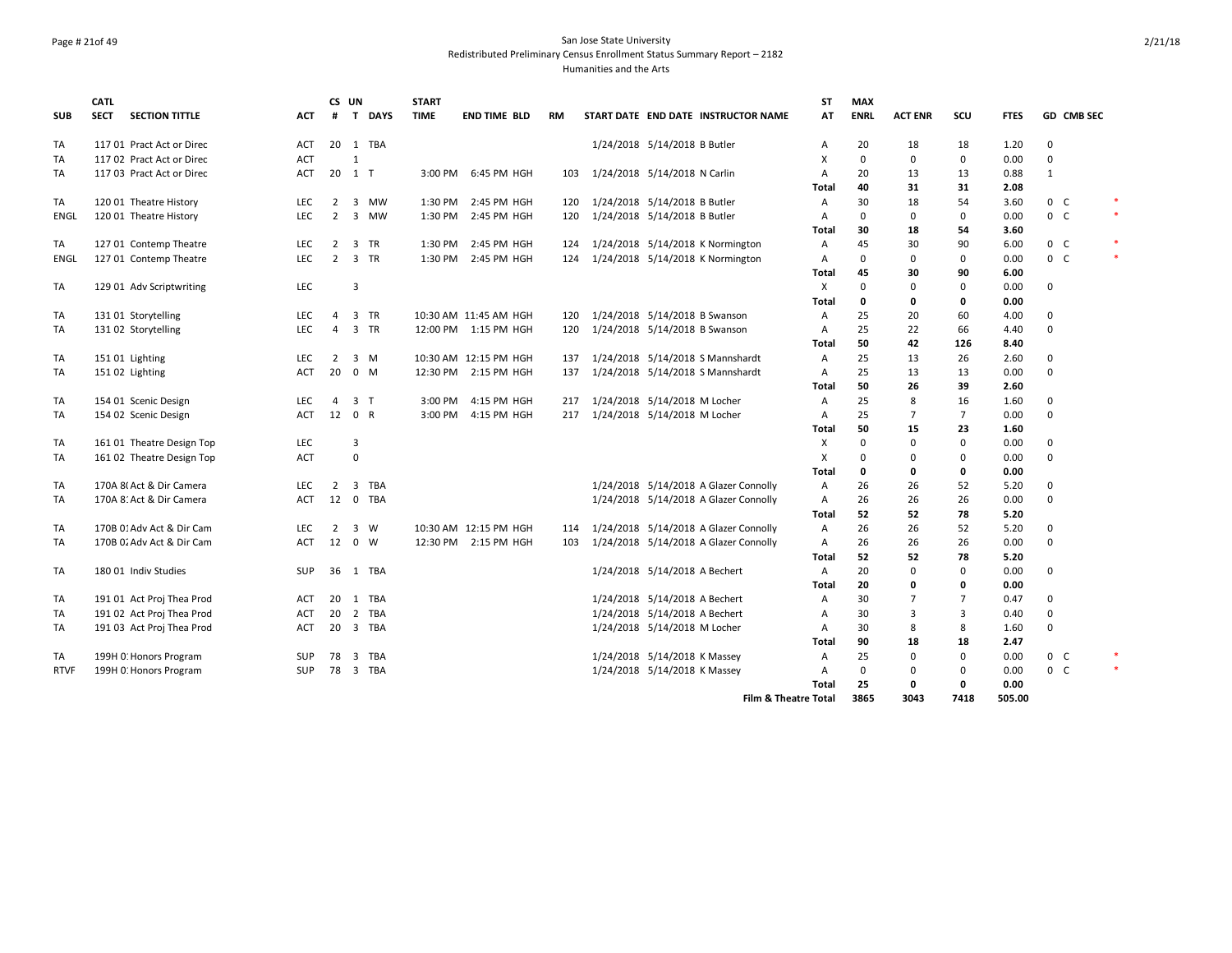### Page # 22of 49 San Jose State University Redistributed Preliminary Census Enrollment Status Summary Report – 2182 Humanities and the Arts

|                   | <b>CATL</b> |                           |            |                   | CS UN                   |           | <b>START</b> |                       |           |                                     | ST    | <b>MAX</b>     |                |              |             |                   |  |
|-------------------|-------------|---------------------------|------------|-------------------|-------------------------|-----------|--------------|-----------------------|-----------|-------------------------------------|-------|----------------|----------------|--------------|-------------|-------------------|--|
| <b>SUB</b>        | <b>SECT</b> | <b>SECTION TITTLE</b>     | ACT        | #                 |                         | T DAYS    | <b>TIME</b>  | <b>END TIME BLD</b>   | <b>RM</b> | START DATE END DATE INSTRUCTOR NAME | AT    | <b>ENRL</b>    | <b>ACT ENR</b> | SCU          | <b>FTES</b> | <b>GD CMB SEC</b> |  |
|                   |             |                           |            |                   |                         |           |              |                       |           |                                     |       |                |                |              |             |                   |  |
| <b>Humanities</b> |             |                           |            |                   |                         |           |              |                       |           |                                     |       |                |                |              |             |                   |  |
| AMS               |             | 1A 01 American Civ        | <b>LEC</b> | 1                 |                         | $0$ TR    |              | 1:30 PM 2:45 PM WSQ   | 109       | 1/24/2018 5/14/2018 J Ormsbee       | Α     | 35             | 33             | 99           | 0.00        | 0                 |  |
| AMS               |             | 1A 02 American Civ        | <b>SEM</b> | 5                 | 6                       | TR        | 3:00 PM      | 4:15 PM SH            | 240       | 1/24/2018 5/14/2018 J Ormsbee       | A     | 35             | 33             | 99           | 13.20       | $\mathbf 0$       |  |
| AMS               |             | 1A 03 American Civ        | <b>LEC</b> | $\mathbf{1}$      | 0                       | TR        | 1:30 PM      | 2:45 PM WSQ           | 109       | 1/24/2018 5/14/2018 A Cushner       | Α     | 35             | 35             | 105          | 0.00        | 0                 |  |
| AMS               |             | 1A 04 American Civ        | SEM        | 5                 |                         | 6 TR      | 3:00 PM      | 4:15 PM BBC           | 125       | 1/24/2018 5/14/2018 A Cushner       | Α     | 35             | 35             | 105          | 14.00       | 0                 |  |
| AMS               |             | 1A 05 American Civ        | <b>LEC</b> | 1                 |                         | 0 TR      | 1:30 PM      | 2:45 PM WSQ           | 109       | 1/24/2018 5/14/2018 J Wozniak       | Α     | 35             | 34             | 102          | 0.00        | $\mathbf 0$       |  |
| AMS               |             | 1A 06 American Civ        | <b>SEM</b> | 5                 | 6                       | <b>TR</b> | 3:00 PM      | 4:15 PM DMH           | 357       | 1/24/2018 5/14/2018 J Wozniak       | A     | 35             | 34             | 102          | 13.60       | 0                 |  |
| AMS               |             | 1B 01 American Civ        | LEC        | $\mathbf{1}$      | 0                       | MW        |              | 9:00 AM 10:15 AM BBC  | 4         | 1/24/2018 5/14/2018 K English       | Α     | 35             | 27             | 81           | 0.00        | 0                 |  |
| AMS               |             | 1B 02 American Civ        | SEM        | 5                 | 6                       | <b>MW</b> |              | 10:30 AM 11:45 AM BBC | 125       | 1/24/2018 5/14/2018 K English       | Α     | 35             | 27             | 81           | 10.80       | 0                 |  |
| AMS               |             | 1B 03 American Civ        | <b>LEC</b> | 1                 | 0                       | MW        |              | 9:00 AM 10:15 AM BBC  | 4         | 1/24/2018 5/14/2018 J Georges       | Α     | 35             | 29             | 87           | 0.00        | $\mathbf 0$       |  |
| AMS               |             | 1B 04 American Civ        | <b>SEM</b> | 5                 | 6                       | <b>MW</b> |              | 10:30 AM 11:45 AM ENG |           | 232 1/24/2018 5/14/2018 J Georges   | A     | 35             | 29             | 87           | 11.60       | 0                 |  |
| AMS               |             | 1B 05 American Civ        | <b>LEC</b> | 1                 | 0                       | <b>MW</b> |              | 9:00 AM 10:15 AM BBC  | 4         | 1/24/2018 5/14/2018 M Moore         | A     | 35             | 27             | 81           | 0.00        | $\mathbf 0$       |  |
| AMS               |             | 1B 06 American Civ        | SEM        | 5                 | 6                       | <b>MW</b> |              | 10:30 AM 11:45 AM SH  | 240       | 1/24/2018 5/14/2018 M Moore         | Α     | 35             | 27             | 81           | 10.80       | 0                 |  |
| AMS               |             | 1B 07 American Civ        | <b>LEC</b> | 1                 | 0                       | МW        |              | 12:00 PM 1:15 PM BBC  | 4         | 1/24/2018 5/14/2018 L Trost         | Α     | 35             | 34             | 102          | 0.00        | 0                 |  |
| AMS               |             | 1B 08 American Civ        | <b>SEM</b> | 5                 | 6                       | <b>MW</b> | 1:30 PM      | 2:45 PM SH            | 240       | 1/24/2018 5/14/2018 L Trost         | A     | 35             | 34             | 102          | 13.60       | 0                 |  |
| AMS               |             | 1B 09 American Civ        | <b>LEC</b> | 1                 | 0                       | <b>MW</b> | 12:00 PM     | 1:15 PM BBC           | 4         | 1/24/2018 5/14/2018 A Cushner       | A     | 35             | 35             | 105          | 0.00        | $\mathbf 0$       |  |
| AMS               |             | 1B 10 American Civ        | SEM        | 5                 | 6                       | <b>MW</b> | 1:30 PM      | 2:45 PM BBC           | 125       | 1/24/2018 5/14/2018 A Cushner       | Α     | 35             | 35             | 105          | 14.00       | 0                 |  |
| AMS               |             | 1B 11 American Civ        | <b>LEC</b> | $\mathbf{1}$      | 0                       | MW        | 12:00 PM     | 1:15 PM BBC           | 4         | 1/24/2018 5/14/2018 J Wozniak       | Α     | 35             | 31             | 93           | 0.00        | 0                 |  |
| AMS               |             | 1B 12 American Civ        | <b>SEM</b> | 5                 | 6                       | MW        | 1:30 PM      | 2:45 PM DMH           | 357       | 1/24/2018 5/14/2018 J Wozniak       | Α     | 35             | 31             | 93           | 12.40       | 0                 |  |
| AMS               |             | 1B 13 American Civ        | <b>LEC</b> | $\mathbf{1}$      | 0                       | MW        | 1:30 PM      | 2:45 PM WSQ           | 109       | 1/24/2018 5/14/2018 S Guenter       | Α     | 35             | 32             | 96           | 0.00        | $\mathbf 0$       |  |
|                   |             |                           |            |                   |                         |           | 3:00 PM      | 4:15 PM DMH           |           |                                     |       |                |                |              |             | 0                 |  |
| AMS               |             | 1B 14 American Civ        | SEM        | 5<br>$\mathbf{1}$ | 6<br>$\mathbf 0$        | MW        |              |                       | 226B      | 1/24/2018 5/14/2018 S Guenter       | Α     | 35             | 32             | 96           | 12.80       | $\mathbf 0$       |  |
| AMS               |             | 1B 15 American Civ        | LEC        |                   |                         | MW        | 1:30 PM      | 2:45 PM WSQ           | 109       | 1/24/2018 5/14/2018 M Kapell        | Α     | 35             | 29             | 87           | 0.00        | 0                 |  |
| AMS               |             | 1B 16 American Civ        | SEM        | 5                 | 6                       | MW        | 3:00 PM      | 4:15 PM ENG           | 403       | 1/24/2018 5/14/2018 M Kapell        | Α     | 35             | 29             | 87           | 11.60       |                   |  |
| AMS               |             | 1B 17 American Civ        | <b>LEC</b> | 1                 | $\mathbf{0}$            | <b>MW</b> | 1:30 PM      | 2:45 PM WSQ           | 109       | 1/24/2018 5/14/2018 V Lo            | A     | 35             | 26             | 78           | 0.00        | $\Omega$          |  |
| AMS               |             | 1B 18 American Civ        | SEM        | 5                 | 6                       | <b>MW</b> | 3:00 PM      | 4:15 PM ENG           | 232       | 1/24/2018 5/14/2018 V Lo            | Α     | 35             | 26             | 78           | 10.40       | 0                 |  |
| AMS               |             | 1B 19 American Civ        | <b>LEC</b> | $\mathbf{1}$      |                         | 0 TR      | 12:00 PM     | 1:15 PM SH            | 100       | 1/24/2018 5/14/2018 F Hsu           | Α     | 35             | 26             | 78           | 0.00        | 0                 |  |
| AMS               |             | 1B 20 American Civ        | SEM        | 5                 |                         | 6 TR      | 1:30 PM      | 2:45 PM SH            | 240       | 1/24/2018 5/14/2018 F Hsu           | Α     | 35             | 26             | 78           | 10.40       | 0                 |  |
| AMS               |             | 1B 21 American Civ        | <b>LEC</b> | 1                 | $\mathbf 0$             | TR        | 12:00 PM     | 1:15 PM SH            | 100       | 1/24/2018 5/14/2018 L Trost         | A     | 35             | 33             | 99           | 0.00        | 0                 |  |
| AMS               |             | 1B 22 American Civ        | SEM        | 5                 |                         | 6 TR      | 1:30 PM      | 2:45 PM ENG           | 403       | 1/24/2018 5/14/2018 L Trost         | Α     | 35             | 33             | 99           | 13.20       | 0                 |  |
| AMS               |             | 1B 23 American Civ        | <b>LEC</b> | $\mathbf{1}$      |                         | $0$ TR    | 12:00 PM     | 1:15 PM SH            | 100       | 1/24/2018 5/14/2018 J Franks        | Α     | 35             | 29             | 87           | 0.00        | 0                 |  |
| AMS               |             | 1B 24 American Civ        | SEM        | 5                 |                         | 6 TR      | 1:30 PM      | 2:45 PM BBC           | 125       | 1/24/2018 5/14/2018 J Franks        | Α     | 35             | 29             | 87           | 11.60       | $\mathbf 0$       |  |
|                   |             |                           |            |                   |                         |           |              |                       |           |                                     | Total | 1050           | 920            | 2760         | 184.00      |                   |  |
| AMS               |             | 159 01 Nat & World Cult   | <b>SEM</b> |                   | 3                       |           |              |                       |           |                                     | X     | $\Omega$       | $\mathbf 0$    | 0            | 0.00        | 0                 |  |
| <b>ENVS</b>       |             | 159 01 Nat & World Cult   | SEM        |                   | 3                       |           |              |                       |           |                                     | x     | $\Omega$       | 0              | $\Omega$     | 0.00        | $\Omega$          |  |
| HUM               |             | 159 01 Nat & World Cult   | SEM        |                   | 3                       |           |              |                       |           |                                     | x     | 0              | 0              | 0            | 0.00        | 0                 |  |
| AMS               |             | 159 80 Nat & World Cult   | SEM        | 5                 | 3 U                     |           | 6:00 PM      | 8:45 PM               |           | 1/24/2018 5/14/2018 J Ormsbee       | Α     | 40             | 37             | 111          | 7.40        | 0 <sup>o</sup>    |  |
| ENVS              |             | 159 80 Nat & World Cult   | SEM        | 5                 | 3 U                     |           | 6:00 PM      | 8:45 PM               |           | 1/24/2018 5/14/2018 J Ormsbee       | Α     | $\Omega$       | $\Omega$       | 0            | 0.00        | $0-$              |  |
| <b>HUM</b>        |             | 159 80 Nat & World Cult   | <b>SEM</b> |                   | $5 \quad 3 \quad U$     |           | 6:00 PM      | 8:45 PM               |           | 1/24/2018 5/14/2018 J Ormsbee       | Α     | $\Omega$       | $\Omega$       | $\Omega$     | 0.00        | 0<br>C            |  |
| AMS               |             | 159 81 Nat & World Cult   | SEM        |                   | 3                       |           |              |                       |           |                                     | x     | $\Omega$       | $\Omega$       | $\Omega$     | 0.00        | 0                 |  |
| <b>ENVS</b>       |             | 159 81 Nat & World Cult   | SEM        |                   | 3                       |           |              |                       |           |                                     | X     | $\Omega$       | $\Omega$       | $\Omega$     | 0.00        | $\Omega$          |  |
| HUM               |             | 159 81 Nat & World Cult   | <b>SEM</b> |                   | 3                       |           |              |                       |           |                                     | x     | $\Omega$       | $\Omega$       | $\Omega$     | 0.00        | $\Omega$          |  |
|                   |             |                           |            |                   |                         |           |              |                       |           |                                     | Total | 40             | 37             | 111          | 7.40        |                   |  |
| AMS               |             | 169 01 Amer Dream         | SEM        |                   | 3                       |           |              |                       |           |                                     | Х     | $\Omega$       | $\Omega$       | 0            | 0.00        | 0                 |  |
| HUM               |             | 169 01 Amer Dream         | SEM        |                   | 3                       |           |              |                       |           |                                     | X     | $\Omega$       | 0              | 0            | 0.00        | $\mathbf 0$       |  |
|                   |             |                           |            |                   |                         |           |              |                       |           |                                     | Total | 0              | 0              | 0            | 0.00        |                   |  |
| AMS               |             | 179 01 Amer Pop Culture   | SEM        | 5                 | $\overline{\mathbf{3}}$ | MW        | 1:30 PM      | 2:45 PM DMH           | 226B      | 1/24/2018 5/14/2018 J Georges       | Α     | 35             | 19             | 57           | 3.80        | $0-$              |  |
| <b>HUM</b>        |             | 179 01 Amer Pop Culture   | <b>SEM</b> | 5                 |                         | 3 MW      | 1:30 PM      | 2:45 PM DMH           | 226B      | 1/24/2018 5/14/2018 J Georges       | A     | $\Omega$       | $\Omega$       | $\Omega$     | 0.00        | 0 <sup>o</sup>    |  |
|                   |             |                           |            |                   |                         |           |              |                       |           |                                     | Total | 35             | 19             | 57           | 3.80        |                   |  |
| AMS               |             | 180 01 Individual Studies | <b>SUP</b> |                   |                         | 36 3 TBA  |              |                       |           | 1/24/2018 5/14/2018 S Guenter       | A     | $\mathbf{1}$   | $\Omega$       | $\Omega$     | 0.00        | $\Omega$          |  |
| AMS               |             | 180 02 Individual Studies | SUP        | 78                |                         | 1 TBA     |              |                       |           | 1/24/2018 5/14/2018 S Guenter       | Α     | $\overline{2}$ | $\Omega$       | <sup>n</sup> | 0.00        | $\Omega$          |  |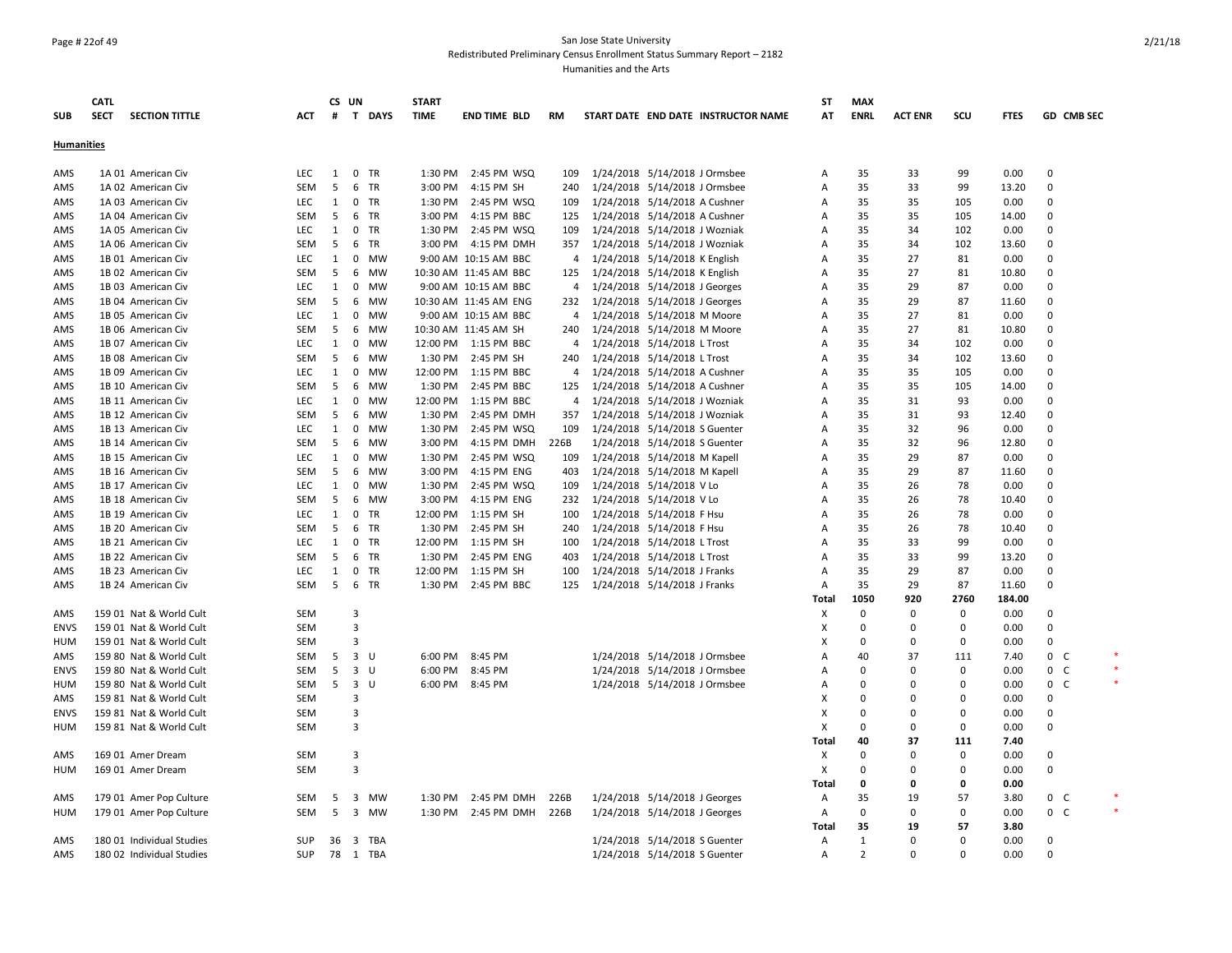### Page # 23of 49 San Jose State University Redistributed Preliminary Census Enrollment Status Summary Report – 2182 Humanities and the Arts

|             | <b>CATL</b> |                           |            |                | CS UN               |          | <b>START</b> |                       |           |                                  |                                          | ST             | <b>MAX</b>  |                |             |             |              |                |        |
|-------------|-------------|---------------------------|------------|----------------|---------------------|----------|--------------|-----------------------|-----------|----------------------------------|------------------------------------------|----------------|-------------|----------------|-------------|-------------|--------------|----------------|--------|
| <b>SUB</b>  | <b>SECT</b> | <b>SECTION TITTLE</b>     | ACT        |                |                     | # T DAYS | <b>TIME</b>  | <b>END TIME BLD</b>   | <b>RM</b> |                                  | START DATE END DATE INSTRUCTOR NAME      | AT             | <b>ENRL</b> | <b>ACT ENR</b> | scu         | <b>FTES</b> |              | GD CMB SEC     |        |
|             |             |                           |            |                |                     |          |              |                       |           |                                  |                                          | <b>Total</b>   | 3           | 0              | $\mathbf 0$ | 0.00        |              |                |        |
| CA          |             | 60 01 Creativity Matters  | <b>LEC</b> |                |                     | 2 3 MW   |              | 1:30 PM 2:45 PM CL    | 306       | 1/24/2018 5/14/2018 E Linden     |                                          | Α              | 25          | 23             | 69          | 4.60        | 0            |                |        |
| CA          |             | 60 02 Creativity Matters  | <b>LEC</b> | $\overline{2}$ |                     | 3 TR     |              | 9:00 AM 10:15 AM CL   | 306       |                                  | 1/24/2018 5/14/2018 S Verducci -Sandford | Α              | 25          | 26             | 78          | 5.20        | 0            |                |        |
| CA          |             | 60 03 Creativity Matters  | <b>LEC</b> |                | $2 \t3 \tF$         |          |              | 9:00 AM 11:45 AM CL   | 306       | 1/24/2018 5/14/2018 E Linden     |                                          | $\overline{A}$ | 25          | 13             | 39          | 2.60        | $\Omega$     |                |        |
|             |             |                           |            |                |                     |          |              |                       |           |                                  |                                          | Total          | 75          | 62             | 186         | 12.40       |              |                |        |
| CA          |             | 172 01 Arts in US Society | <b>LEC</b> | 1              |                     | 3 M      |              | 3:00 PM 5:45 PM CL    | 306       | 1/24/2018 5/14/2018 J Rycenga    |                                          | Α              | 30          | 28             | 84          | 5.60        |              | 0 <sup>o</sup> |        |
| <b>ENGL</b> |             | 172 01 Arts in US Society | <b>LEC</b> |                | $1 \quad 3 \quad M$ |          |              | 3:00 PM 5:45 PM CL    | 306       | 1/24/2018 5/14/2018 J Rycenga    |                                          | A              | $\Omega$    | $\Omega$       | $\Omega$    | 0.00        |              | $0\quad C$     | $\ast$ |
| MUSC        |             | 172 01 Arts in US Society | LEC        | 1              |                     | 3 M      | 3:00 PM      | 5:45 PM CL            | 306       | 1/24/2018 5/14/2018 J Rycenga    |                                          | Α              | $\Omega$    | 0              | $\Omega$    | 0.00        |              | $0\quad C$     |        |
| TA          |             | 172 01 Arts in US Society | <b>LEC</b> |                | $1 \quad 3 \quad M$ |          |              | 3:00 PM 5:45 PM CL    | 306       | 1/24/2018 5/14/2018 J Rycenga    |                                          | Α              | $\Omega$    | $\Omega$       | 0           | 0.00        |              | $0\quad C$     | *      |
|             |             |                           |            |                |                     |          |              |                       |           |                                  |                                          | <b>Total</b>   | 30          | 28             | 84          | 5.60        |              |                |        |
| CA          |             | 173 01 Cont World Arts    | <b>LEC</b> | 1              |                     | 3 MW     |              | 10:30 AM 11:45 AM CL  | 306       | 1/24/2018 5/14/2018 E Linden     |                                          | Α              | 30          | 27             | 81          | 5.40        |              | 0 <sup>o</sup> | *      |
| ENGL        |             | 173 01 Cont World Arts    | <b>LEC</b> | 1              |                     | 3 MW     |              | 10:30 AM 11:45 AM CL  | 306       | 1/24/2018 5/14/2018 E Linden     |                                          | $\overline{A}$ | $\Omega$    | 0              | $\mathbf 0$ | 0.00        |              | $0-$           |        |
| <b>MUSC</b> |             | 173 01 Cont World Arts    | LEC        | 1              |                     | 3 MW     |              | 10:30 AM 11:45 AM CL  | 306       | 1/24/2018 5/14/2018 E Linden     |                                          | Α              | $\Omega$    | $\Omega$       | $\mathbf 0$ | 0.00        |              | $0\quad C$     | $\ast$ |
| TA          |             | 173 01 Cont World Arts    | <b>LEC</b> | 1              |                     | 3 MW     |              | 10:30 AM 11:45 AM CL  | 306       | 1/24/2018 5/14/2018 E Linden     |                                          | Α              | $\Omega$    | 0              | 0           | 0.00        |              | 0 <sup>o</sup> |        |
| CA          |             | 173 02 Cont World Arts    | <b>LEC</b> |                |                     | 1 3 TR   |              | 1:30 PM 2:45 PM CL    | 306       | 1/24/2018 5/14/2018 V Rue        |                                          | $\overline{A}$ | 30          | 21             | 63          | 4.20        |              | 0 <sub>c</sub> |        |
| ENGL        |             | 173 02 Cont World Arts    | LEC        | $\mathbf{1}$   |                     | 3 TR     | 1:30 PM      | 2:45 PM CL            | 306       | 1/24/2018 5/14/2018 V Rue        |                                          | Α              | $\Omega$    | $\Omega$       | $\mathbf 0$ | 0.00        | $\mathsf{O}$ | C              |        |
| MUSC        |             | 173 02 Cont World Arts    | <b>LEC</b> | $\mathbf{1}$   |                     | 3 TR     |              | 1:30 PM 2:45 PM CL    | 306       | 1/24/2018 5/14/2018 V Rue        |                                          | Α              | $\Omega$    | $\Omega$       | 0           | 0.00        |              | $0\quad C$     |        |
| TA          |             | 173 02 Cont World Arts    | LEC        |                |                     | 1 3 TR   |              | 1:30 PM 2:45 PM CL    | 306       | 1/24/2018 5/14/2018 V Rue        |                                          | $\overline{A}$ | $\Omega$    | $\Omega$       | $\Omega$    | 0.00        | $\mathbf 0$  | <sub>c</sub>   |        |
| CA          |             | 173 03 Cont World Arts    | <b>LEC</b> |                | 3                   |          |              |                       |           |                                  |                                          | Х              | $\Omega$    | $\Omega$       | $\Omega$    | 0.00        | 0            |                |        |
| ENGL        |             | 173 03 Cont World Arts    | <b>LEC</b> |                | 3                   |          |              |                       |           |                                  |                                          | X              | $\Omega$    | $\Omega$       | 0           | 0.00        | $\mathbf 0$  |                |        |
| <b>MUSC</b> |             | 173 03 Cont World Arts    | <b>LEC</b> |                | 3                   |          |              |                       |           |                                  |                                          | х              | $\Omega$    | $\Omega$       | $\Omega$    | 0.00        | 0            |                |        |
|             |             |                           |            |                | 3                   |          |              |                       |           |                                  |                                          | X              | $\Omega$    | $\Omega$       | 0           |             | 0            |                |        |
| TA          |             | 173 03 Cont World Arts    | LEC        |                |                     |          |              |                       |           |                                  |                                          |                |             |                |             | 0.00        |              |                |        |
|             |             |                           |            |                |                     |          |              |                       |           |                                  |                                          | <b>Total</b>   | 60          | 48             | 144         | 9.60        |              |                |        |
| CA          |             | 176 01 Creativ Leadership | SEM        |                | 5 3 W               |          | 3:00 PM      | 5:45 PM SH            | 444       | 1/24/2018 5/14/2018 W McCraw     |                                          | Α              | 25          | 17             | 51          | 3.40        | 0            |                |        |
|             |             |                           |            |                |                     |          |              |                       |           |                                  |                                          | <b>Total</b>   | 25          | 17             | 51          | 3.40        |              |                |        |
| CA          |             | 177 01 Arts for teaching  | <b>LEC</b> | $\overline{2}$ |                     | 3 TR     | 1:30 PM      | 2:45 PM DMH           | 226B      |                                  | 1/24/2018 5/14/2018 S Verducci -Sandford | Α              | 30          | 31             | 93          | 6.20        | 0            |                |        |
| CA          |             | 177 02 Arts for teaching  | LEC        | $\overline{2}$ |                     | 3 F      | 1:00 PM      | 3:45 PM ART           | 203       | 1/24/2018 5/14/2018 K Kratochvil |                                          | Α              | 30          | 11             | 33          | 2.20        | $\mathbf 0$  |                |        |
|             |             |                           |            |                |                     |          |              |                       |           |                                  |                                          | Total          | 60          | 42             | 126         | 8.40        |              |                |        |
| CA          |             | 178 01 Senior Seminar     | SEM        |                | 5 3 T               |          | 3:00 PM      | 5:45 PM CL            | 306       | 1/24/2018 5/14/2018 V Rue        |                                          | Α              | 25          | 8              | 24          | 1.60        | 0            |                |        |
|             |             |                           |            |                |                     |          |              |                       |           |                                  |                                          | Total          | 25          | 8              | 24          | 1.60        |              |                |        |
| CA          |             | 180 01 Individual Studies | <b>SUP</b> |                |                     | 36 1 TBA |              |                       |           | 1/24/2018 5/14/2018 S Riley      |                                          | Α              | 1           | $\Omega$       | $\Omega$    | 0.00        | $\Omega$     |                |        |
| CA          |             | 180 02 Individual Studies | SUP        | 36             |                     | 2 TBA    |              |                       |           | 1/24/2018 5/14/2018 S Riley      |                                          | Α              | 1           | $\Omega$       | $\Omega$    | 0.00        | 0            |                |        |
| CA          |             | 180 03 Individual Studies | <b>SUP</b> |                |                     | 36 3 TBA |              |                       |           | 1/24/2018 5/14/2018 S Riley      |                                          | Α              | 1           | 0              | 0           | 0.00        | 0            |                |        |
| CA          |             | 180 04 Individual Studies | <b>SUP</b> |                |                     | 36 4 TBA |              |                       |           | 1/24/2018 5/14/2018 S Riley      |                                          | $\overline{A}$ | 1           | $\Omega$       | $\mathbf 0$ | 0.00        | $\mathbf 0$  |                |        |
|             |             |                           |            |                |                     |          |              |                       |           |                                  |                                          | <b>Total</b>   | 4           | O              | O           | 0.00        |              |                |        |
| CA          |             | 190 01 Field Work-Intern  | <b>SUP</b> |                |                     | 36 1 TBA |              |                       |           | 1/24/2018 5/14/2018 S Riley      |                                          | Α              | 1           | 0              | 0           | 0.00        | 0            |                |        |
| CA          |             | 190 02 Field Work-Intern  | <b>SUP</b> | 36             |                     | 2 TBA    |              |                       |           | 1/24/2018 5/14/2018 S Riley      |                                          | Α              | 1           | $\Omega$       | $\Omega$    | 0.00        | 0            |                |        |
| CA          |             | 190 03 Field Work-Intern  | SUP        | 36             |                     | 3 TBA    |              |                       |           | 1/24/2018 5/14/2018 S Riley      |                                          | Α              | 1           | $\Omega$       | $\mathbf 0$ | 0.00        | $\mathbf 0$  |                |        |
|             |             |                           |            |                |                     |          |              |                       |           |                                  |                                          | Total          | 3           | 0              | 0           | 0.00        |              |                |        |
| HUM         |             | 1B 10 Hum Honors 1B       | LEC        | 1              |                     | 0 TR     |              | 10:30 AM 11:45 AM WSQ | 109       | 1/24/2018 5/14/2018 J Lindahl    |                                          | Α              | 35          | 34             | 102         | 0.00        | 0            |                |        |
| HUM         |             | 1B 11 Hum Honors 1B       | <b>SEM</b> | 5              |                     | 6 TR     |              | 12:00 PM 1:15 PM ENG  | 403       | 1/24/2018 5/14/2018 J Lindahl    |                                          | A              | 35          | 34             | 102         | 13.60       | 0            |                |        |
| HUM         |             | 1B 20 Hum Honors 1B       | <b>LEC</b> | 1              |                     | 0 TR     |              | 10:30 AM 11:45 AM WSQ | 109       | 1/24/2018 5/14/2018 T Cooper     |                                          | $\overline{A}$ | 35          | 28             | 84          | 0.00        | 0            |                |        |
| HUM         |             | 1B 21 Hum Honors 1B       | SEM        | 5              |                     | 6 TR     |              | 12:00 PM 1:15 PM BBC  | 125       | 1/24/2018 5/14/2018 T Cooper     |                                          | Α              | 35          | 28             | 84          | 11.20       | 0            |                |        |
| HUM         |             | 1B 30 Hum Honors 1B       | <b>LEC</b> | 1              |                     | 0 TR     |              | 10:30 AM 11:45 AM WSQ | 109       | 1/24/2018 5/14/2018 J Rycenga    |                                          | Α              | 35          | 32             | 96          | 0.00        | $\mathbf 0$  |                |        |
| HUM         |             | 1B 31 Hum Honors 1B       | <b>SEM</b> | 5              |                     | 6 TR     |              | 12:00 PM 1:15 PM DMH  | 226B      | 1/24/2018 5/14/2018 J Rycenga    |                                          | Α              | 35          | 32             | 96          | 12.80       | 0            |                |        |
| HUM         |             | 1B 40 Hum Honors 1B       | <b>LEC</b> | 1              |                     | 0 TR     |              | 10:30 AM 11:45 AM WSQ | 109       | 1/24/2018 5/14/2018 K Peter      |                                          | Α              | 35          | 31             | 93          | 0.00        | 0            |                |        |
| HUM         |             | 1B 41 Hum Honors 1B       | <b>SEM</b> | 5              |                     | 6 TR     |              | 12:00 PM 1:15 PM SH   | 240       |                                  |                                          | Α              | 35          | 31             | 93          | 12.40       | 0            |                |        |
|             |             |                           |            |                |                     |          |              |                       |           | 1/24/2018 5/14/2018 K Peter      |                                          | Total          | 280         | 250            | 750         | 50.00       |              |                |        |
|             |             | 2B 10 Hum Honors 2B       |            |                |                     | $0$ TR   |              | 9:00 AM 10:15 AM WSQ  |           |                                  |                                          |                | 35          | 22             |             | 0.00        |              |                |        |
| HUM         |             |                           | <b>LEC</b> | 1              |                     |          |              |                       | 109       | 1/24/2018 5/14/2018 J Movassat   |                                          | Α              |             |                | 66          |             | 0            |                |        |
| HUM         |             | 2B 11 Hum Honors 2B       | <b>SEM</b> | 5              |                     | 6 TR     |              | 10:30 AM 11:45 AM ENG | 403       | 1/24/2018 5/14/2018 J Movassat   |                                          | $\overline{A}$ | 35          | 22             | 66          | 8.80        | 0            |                |        |
| <b>HUM</b>  |             | 2B 20 Hum Honors 2B       | <b>LEC</b> | 1              |                     | 0 TR     |              | 9:00 AM 10:15 AM WSQ  | 109       |                                  | 1/24/2018 5/14/2018 C Rostankowski       | $\overline{A}$ | 35          | 20             | 60          | 0.00        | $\Omega$     |                |        |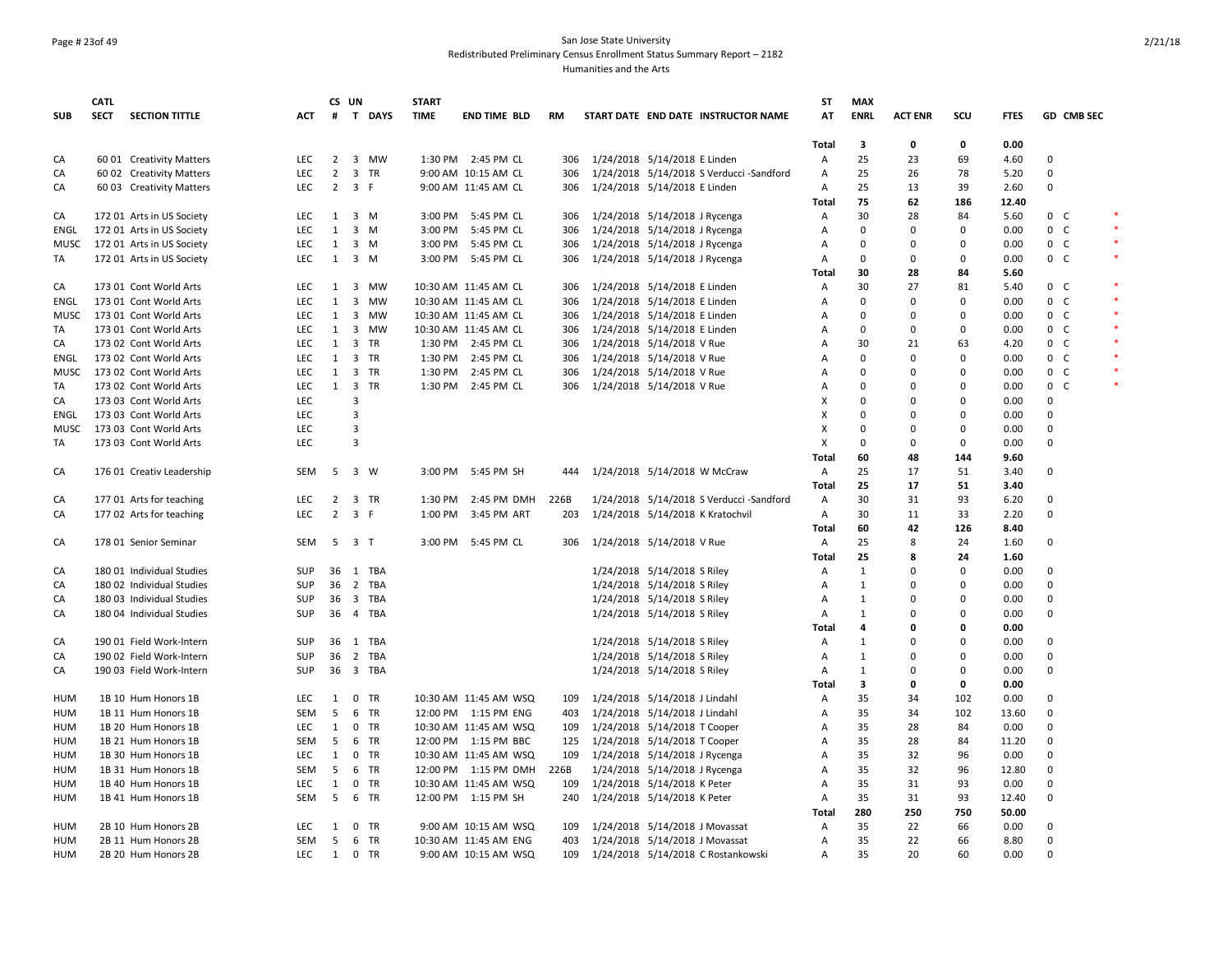### Page # 24of 49 San Jose State University Redistributed Preliminary Census Enrollment Status Summary Report – 2182 Humanities and the Arts

|             | <b>CATL</b>                           |            |                | CS UN                   |                | <b>START</b> |                       |           |                                |                                          | ST             | <b>MAX</b>  |                |             |             |                |            |                  |
|-------------|---------------------------------------|------------|----------------|-------------------------|----------------|--------------|-----------------------|-----------|--------------------------------|------------------------------------------|----------------|-------------|----------------|-------------|-------------|----------------|------------|------------------|
| <b>SUB</b>  | <b>SECT</b><br><b>SECTION TITTLE</b>  | <b>ACT</b> | #              |                         | T DAYS         | <b>TIME</b>  | <b>END TIME BLD</b>   | <b>RM</b> |                                | START DATE END DATE INSTRUCTOR NAME      | AT             | <b>ENRL</b> | <b>ACT ENR</b> | scu         | <b>FTES</b> |                | GD CMB SEC |                  |
| HUM         | 2B 21 Hum Honors 2B                   | <b>SEM</b> | 5              |                         | 6 TR           |              | 10:30 AM 11:45 AM SH  | 240       |                                | 1/24/2018 5/14/2018 C Rostankowski       | A              | 35          | 20             | 60          | 8.00        | $\Omega$       |            |                  |
| <b>HUM</b>  | 2B 30 Hum Honors 2B                   | <b>LEC</b> | $\mathbf{1}$   |                         | 0 TR           |              | 9:00 AM 10:15 AM WSQ  | 109       | 1/24/2018 5/14/2018 A Wood     |                                          | Α              | 35          | 21             | 63          | 0.00        | $\mathbf 0$    |            |                  |
| <b>HUM</b>  | 2B 31 Hum Honors 2B                   | <b>SEM</b> | 5              |                         | 6 TR           |              | 10:30 AM 11:45 AM ENG | 232       | 1/24/2018 5/14/2018 A Wood     |                                          | $\overline{A}$ | 35          | 21             | 63          | 8.40        | $\mathbf 0$    |            |                  |
| HUM         | 2B 40 Hum Honors 2B                   | LEC        | 1              |                         | 0 TR           |              | 9:00 AM 10:15 AM WSQ  | 109       | 1/24/2018 5/14/2018 G Smay     |                                          | Α              | 35          | 25             | 75          | 0.00        | 0              |            |                  |
| HUM         | 2B 41 Hum Honors 2B                   | <b>SEM</b> | 5              |                         | 6 TR           |              | 10:30 AM 11:45 AM BBC | 125       | 1/24/2018 5/14/2018 G Smay     |                                          | A              | 35          | 25             | 75          | 10.00       | $\mathbf 0$    |            |                  |
|             |                                       |            |                |                         |                |              |                       |           |                                |                                          | <b>Total</b>   | 280         | 176            | 528         | 35.20       |                |            |                  |
| <b>HUM</b>  | 10 01 Chronicles of Education         | <b>LEC</b> |                | $2 \quad 3 \quad F$     |                |              | 10:00 AM 12:45 PM DMH | 226B      | 1/24/2018 5/14/2018 T Cooper   |                                          | Α              | 25          | 15             | 45          | 3.00        | $\mathbf 0$    |            |                  |
| <b>HUM</b>  | 1002 Chronicles of Education          | LEC        | $\overline{2}$ |                         | 3 TR           |              | 1:30 PM 2:45 PM ENG   | 232       | 1/24/2018 5/14/2018 T Cooper   |                                          | Α              | 25          | 23             | 69          | 4.60        | $\mathbf 0$    |            |                  |
|             |                                       |            |                |                         |                |              |                       |           |                                |                                          | <b>Total</b>   | 50          | 38             | 114         | 7.60        |                |            |                  |
| <b>HUM</b>  | 85 01 Intro Liberal Ed                | LEC        |                | 1                       |                |              |                       |           |                                |                                          | Χ              | $\mathbf 0$ | 0              | 0           | 0.00        | $\mathbf 0$    |            |                  |
| <b>HUM</b>  | 85 02 Intro Liberal Ed                | <b>LEC</b> | 3              |                         | 1 W            | 9:00 AM      | 9:50 AM CL            | 306       | 1/24/2018 5/14/2018 B Walters  |                                          | A              | 30          | 28             | 28          | 1.87        | 0              |            |                  |
|             |                                       |            |                |                         |                |              |                       |           |                                |                                          | Total          | 30          | 28             | 28          | 1.87        |                |            |                  |
| <b>HUM</b>  | 100W C Writing Humanities             | <b>SEM</b> | $\overline{4}$ |                         | 3 TR           |              | 12:00 PM  1:15 PM ENG | 232       | 1/24/2018 5/14/2018 M Kapell   |                                          | Α              | 25          | 25             | 75          | 5.00        | $0\quad C$     |            | $\ast$           |
| AMS         | 100W C Writing Humanities             | SEM        | $\overline{4}$ |                         | 3 TR           | 12:00 PM     | 1:15 PM ENG           | 232       | 1/24/2018 5/14/2018 M Kapell   |                                          | Α              | $\mathbf 0$ | 0              | $\mathbf 0$ | 0.00        | $0-$           |            |                  |
| RELS        | 100W C Writing Humanities             | SEM        |                |                         | 4 3 TR         |              | 12:00 PM 1:15 PM ENG  | 232       | 1/24/2018 5/14/2018 M Kapell   |                                          | A              | 0           | 0              | $\Omega$    | 0.00        | 0 <sup>o</sup> |            |                  |
| <b>HUM</b>  | 100W C Writing Humanities             | <b>SEM</b> | $\overline{4}$ | $\overline{\mathbf{3}}$ | МW             | 4:30 PM      | 5:45 PM ENG           | 403       | 1/24/2018 5/14/2018 B Walters  |                                          | A              | 25          | 23             | 69          | 4.60        | $0-$           |            | $\ast$           |
| AMS         | 100W C Writing Humanities             | SEM        | $\overline{4}$ |                         | 3 MW           | 4:30 PM      | 5:45 PM ENG           | 403       | 1/24/2018 5/14/2018 B Walters  |                                          | Α              | $\mathbf 0$ | 0              | 0           | 0.00        | $0\quad C$     |            |                  |
| RELS        | 100W C Writing Humanities             | SEM        | $\overline{4}$ |                         | 3 MW           | 4:30 PM      | 5:45 PM ENG           | 403       | 1/24/2018 5/14/2018 B Walters  |                                          | Α              | 0           | 0              | $\Omega$    | 0.00        | 0 <sup>o</sup> |            |                  |
|             |                                       |            |                |                         |                |              |                       |           |                                |                                          | <b>Total</b>   | 50          | 48             | 144         | 9.60        |                |            |                  |
| <b>HUM</b>  | 120 01 Renaissnc, Reason and Romantic | LEC        |                | 3                       |                |              |                       |           |                                |                                          | X              | $\mathbf 0$ | $\Omega$       | $\mathbf 0$ | 0.00        | $\Omega$       |            |                  |
|             |                                       |            |                |                         |                |              |                       |           |                                |                                          | Total          | $\mathbf 0$ | $\mathbf 0$    | $\mathbf 0$ | 0.00        |                |            |                  |
| <b>HUM</b>  | 128 80 Twentieth Century              | <b>LEC</b> | $\overline{2}$ |                         | 3 TBA          |              |                       |           | 1/24/2018 5/14/2018 L Stenmark |                                          | Α              | 40          | 39             | 117         | 7.80        | 0              |            |                  |
|             |                                       |            |                |                         |                |              |                       |           |                                |                                          | <b>Total</b>   | 40          | 39             | 117         | 7.80        |                |            |                  |
| HUM         | 160 01 Special Topics                 | SEM        | 5              |                         | 3 TR           |              | 9:00 AM 10:15 AM BBC  | 125       | 1/24/2018 5/14/2018 F Hsu      |                                          | Α              | 30          | 22             | 66          | 4.40        | $0-$           |            |                  |
| AMS         | 160 01 Special Topics                 | <b>SEM</b> | 5              |                         | 3 TR           |              | 9:00 AM 10:15 AM BBC  | 125       | 1/24/2018 5/14/2018 F Hsu      |                                          | Α              | 0           | 0              | 0           | 0.00        | $0\quad C$     |            |                  |
|             |                                       |            |                |                         |                |              |                       |           |                                |                                          | Total          | 30          | 22             | 66          | 4.40        |                |            |                  |
| <b>HUM</b>  | 177B 1(Advanced Honors                | LEC        | 1              |                         | 3 <sub>T</sub> | 4:30 PM      | 5:45 PM BBC           | 4         | 1/24/2018 5/14/2018 J Lindahl  |                                          | Α              | 45          | 27             | 40.5        | 5.40        | 0              |            |                  |
| HUM         | 177B 11 Advanced Honors               | <b>SEM</b> | 5              |                         | 0 R            | 4:30 PM      | 5:45 PM DMH           | 208       | 1/24/2018 5/14/2018 J Lindahl  |                                          | Α              | 45          | 27             | 40.5        | 0.00        | $\mathbf 0$    |            |                  |
| <b>HUM</b>  | 177B 2( Advanced Honors               | <b>LEC</b> | $\mathbf{1}$   |                         | 3 <sub>T</sub> | 4:30 PM      | 5:45 PM BBC           | 4         |                                | 1/24/2018 5/14/2018 C Rostankowski       | Α              | 45          | 26             | 39          | 5.20        | $\mathbf 0$    |            |                  |
| <b>HUM</b>  | 177B 21 Advanced Honors               | <b>SEM</b> | 5              | 0 R                     |                |              | 4:30 PM 5:45 PM BBC   | 222       |                                | 1/24/2018 5/14/2018 C Rostankowski       | A              | 45          | 26             | 39          | 0.00        | $\mathbf 0$    |            |                  |
|             |                                       |            |                |                         |                |              |                       |           |                                |                                          | Total          | 180         | 106            | 159         | 10.60       |                |            |                  |
| HUM         | 180 01 Indiv Studies                  | SUP        |                |                         | 36 1 TBA       |              |                       |           |                                | 1/24/2018 5/14/2018 C Rostankowski       | Α              | 5           | 0              | $\Omega$    | 0.00        | $\mathbf 0$    |            |                  |
| HUM         | 180 02 Indiv Studies                  | <b>SUP</b> |                |                         | 78 3 TBA       |              |                       |           |                                | 1/24/2018 5/14/2018 C Rostankowski       | Α              | 5           | $\overline{2}$ | 6           | 0.40        | $\mathbf 0$    |            |                  |
| <b>HUM</b>  | 180 03 Indiv Studies                  | <b>SUP</b> |                |                         | 78 3 TBA       |              |                       |           |                                | 1/24/2018 5/14/2018 S Verducci -Sandford | Α              | 5           | $\Omega$       | $\Omega$    | 0.00        | $\mathbf 0$    |            |                  |
|             |                                       |            |                |                         |                |              |                       |           |                                |                                          | <b>Total</b>   | 15          | $\overline{2}$ | 6           | 0.40        |                |            |                  |
| <b>HUM</b>  |                                       | LEC        |                | $2 \quad 3 \quad T$     |                |              | 10:30 AM 12:30 PM CL  | 306       |                                | 1/24/2018 5/14/2018 S Verducci -Sandford | Α              | 30          | 30             | 60          | 6.00        | 0              |            |                  |
|             | 185 01 Fld Exp Sem                    |            |                |                         | 15 0 TBA       |              |                       |           |                                |                                          |                |             |                | 30          | 0.00        | $\mathbf 0$    |            |                  |
| <b>HUM</b>  | 185 02 Fld Exp Sem                    | LAB        |                |                         |                |              |                       |           |                                | 1/24/2018 5/14/2018 S Verducci -Sandford | Α              | 30          | 30             |             |             |                |            |                  |
|             |                                       | <b>SEM</b> |                |                         | 5 3 TR         |              |                       | 226B      |                                |                                          | Total          | 60          | 60<br>15       | 90          | 6.00        |                |            |                  |
| <b>HUM</b>  | 190 01 Sr Sem in Hum                  |            |                |                         |                |              | 9:00 AM 10:15 AM DMH  |           | 1/24/2018 5/14/2018 T Perreira |                                          | Α              | 25          | $\Omega$       | 45          | 3.00        | 0 <sup>o</sup> |            | $\ast$           |
| AMS         | 190 01 Sr Sem in Hum                  | <b>SEM</b> | 5              |                         | 3 TR           |              | 9:00 AM 10:15 AM DMH  | 226B      | 1/24/2018 5/14/2018 T Perreira |                                          | A              | $\mathbf 0$ |                | $\Omega$    | 0.00        | 0 C            |            | $\ast$           |
| <b>RELS</b> | 190 01 Sr Sem in Hum                  | SEM        | 5              |                         | 3 TR           |              | 9:00 AM 10:15 AM DMH  | 226B      | 1/24/2018 5/14/2018 T Perreira |                                          | Α              | $\mathbf 0$ | $\mathbf 0$    | $\mathbf 0$ | 0.00        | 0 C            |            | $\ast$           |
| HUM         | 190 02 Sr Sem in Hum                  | SEM        | 5              | 3 T                     |                | 6:00 PM      | 8:45 PM CL            | 316       | 1/24/2018 5/14/2018 S Guenter  |                                          | Α              | 25          | 20             | 60          | 4.00        | 0 <sup>o</sup> |            | $\ast$           |
| AMS         | 190 02 Sr Sem in Hum                  | <b>SEM</b> | 5              | 3 T                     |                |              | 6:00 PM 8:45 PM CL    | 316       | 1/24/2018 5/14/2018 S Guenter  |                                          | Α              | $\Omega$    | $\Omega$       | $\Omega$    | 0.00        | $0-$           |            | $\ast$           |
| <b>RELS</b> | 190 02 Sr Sem in Hum                  | SEM        |                | 5 3 T                   |                |              | 6:00 PM 8:45 PM CL    | 316       | 1/24/2018 5/14/2018 S Guenter  |                                          | Α              | $\mathbf 0$ | $\mathbf 0$    | $\mathbf 0$ | 0.00        | 0 <sup>o</sup> |            |                  |
|             |                                       |            |                |                         |                |              |                       |           |                                |                                          | Total          | 50          | 35             | 105         | 7.00        |                |            |                  |
| <b>RELS</b> | 70B 01 Eastern Religions              | <b>LEC</b> |                |                         | 2 3 MW         |              | 12:00 PM 1:15 PM ENG  | 232       | 1/24/2018 5/14/2018 C Jochim   |                                          | A              | 35          | 27             | 81          | 5.40        | 0 <sup>o</sup> |            | $\ast$           |
| ASIA        | 70B 01 Eastern Religions              | LEC        | $\overline{2}$ |                         | 3 MW           |              | 12:00 PM 1:15 PM ENG  | 232       | 1/24/2018 5/14/2018 C Jochim   |                                          | Α              | $\Omega$    | $\Omega$       | 0           | 0.00        | 0 C            |            | $\ast$<br>$\ast$ |
| HUM         | 70B 01 Eastern Religions              | LEC        | $\overline{2}$ | 3                       | MW             | 12:00 PM     | 1:15 PM ENG           | 232       | 1/24/2018 5/14/2018 C Jochim   |                                          | Α              | $\mathbf 0$ | 0              | $\Omega$    | 0.00        | $0\quad C$     |            |                  |
|             |                                       |            |                |                         |                |              |                       |           |                                |                                          | Total          | 35          | 27             | 81          | 5.40        |                |            |                  |
| <b>RELS</b> | 90 01 Bible Hist and Lit              | <b>LEC</b> | $\overline{2}$ |                         | 3 M            | 6:00 PM      | 8:45 PM BBC           | 125       | 1/24/2018 5/14/2018 B Walters  |                                          | A              | 35          | 26             | 78          | 5.20        | $0\quad C$     |            | $\ast$           |
| <b>HUM</b>  | 90 01 Bible Hist and Lit              | LEC        |                | $2 \quad 3 \quad M$     |                | 6:00 PM      | 8:45 PM BBC           | 125       | 1/24/2018 5/14/2018 B Walters  |                                          | Α              | $\Omega$    | $\Omega$       | $\Omega$    | 0.00        | $0-$           |            | $\ast$           |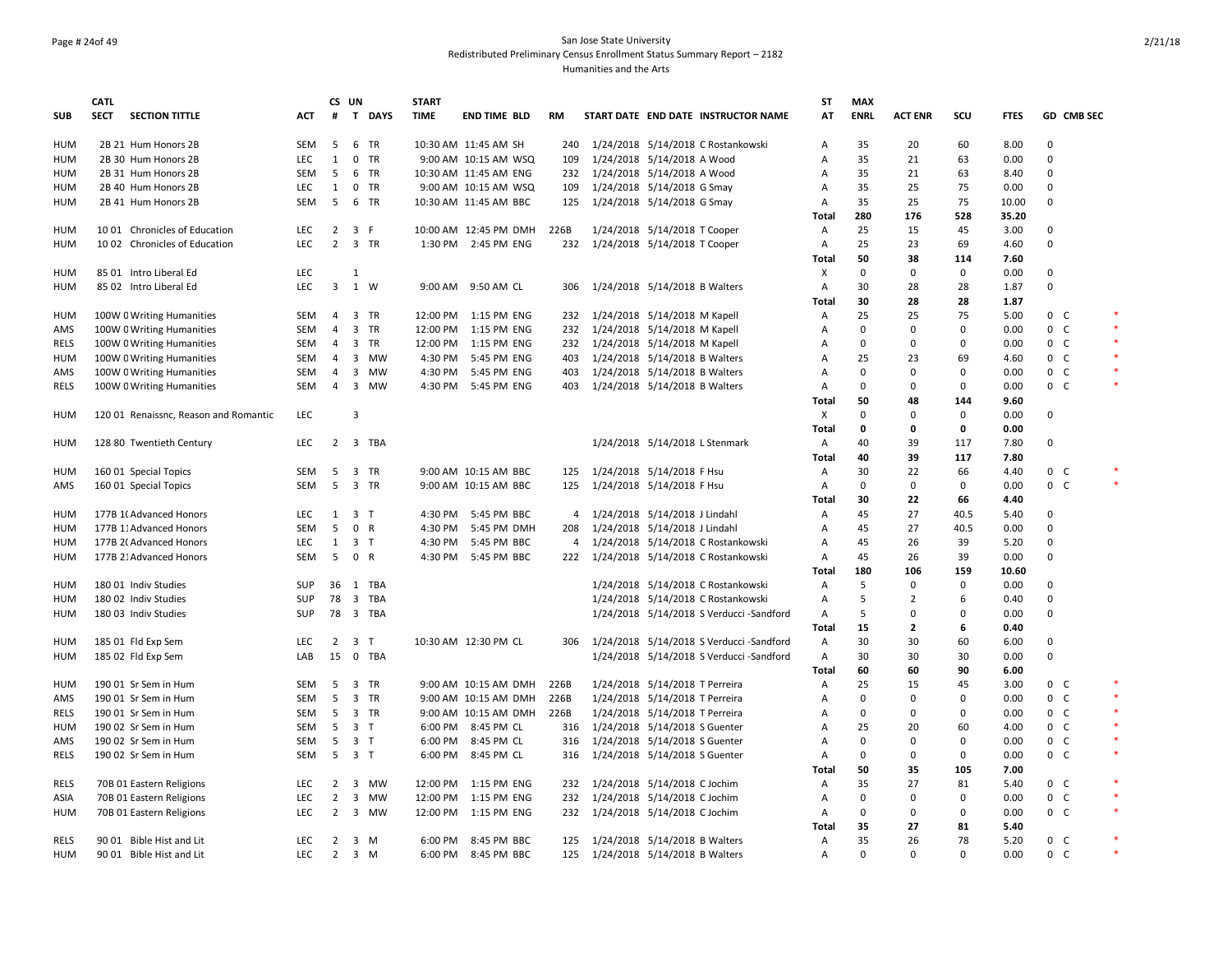### Page # 25of 49 San Jose State University Redistributed Preliminary Census Enrollment Status Summary Report – 2182 Humanities and the Arts

|             | CATL        |                           |            | CS UN          |                         |          | <b>START</b> |                      |     |                                     | ST           | <b>MAX</b>   |                |             |             |                |            |        |
|-------------|-------------|---------------------------|------------|----------------|-------------------------|----------|--------------|----------------------|-----|-------------------------------------|--------------|--------------|----------------|-------------|-------------|----------------|------------|--------|
| <b>SUB</b>  | <b>SECT</b> | <b>SECTION TITTLE</b>     | ACT        | #              |                         | T DAYS   | <b>TIME</b>  | END TIME BLD         | RM  | START DATE END DATE INSTRUCTOR NAME | AT           | <b>ENRL</b>  | <b>ACT ENR</b> | SCU         | <b>FTES</b> |                | GD CMB SEC |        |
|             |             |                           |            |                |                         |          |              |                      |     |                                     |              |              |                |             |             |                |            |        |
| <b>JWSS</b> |             | 90 01 Bible Hist and Lit  | LEC        | $\overline{2}$ |                         | 3 M      | 6:00 PM      | 8:45 PM BBC          |     | 125 1/24/2018 5/14/2018 B Walters   | Α            | 0            | 0              | 0           | 0.00        | 0 <sub>c</sub> |            |        |
| <b>MDES</b> |             | 90 01 Bible Hist and Lit  | <b>LEC</b> | $\overline{2}$ |                         | 3 M      | 6:00 PM      | 8:45 PM BBC          | 125 | 1/24/2018 5/14/2018 B Walters       | A            | 0            | 0              | 0           | 0.00        | 0 <sup>o</sup> |            | $\ast$ |
| RELS        |             | 90 02 Bible Hist and Lit  | LEC        | $\overline{2}$ |                         | 3 W      | 6:00 PM      | 8:45 PM BBC          | 125 | 1/24/2018 5/14/2018 B Walters       | Α            | 35           | 14             | 42          | 2.85        | 1 C            |            |        |
| <b>HUM</b>  |             | 90 02 Bible Hist and Lit  | LEC        | $\overline{2}$ | 3 W                     |          | 6:00 PM      | 8:45 PM BBC          | 125 | 1/24/2018 5/14/2018 B Walters       | Α            | 0            | 0              | 0           | 0.00        | $0-$           |            |        |
| <b>JWSS</b> |             | 90 02 Bible Hist and Lit  | LEC        | $\overline{2}$ |                         | 3 W      | 6:00 PM      | 8:45 PM BBC          | 125 | 1/24/2018 5/14/2018 B Walters       | A            | 0            | $\Omega$       | $\Omega$    | 0.00        | 0 <sup>o</sup> |            |        |
| MDES        |             | 90 02 Bible Hist and Lit  | <b>LEC</b> | $\overline{2}$ | 3 W                     |          | 6:00 PM      | 8:45 PM BBC          | 125 | 1/24/2018 5/14/2018 B Walters       | Α            | 0            | 0              | 0           | 0.00        | 0 <sup>o</sup> |            | $\ast$ |
|             |             |                           |            |                |                         |          |              |                      |     |                                     | Total        | 70           | 40             | 120         | 8.05        |                |            |        |
| <b>RELS</b> |             | 99 01 Death Dying & Rels  | LEC        | $\overline{2}$ | $\overline{\mathbf{3}}$ | MW       | 1:30 PM      | 2:45 PM ENG          | 232 | 1/24/2018 5/14/2018 T Perreira      | Α            | 35           | 33             | 99          | 6.60        | $0-$           |            |        |
| GERO        |             | 99 01 Death Dying & Rels  | LEC        | $\overline{2}$ | 3                       | MW       | 1:30 PM      | 2:45 PM ENG          | 232 | 1/24/2018 5/14/2018 T Perreira      | Α            | 0            | 0              | 0           | 0.00        | $0-$           |            |        |
| <b>HUM</b>  |             | 99 01 Death Dying & Rels  | <b>LEC</b> |                | $2 \quad 3$             | MW       |              | 1:30 PM 2:45 PM ENG  |     | 232 1/24/2018 5/14/2018 T Perreira  | A            | 0            | 0              | $\Omega$    | 0.00        | 0 <sub>c</sub> |            |        |
| RELS        |             | 99 02 Death Dying & Rels  | <b>LEC</b> |                | 3                       |          |              |                      |     |                                     | х            | 0            | $\Omega$       | 0           | 0.00        | 0              |            |        |
| GERO        |             | 99 02 Death Dying & Rels  | LEC        |                | 3                       |          |              |                      |     |                                     | X            | 0            | 0              | 0           | 0.00        | 0              |            |        |
| HUM         |             | 99 02 Death Dying & Rels  | <b>LEC</b> |                | 3                       |          |              |                      |     |                                     | X            | 0            | $\Omega$       | $\Omega$    | 0.00        | 0              |            |        |
| RELS        |             | 99 03 Death Dying & Rels  | LEC        |                |                         | 2 3 TR   |              | 12:00 PM 1:15 PM DMH | 167 | 1/24/2018 5/14/2018 T Perreira      | A            | 35           | 25             | 75          | 5.00        | 0 C            |            |        |
| <b>GERO</b> |             |                           | <b>LEC</b> | $\overline{2}$ |                         | 3 TR     |              | 12:00 PM 1:15 PM DMH | 167 |                                     | A            | 0            | 0              | 0           | 0.00        | $0-$           |            |        |
|             |             | 99 03 Death Dying & Rels  |            |                |                         |          |              |                      |     | 1/24/2018 5/14/2018 T Perreira      |              |              |                |             |             |                |            |        |
| HUM         |             | 99 03 Death Dying & Rels  | <b>LEC</b> | $\overline{2}$ |                         | 3 TR     |              | 12:00 PM 1:15 PM DMH | 167 | 1/24/2018 5/14/2018 T Perreira      | Α            | 0            | 0              | 0           | 0.00        | 0 <sub>c</sub> |            |        |
|             |             |                           |            |                |                         |          |              |                      |     |                                     | Total        | 70           | 58             | 174         | 11.60       |                |            |        |
| <b>RELS</b> |             | 144 01 Chinese Traditions | SEM        |                | 3                       |          |              |                      |     |                                     | х            | $\Omega$     | $\Omega$       | 0           | 0.00        | 0              |            |        |
| ASIA        |             | 144 01 Chinese Traditions | <b>SEM</b> |                | 3                       |          |              |                      |     |                                     | X            | 0            | $\Omega$       | $\Omega$    | 0.00        | $\mathbf 0$    |            |        |
| HUM         |             | 144 01 Chinese Traditions | SEM        |                | 3                       |          |              |                      |     |                                     | X            | 0            | $\Omega$       | $\Omega$    | 0.00        | 0              |            |        |
|             |             |                           |            |                |                         |          |              |                      |     |                                     | <b>Total</b> | 0            | 0              | ٥           | 0.00        |                |            |        |
| RELS        |             | 145 01 Mideast Tradition  | LEC        |                | 3                       |          |              |                      |     |                                     | X            | 0            | $\Omega$       | 0           | 0.00        | $\mathbf 0$    |            |        |
| ANTH        |             | 145 01 Mideast Tradition  | LEC        |                | 3                       |          |              |                      |     |                                     | х            | 0            | $\Omega$       | 0           | 0.00        | 0              |            |        |
| MDES        |             | 145 01 Mideast Tradition  | <b>LEC</b> |                | 3                       |          |              |                      |     |                                     | X            | 0            | $\Omega$       | 0           | 0.00        | $\mathbf 0$    |            |        |
|             |             |                           |            |                |                         |          |              |                      |     |                                     | <b>Total</b> | 0            | $\Omega$       | O           | 0.00        |                |            |        |
| RELS        |             | 162 01 Relig Controversy  | LEC        |                | 3                       |          |              |                      |     |                                     | Χ            | 0            | $\Omega$       | 0           | 0.00        | 0              |            |        |
|             |             |                           |            |                |                         |          |              |                      |     |                                     | Total        | 0            | 0              | ٥           | 0.00        |                |            |        |
| RELS        |             | 180 01 Indiv Studies      | SUP        |                |                         | 78 1 TBA |              |                      |     | 1/24/2018 5/14/2018 J Rycenga       | Α            | $\mathbf{1}$ | $\Omega$       | $\Omega$    | 0.00        | $0-$           |            |        |
| MDES        |             | 180 01 Indiv Studies      | SUP        |                |                         | 78 1 TBA |              |                      |     | 1/24/2018 5/14/2018 J Rycenga       | Α            | 0            | $\Omega$       | O           | 0.00        | $0-$           |            | $\ast$ |
| RELS        |             | 180 02 Indiv Studies      | SUP        |                |                         | 78 2 TBA |              |                      |     | 1/24/2018 5/14/2018 J Rycenga       | Α            | $\mathbf{1}$ | $\Omega$       | $\Omega$    | 0.00        | 0 <sub>c</sub> |            |        |
| MDES        |             | 180 02 Indiv Studies      | SUP        |                |                         | 78 2 TBA |              |                      |     | 1/24/2018 5/14/2018 J Rycenga       | A            | 0            | $\Omega$       | O           | 0.00        | 0 <sup>o</sup> |            |        |
| RELS        |             | 180 03 Indiv Studies      | <b>SUP</b> |                |                         | 78 3 TBA |              |                      |     | 1/24/2018 5/14/2018 J Rycenga       | Α            | 1            | $\Omega$       | $\Omega$    | 0.00        | 0 C            |            |        |
|             |             |                           | SUP        |                |                         | 78 3 TBA |              |                      |     |                                     |              | 0            | 0              | 0           | 0.00        | 0 <sup>o</sup> |            |        |
| MDES        |             | 180 03 Indiv Studies      |            |                |                         |          |              |                      |     | 1/24/2018 5/14/2018 J Rycenga       | A            |              |                |             |             |                |            |        |
| RELS        |             | 180 04 Indiv Studies      | SUP        |                |                         | 78 4 TBA |              |                      |     | 1/24/2018 5/14/2018 J Rycenga       | A            | $\mathbf{1}$ | $\Omega$       | 0           | 0.00        | 0 <sup>o</sup> |            | $\ast$ |
| <b>MDES</b> |             | 180 04 Indiv Studies      | <b>SUP</b> |                |                         | 78 4 TBA |              |                      |     | 1/24/2018 5/14/2018 J Rycenga       | Α            | 0            | $\Omega$       | O           | 0.00        | 0 <sup>o</sup> |            |        |
|             |             |                           |            |                |                         |          |              |                      |     |                                     | Total        | 4            | 0              | 0           | 0.00        |                |            |        |
| RELS        |             | 184 01 Directed Reading   | SUP        |                |                         | 78 1 TBA |              |                      |     | 1/24/2018 5/14/2018 J Rycenga       | Α            | 1            | 0              | 0           | 0.00        | 0 <sup>o</sup> |            |        |
| <b>MDES</b> |             | 184 01 Directed Reading   | SUP        |                |                         | 78 1 TBA |              |                      |     | 1/24/2018 5/14/2018 J Rycenga       | Α            | 0            | $\Omega$       | 0           | 0.00        | $0-$           |            |        |
| RELS        |             | 184 02 Directed Reading   | <b>SUP</b> |                |                         | 78 2 TBA |              |                      |     | 1/24/2018 5/14/2018 J Rycenga       | A            | 1            | $\Omega$       | $\Omega$    | 0.00        | 0 <sup>o</sup> |            |        |
| MDES        |             | 184 02 Directed Reading   | SUP        |                |                         | 78 2 TBA |              |                      |     | 1/24/2018 5/14/2018 J Rycenga       | Α            | 0            | $\Omega$       | O           | 0.00        | $0-$           |            |        |
| RELS        |             | 184 03 Directed Reading   | SUP        |                |                         | 78 3 TBA |              |                      |     | 1/24/2018 5/14/2018 J Rycenga       | Α            | $\mathbf{1}$ | 0              | $\Omega$    | 0.00        | 0 <sup>o</sup> |            |        |
| MDES        |             | 184 03 Directed Reading   | SUP        |                |                         | 78 3 TBA |              |                      |     | 1/24/2018 5/14/2018 J Rycenga       | A            | 0            | $\Omega$       | $\Omega$    | 0.00        | 0 <sup>o</sup> |            |        |
| RELS        |             | 184 04 Directed Reading   | <b>SUP</b> |                |                         | 78 4 TBA |              |                      |     | 1/24/2018 5/14/2018 J Rycenga       | Α            | $\mathbf{1}$ | $\Omega$       | $\Omega$    | 0.00        | 0 <sup>o</sup> |            |        |
| MDES        |             | 184 04 Directed Reading   | SUP        |                |                         | 78 4 TBA |              |                      |     | 1/24/2018 5/14/2018 J Rycenga       | Α            | 0            | 0              | 0           | 0.00        | $0\quad C$     |            |        |
|             |             |                           |            |                |                         |          |              |                      |     |                                     | Total        | 4            | 0              | 0           | 0.00        |                |            |        |
| RELS        |             | 122 80 Magic Science Reli | <b>LEC</b> | 2              |                         | 3 TBA    |              |                      |     | 1/24/2018 5/14/2018 L Gilmore       | Α            | 40           | 39             | 117         | 7.85        | 1 C            |            |        |
| <b>ANTH</b> |             | 122 80 Magic Science Reli | LEC        |                |                         | 2 3 TBA  |              |                      |     | 1/24/2018 5/14/2018 L Gilmore       | Α            | $\Omega$     | $\mathbf 0$    | $\mathbf 0$ | 0.00        | $0-$           |            | $\ast$ |
| RELS        |             | 122 81 Magic Science Reli | LEC        | 2              |                         | 3 TBA    |              |                      |     | 1/24/2018 5/14/2018 L Gilmore       | Α            | 40           | 37             | 111         | 7.50        | $2\degree$ C   |            |        |
| ANTH        |             | 122 81 Magic Science Reli | <b>LEC</b> |                |                         | 2 3 TBA  |              |                      |     | 1/24/2018 5/14/2018 L Gilmore       | Α            | 0            | 0              | 0           | 0.00        | 0 <sup>o</sup> |            |        |
|             |             |                           |            |                |                         |          |              |                      |     |                                     | <b>Total</b> | 80           | 76             | 228         | 15.35       |                |            |        |
|             |             |                           |            |                |                         |          |              |                      |     |                                     |              |              | 17             |             |             |                |            | $\ast$ |
| <b>RELS</b> |             | 131 01 Gender Sex & Relgn | SEM        |                | 4 3 M                   |          |              | 6:00 PM 8:45 PM SH   |     | 240 1/24/2018 5/14/2018 J Rycenga   | Α            | 35           |                | 51          | 3.45        | 1 C            |            |        |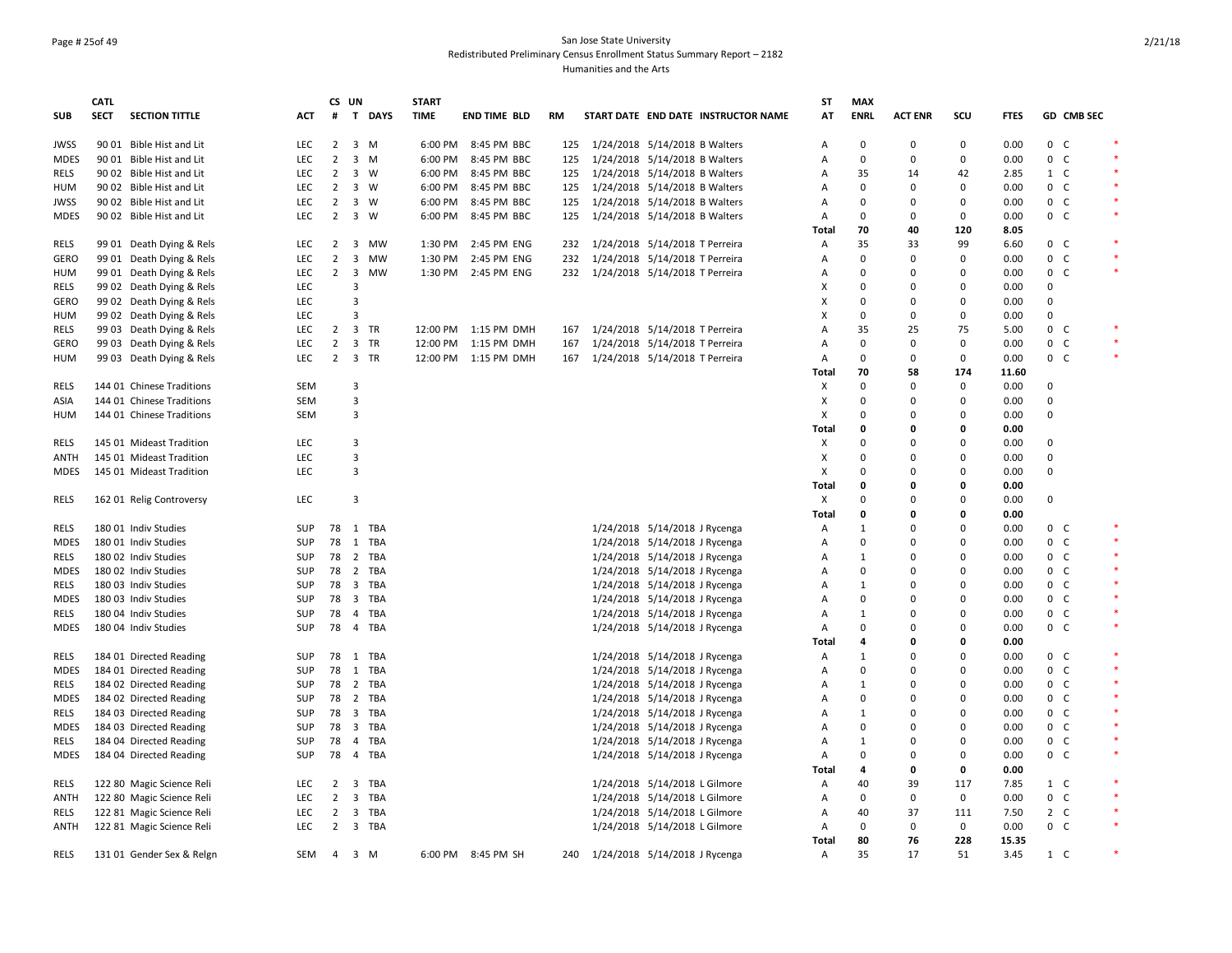### Page # 26of 49 San Jose State University Redistributed Preliminary Census Enrollment Status Summary Report – 2182 Humanities and the Arts

|             | <b>CATL</b> |                                |            | CS UN |             | <b>START</b> |                     |           |                                     | <b>ST</b>               | MAX         |                |      |             |                |                   |   |
|-------------|-------------|--------------------------------|------------|-------|-------------|--------------|---------------------|-----------|-------------------------------------|-------------------------|-------------|----------------|------|-------------|----------------|-------------------|---|
| <b>SUB</b>  | <b>SECT</b> | <b>SECTION TITTLE</b>          | <b>ACT</b> |       | <b>DAYS</b> | <b>TIME</b>  | <b>END TIME BLD</b> | <b>RM</b> | START DATE END DATE INSTRUCTOR NAME | AT                      | <b>ENRL</b> | <b>ACT ENR</b> | SCU  | <b>FTES</b> |                | <b>GD CMB SEC</b> |   |
|             |             | WOMS 131 01 Gender Sex & Relgn | <b>SEM</b> |       | 3 M         |              | 6:00 PM 8:45 PM SH  |           | 240 1/24/2018 5/14/2018 J Rycenga   |                         |             | 0              | 0    | 0.00        |                | 0 <sup>o</sup>    |   |
|             |             |                                |            |       |             |              |                     |           |                                     | Total                   | -35         | 17             | 51   | 3.45        |                |                   |   |
| <b>RELS</b> |             | 191 80 Relig in America        | LEC        |       | 3 TBA       |              |                     |           | 1/24/2018 5/14/2018 L Stenmark      |                         | 40          | 41             | 123  | 8.20        | $0\quad C$     |                   |   |
| HUM         |             | 191 80 Relig in America        | <b>LEC</b> |       | TBA         |              |                     |           | 1/24/2018 5/14/2018 L Stenmark      |                         |             | 0              | 0    | 0.00        | 0 <sup>o</sup> |                   | ∗ |
|             |             |                                |            |       |             |              |                     |           |                                     | Total                   | 40          | 41             | 123  | 8.20        |                |                   |   |
|             |             |                                |            |       |             |              |                     |           |                                     | <b>Humanities Total</b> | 2813        | 2244           | 6427 | 428.72      |                |                   |   |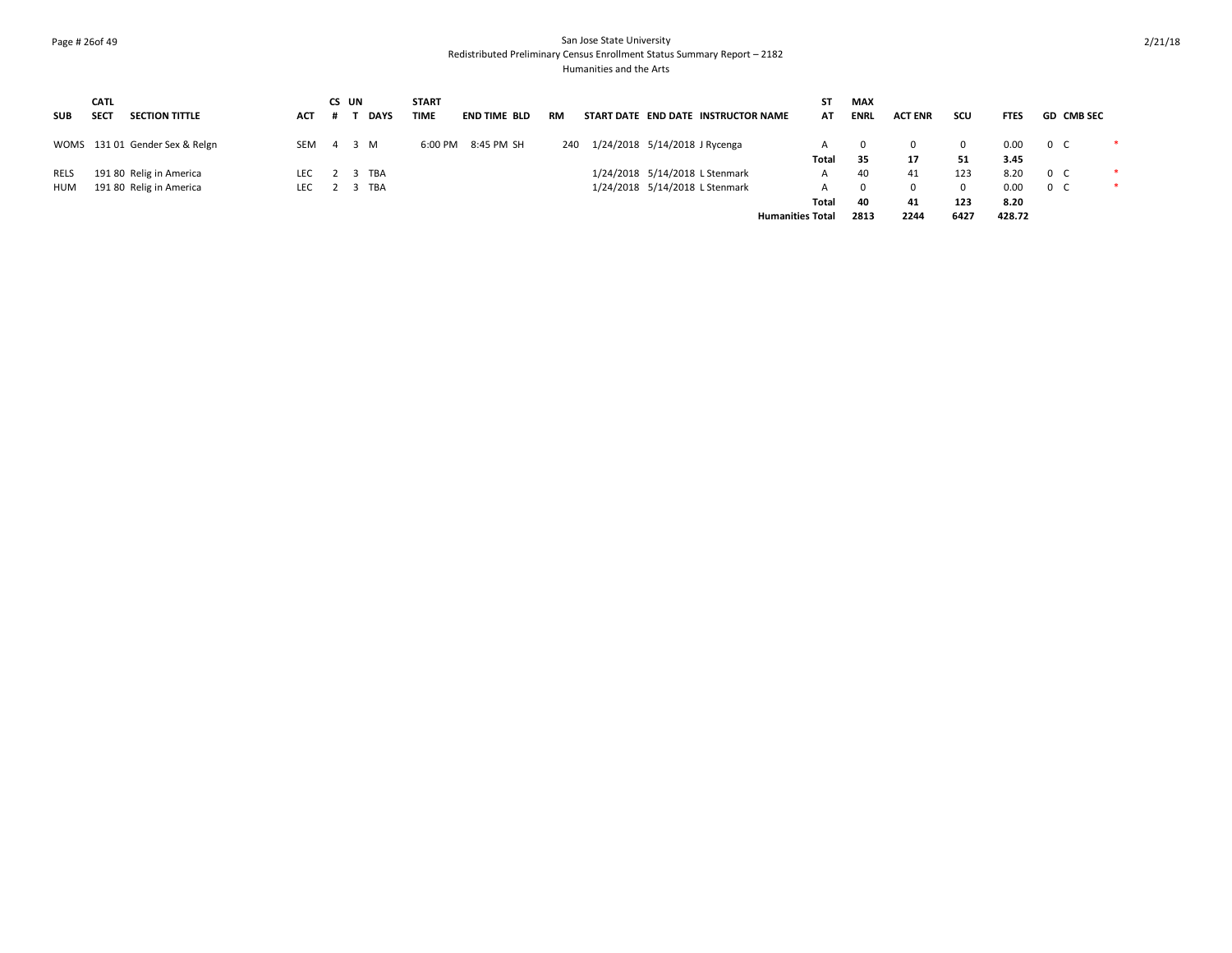# Page # 27of 49 San Jose State University Redistributed Preliminary Census Enrollment Status Summary Report – 2182 Humanities and the Arts

|            | <b>CATL</b> |                                               |            | CS UN          |                         |              | <b>START</b> |                      |           |                                 |                                |                                           | ST                        | <b>MAX</b>  |                |             |             |                |  |
|------------|-------------|-----------------------------------------------|------------|----------------|-------------------------|--------------|--------------|----------------------|-----------|---------------------------------|--------------------------------|-------------------------------------------|---------------------------|-------------|----------------|-------------|-------------|----------------|--|
| <b>SUB</b> | <b>SECT</b> | <b>SECTION TITTLE</b>                         | <b>ACT</b> | #              |                         | T DAYS       | <b>TIME</b>  | <b>END TIME BLD</b>  | <b>RM</b> |                                 |                                | START DATE END DATE INSTRUCTOR NAME       | AT                        | <b>ENRL</b> | <b>ACT ENR</b> | SCU         | <b>FTES</b> | GD CMB SEC     |  |
|            |             |                                               |            |                |                         |              |              |                      |           |                                 |                                |                                           |                           |             |                |             |             |                |  |
|            |             | <b>Linguistics &amp; Language Development</b> |            |                |                         |              |              |                      |           |                                 |                                |                                           |                           |             |                |             |             |                |  |
| LING       |             | 20 01 Nature of Language                      | <b>LEC</b> | $\overline{2}$ |                         | 3 MW         |              | 9:00 AM 10:15 AM SH  | 414       | 1/24/2018 5/14/2018 C Donlay    |                                |                                           | Α                         | 25          | 19             | 57          | 3.80        | 0              |  |
| LING       |             | 20 02 Nature of Language                      | <b>LEC</b> | $\overline{2}$ |                         | 3 TR         |              | 10:30 AM 11:45 AM SH | 414       |                                 |                                | 1/24/2018 5/14/2018 D Moradkhan Gharajelu | Α                         | 25          | 9              | 27          | 1.80        | 0              |  |
|            |             |                                               |            |                |                         |              |              |                      |           |                                 |                                |                                           | Total                     | 50          | 28             | 84          | 5.60        |                |  |
| LING       |             | 21 01 Langu and Thinking                      | <b>SEM</b> | $\overline{4}$ |                         | 3 MW         |              | 9:00 AM 10:15 AM CL  | 308       |                                 | 1/24/2018 5/14/2018 R Joseph   |                                           | Α                         | 25          | 25             | 75          | 5.00        | 0              |  |
| LING       |             | 21 02 Langu and Thinking                      | SEM        | 4              | $\overline{\mathbf{3}}$ | МW           |              | 10:30 AM 11:45 AM CL | 216       |                                 | 1/24/2018 5/14/2018 S Ball     |                                           | Α                         | 25          | 27             | 81          | 5.40        | 0              |  |
| LING       |             | 21 03 Langu and Thinking                      | SEM        | $\overline{4}$ | $\overline{\mathbf{3}}$ | MW           |              | 3:00 PM 4:15 PM HB   | 405       |                                 | 1/24/2018 5/14/2018 R Joseph   |                                           | $\mathsf{A}$              | 24          | 24             | 72          | 4.80        | 0              |  |
| LING       |             | 21 04 Langu and Thinking                      | <b>SEM</b> |                | 3                       |              |              |                      |           |                                 |                                |                                           | X                         | 0           | $\mathbf 0$    | $\mathbf 0$ | 0.00        | 0              |  |
| LING       |             | 21 05 Langu and Thinking                      | SEM        | $\overline{4}$ |                         | 3 TR         |              | 12:00 PM 1:15 PM SH  | 414       |                                 | 1/24/2018 5/14/2018 R Kataoka  |                                           | Α                         | 25          | 26             | 78          | 5.20        | 0              |  |
| LING       |             | 21 06 Langu and Thinking                      | SEM        | 4              |                         | 3 TR         | 1:30 PM      | 2:45 PM SH           | 414       |                                 | 1/24/2018 5/14/2018 J Kitajima |                                           | Α                         | 25          | 25             | 75          | 5.00        | 0              |  |
| LING       |             | 21 07 Langu and Thinking                      | SEM        | $\overline{4}$ |                         | 3 TR         |              | 3:00 PM 4:15 PM CL   | 308       |                                 | 1/24/2018 5/14/2018 K Moore    |                                           | A                         | 25          | 23             | 69          | 4.60        | 0              |  |
| LING       |             | 21 08 Langu and Thinking                      | <b>SEM</b> | $\overline{4}$ | 3 F                     |              |              | 9:30 AM 12:15 PM SH  | 414       |                                 | 1/24/2018 5/14/2018 J Kitajima |                                           | A                         | 25          | 12             | 36          | 2.40        | $\mathbf 0$    |  |
| LING       |             | 21 09 Langu and Thinking                      | <b>SEM</b> |                | 3                       |              |              |                      |           |                                 |                                |                                           | X                         | 0           | 0              | $\mathbf 0$ | 0.00        | 0              |  |
| LING       |             | 21 10 Langu and Thinking                      | SEM        |                | $\overline{3}$          |              |              |                      |           |                                 |                                |                                           | х                         | 0           | $\mathbf 0$    | $\mathbf 0$ | 0.00        | 0              |  |
| LING       |             | 21 81 Langu and Thinking                      | SEM        | $\overline{4}$ | $\overline{3}$          | TBA          |              |                      |           |                                 | 1/24/2018 5/14/2018 E Chiu     |                                           | A                         | 25          | 23             | 69          | 4.60        | $\mathbf 0$    |  |
| LING       |             | 21 82 Langu and Thinking                      | <b>SEM</b> | $\overline{4}$ |                         | 3 TBA        |              |                      |           |                                 | 1/24/2018 5/14/2018 D Hunter   |                                           | A                         | 25          | 24             | 72          | 4.80        | $\mathbf 0$    |  |
| LING       |             | 21 99 Langu and Thinking                      | SEM        | $\overline{4}$ |                         | 3 TBA        |              |                      |           |                                 |                                | 1/24/2018 5/14/2018 M Modirzadeh          | A                         | 25          | 25             | 75          | 5.00        | 0              |  |
|            |             |                                               |            |                |                         |              |              |                      |           |                                 |                                |                                           | Total                     | 249         | 234            | 702         | 46.80       |                |  |
| LING       |             | 22 01 Lang across Life                        | <b>LEC</b> |                | $\overline{3}$          |              |              |                      |           |                                 |                                |                                           | X                         | $\Omega$    | 0              | $\Omega$    | 0.00        | $\mathbf 0$    |  |
|            |             |                                               |            |                |                         |              |              |                      |           |                                 |                                |                                           | Total                     | 0           | 0              | 0           | 0.00        |                |  |
| LING       |             | 24 01 Language Variation                      | LEC        | $\overline{4}$ |                         | 3 TR         |              | 9:00 AM 10:15 AM HB  | 405       | 1/24/2018 5/14/2018 J Swan      |                                |                                           | Α                         | 24          | 23             | 69          | 4.60        | 0              |  |
| LING       |             | 24 81 Language Variation                      | LEC        | 4              |                         | 3 TBA        |              |                      |           |                                 | 1/24/2018 5/14/2018 D Hunter   |                                           | Α                         | 25          | 21             | 63          | 4.20        | $\mathbf 0$    |  |
| LING       |             | 24 99 Language Variation                      | <b>LEC</b> | $\overline{4}$ |                         | 3 TBA        |              |                      |           |                                 | 1/24/2018 5/14/2018 D Hunter   |                                           | $\overline{A}$            | 25          | 25             | 75          | 5.00        | $\mathbf 0$    |  |
|            |             |                                               |            |                |                         |              |              |                      |           |                                 |                                |                                           | Total                     | 74          | 69             | 207         | 13.80       |                |  |
| LING       |             | 101 01 Intro to Ling                          | SEM        | 4              |                         | 3 W          |              | 6:00 PM 8:45 PM CL   | 216       |                                 |                                | 1/24/2018 5/14/2018 D Silverman           | Α                         | 25          | 23             | 69          | 5.10        | 10             |  |
|            |             |                                               |            |                |                         |              |              |                      |           |                                 |                                |                                           | Total                     | 25          | 23             | 69          | 5.10        |                |  |
| LING       |             | 107 01 Patterns English                       | SEM        | 5              |                         | 3 MW         |              | 10:30 AM 11:45 AM SH | 414       |                                 |                                | 1/24/2018 5/14/2018 S Phillabaum          | Α                         | 25          | 26             | 78          | 5.25        | $\mathbf{1}$   |  |
| LING       |             | 107 02 Patterns English                       | SEM        | 5              | 3                       | $\mathsf{T}$ | 6:00 PM      | 8:45 PM CL           | 216       |                                 | 1/24/2018 5/14/2018 K Glover   |                                           | A                         | 25          | 25             | 75          | 5.10        | $\overline{2}$ |  |
| LING       |             | 107 03 Patterns English                       | SEM        | 5              |                         | 3 MW         |              | 1:30 PM 2:45 PM SH   |           | 311 1/24/2018 5/14/2018 K Moore |                                |                                           | A                         | 25          | 25             | 75          | 5.20        | 4              |  |
| LING       |             | 107 04 Patterns English                       | <b>SEM</b> |                | 3                       |              |              |                      |           |                                 |                                |                                           | $\boldsymbol{\mathsf{x}}$ | $\mathbf 0$ | $\mathbf 0$    | $\mathbf 0$ | 0.00        | $\mathbf 0$    |  |
|            |             |                                               |            |                |                         |              |              |                      |           |                                 |                                |                                           | Total                     | 75          | 76             | 228         | 15.55       |                |  |
| LING       |             | 108 01 Sec Lang Dev/Teach                     | SEM        | $\overline{4}$ |                         | 3 TR         |              | 10:30 AM 11:45 AM CL | 216       |                                 | 1/24/2018 5/14/2018 S Khan     |                                           | A                         | 25          | 19             | 57          | 3.80        | 0              |  |
|            |             |                                               |            |                |                         |              |              |                      |           |                                 |                                |                                           | Total                     | 25          | 19             | 57          | 3.80        |                |  |
| LING       |             | 111 01 Ling Phonetics                         | <b>SEM</b> | 4              |                         | 3 TR         |              | 10:30 AM 11:45 AM CL | 308       |                                 |                                | 1/24/2018 5/14/2018 D Silverman           | Α                         | 25          | 21             | 63          | 4.50        | 6              |  |
|            |             |                                               |            |                |                         |              |              |                      |           |                                 |                                |                                           | Total                     | 25          | 21             | 63          | 4.50        |                |  |
| LING       |             | 112 01 Intro to Syntax                        | SEM        | 4              | $\overline{3}$          | MW           |              | 3:00 PM 4:15 PM SH   | 240       |                                 | 1/24/2018 5/14/2018 S Svorou   |                                           | A                         | 25          | 21             | 63          | 4.40        | 4              |  |
|            |             |                                               |            |                |                         |              |              |                      |           |                                 |                                |                                           | Total                     | 25          | 21             | 63          | 4.40        |                |  |
| LING       |             | 113 01 Intro to Phonology                     | <b>SEM</b> | 4              |                         | 3 TR         | 3:00 PM      | 4:15 PM DMH          | 226B      |                                 |                                | 1/24/2018 5/14/2018 D Silverman           | Α                         | 25          | 25             | 75          | 5.35        | 7              |  |
|            |             |                                               |            |                |                         |              |              |                      |           |                                 |                                |                                           | Total                     | 25          | 25             | 75          | 5.35        |                |  |
| LING       |             | 115 01 Corpus Linguistics                     | SEM        | 5              |                         | 3 MW         |              | 10:30 AM 11:45 AM CL | 242       | 1/24/2018 5/14/2018 H Koo       |                                |                                           | A                         | 25          | 25             | 75          | 5.80        | 16             |  |
|            |             |                                               |            |                |                         |              |              |                      |           |                                 |                                |                                           | <b>Total</b>              | 25          | 25             | 75          | 5.80        |                |  |
| LING       |             | 122 01 English World Lang                     | SEM        | $\overline{4}$ |                         | 3 MW         |              | 1:30 PM 2:45 PM SH   | 414       |                                 | 1/24/2018 5/14/2018 C Donlay   |                                           | Α                         | 25          | 25             | 75          | 5.00        | $0-$           |  |
| ASIA       |             | 122 01 English World Lang                     | <b>SEM</b> | $\overline{4}$ | $\overline{\mathbf{3}}$ | <b>MW</b>    |              | 1:30 PM 2:45 PM SH   | 414       | 1/24/2018 5/14/2018 C Donlay    |                                |                                           | Α                         | 0           | $\mathbf 0$    | $\mathbf 0$ | 0.00        | $0-$           |  |
| LING       |             | 122 02 English World Lang                     | <b>SEM</b> |                | 3                       |              |              |                      |           |                                 |                                |                                           | X                         | $\Omega$    | $\Omega$       | $\Omega$    | 0.00        | $\mathbf 0$    |  |
| ASIA       |             | 122 02 English World Lang                     | <b>SEM</b> |                | $\overline{3}$          |              |              |                      |           |                                 |                                |                                           | X                         | 0           | 0              | 0           | 0.00        | 0              |  |
| LING       |             | 122 03 English World Lang                     | SEM        | $\overline{4}$ |                         | 3 TR         |              | 12:00 PM 1:15 PM CL  | 308       |                                 | 1/24/2018 5/14/2018 K Moore    |                                           | A                         | 25          | 25             | 75          | 5.00        | 0 <sup>o</sup> |  |
| ASIA       |             | 122 03 English World Lang                     | <b>SEM</b> |                |                         | 4 3 TR       |              | 12:00 PM 1:15 PM CL  | 308       | 1/24/2018 5/14/2018 K Moore     |                                |                                           | Α                         | 0           | 0              | $\mathbf 0$ | 0.00        | $0-$           |  |
| LING       |             | 122 04 English World Lang                     | <b>SEM</b> |                | 3                       |              |              |                      |           |                                 |                                |                                           | X                         | O           | $\Omega$       | $\Omega$    | 0.00        | $\mathbf 0$    |  |
| ASIA       |             | 122 04 English World Lang                     | <b>SEM</b> |                | 3                       |              |              |                      |           |                                 |                                |                                           | X                         | 0           | 0              | 0           | 0.00        | 0              |  |
|            |             |                                               |            |                |                         |              |              |                      |           |                                 |                                |                                           | <b>Total</b>              | 50          | 50             | 150         | 10.00       |                |  |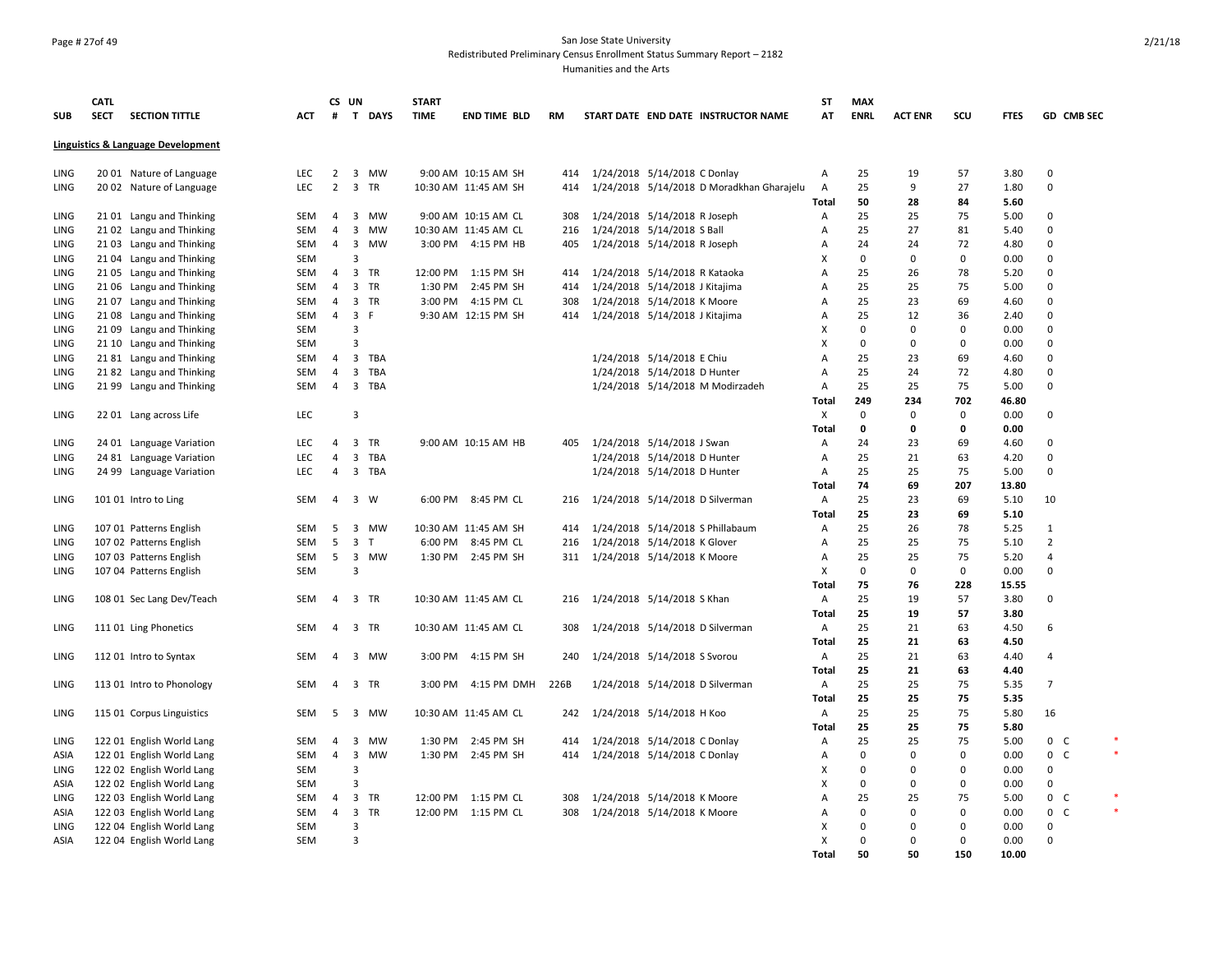### Page # 28of 49 San Jose State University Redistributed Preliminary Census Enrollment Status Summary Report – 2182 Humanities and the Arts

|             | CATL          |                               |            |                | CS UN                   |            | <b>START</b> |                      |     |                                           | ST           | <b>MAX</b>     |                |             |             |                |
|-------------|---------------|-------------------------------|------------|----------------|-------------------------|------------|--------------|----------------------|-----|-------------------------------------------|--------------|----------------|----------------|-------------|-------------|----------------|
| SUB         | <b>SECT</b>   | <b>SECTION TITTLE</b>         | ACT        | #              |                         | T DAYS     | <b>TIME</b>  | <b>END TIME BLD</b>  | RM  | START DATE END DATE INSTRUCTOR NAME       | AT           | <b>ENRL</b>    | <b>ACT ENR</b> | scu         | <b>FTES</b> | GD CMB SEC     |
| LING        |               | 123 01 Sound Comm             | SEM        | 4              |                         | 3 MW       |              | 9:00 AM 10:15 AM CL  | 242 | 1/24/2018 5/14/2018 R Kataoka             | Α            | 25             | 25             | 75          | 5.00        | $\Omega$       |
| LING        |               | 123 02 Sound Comm             | SEM        | $\overline{4}$ | $\overline{3}$          | <b>MW</b>  |              | 10:30 AM 11:45 AM CL | 308 | 1/24/2018 5/14/2018 C Donlay              | Α            | 25             | 25             | 75          | 5.00        | $\Omega$       |
| LING        |               | 123 03 Sound Comm             | <b>SEM</b> | 4              | 3                       | <b>MW</b>  |              | 12:00 PM 1:15 PM SH  | 414 | 1/24/2018 5/14/2018 K Van Bik             | А            | 25             | 24             | 72          | 4.80        | 0              |
| LING        |               | 123 04 Sound Comm             | SEM        | 4              | 3                       | MW         |              | 1:30 PM 2:45 PM CL   | 308 | 1/24/2018 5/14/2018 R Kataoka             | A            | 25             | 25             | 75          | 5.00        | $\Omega$       |
| LING        |               | 123 05 Sound Comm             | SEM        | 4              | $\overline{\mathbf{3}}$ | MW         |              | 3:00 PM 4:15 PM CL   | 216 | 1/24/2018 5/14/2018 K Van Bik             | A            | 25             | 23             | 69          | 4.60        | $\Omega$       |
| LING        |               | 123 06 Sound Comm             | <b>SEM</b> | $\overline{4}$ | 3                       | <b>TR</b>  |              | 9:00 AM 10:15 AM SH  | 414 | 1/24/2018 5/14/2018 R Kataoka             | A            | 25             | 23             | 69          | 4.60        | $\Omega$       |
| LING        |               | 123 07 Sound Comm             | SEM        | 4              | $\overline{\mathbf{3}}$ | TR         |              | 10:30 AM 11:45 AM CL | 242 | 1/24/2018 5/14/2018 H Koo                 | A            | 25             | 26             | 78          | 5.20        | $\mathbf 0$    |
| <b>LING</b> |               | 123 08 Sound Comm             | SEM        | 4              | $\overline{\mathbf{3}}$ | TR         |              | 12:00 PM 1:15 PM CL  | 242 | 1/24/2018 5/14/2018 H Koo                 | Α            | 25             | 25             | 75          | 5.00        | 0              |
| LING        |               | 123 09 Sound Comm             | SEM        | $\overline{4}$ |                         | 3 TR       |              | 1:30 PM 2:45 PM CL   | 216 | 1/24/2018 5/14/2018 D Silverman           | Α            | 25             | 24             | 72          | 4.80        | $\Omega$       |
| <b>LING</b> |               | 123 10 Sound Comm             | <b>SEM</b> | $\overline{4}$ | $\overline{\mathbf{3}}$ | <b>TR</b>  |              | 3:00 PM 4:15 PM CL   | 216 | 1/24/2018 5/14/2018 K Van Bik             | Α            | 25             | 18             | 54          | 3.60        | $\Omega$       |
| LING        |               | 123 11 Sound Comm             | <b>SEM</b> |                | $\overline{3}$          |            |              |                      |     |                                           | X            | $\mathbf 0$    | 0              | $\mathbf 0$ | 0.00        | $\Omega$       |
|             |               |                               |            |                |                         |            |              |                      |     |                                           | <b>Total</b> | 250            | 238            | 714         | 47.60       |                |
| LING        |               | 125 01 Intr Hist Comp Lng     | SEM        | 4              |                         | 3 TR       |              | 12:00 PM 1:15 PM CL  | 216 | 1/24/2018 5/14/2018 K Van Bik             | Α            | 25             | 21             | 63          | 4.40        | 4              |
|             |               |                               |            |                |                         |            |              |                      |     |                                           | <b>Total</b> | 25             | 21             | 63          | 4.40        |                |
| LING        |               | 129 01 Cult/Lg/Ethn/ in US    | SEM        | $\overline{4}$ | 3                       | <b>MW</b>  |              | 12:00 PM 1:15 PM CL  | 308 | 1/24/2018 5/14/2018 J Swan                | Α            | 25             | 22             | 66          | 4.40        | $\Omega$       |
| LING        |               | 129 02 Cult/Lg/Ethn/ in US    | <b>SEM</b> | $\overline{4}$ | $\overline{\mathbf{3}}$ | TR         |              | 9:00 AM 10:15 AM CL  | 308 | 1/24/2018 5/14/2018 K Moore               | Α            | 25             | 25             | 75          | 5.00        | 0              |
| LING        |               | 129 03 Cult/Lg/Ethn/ in US    | SEM        |                | 3                       |            |              |                      |     |                                           | x            | 0              | 0              | 0           | 0.00        | $\mathbf 0$    |
|             |               |                               |            |                |                         |            |              |                      |     |                                           | Total        | 50             | 47             | 141         | 9.40        |                |
| LING        |               | 165 01 Intro Nat Lg Proc      | SEM        | - 5            | $\overline{\mathbf{3}}$ | MW         |              | 12:00 PM 1:15 PM CL  | 242 | 1/24/2018 5/14/2018 H Koo                 | A            | 25             | 11             | 33          | 2.70        | 10             |
|             |               |                               |            |                |                         |            |              |                      |     |                                           | <b>Total</b> | 25             | 11             | 33          | 2.70        |                |
| LING        |               | 166 01 Socling Crosscul       | SEM        | $\overline{4}$ |                         | 3 TR       |              | 4:30 PM 5:45 PM CL   | 308 | 1/24/2018 5/14/2018 J Swan                | Α            | 25             | 24             | 72          | 5.00        | $\overline{4}$ |
|             |               |                               |            |                |                         |            |              |                      |     |                                           | Total        | 25             | 24             | 72          | 5.00        |                |
| LING        |               | 180 01 Individ Studies        | SUP        |                |                         | 78 1 TBA   |              |                      |     | 1/24/2018 5/14/2018                       | Α            | $\overline{2}$ | $\Omega$       | 0           | 0.00        | 0              |
|             |               |                               |            |                |                         |            |              |                      |     |                                           | Total        | $\mathbf{2}$   | 0              | 0           | 0.00        |                |
| LING        |               | 202A O: Syntactic Theory      | SEM        | -5             | $\overline{\mathbf{3}}$ | MW         |              | 1:30 PM 2:45 PM CL   | 216 | 1/24/2018 5/14/2018 S Svorou              | Α            | 15             | 13             | 39          | 3.25        | 13             |
|             |               |                               |            |                |                         |            |              |                      |     |                                           | Total        | 15             | 13             | 39          | 3.25        |                |
| LING        |               | 213 01 Ling Field Methods     | SEM        | - 5            |                         | 3 MW       |              | 4:30 PM 5:45 PM HB   | 405 | 1/24/2018 5/14/2018 C Donlay              | Α            | 15             | 8              | 24          | 2.00        | 8              |
|             |               |                               |            |                |                         |            |              |                      |     |                                           | Total        | 15             | 8              | 24          | 2.00        |                |
| LING        |               | 298 01 Spec Studies           | SUP        | 25             | $\overline{4}$          | <b>TBA</b> |              |                      |     | 1/24/2018 5/14/2018                       | Α            | $\mathbf 0$    | $\Omega$       | 0           | 0.00        | 0              |
| LING        |               | 298 02 Spec Studies           | <b>SUP</b> | 25             |                         | 3 TBA      |              |                      |     | 1/24/2018 5/14/2018 H Koo                 | Α            | $\overline{7}$ | 5              | 15          | 1.25        | 5              |
|             |               |                               |            |                |                         |            |              |                      |     |                                           | Total        | $\overline{7}$ | 5              | 15          | 1.25        |                |
| LING        | 299 01 Thesis |                               | <b>SUP</b> | 25             | -6                      | TBA        |              |                      |     | 1/24/2018 5/14/2018                       | Α            | 0              | $\Omega$       | $\mathbf 0$ | 0.00        | 0              |
| LING        | 299 02 Thesis |                               | SUP        | 25             |                         | 3 TBA      |              |                      |     | 1/24/2018 5/14/2018 S Svorou              | Α            | 5              | $\mathbf{1}$   | 3           | 0.25        | $\mathbf{1}$   |
|             |               |                               |            |                |                         |            |              |                      |     |                                           | <b>Total</b> | 5              | $\mathbf{1}$   | 3           | 0.25        |                |
| LLD         |               | 100A 0: Writing Competency    | SEM        | -5             | 3                       | MW         |              | 7:30 AM 8:45 AM CL   | 308 | 1/24/2018 5/14/2018 D Moradkhan Gharajelu | Α            | 25             | 24             | 72          | 4.80        | $\Omega$       |
| LLD         |               | 100A O. Writing Competency    | SEM        | 5              |                         | 3 MW       |              | 12:00 PM 1:15 PM HB  | 405 | 1/24/2018 5/14/2018 E Chiu                | Α            | 24             | 24             | 72          | 4.80        | $\mathbf 0$    |
| LLD         |               | 100A 0. Writing Competency    | SEM        | - 5            | $\overline{\mathbf{3}}$ | MW         |              | 1:30 PM 2:45 PM HB   | 405 | 1/24/2018 5/14/2018 S Ball                | Α            | 24             | 24             | 72          | 4.80        | 0              |
| LLD         |               | 100A 0 Writing Competency     | SEM        | - 5            | $\overline{\mathbf{3}}$ | <b>TR</b>  |              | 10:30 AM 11:45 AM HB | 405 | 1/24/2018 5/14/2018 K Sanders             | A            | 24             | 24             | 72          | 4.80        | $\Omega$       |
| LLD         |               | 100A 0! Writing Competency    | SEM        | 5              |                         | 3 TR       |              | 12:00 PM 1:15 PM HB  | 405 | 1/24/2018 5/14/2018 K Sanders             | Α            | 24             | 24             | 72          | 4.80        | $\Omega$       |
| LLD         |               | 100A Of Writing Competency    | SEM        | - 5            | $\overline{\mathbf{3}}$ | <b>TR</b>  |              | 1:30 PM 2:45 PM HB   | 405 | 1/24/2018 5/14/2018 S Alkire              | Α            | 24             | 24             | 72          | 4.80        | 0              |
| LLD         |               | 100A 0. Writing Competency    | SEM        | 5              |                         | 3 TR       | 3:00 PM      | 4:15 PM HB           | 405 | 1/24/2018 5/14/2018 S Alkire              | Α            | 24             | 25             | 75          | 5.00        | $\mathbf 0$    |
| LLD         |               | 100A 0! Writing Competency    | SEM        | 5              |                         | 3 F        |              | 9:30 AM 12:15 PM CL  | 216 | 1/24/2018 5/14/2018 D Moradkhan Gharajelu | A            | 25             | 25             | 75          | 5.00        | 0              |
| LLD         |               | 100A 0! Writing Competency    | SEM        | 5              |                         | 3 W        | 6:00 PM      | 8:45 PM CL           | 308 | 1/24/2018 5/14/2018 T Chatterjee          | Α            | 25             | 24             | 72          | 4.80        | $\Omega$       |
| LLD         |               | 100A 1(Writing Competency     | <b>SEM</b> |                | 5 3 R                   |            |              | 6:00 PM 8:45 PM CL   | 308 | 1/24/2018 5/14/2018 D Moradkhan Gharajelu | A            | 25             | 26             | 78          | 5.20        | $\Omega$       |
|             |               |                               |            |                |                         |            |              |                      |     |                                           | Total        | 244            | 244            | 732         | 48.80       |                |
| LLD         |               | 100W C Writing Workshop       | SEM        | $\overline{4}$ |                         | 3 TR       |              | 9:00 AM 10:15 AM CL  | 242 | 1/24/2018 5/14/2018 S Khan                | Α            | 25             | 23             | 69          | 4.60        | 0              |
|             |               |                               |            |                |                         |            |              |                      |     |                                           | Total        | 25             | 23             | 69          | 4.60        |                |
| LLD         |               | 100WB Wrtg Wrkshp Bsns Stdnts | <b>SEM</b> | 4              | 3                       | MW         |              | 9:00 AM 10:15 AM HB  | 405 | 1/24/2018 5/14/2018 K Sanders             | Α            | 24             | 24             | 72          | 4.80        | $\Omega$       |
| LLD         |               | 100WB Wrtg Wrkshp Bsns Stdnts | SEM        | $\overline{4}$ | 3                       | <b>MW</b>  |              | 12:00 PM 1:15 PM CL  | 216 | 1/24/2018 5/14/2018 K Sanders             | Α            | 25             | 25             | 75          | 5.00        | $\Omega$       |
| LLD         |               | 100WB Wrtg Wrkshp Bsns Stdnts | SEM        | 4              |                         | 3 TR       |              | 7:30 AM 8:45 AM CL   | 216 | 1/24/2018 5/14/2018 S Alkire              | Α            | 25             | 18             | 54          | 3.60        | 0              |
| LLD         |               | 100WB Wrtg Wrkshp Bsns Stdnts | SEM        | $\overline{4}$ |                         | 3 TR       |              | 9:00 AM 10:15 AM CL  | 216 | 1/24/2018 5/14/2018 S Alkire              | A            | 25             | 21             | 63          | 4.20        | $\Omega$       |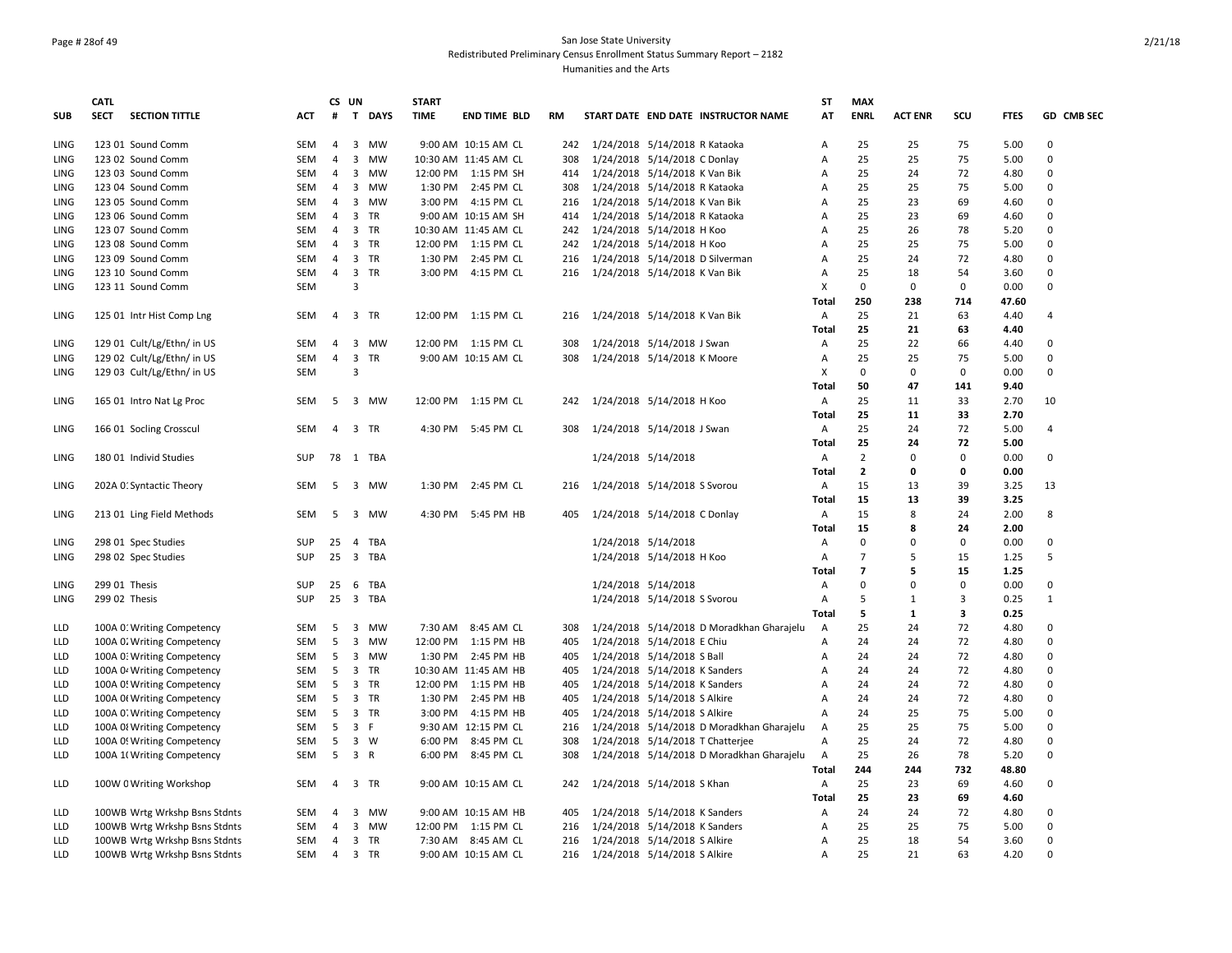### Page # 29of 49 San Jose State University Redistributed Preliminary Census Enrollment Status Summary Report – 2182 Humanities and the Arts

| <b>SUB</b> | <b>CATL</b><br><b>SECT</b> | <b>SECTION TITTLE</b>         | <b>ACT</b> | #              | CS UN<br>T.             | <b>DAYS</b> | <b>START</b><br><b>TIME</b> | <b>END TIME BLD</b> | RM  |           | START DATE END DATE INSTRUCTOR NAME      | ST<br>AT     | <b>MAX</b><br><b>ENRL</b> | <b>ACT ENR</b> | scu  | <b>FTES</b> | GD CMB SEC   |
|------------|----------------------------|-------------------------------|------------|----------------|-------------------------|-------------|-----------------------------|---------------------|-----|-----------|------------------------------------------|--------------|---------------------------|----------------|------|-------------|--------------|
| <b>LLD</b> |                            | 100WB Wrtg Wrkshp Bsns Stdnts | SEM        | 4              | 3                       | <b>TR</b>   | 1:30 PM                     | 2:45 PM CL          | 308 |           | 1/24/2018 5/14/2018 K Haven              | А            | 24                        | 25             | 75   | 5.00        | 0            |
| <b>LLD</b> |                            | 100WB Wrtg Wrkshp Bsns Stdnts | <b>SEM</b> | Δ              | 3                       | <b>TR</b>   | 3:00 PM                     | 4:15 PM DMH         | 208 | 1/24/2018 | 5/14/2018 K Haven                        | A            | 25                        | 25             | 75   | 5.00        | $\Omega$     |
| LLD        |                            | 100WB Wrtg Wrkshp Bsns Stdnts | SEM        | 4              | 3 F                     |             |                             | 9:30 AM 12:15 PM CL | 308 | 1/24/2018 | 5/14/2018 K Haven                        | A            | 25                        | 25             | 75   | 5.00        | $\Omega$     |
| <b>LLD</b> |                            | 100WB Wrtg Wrkshp Bsns Stdnts | <b>SEM</b> | 4              | $\overline{3}$          | R           | 6:00 PM                     | 8:45 PM CL          | 216 | 1/24/2018 | 5/14/2018 Z Erkal                        | A            | 25                        | 25             | 75   | 5.00        | 0            |
| LLD        |                            | 100WB Wrtg Wrkshp Bsns Stdnts | SEM        | 4              | 3                       | <b>TBA</b>  |                             |                     |     |           | 1/24/2018 5/14/2018 M Modirzadeh         | A            | 25                        | 25             | 75   | 5.00        | 0            |
| LLD        |                            | 100WB Wrtg Wrkshp Bsns Stdnts | SEM        | 4              | 3                       | <b>TBA</b>  |                             |                     |     | 1/24/2018 | 5/14/2018 M Modirzadeh                   | A            | 25                        | 25             | 75   | 5.00        | <sup>0</sup> |
| <b>LLD</b> |                            | 100WB Wrtg Wrkshp Bsns Stdnts | <b>SEM</b> | 4              | $\overline{\mathbf{3}}$ | <b>TBA</b>  |                             |                     |     |           | 1/24/2018 5/14/2018 E Chiu               | А            | 25                        | 25             | 75   | 5.00        | $\Omega$     |
| LLD        |                            | 100WB Wrtg Wrkshp Bsns Stdnts | SEM        | 4              | 3                       | <b>TBA</b>  |                             |                     |     |           | 1/24/2018 5/14/2018 E Chiu               | A            | 25                        | 25             | 75   | 5.00        | 0            |
| LLD        |                            | 100WB Wrtg Wrkshp Bsns Stdnts | SEM        |                | 3                       |             |                             |                     |     |           |                                          | X            | 0                         | 0              | 0    | 0.00        | 0            |
|            |                            |                               |            |                |                         |             |                             |                     |     |           |                                          | <b>Total</b> | 298                       | 288            | 864  | 57.60       |              |
| LLD        |                            | 250W 0 Prof in Ling TESOL     | <b>SEM</b> | $\overline{a}$ | $\overline{3}$          | <b>TR</b>   | 1:30 PM                     | 2:45 PM CL          | 242 |           | 1/24/2018 5/14/2018 S Khan               | A            | 15                        | 14             | 42   | 3.50        | 14           |
|            |                            |                               |            |                |                         |             |                             |                     |     |           |                                          | <b>Total</b> | 15                        | 14             | 42   | 3.50        |              |
| <b>LLD</b> |                            | 260 01 Eng Struct Teach I     | <b>SEM</b> | 5              | 3                       | <b>MW</b>   | 3:00 PM                     | 4:15 PM CL          | 242 |           | 1/24/2018 5/14/2018 S Phillabaum         | A            | 15                        | $\overline{7}$ | 21   | 1.75        | 7            |
|            |                            |                               |            |                |                         |             |                             |                     |     |           |                                          | <b>Total</b> | 15                        | 7              | 21   | 1.75        |              |
| LLD        |                            | 270 01 Second Lang Acq        | <b>SEM</b> | 5              | 3                       | <b>MW</b>   | 1:30 PM                     | 2:45 PM CL          | 242 |           | 1/24/2018 5/14/2018 S Phillabaum         | A            | 15                        | 8              | 24   | 2.00        | 8            |
|            |                            |                               |            |                |                         |             |                             |                     |     |           |                                          | <b>Total</b> | 15                        | 8              | 24   | 2.00        |              |
| <b>LLD</b> |                            | 282 01 Practicum in TESOL     | <b>SUP</b> | 25             | - 3                     | <b>TBA</b>  |                             |                     |     |           | 1/24/2018 5/14/2018 S Phillabaum         | A            | 15                        | 11             | 33   | 2.75        | 11           |
|            |                            |                               |            |                |                         |             |                             |                     |     |           |                                          | <b>Total</b> | 15                        | 11             | 33   | 2.75        |              |
| LLD        |                            | 283 01 Curric and Assess      | SEM        | 5              | $\overline{\mathbf{3}}$ | <b>TR</b>   | 3:00 PM                     | 4:15 PM CL          | 242 |           | 1/24/2018 5/14/2018 S Vanniarajan        | А            | 15                        | 15             | 45   | 3.75        | 15           |
|            |                            |                               |            |                |                         |             |                             |                     |     |           |                                          | <b>Total</b> | 15                        | 15             | 45   | 3.75        |              |
| <b>LLD</b> |                            | 298 01 Indiv Studies          | <b>SUP</b> | 36             | $\overline{a}$          | <b>TBA</b>  |                             |                     |     |           | 1/24/2018 5/14/2018                      | А            | $\Omega$                  | $\Omega$       | 0    | 0.00        | 0            |
| <b>LLD</b> |                            | 298 02 Indiv Studies          | SUP        | 36             | 3                       | <b>TBA</b>  |                             |                     |     |           | 1/24/2018 5/14/2018                      | А            | $\overline{2}$            | O              | 0    | 0.00        | 0            |
| LLD        |                            | 298 03 Indiv Studies          | <b>SUP</b> | 36             | 1                       | TBA         |                             |                     |     |           | 1/24/2018 5/14/2018                      | А            | $\mathbf{1}$              | $\Omega$       | 0    | 0.00        | $\Omega$     |
|            |                            |                               |            |                |                         |             |                             |                     |     |           |                                          | <b>Total</b> | 3                         | $\Omega$       | 0    | 0.00        |              |
| <b>LLD</b> | 299 01 Thesis              |                               | <b>SUP</b> | 25             | 6                       | <b>TBA</b>  |                             |                     |     |           | 1/24/2018 5/14/2018                      | А            | $\Omega$                  | $\Omega$       | 0    | 0.00        | 0            |
| <b>LLD</b> |                            | 299 02 Thesis                 | <b>SUP</b> | 25             | $\overline{\mathbf{3}}$ | <b>TBA</b>  |                             |                     |     |           | 1/24/2018 5/14/2018                      | A            | $\overline{2}$            | O              | 0    | 0.00        | 0            |
|            |                            |                               |            |                |                         |             |                             |                     |     |           |                                          | Total        | $\overline{2}$            | 0              | 0    | 0.00        |              |
|            |                            |                               |            |                |                         |             |                             |                     |     |           | Linguistics & Language Development Total |              | 1714                      | 1569           | 4707 | 321.30      |              |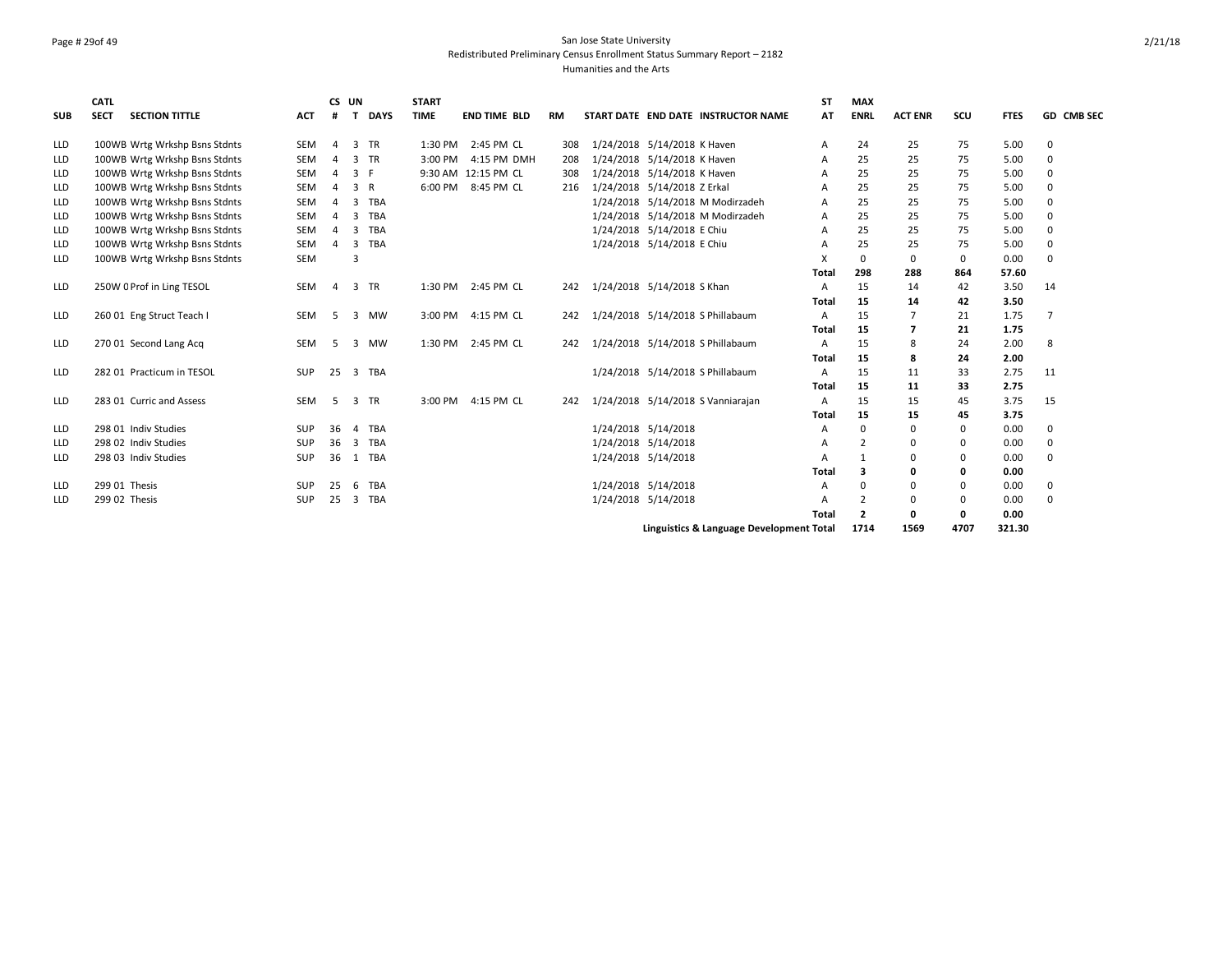### Page # 30of 49 San Jose State University Redistributed Preliminary Census Enrollment Status Summary Report – 2182 Humanities and the Arts

|                          | <b>CATL</b>                 |                       |            | CS UN          |             |         | <b>START</b> |                        |           |                                   |                              |                                     | ST           | <b>MAX</b>  |                |                |             |                |            |        |
|--------------------------|-----------------------------|-----------------------|------------|----------------|-------------|---------|--------------|------------------------|-----------|-----------------------------------|------------------------------|-------------------------------------|--------------|-------------|----------------|----------------|-------------|----------------|------------|--------|
| <b>SUB</b>               | <b>SECT</b>                 | <b>SECTION TITTLE</b> | <b>ACT</b> | #              |             | T DAYS  | <b>TIME</b>  | <b>END TIME BLD</b>    | <b>RM</b> |                                   |                              | START DATE END DATE INSTRUCTOR NAME | AT           | <b>ENRL</b> | <b>ACT ENR</b> | scu            | <b>FTES</b> |                | GD CMB SEC |        |
|                          |                             |                       |            |                |             |         |              |                        |           |                                   |                              |                                     |              |             |                |                |             |                |            |        |
| <b>Music &amp; Dance</b> |                             |                       |            |                |             |         |              |                        |           |                                   |                              |                                     |              |             |                |                |             |                |            |        |
| <b>DANC</b>              | 10 01 Dance Appreciation    |                       | <b>LEC</b> | 1              |             | 3 MW    | 7:30 AM      | 8:45 AM CL             | 117       | 1/24/2018 5/14/2018 J Yager       |                              |                                     | A            | 70          | 63             | 189            | 12.60       | 0              |            |        |
| <b>DANC</b>              | 10 02 Dance Appreciation    |                       | <b>LEC</b> | 1              |             | 3 TR    | 7:30 AM      | 8:45 AM CL             | 117       | 1/24/2018 5/14/2018 J Yager       |                              |                                     | Α            | 70          | 53             | 159            | 10.60       | 0              |            |        |
| <b>DANC</b>              | 10 03 Dance Appreciation    |                       | <b>LEC</b> | 1              |             | 3 TR    | 12:00 PM     | 1:15 PM MUS            | 161       | 1/24/2018 5/14/2018 J Scott       |                              |                                     | A            | 70          | 68             | 204            | 13.60       | 0              |            |        |
| <b>DANC</b>              | 10 04 Dance Appreciation    |                       | <b>LEC</b> | $\mathbf{1}$   |             | 3 TR    | 1:30 PM      | 2:45 PM MUS            | 161       | 1/24/2018 5/14/2018 J Scott       |                              |                                     | Α            | 70          | 66             | 198            | 13.20       | $\mathbf 0$    |            |        |
|                          |                             |                       |            |                |             |         |              |                        |           |                                   |                              |                                     | Total        | 280         | 250            | 750            | 50.00       |                |            |        |
| <b>DANC</b>              | 12 01 ENS:DancRehrslPerf    |                       | ACT        | 20             |             | 2 MTWR  | 3:30 PM      | 5:50 PM SPXC           | 216       | 1/24/2018 5/14/2018 R Boumaila    |                              |                                     | A            | 15          | $\mathbf{1}$   | $\overline{2}$ | 0.13        | 0              |            |        |
|                          |                             |                       |            |                |             |         |              |                        |           |                                   |                              |                                     | Total        | 15          | $\mathbf{1}$   | $\overline{2}$ | 0.13        |                |            |        |
| DANC                     | 40A 01 Tpcs Modern Dance I  |                       | ACT        | 12 2 TR        |             |         | 12:00 PM     | 1:20 PM WSQ            | 201       | 1/24/2018 5/14/2018 M Basile      |                              |                                     | Α            | 40          | 30             | 60             | 4.00        | $0\quad C$     |            |        |
| KIN                      | 40A 01 Tpcs Modern Dance I  |                       | ACT        | 12             |             | 2 TR    | 12:00 PM     | 1:20 PM WSQ            | 201       | 1/24/2018 5/14/2018 M Basile      |                              |                                     | $\mathsf{A}$ | $\Omega$    | 0              | 0              | 0.00        | 0 <sup>o</sup> |            |        |
|                          |                             |                       |            |                |             |         |              |                        |           |                                   |                              |                                     | Total        | 40          | 30             | 60             | 4.00        |                |            |        |
|                          |                             |                       |            |                |             | 2 MW    | 12:00 PM     | 1:20 PM WSQ            |           |                                   |                              |                                     |              | 40          | 35             | 70             | 4.70        | 1 C            |            |        |
| DANC                     | 40A 02 Tpcs Modern Dance I  |                       | ACT        | 12<br>12       |             | 2 MW    |              |                        | 106       | 1/24/2018 5/14/2018 M Basile      |                              |                                     | Α            | $\Omega$    | 0              | $\mathbf 0$    | 0.00        | $0\quad C$     |            |        |
| KIN                      | 40A 02 Tpcs Modern Dance I  |                       | ACT        |                |             |         | 12:00 PM     | 1:20 PM WSQ            | 106       | 1/24/2018 5/14/2018 M Basile      |                              |                                     | Α            | 40          | 35             | 70             | 4.70        |                |            |        |
|                          |                             |                       |            |                |             |         |              |                        |           |                                   |                              |                                     | Total        |             |                |                |             |                |            |        |
| <b>DANC</b>              | 41A 01 Tpcs in Ballet I     |                       | ACT        | 12             |             | 2 MW    |              | 9:00 AM 10:20 AM WSQ   | 201       | 1/24/2018 5/14/2018 M Basile      |                              |                                     | Α            | 40          | 26             | 52             | 3.47        | $0-$           |            |        |
| KIN                      | 41A 01 Tpcs in Ballet I     |                       | ACT        | 12             |             | 2 MW    |              | 9:00 AM 10:20 AM WSQ   | 201       | 1/24/2018 5/14/2018 M Basile      |                              |                                     | Α            | 0           | 0              | 0              | 0.00        | 0 <sup>o</sup> |            |        |
| DANC                     | 41A 02 Tpcs in Ballet I     |                       | ACT        | 12 2 TR        |             |         |              | 12:00 PM  1:30 PM  WSQ | 204       |                                   |                              | 1/24/2018 5/14/2018 M Foehringer    | Α            | 40          | 19             | 38             | 2.53        | $0\quad C$     |            |        |
| KIN                      | 41A 02 Tpcs in Ballet I     |                       | ACT        | 12 2 TR        |             |         |              | 12:00 PM  1:30 PM  WSQ | 204       |                                   |                              | 1/24/2018 5/14/2018 M Foehringer    | A            | $\Omega$    | $\mathbf 0$    | 0              | 0.00        | $0\quad C$     |            | $\ast$ |
|                          |                             |                       |            |                |             |         |              |                        |           |                                   |                              |                                     | Total        | 80          | 45             | 90             | 6.00        |                |            |        |
| <b>DANC</b>              | 42A 01 Tpcs in Jazz Dance I |                       | ACT        | 12             |             | 2 MW    |              | 9:00 AM 10:20 AM WSQ   | 106       | 1/24/2018 5/14/2018 D Serapio     |                              |                                     | A            | 45          | 15             | 30             | 2.00        | 0 <sup>o</sup> |            | $\ast$ |
| KIN                      | 42A 01 Tpcs in Jazz Dance I |                       | <b>ACT</b> |                |             | 12 2 MW |              | 9:00 AM 10:20 AM WSQ   | 106       | 1/24/2018 5/14/2018 D Serapio     |                              |                                     | Α            | $\Omega$    | $\mathbf 0$    | $\Omega$       | 0.00        | $0-$           |            |        |
| DANC                     | 42A 02 Tpcs in Jazz Dance I |                       | ACT        | 12 2 TR        |             |         |              | 9:00 AM 10:20 AM WSQ   | 201       | 1/24/2018 5/14/2018 D Serapio     |                              |                                     | A            | 45          | 16             | 32             | 2.13        | $0\quad C$     |            |        |
| KIN                      | 42A 02 Tpcs in Jazz Dance I |                       | ACT        | 12 2 TR        |             |         |              | 9:00 AM 10:20 AM WSQ   | 201       | 1/24/2018 5/14/2018 D Serapio     |                              |                                     | Α            | 0           | 0              | 0              | 0.00        | 0              | C          |        |
| <b>DANC</b>              | 42A 03 Tpcs in Jazz Dance I |                       | <b>ACT</b> | 12             | 2 TR        |         |              | 9:00 AM 10:20 AM WSQ   | 106       | 1/24/2018 5/14/2018 K Pinto       |                              |                                     | A            | 45          | 29             | 58             | 3.87        | 0 <sup>o</sup> |            |        |
| KIN                      | 42A 03 Tpcs in Jazz Dance I |                       | ACT        | 12 2 TR        |             |         |              | 9:00 AM 10:20 AM WSQ   | 106       | 1/24/2018 5/14/2018 K Pinto       |                              |                                     | A            | $\mathbf 0$ | $\mathbf 0$    | $\mathbf 0$    | 0.00        | $0-$           |            |        |
| DANC                     | 42A 04 Tpcs in Jazz Dance I |                       | ACT        | 12 2 TR        |             |         |              | 10:30 AM 11:50 AM WSQ  | 106       | 1/24/2018 5/14/2018 K Pinto       |                              |                                     | A            | 45          | 42             | 84             | 5.60        | 0 <sup>o</sup> |            |        |
| KIN                      | 42A 04 Tpcs in Jazz Dance I |                       | <b>ACT</b> | 12 2 TR        |             |         |              | 10:30 AM 11:50 AM WSQ  | 106       | 1/24/2018 5/14/2018 K Pinto       |                              |                                     | A            | $\mathbf 0$ | $\mathbf 0$    | $\mathbf 0$    | 0.00        | 0 <sup>o</sup> |            |        |
| <b>DANC</b>              | 42A 05 Tpcs in Jazz Dance I |                       | <b>ACT</b> | 12             |             | 2 TR    |              | 12:00 PM  1:20 PM  WSQ | 106       | 1/24/2018 5/14/2018 K Pinto       |                              |                                     | Α            | 45          | 38             | 76             | 5.07        | $0\quad C$     |            |        |
| KIN                      | 42A 05 Tpcs in Jazz Dance I |                       | ACT        | 12 2 TR        |             |         |              | 12:00 PM  1:20 PM  WSQ | 106       | 1/24/2018 5/14/2018 K Pinto       |                              |                                     | Α            | 0           | 0              | $\mathbf 0$    | 0.00        | $0\quad C$     |            |        |
|                          |                             |                       |            |                |             |         |              |                        |           |                                   |                              |                                     | Total        | 225         | 140            | 280            | 18.67       |                |            |        |
| <b>DANC</b>              | 49A 01 Tpcs in Tap Dance I  |                       | LAB        | 15             |             | 1 MW    |              | 10:30 AM 11:45 AM WSQ  | 106       |                                   | 1/24/2018 5/14/2018 J Yager  |                                     | Α            | 35          | 21             | 21             | 1.40        | $0-$           |            |        |
| KIN                      | 49A 01 Tpcs in Tap Dance I  |                       | LAB        | 15             |             | 1 MW    |              | 10:30 AM 11:45 AM WSQ  | 106       | 1/24/2018 5/14/2018 J Yager       |                              |                                     | A            | 0           | 0              | 0              | 0.00        | 0 <sup>o</sup> |            |        |
|                          |                             |                       |            |                |             |         |              |                        |           |                                   |                              |                                     | Total        | 35          | 21             | 21             | 1.40        |                |            |        |
| <b>DANC</b>              | 54 01 TPCS in Danc II       |                       | LAB        |                | 3           |         |              |                        |           |                                   |                              |                                     | Х            | $\Omega$    | $\Omega$       | $\Omega$       | 0.00        | $\Omega$       |            |        |
| DANC                     | 54 02 TPCS in Danc II       |                       | LAB        | 16 3 TR        |             |         |              | 10:30 AM 11:50 AM WSQ  | 204       | 1/24/2018 5/14/2018               |                              |                                     | Α            | 35          | 16             | 48             | 3.20        | 0              |            |        |
|                          |                             |                       |            |                |             |         |              |                        |           |                                   |                              |                                     | Total        | 35          | 16             | 48             | 3.20        |                |            |        |
| DANC                     | 102 01 Dance in Wrld Cult   |                       | <b>LEC</b> |                | 3           |         |              |                        |           |                                   |                              |                                     | Χ            | $\Omega$    | 0              | 0              | 0.00        | 0              |            |        |
| DANC                     | 102 02 Dance in Wrld Cult   |                       | <b>LEC</b> |                |             | 2 3 MW  |              | 1:30 PM 2:45 PM MUS    |           | 161 1/24/2018 5/14/2018 J Walton  |                              |                                     | A            | 40          | 22             | 66             | 4.40        | $\mathbf 0$    |            |        |
| DANC                     | 102 80 Dance in Wrld Cult   |                       | <b>LEC</b> | $\overline{2}$ | 3           | TBA     |              |                        |           |                                   | 1/24/2018 5/14/2018 J Walton |                                     | A            | 40          | 40             | 120            | 8.00        | $\mathbf 0$    |            |        |
| DANC                     | 102 81 Dance in Wrld Cult   |                       | <b>LEC</b> | $\overline{2}$ |             | 3 TBA   |              |                        |           |                                   | 1/24/2018 5/14/2018 J Walton |                                     | Α            | 40          | 39             | 117            | 7.80        | $\mathbf 0$    |            |        |
|                          |                             |                       |            |                |             |         |              |                        |           |                                   |                              |                                     | Total        | 120         | 101            | 303            | 20.20       |                |            |        |
| DANC                     | 112 01 ENS:Dance Reh/Perf   |                       | ACT        | 20             |             | 2 MTWR  | 3:30 PM      | 5:50 PM SPXC           | 216       | 1/24/2018 5/14/2018 R Boumaila    |                              |                                     | A            | 20          | 20             | 40             | 2.67        | 0              |            |        |
|                          |                             |                       |            |                |             |         |              |                        |           |                                   |                              |                                     | Total        | 20          | 20             | 40             | 2.67        |                |            |        |
| DANC                     | 144A O. Dance Hist and Rep  |                       | SEM        | 4              |             | 3 TR    | 12:00 PM     | 1:25 PM MUS            | 250       | 1/24/2018 5/14/2018 J Yager       |                              |                                     | Α            | 25          | 14             | 28             | 2.80        | 0              |            |        |
|                          |                             |                       |            |                |             |         |              |                        |           |                                   |                              |                                     |              |             |                |                |             |                |            |        |
| DANC                     | 144A O. Dance Hist and Rep  |                       | LAB        | 15             |             | 0 TBA   |              |                        |           |                                   | 1/24/2018 5/14/2018 J Yager  |                                     | A            | 25          | 14             | 14             | 0.00        | 0              |            |        |
|                          |                             |                       |            |                |             |         |              |                        |           |                                   |                              |                                     | Total        | 50          | 28             | 42             | 2.80        |                |            |        |
| DANC                     | 145A 0: Choreography I      |                       | ACT        | 12             | 3 M         |         | 1:30 PM      | 3:20 PM WSQ            | 201       | 1/24/2018 5/14/2018 F Mathews     |                              |                                     | Α            | 25          | 13             | 13             | 2.60        | 0              |            |        |
| DANC                     | 145A 0. Choreography I      |                       | <b>LEC</b> | $\overline{2}$ | $0 \quad W$ |         | 1:30 PM      | 3:20 PM WSQ            | 201       | 1/24/2018 5/14/2018 F Mathews     |                              |                                     | Α            | 25          | 13             | 26             | 0.00        | 0              |            |        |
|                          |                             |                       |            |                |             |         |              |                        |           |                                   |                              |                                     | Total        | 50          | 26             | 39             | 2.60        |                |            |        |
| DANC                     | 145C 01 Choreography III    |                       | <b>ACT</b> | 12 3 T         |             |         | 1:30 PM      | 3:20 PM WSQ            |           | 201 1/24/2018 5/14/2018 F Mathews |                              |                                     | Α            | 25          | 13             | 13             | 2.60        | $\Omega$       |            |        |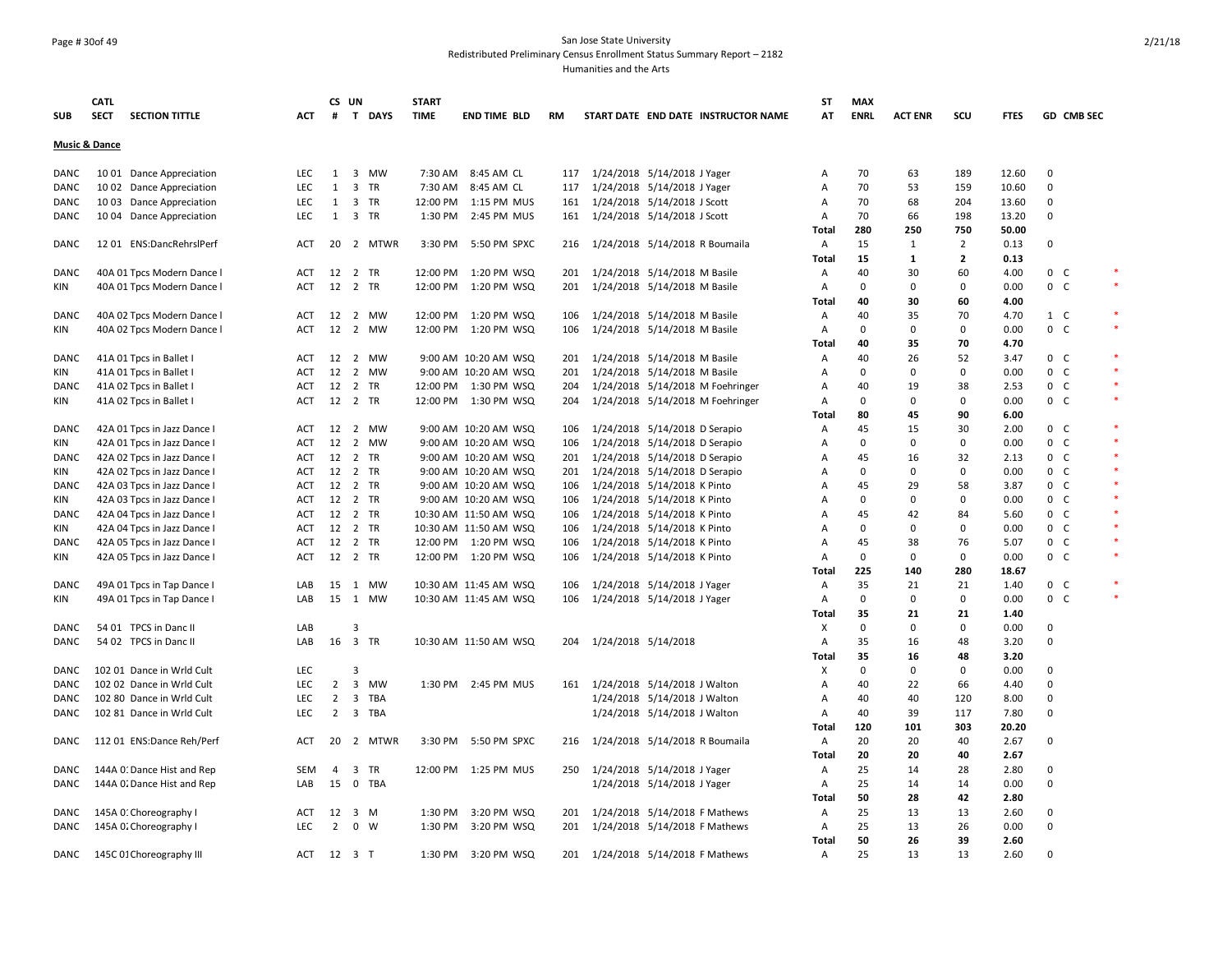# Page # 31of 49 San Jose State University Redistributed Preliminary Census Enrollment Status Summary Report – 2182 Humanities and the Arts

|                            | <b>CATL</b> |                                                    |                          |                                  | CS UN          |                   | <b>START</b> |                                              |           |            |                                    |                                  |                                          | ST           | <b>MAX</b>  |                |                |              |              |
|----------------------------|-------------|----------------------------------------------------|--------------------------|----------------------------------|----------------|-------------------|--------------|----------------------------------------------|-----------|------------|------------------------------------|----------------------------------|------------------------------------------|--------------|-------------|----------------|----------------|--------------|--------------|
| <b>SUB</b>                 | <b>SECT</b> | <b>SECTION TITTLE</b>                              | ACT                      | #                                |                | T DAYS            | <b>TIME</b>  | <b>END TIME BLD</b>                          | <b>RM</b> |            |                                    |                                  | START DATE END DATE INSTRUCTOR NAME      | AT           | <b>ENRL</b> | <b>ACT ENR</b> | scu            | <b>FTES</b>  | GD CMB SEC   |
| DANC                       |             | 145C 02 Choreography III                           | <b>LEC</b>               | $\overline{2}$                   | $\mathbf 0$    | R                 |              | 1:30 PM 3:20 PM WSQ                          |           | 201        |                                    | 1/24/2018 5/14/2018 F Mathews    |                                          | Α            | 25          | 13             | 26             | 0.00         | $\Omega$     |
|                            |             |                                                    |                          |                                  |                |                   |              |                                              |           |            |                                    |                                  |                                          | Total        | 50          | 26             | 39             | 2.60         |              |
| DANC                       |             | 147A 0. Dance Seminar                              | SEM                      | -5                               | 3              | МW                | 7:30 AM      | 8:45 AM WSQ                                  |           | 201        |                                    | 1/24/2018 5/14/2018 H Cooper     |                                          | Α            | 20          | 11             | 33             | 2.20         | $\mathbf 0$  |
|                            |             |                                                    |                          |                                  |                |                   |              |                                              |           |            |                                    |                                  |                                          | <b>Total</b> | 20          | 11             | 33             | 2.20         |              |
| DANC                       |             | 151 01 IntrDancPedagogy                            | <b>ACT</b>               | $\overline{7}$                   | $\mathbf 0$    | $\top$            | 7:30 AM      | 8:50 AM WSQ                                  |           | 106        |                                    | 1/24/2018 5/14/2018 R Boumaila   |                                          | Α            | 25          | 23             | 23             | 0.00         | $\mathbf 0$  |
| DANC                       |             | 151 02 IntrDancPedagogy                            | <b>LEC</b>               | $\overline{4}$                   |                | 2 R               | 7:30 AM      | 8:50 AM WSQ                                  |           | 106        |                                    | 1/24/2018 5/14/2018 R Boumaila   |                                          | Α            | 25          | 23             | 23             | 3.07         | $\Omega$     |
|                            |             |                                                    |                          |                                  |                |                   |              |                                              |           |            |                                    |                                  |                                          | Total        | 50          | 46             | 46             | 3.07         |              |
| DANC                       |             | 154A 0: TPCS in Danc III                           | LAB                      | 16                               |                | 3 TR              |              | 9:00 AM 10:20 AM WSQ                         |           | 204        | 1/24/2018 5/14/2018                |                                  |                                          | Α            | 30          | 17             | 51             | 3.40         | $\Omega$     |
|                            |             |                                                    |                          |                                  |                |                   |              |                                              |           |            |                                    |                                  |                                          | Total        | 30          | 17             | 51             | 3.40         |              |
| DANC                       |             | 154B 01 TPCS in Danc IV                            | LAB                      |                                  | 16 3           | TR                |              | 10:30 AM 11:50 AM WSQ                        |           | 204        | 1/24/2018 5/14/2018                |                                  |                                          | Α            | 30<br>30    | 16             | 48             | 3.20         | $\Omega$     |
| DANC                       |             | 194 01 REP Dance Activity                          | ACT                      | 20                               | 1              | TBA               |              |                                              |           |            |                                    | 1/24/2018 5/14/2018 H Cooper     |                                          | Total<br>Α   | 30          | 16<br>16       | 48<br>16       | 3.20<br>1.07 | $\Omega$     |
| DANC                       |             | 194 02 REP Dance Activity                          | ACT                      | 20                               | 1              | TBA               |              |                                              |           |            |                                    | 1/24/2018 5/14/2018 H Cooper     |                                          | Α            | 30          | 11             | 11             | 0.73         | $\mathbf 0$  |
| DANC                       |             | 194 03 REP Dance Activity                          | ACT                      |                                  |                | 20 1 TBA          |              |                                              |           |            |                                    | 1/24/2018 5/14/2018 M Foehringer |                                          | Α            | 30          | 8              | 8              | 0.53         | $\mathbf 0$  |
| DANC                       |             | 194 04 REP Dance Activity                          | ACT                      |                                  |                | 20 1 TBA          |              |                                              |           |            |                                    | 1/24/2018 5/14/2018 F Mathews    |                                          | Α            | 30          | $\overline{7}$ | $\overline{7}$ | 0.47         | $\Omega$     |
|                            |             |                                                    |                          |                                  |                |                   |              |                                              |           |            |                                    |                                  |                                          | Total        | 120         | 42             | 42             | 2.80         |              |
| DANC                       |             | 198 01 Dance Internship                            | SUP                      | 36                               | 1              | TBA               |              |                                              |           |            |                                    | 1/24/2018 5/14/2018 H Cooper     |                                          | Α            | 5           | 1              | 1              | 0.07         | 0            |
| DANC                       |             | 198 02 Dance Internship                            | SUP                      | 36                               | $\overline{2}$ | TBA               |              |                                              |           |            |                                    | 1/24/2018 5/14/2018 H Cooper     |                                          | Α            | 5           | 2              | $\overline{4}$ | 0.27         | $\mathbf 0$  |
|                            |             |                                                    |                          |                                  |                |                   |              |                                              |           |            |                                    |                                  |                                          | Total        | 10          | 3              | 5              | 0.33         |              |
| MUED                       |             | 170A 0: Tch Instru Mus Lit/Ped                     | SEM                      | 4                                |                | 2 TR              |              | 9:30 AM 10:20 AM MUS                         |           | 182        |                                    | 1/24/2018 5/14/2018 D Hollinger  |                                          | Α            | 20          | 13             | 26             | 1.77         | $\mathbf{1}$ |
|                            |             |                                                    |                          |                                  |                |                   |              |                                              |           |            |                                    |                                  |                                          | Total        | 20          | 13             | 26             | 1.77         |              |
| MUED                       |             | 175 01 Practicum Mu Ed                             | <b>LEC</b>               | 2                                | 3              | <b>MW</b>         |              | 9:00 AM 10:15 AM MUS                         |           | 182        |                                    | 1/24/2018 5/14/2018 D Hollinger  |                                          | Α            | 20          | 13             | 39             | 2.65         | $\mathbf{1}$ |
|                            |             |                                                    |                          |                                  |                |                   |              |                                              |           |            |                                    |                                  |                                          | <b>Total</b> | 20          | 13             | 39             | 2.65         |              |
| MUED                       |             | 184Y 01 Stdt Tchg II                               | SUP                      | 25                               | $\overline{4}$ | TBA               |              |                                              |           |            |                                    | 1/24/2018 5/14/2018 C Anderson   |                                          | Α            | 3           | $\Omega$       | $\mathbf 0$    | 0.00         | $\Omega$     |
| MUED                       |             | 184Y 02 Stdt Tchg II                               | SUP                      | 25                               | $\overline{4}$ | TBA               |              |                                              |           |            |                                    | 1/24/2018 5/14/2018 P Yonemura   |                                          | Α            | 3           | 2              | 8              | 0.53         | $\mathbf 0$  |
| MUED                       |             | 184Y 0: Stdt Tchg II                               | <b>SUP</b>               |                                  | 25 4           | TBA               |              |                                              |           |            |                                    |                                  | 1/24/2018 5/14/2018 K Ireland D'Ambrosio | Α            | 3           | $\mathbf{1}$   | $\overline{4}$ | 0.27         | $\mathbf 0$  |
|                            |             |                                                    |                          |                                  |                |                   |              |                                              |           |            |                                    |                                  |                                          | <b>Total</b> | 9           | 3              | 12             | 0.80         |              |
| MUED                       |             | 184Z 01 Stdt Tchg III                              | <b>SUP</b>               | 25                               | 4              | <b>TBA</b>        |              |                                              |           |            |                                    | 1/24/2018 5/14/2018 C Anderson   |                                          | Α            | 3           | 0              | $\mathbf 0$    | 0.00         | $\mathbf 0$  |
| MUED                       |             | 184Z 02 Stdt Tchg III                              | SUP                      | 25                               | $\overline{4}$ | TBA               |              |                                              |           |            |                                    | 1/24/2018 5/14/2018 P Yonemura   |                                          | Α            | 3           | 2              | 8              | 0.53         | $\mathbf 0$  |
| MUED                       |             | 184Z 03 Stdt Tchg III                              | <b>SUP</b>               | 25                               | $\overline{4}$ | TBA               |              |                                              |           |            |                                    |                                  | 1/24/2018 5/14/2018 K Ireland D'Ambrosio | Α            | 3           | 1              | 4              | 0.27         | $\Omega$     |
|                            |             |                                                    |                          |                                  |                |                   |              |                                              |           |            |                                    |                                  |                                          | <b>Total</b> | 9           | 3              | 12             | 0.80         |              |
| MUED                       |             | 370B 01 Meth Mus Ed Sec                            | SEM                      | 4                                | $\overline{2}$ | Т                 |              | 3:30 PM 5:20 PM MUS                          |           | 272        |                                    | 1/24/2018 5/14/2018 D Hollinger  |                                          | Α            | 20          | 12             | 24             | 1.60         | $\mathbf 0$  |
|                            |             |                                                    |                          |                                  |                |                   |              |                                              |           |            |                                    |                                  |                                          | Total        | 20<br>30    | 12             | 24             | 1.60         | $\Omega$     |
| <b>MUSC</b><br><b>MUSC</b> |             | 2A 01 Music Systems IIA<br>2A 02 Music Systems IIA | <b>SEM</b><br><b>SEM</b> | $\overline{4}$<br>$\overline{4}$ | $\overline{2}$ | 2 MW<br><b>MW</b> |              | 9:30 AM 10:20 AM MUS<br>9:30 AM 10:20 AM MUS |           | 211<br>210 |                                    | 1/24/2018 5/14/2018 T Langan     | 1/24/2018 5/14/2018 M Rodriguez-Marquez  | Α<br>A       | 30          | 16<br>19       | 32<br>38       | 2.13<br>2.57 | $\mathbf{1}$ |
|                            |             |                                                    |                          |                                  |                |                   |              |                                              |           |            |                                    |                                  |                                          | Total        | 60          | 35             | 70             | 4.70         |              |
| <b>MUSC</b>                |             | 2B 01 Music Systems IIB                            | ACT                      | 10                               | 1              | MW                |              | 10:30 AM 11:20 AM MUS                        |           | 211        |                                    |                                  | 1/24/2018 5/14/2018 M Rodriguez-Marquez  | Α            | 20          | 15             | 15             | 1.00         | $\mathbf 0$  |
| <b>MUSC</b>                |             | 2B 02 Music Systems IIB                            | ACT                      | 10                               | 1              | MW                |              | 10:30 AM 11:20 AM MUS                        |           | 210        |                                    | 1/24/2018 5/14/2018 T Langan     |                                          | Α            | 20          | 18             | 18             | 1.22         | $\mathbf{1}$ |
|                            |             |                                                    |                          |                                  |                |                   |              |                                              |           |            |                                    |                                  |                                          | Total        | 40          | 33             | 33             | 2.22         |              |
| MUSC                       |             | 4A 01 Music Systems IVA                            | SEM                      | $\overline{4}$                   | 2              | TR                |              | 10:30 AM 11:20 AM MUS                        |           | 210        |                                    | 1/24/2018 5/14/2018 B Belet      |                                          | Α            | 30          | 22             | 44             | 2.93         | 0            |
|                            |             |                                                    |                          |                                  |                |                   |              |                                              |           |            |                                    |                                  |                                          | Total        | 30          | 22             | 44             | 2.93         |              |
| MUSC                       |             | 4B 01 Music Systems IVB                            | ACT                      | 10                               | 1              | TR                |              | 11:30 AM 12:20 PM MUS                        |           | 210        |                                    | 1/24/2018 5/14/2018 B Belet      |                                          | Α            | 20          | 14             | 14             | 0.93         | $\Omega$     |
| <b>MUSC</b>                |             | 4B 02 Music Systems IVB                            | <b>ACT</b>               |                                  | 10 1           | <b>TR</b>         |              | 11:30 AM 12:20 PM MUS                        |           |            | 211 1/24/2018 5/14/2018 P Block    |                                  |                                          | Α            | 20          | $\overline{7}$ | $\overline{7}$ | 0.47         | $\mathbf 0$  |
|                            |             |                                                    |                          |                                  |                |                   |              |                                              |           |            |                                    |                                  |                                          | Total        | 40          | 21             | 21             | 1.40         |              |
| MUSC                       |             | 601 Jazz Theory                                    | SEM                      |                                  | $\overline{2}$ |                   |              |                                              |           |            |                                    |                                  |                                          | X            | $\Omega$    | $\Omega$       | $\mathbf 0$    | 0.00         | $\mathbf 0$  |
| <b>MUSC</b>                |             | 602 Jazz Theory                                    | <b>SEM</b>               | $\overline{4}$                   | $\overline{2}$ | W                 |              | 5:00 PM 6:50 PM MUS                          |           | 160        |                                    | 1/24/2018 5/14/2018 J Dryden     |                                          | A            | 20          | $\overline{7}$ | 14             | 0.93         | $\Omega$     |
|                            |             |                                                    |                          |                                  |                |                   |              |                                              |           |            |                                    |                                  |                                          | Total        | 20          | $\overline{7}$ | 14             | 0.93         |              |
| MUSC                       | 980         | Music Fund                                         | SEM                      | $\overline{a}$                   | 3              | TBA               |              |                                              |           |            |                                    | 1/24/2018 5/14/2018 V Lington    |                                          | Α            | 30          | 19             | 38             | 3.80         | 0            |
| <b>MUSC</b>                |             | 981 Music Fund                                     | ACT                      | 10                               | $\mathbf 0$    | TBA               |              |                                              |           |            |                                    | 1/24/2018 5/14/2018 V Lington    |                                          | Α            | 30          | 19             | 19             | 0.00         | $\mathbf 0$  |
|                            |             |                                                    |                          |                                  |                |                   |              |                                              |           |            |                                    |                                  |                                          | Total        | 60          | 38             | 57             | 3.80         |              |
| MUSC                       |             | 10A 01 Music Appreciation                          | LEC                      |                                  | $2 \quad 3$    | <b>MW</b>         |              | 9:00 AM 10:15 AM MUS                         |           |            | 161 1/24/2018 5/14/2018 R Sacolick |                                  |                                          | Α            | 70          | 70             | 210            | 14.00        | $\Omega$     |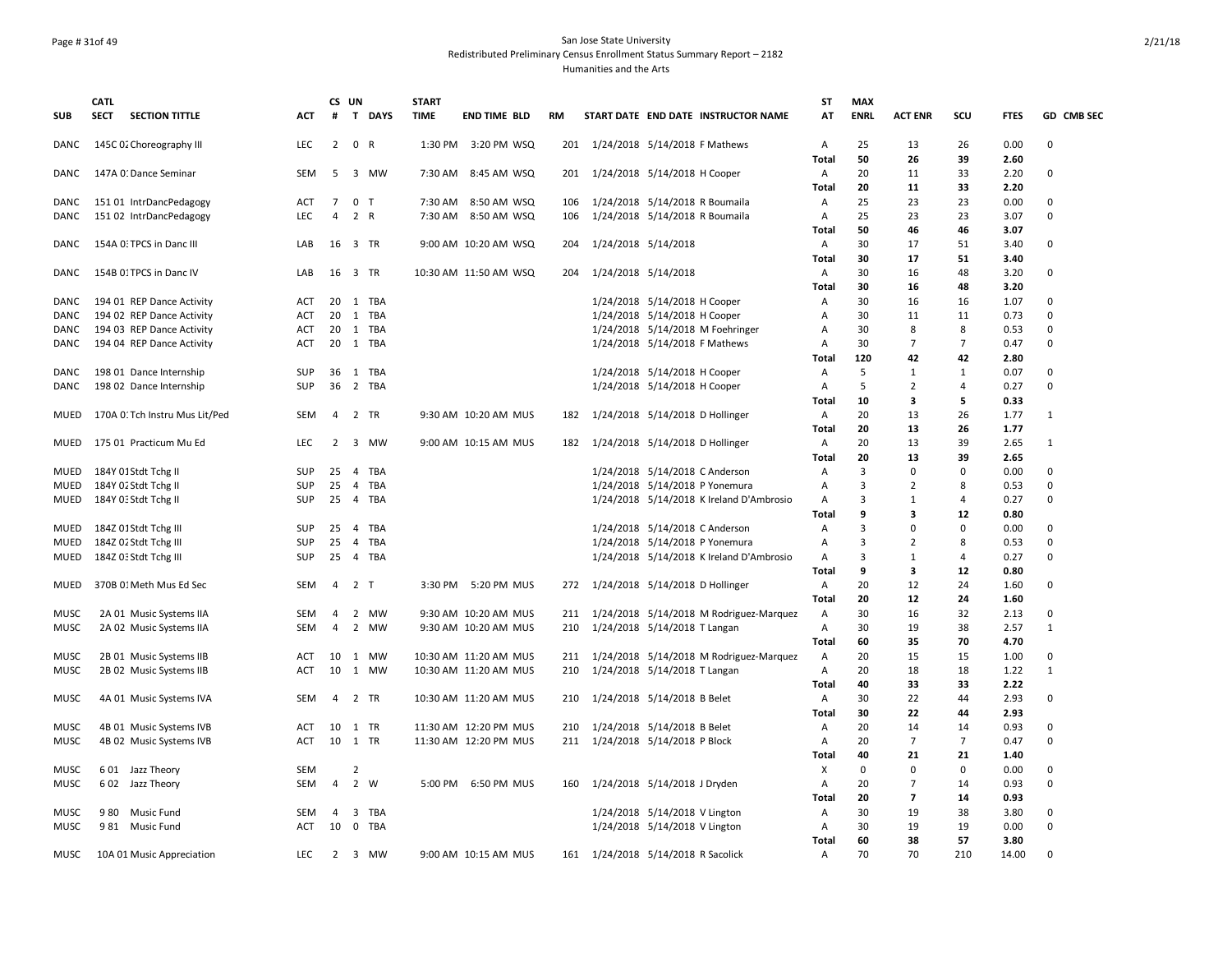### Page # 32of 49 San Jose State University Redistributed Preliminary Census Enrollment Status Summary Report – 2182 Humanities and the Arts

|             | <b>CATL</b>                          |            | CS UN          |                         |           | <b>START</b> |                       |           |                                 |                                         | ST           | <b>MAX</b>              |                |                |             |              |  |
|-------------|--------------------------------------|------------|----------------|-------------------------|-----------|--------------|-----------------------|-----------|---------------------------------|-----------------------------------------|--------------|-------------------------|----------------|----------------|-------------|--------------|--|
| <b>SUB</b>  | <b>SECT</b><br><b>SECTION TITTLE</b> | <b>ACT</b> | #              |                         | T DAYS    | <b>TIME</b>  | <b>END TIME BLD</b>   | <b>RM</b> |                                 | START DATE END DATE INSTRUCTOR NAME     | AT           | <b>ENRL</b>             | <b>ACT ENR</b> | SCU            | <b>FTES</b> | GD CMB SEC   |  |
|             |                                      |            |                |                         |           |              |                       |           |                                 |                                         |              |                         |                |                |             |              |  |
| <b>MUSC</b> | 10A 02 Music Appreciation            | <b>LEC</b> | 2              |                         | 3 MW      |              | 1:30 PM 2:45 PM MUS   | 250       | 1/24/2018 5/14/2018 R Sacolick  |                                         | Α            | 70                      | 79             | 237            | 15.80       | 0            |  |
| <b>MUSC</b> | 10A 03 Music Appreciation            | <b>LEC</b> | $\overline{2}$ | $\overline{\mathbf{3}}$ | <b>TR</b> |              | 10:30 AM 11:45 AM MUS | 161       | 1/24/2018 5/14/2018 K Metcalf   |                                         | A            | 70                      | 71             | 213            | 14.20       | $\mathbf 0$  |  |
| MUSC        | 10A 80 Music Appreciation            | <b>LEC</b> | $\overline{2}$ | 3                       | TBA       |              |                       |           | 1/24/2018 5/14/2018 V Lington   |                                         | Α            | 70                      | 70             | 210            | 14.00       | $\mathbf 0$  |  |
| MUSC        | 10A 82 Music Appreciation            | <b>LEC</b> | 2              | $\overline{\mathbf{3}}$ | TBA       |              |                       |           | 1/24/2018 5/14/2018 G Mok       |                                         | Α            | 70                      | 64             | 192            | 12.80       | 0            |  |
| MUSC        | 10A 83 Music Appreciation            | <b>LEC</b> | $\overline{2}$ | $\overline{\mathbf{3}}$ | TBA       |              |                       |           |                                 | 1/24/2018 5/14/2018 M Hernandez         | Α            | 70                      | 82             | 246            | 16.40       | 0            |  |
| MUSC        | 10A 84 Music Appreciation            | LEC        | $\overline{2}$ | 3                       | TBA       |              |                       |           | 1/24/2018 5/14/2018 S Lin       |                                         | Α            | 70                      | 69             | 207            | 13.80       | 0            |  |
| <b>MUSC</b> | 10A 99 Music Appreciation            | <b>LEC</b> | $2^{\circ}$    |                         | 3 TBA     |              |                       |           | 1/24/2018 5/14/2018 T Hornig    |                                         | Α            | 70                      | 70             | 210            | 14.00       | 0            |  |
|             |                                      |            |                |                         |           |              |                       |           |                                 |                                         | Total        | 560                     | 575            | 1725           | 115.00      |              |  |
| <b>MUSC</b> | 10B 01 Intro to Music                | <b>SEM</b> | $\overline{4}$ | $\overline{\mathbf{3}}$ | MW        |              | 9:00 AM 10:15 AM MUS  | 266       | 1/24/2018 5/14/2018 C Oser      |                                         | Α            | 50                      | 50             | 150            | 10.00       | 0            |  |
| MUSC        | 10B 02 Intro to Music                | <b>SEM</b> | $\overline{4}$ | $\overline{\mathbf{3}}$ | МW        |              | 10:30 AM 11:45 AM MUS | 266       | 1/24/2018 5/14/2018 S Brook     |                                         | Α            | 50                      | 50             | 150            | 10.00       | $\mathbf 0$  |  |
| <b>MUSC</b> | 10B 03 Intro to Music                | <b>SEM</b> | $\overline{4}$ |                         | 3 TR      |              | 10:30 AM 11:45 AM MUS | 266       | 1/24/2018 5/14/2018 G Mok       |                                         | $\mathsf{A}$ | 50                      | 36             | 108            | 7.20        | $\mathbf 0$  |  |
| <b>MUSC</b> | 10B 04 Intro to Music                | SEM        | $\overline{4}$ |                         | 3 TR      |              | 1:30 PM 2:45 PM MUS   | 266       | 1/24/2018 5/14/2018 T Langan    |                                         | Α            | 50                      | 49             | 147            | 9.80        | 0            |  |
|             |                                      |            |                |                         |           |              |                       |           |                                 |                                         | Total        | 200                     | 185            | 555            | 37.00       |              |  |
| <b>MUSC</b> | 12 01 Med Ren Music                  | <b>LEC</b> | 2              | 3                       | МW        |              | 10:30 AM 11:45 AM MUS | 250       | 1/24/2018 5/14/2018 G Haramaki  |                                         | Α            | 50                      | 46             | 138            | 9.20        | 0            |  |
|             |                                      |            |                |                         |           |              |                       |           |                                 |                                         | Total        | 50                      | 46             | 138            | 9.20        |              |  |
| MUSC        | 13 01 Music Tech                     | <b>ACT</b> | 10             |                         | 1 TR      |              | 9:30 AM 10:20 AM MUS  | 213       |                                 | 1/24/2018 5/14/2018 M Rodriguez-Marquez | A            | 24                      | 24             | 24             | 1.60        | 0            |  |
|             |                                      |            |                |                         |           |              |                       |           |                                 |                                         | <b>Total</b> | 24                      | 24             | 24             | 1.60        |              |  |
| <b>MUSC</b> | 19 01 Mus Wrld Cultures              | LEC        |                | $1 \quad 3 \quad F$     |           | 12:30 PM     | 3:00 PM MUS           | 161       | 1/24/2018 5/14/2018 R Sacolick  |                                         | Α            | 40                      | 36             | 108            | 7.20        | $0-$         |  |
| ASIA        | 19 01 Mus Wrld Cultures              | LEC        | 1              | $\overline{\mathbf{3}}$ | F.        |              | 12:30 PM 3:00 PM MUS  | 161       | 1/24/2018 5/14/2018 R Sacolick  |                                         | A            | 0                       | 0              | 0              | 0.00        | 0 C          |  |
| MUSC        | 19 80 Mus Wrld Cultures              | <b>LEC</b> | 1              |                         | 3 TBA     |              |                       |           | 1/24/2018 5/14/2018 T Harris    |                                         | Α            | 100                     | 99             | 297            | 19.80       | $0-$         |  |
| ASIA        | 19 80 Mus Wrld Cultures              | LEC        | $\mathbf{1}$   |                         | 3 TBA     |              |                       |           | 1/24/2018 5/14/2018 T Harris    |                                         | Α            | 0                       | $\mathbf 0$    | 0              | 0.00        | $0-$         |  |
|             |                                      |            |                |                         |           |              |                       |           |                                 |                                         | Total        | 140                     | 135            | 405            | 27.00       |              |  |
| <b>MUSC</b> | 25A 01 PianoProf1                    | <b>ACT</b> |                | 1                       |           |              |                       |           |                                 |                                         | X            | 0                       | $\mathbf 0$    | 0              | 0.00        | $\Omega$     |  |
| <b>MUSC</b> | 25A 02 PianoProf1                    | <b>ACT</b> | 10             |                         | 1 TR      | 8:00 AM      | 8:50 AM MUS           | 266       |                                 | 1/24/2018 5/14/2018 A Achondoa          | A            | 25                      | 20             | 20             | 1.33        | 0            |  |
|             |                                      |            |                |                         |           |              |                       |           |                                 |                                         | Total        | 25                      | 20             | 20             | 1.33        |              |  |
| MUSC        | 25B 01 Piano Proficiency II          | ACT        | 10             |                         | 1 MW      |              | 12:30 PM 1:20 PM MUS  | 266       | 1/24/2018 5/14/2018 S Brook     |                                         | A            | 25                      | 20             | 20             | 1.33        | $\mathbf 0$  |  |
|             |                                      |            |                |                         |           |              |                       |           |                                 |                                         | Total        | 25                      | 20             | 20             | 1.33        |              |  |
|             |                                      |            |                |                         |           |              |                       |           |                                 |                                         |              |                         | $\overline{4}$ | $\overline{a}$ |             | 0            |  |
| MUSC        | 27B 01 Fund Jazz KBD II              | ACT        | 10             |                         | 1 MW      | 3:30 PM      | 4:20 PM MUS           | 266       | 1/24/2018 5/14/2018 J Dryden    |                                         | A            | 20                      |                | 4              | 0.27        |              |  |
|             |                                      |            |                |                         |           |              |                       |           |                                 |                                         | Total        | 20                      | 4              |                | 0.27        |              |  |
| MUSC        | 28 01 Guitar Fundamentals            | ACT        | 8              |                         | 1 R       | 6:00 PM      | 7:50 PM MUS           | 150       | 1/24/2018 5/14/2018 S Lin       |                                         | Α            | 25                      | 19             | 19             | 1.28        | $\mathbf{1}$ |  |
| <b>MUSC</b> | 28 02 Guitar Fundamentals            | ACT        | 8              | 1 F                     |           |              | 12:30 PM 2:20 PM MUS  | 210       | 1/24/2018 5/14/2018 R Vandivier |                                         | Α            | 25                      | 13             | 13             | 0.88        | $\mathbf{1}$ |  |
|             |                                      |            |                |                         |           |              |                       |           |                                 |                                         | Total        | 50                      | 32             | 32             | 2.17        |              |  |
| <b>MUSC</b> | 29B 01 ElecAcous2                    | SUP        | 25             |                         | 2 TBA     |              |                       |           | 1/24/2018 5/14/2018 P Furman    |                                         | $\mathsf{A}$ | 3                       | 1              | $\overline{2}$ | 0.13        | 0            |  |
|             |                                      |            |                |                         |           |              |                       |           |                                 |                                         | Total        | 3                       | 1              | $\overline{2}$ | 0.13        |              |  |
| <b>MUSC</b> | 30A 01 Piano 1                       | <b>SUP</b> | 25             |                         | 2 TBA     |              |                       |           | 1/24/2018 5/14/2018 G Mok       |                                         | A            | 3                       | 1              | $\overline{2}$ | 0.13        | 0            |  |
|             |                                      |            |                |                         |           |              |                       |           |                                 |                                         | Total        | 3                       | $\mathbf{1}$   | $\mathbf{2}$   | 0.13        |              |  |
| <b>MUSC</b> | 30B 01 Piano 2                       | SUP        | 25             |                         | 2 TBA     |              |                       |           | 1/24/2018 5/14/2018 G Mok       |                                         | $\mathsf{A}$ | 3                       | 1              | $\overline{2}$ | 0.13        | 0            |  |
|             |                                      |            |                |                         |           |              |                       |           |                                 |                                         | Total        | 3                       | $\mathbf{1}$   | $\overline{2}$ | 0.13        |              |  |
| <b>MUSC</b> | 30BX 0 Applied Piano 2               | SUP        | 48             |                         | 1 TBA     |              |                       |           | 1/24/2018 5/14/2018 F Levy      |                                         | A            | 3                       | $\Omega$       | $\Omega$       | 0.00        | 0            |  |
|             |                                      |            |                |                         |           |              |                       |           |                                 |                                         | Total        | 3                       | 0              | 0              | 0.00        |              |  |
| MUSC        | 30D 01 Piano 4                       | <b>SUP</b> | 25             |                         | 2 TBA     |              |                       |           | 1/24/2018 5/14/2018 G Mok       |                                         | Α            | 3                       | 3              | 6              | 0.40        | 0            |  |
| <b>MUSC</b> | 30D 02 Piano 4                       | SUP        | 25             |                         | 2 TBA     |              |                       |           | 1/24/2018 5/14/2018 N Sultanov  |                                         | Α            | 3                       | $\Omega$       | $\Omega$       | 0.00        | 0            |  |
|             |                                      |            |                |                         |           |              |                       |           |                                 |                                         | Total        | 6                       | 3              | 6              | 0.40        |              |  |
| MUSC        | 33A 01 Voice 1                       | <b>SUP</b> | 25             |                         | 2 TBA     |              |                       |           |                                 | 1/24/2018 5/14/2018 S Bengochea         | A            | 3                       | $\mathbf{1}$   | $\overline{2}$ | 0.13        | 0            |  |
|             |                                      |            |                |                         |           |              |                       |           |                                 |                                         | Total        | $\overline{\mathbf{3}}$ | 1              | $\mathbf{2}$   | 0.13        |              |  |
| MUSC        | 33AX 0 Applied Voice 1               | <b>SUP</b> | 48             |                         | 1 TBA     |              |                       |           | 1/24/2018 5/14/2018 L Pugh      |                                         | A            | 3                       | 1              | $\mathbf{1}$   | 0.07        | 0            |  |
|             |                                      |            |                |                         |           |              |                       |           |                                 |                                         | Total        | 3                       | 1              | 1              | 0.07        |              |  |
| MUSC        | 33B 01 Voice 2                       | <b>SUP</b> | 25             |                         | 2 TBA     |              |                       |           |                                 | 1/24/2018 5/14/2018 S Bengochea         | Α            | $\overline{3}$          | $\mathbf{1}$   | $\overline{2}$ | 0.13        | 0            |  |
| MUSC        | 33B 02 Voice 2                       | <b>SUP</b> | 25             |                         | 2 TBA     |              |                       |           | 1/24/2018 5/14/2018 L Chianakas |                                         | Α            | 3                       | 2              | 4              | 0.27        | 0            |  |
| <b>MUSC</b> | 33B 03 Voice 2                       | <b>SUP</b> | 25             |                         | 2 TBA     |              |                       |           | 1/24/2018 5/14/2018 J Frank     |                                         | A            | 3                       | $\mathbf{1}$   | $\overline{2}$ | 0.13        | $\mathbf 0$  |  |
|             |                                      |            |                |                         |           |              |                       |           |                                 |                                         | <b>Total</b> | 9                       | 4              | R              | 0.53        |              |  |
|             |                                      |            |                |                         |           |              |                       |           |                                 |                                         |              |                         |                |                |             |              |  |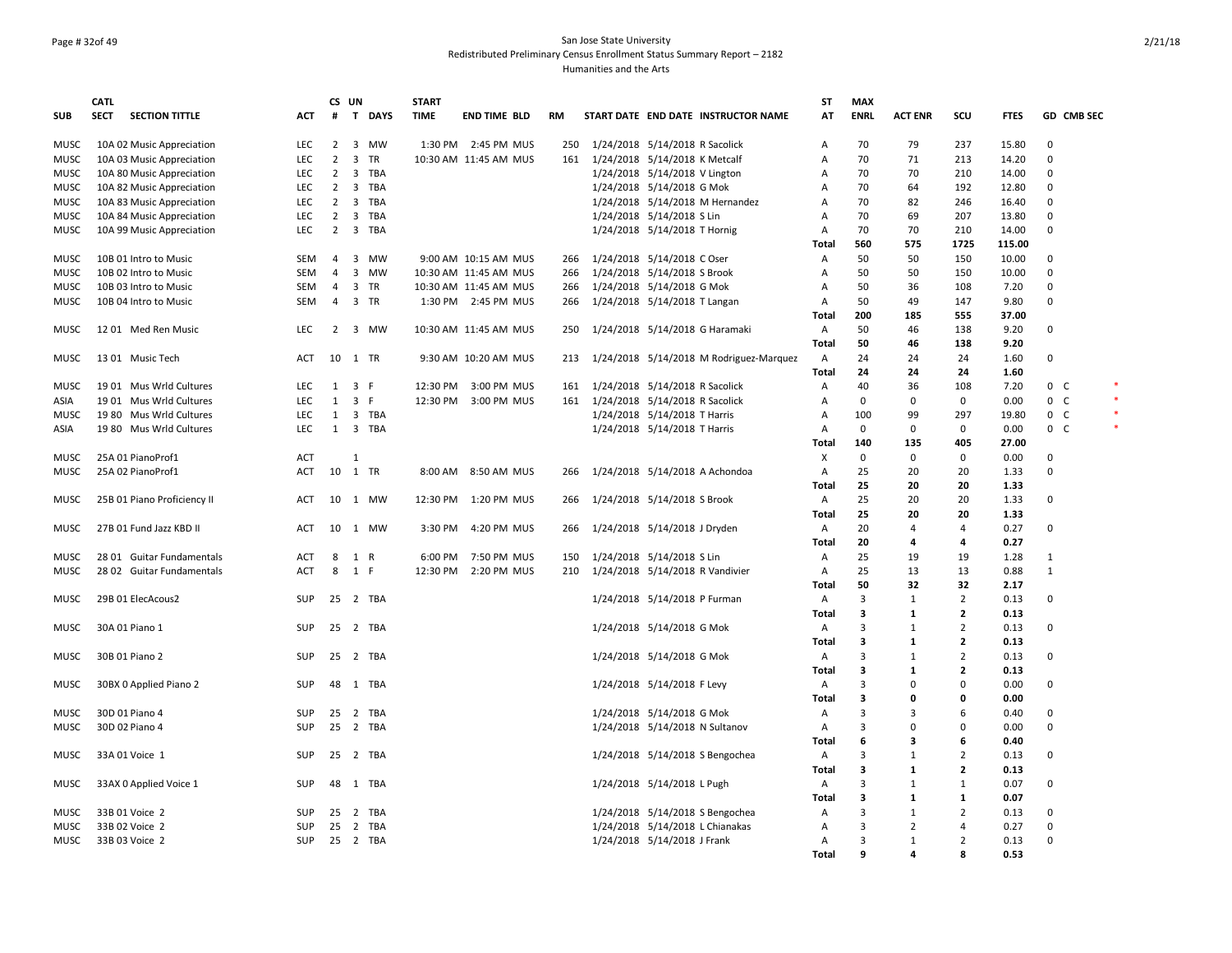### Page # 33of 49 San Jose State University Redistributed Preliminary Census Enrollment Status Summary Report – 2182 Humanities and the Arts

|             | <b>CATL</b>                          |            |    | CS UN                         | <b>START</b> |                     |           |                                      | ST           | <b>MAX</b>  |                          |                |             |              |
|-------------|--------------------------------------|------------|----|-------------------------------|--------------|---------------------|-----------|--------------------------------------|--------------|-------------|--------------------------|----------------|-------------|--------------|
| <b>SUB</b>  | <b>SECTION TITTLE</b><br><b>SECT</b> | <b>ACT</b> | #  | $\mathbf{T}$<br>DAYS          | <b>TIME</b>  | <b>END TIME BLD</b> | <b>RM</b> | START DATE END DATE INSTRUCTOR NAME  | AT           | <b>ENRL</b> | <b>ACT ENR</b>           | scu            | <b>FTES</b> | GD CMB SEC   |
| <b>MUSC</b> | 33BX 0 Applied Voice 2               | <b>SUP</b> |    | 48 1 TBA                      |              |                     |           | 1/24/2018 5/14/2018 L Pugh           | Α            | 3           | $\mathbf{1}$             | 1              | 0.07        | $\Omega$     |
|             |                                      |            |    |                               |              |                     |           |                                      | <b>Total</b> | 3           | 1                        | 1              | 0.07        |              |
| MUSC        | 33D 01 Voice 4                       | <b>SUP</b> |    | 25 <sub>2</sub><br><b>TBA</b> |              |                     |           | 1/24/2018 5/14/2018 L Chianakas      | Α            | 3           | 2                        | $\overline{4}$ | 0.27        | $\mathbf 0$  |
| MUSC        | 33D 02 Voice 4                       | <b>SUP</b> |    | 25 2<br>TBA                   |              |                     |           | 1/24/2018 5/14/2018 S Bengochea      | Α            | 3           | 0                        | 0              | 0.00        | $\Omega$     |
| MUSC        | 33D 03 Voice 4                       | <b>SUP</b> |    | 25 2 TBA                      |              |                     |           | 1/24/2018 5/14/2018 L Pugh           | Α            | 3           | $\Omega$                 | $\mathbf 0$    | 0.00        | $\Omega$     |
|             |                                      |            |    |                               |              |                     |           |                                      | <b>Total</b> | 9           | $\overline{2}$           | 4              | 0.27        |              |
| MUSC        | 33DX 0 Applied Voice 4               | SUP        |    | 48 1 TBA                      |              |                     |           | 1/24/2018 5/14/2018 L Chianakas      | Α            | 3           | 1                        | 1              | 0.07        | 0            |
|             |                                      |            |    |                               |              |                     |           |                                      | Total        | 3           | 1                        | 1              | 0.07        |              |
| MUSC        | 34AX 0 Strings 1                     | <b>SUP</b> |    | 48 1 TBA                      |              |                     |           | 1/24/2018 5/14/2018 S Jones-Hayes    | Α            | 3           | $\Omega$                 | $\mathbf 0$    | 0.00        | $\Omega$     |
| <b>MUSC</b> | 34AX 0 Strings 1                     | <b>SUP</b> |    | 48 1 TBA                      |              |                     |           | 1/24/2018 5/14/2018 K Thielen        | Α            | 3           | $\mathbf{1}$             | 1              | 0.07        | $\Omega$     |
|             |                                      |            |    |                               |              |                     |           |                                      | Total        | 6           | 1                        | $\mathbf{1}$   | 0.07        |              |
| MUSC        | 34B 01 Strings 2                     | <b>SUP</b> |    | 25 2<br>TBA                   |              |                     |           | 1/24/2018 5/14/2018 S Jones-Hayes    | Α            | 3           | .5                       | 10             | 0.67        | $\Omega$     |
| MUSC        | 34B 02 Strings 2                     | <b>SUP</b> |    | 25 2 TBA                      |              |                     |           | 1/24/2018 5/14/2018 P Gelfand        | А            | 3           | $\mathbf{1}$             | $\overline{2}$ | 0.13        | $\Omega$     |
| MUSC        | 34B 03 Strings 2                     | <b>SUP</b> |    | 25 2 TBA                      |              |                     |           | 1/24/2018 5/14/2018 B Moyer          | Α            | 3           | $\mathbf{1}$             | $\overline{2}$ | 0.13        | $\Omega$     |
| <b>MUSC</b> | 34BX 0 Strings 2                     | <b>SUP</b> |    | 48 1 TBA                      |              |                     |           | 1/24/2018 5/14/2018 S Jones-Hayes    | Α            | 3           | $\mathbf{1}$             | 1              | 0.07        | $\Omega$     |
|             |                                      |            |    |                               |              |                     |           |                                      | Total        | 12          | 8                        | 15             | 1.00        |              |
| MUSC        | 34C 01 Strings 3                     | SUP        |    | 25 2 TBA                      |              |                     |           | 1/24/2018 5/14/2018 S Lin            | Α            | 3           | 1                        | 2              | 0.13        | $\Omega$     |
|             |                                      |            |    |                               |              |                     |           |                                      | <b>Total</b> | 3           | 1                        | $\overline{2}$ | 0.13        |              |
| <b>MUSC</b> | 34D 01 Strings 4                     | <b>SUP</b> |    | 25 2<br>TBA                   |              |                     |           | 1/24/2018 5/14/2018 P Gelfand        | Α            | 3           | $\mathbf{1}$             | $\overline{2}$ | 0.13        | $\Omega$     |
| MUSC        | 34D 02 Strings 4                     | <b>SUP</b> |    | 25 <sub>2</sub><br>TBA        |              |                     |           | 1/24/2018 5/14/2018 S Jones-Hayes    | Α            | 3           | 3                        | 6              | 0.43        | 1            |
| MUSC        | 34D 03 Strings 4                     | <b>SUP</b> |    | 25 2 TBA                      |              |                     |           | 1/24/2018 5/14/2018 S Lin            | А            | 3           | $\mathbf{1}$             | $\overline{2}$ | 0.13        | $\mathbf 0$  |
| MUSC        | 34DX 0 Strings 4                     | <b>SUP</b> |    | 48 1 TBA                      |              |                     |           | 1/24/2018 5/14/2018 P Gelfand        | Α            | 3           | $\mathbf{1}$             | $\mathbf{1}$   | 0.07        | $\Omega$     |
| <b>MUSC</b> | 34DX 0 Strings 4                     | <b>SUP</b> |    | 48 1 TBA                      |              |                     |           | 1/24/2018 5/14/2018 S Lin            | A            | 5           | 1                        | $\mathbf{1}$   | 0.07        | $\Omega$     |
|             |                                      |            |    |                               |              |                     |           |                                      | <b>Total</b> | 17          | $\overline{\phantom{a}}$ | 12             | 0.83        |              |
| MUSC        | 35AX 0 Woodwinds 1                   | <b>SUP</b> | 48 | 1 TBA                         |              |                     |           | 1/24/2018 5/14/2018 Y Chou           | Α            | 3           | $\mathbf{1}$             | $\mathbf{1}$   | 0.07        | $\Omega$     |
| <b>MUSC</b> | 35AX 0 Woodwinds 1                   | <b>SUP</b> |    | 48 1 TBA                      |              |                     |           | 1/24/2018 5/14/2018 C Payne          | Α            | 3           | 2                        | $\overline{2}$ | 0.13        | $\Omega$     |
|             |                                      |            |    |                               |              |                     |           |                                      | <b>Total</b> | 6           | з                        | 3              | 0.20        |              |
| <b>MUSC</b> | 35B 01 Woodwinds 2                   | <b>SUP</b> |    | 25 2<br>TBA                   |              |                     |           | 1/24/2018 5/14/2018 J Averett        | Α            | 5           | 4                        | 8              | 0.53        | $\Omega$     |
| MUSC        | 35B 02 Woodwinds 2                   | <b>SUP</b> |    | 25 2 TBA                      |              |                     |           | 1/24/2018 5/14/2018 M Hernandez      | Α            | 3           | 2                        | $\overline{4}$ | 0.27        | $\Omega$     |
| MUSC        | 35B 03 Woodwinds 2                   | <b>SUP</b> |    | 25 2 TBA                      |              |                     |           | 1/24/2018 5/14/2018 J Barrett        | Α            | 3           | $\Omega$                 | $\mathbf 0$    | 0.00        | $\Omega$     |
| MUSC        | 35BX 0 Woodwinds 2                   | <b>SUP</b> |    | 48 1 TBA                      |              |                     |           | 1/24/2018 5/14/2018 J Barrett        | Α            | 3           | 3                        | 3              | 0.22        | $\mathbf{1}$ |
|             |                                      |            |    |                               |              |                     |           |                                      | Total        | 14          | q                        | 15             | 1.02        |              |
| <b>MUSC</b> | 35C 01 Woodwinds 3                   | <b>SUP</b> |    | 25 2 TBA                      |              |                     |           | 1/24/2018 5/14/2018 M Hernandez      | Α            | 3           | <sup>0</sup>             | 0              | 0.00        | $\mathbf 0$  |
|             |                                      |            |    |                               |              |                     |           |                                      | Total        | 3           | 0                        | 0              | 0.00        |              |
| <b>MUSC</b> | 35D 01 Woodwinds 4                   | <b>SUP</b> |    | 25 2<br>TBA                   |              |                     |           | 1/24/2018 5/14/2018 J Averett        | Α            | 5           | 3                        | 6              | 0.40        | $\mathbf 0$  |
| <b>MUSC</b> | 35D 02 Woodwinds 4                   | <b>SUP</b> |    | 25 2 TBA                      |              |                     |           | 1/24/2018 5/14/2018 M Hernandez      | Α            | 3           | $\Omega$                 | $\mathbf 0$    | 0.00        | $\Omega$     |
|             |                                      |            |    |                               |              |                     |           |                                      | Total        | 8           | з                        | 6              | 0.40        |              |
| MUSC        | 36 01 Brass                          | <b>SUP</b> |    | 25 2 TBA                      |              |                     |           | 1/24/2018 5/14/2018 T Hornig         | Α            | 3           | 1                        | $\Omega$       | 0.13        | 0            |
|             |                                      |            |    |                               |              |                     |           |                                      | <b>Total</b> | 3           | 1                        | 0              | 0.13        |              |
| MUSC        | 36B 01 Brass 1                       | <b>SUP</b> |    | 25 2<br>TBA                   |              |                     |           | 1/24/2018 5/14/2018 T Hornig         | A            | 3           | $\Omega$                 | $\Omega$       | 0.00        | $\Omega$     |
| <b>MUSC</b> | 36BX 0 Brass 1                       | <b>SUP</b> |    | 48 1 TBA                      |              |                     |           | 1/24/2018 5/14/2018 C Smith Franklin | Α            | 3           | 2                        | $\overline{2}$ | 0.13        | $\Omega$     |
|             |                                      |            |    |                               |              |                     |           |                                      | Total        | 6           | $\overline{2}$           | $\overline{2}$ | 0.13        |              |
| MUSC        | 36C 01 Brass 2                       | <b>SUP</b> |    | 25 2<br>TBA                   |              |                     |           | 1/24/2018 5/14/2018 F Byram          | Α            | 3           | 1                        | 2              | 0.13        | $\Omega$     |
| MUSC        | 36C 02 Brass 2                       | <b>SUP</b> |    | 25 <sub>2</sub><br>TBA        |              |                     |           | 1/24/2018 5/14/2018 J Freeman        | A            | 3           | 1                        | $\overline{2}$ | 0.13        | $\Omega$     |
| MUSC        | 36C 03 Brass 2                       | <b>SUP</b> |    | 25 2<br>TBA                   |              |                     |           | 1/24/2018 5/14/2018 T Hornig         | А            | 5           | 3                        | 6              | 0.40        | $\mathbf 0$  |
| MUSC        | 36C 04 Brass 2                       | <b>SUP</b> |    | 25 2 TBA                      |              |                     |           | 1/24/2018 5/14/2018 C Smith Franklin | Α            | 3           | 2                        | $\overline{4}$ | 0.27        | $\mathbf 0$  |
| MUSC        | 36CX 0 Brass 2                       | <b>SUP</b> |    | 48 1 TBA                      |              |                     |           | 1/24/2018 5/14/2018 T Hornig         | А            | 3           | 1                        | 1              | 0.07        | $\mathbf 0$  |
| MUSC        | 36CX 0 Brass 2                       | <b>SUP</b> |    | 48 1 TBA                      |              |                     |           | 1/24/2018 5/14/2018 J Freeman        | Α            | 3           | 1                        | 1              | 0.07        | $\Omega$     |
|             |                                      |            |    |                               |              |                     |           |                                      | Total        | 20          | 9                        | 16             | 1.07        |              |
| <b>MUSC</b> | 36E 01 Brass 4                       | <b>SUP</b> |    | 25 2 TBA                      |              |                     |           | 1/24/2018 5/14/2018 T Hornig         | Α            | 3           | $\overline{2}$           | 4              | 0.27        | $\Omega$     |
| MUSC        | 36E 02 Brass 4                       | <b>SUP</b> |    | 25 2 TBA                      |              |                     |           | 1/24/2018 5/14/2018 J Freeman        | Α            | 3           | 1                        | $\overline{2}$ | 0.13        | $\Omega$     |
|             |                                      |            |    |                               |              |                     |           |                                      |              |             |                          |                |             |              |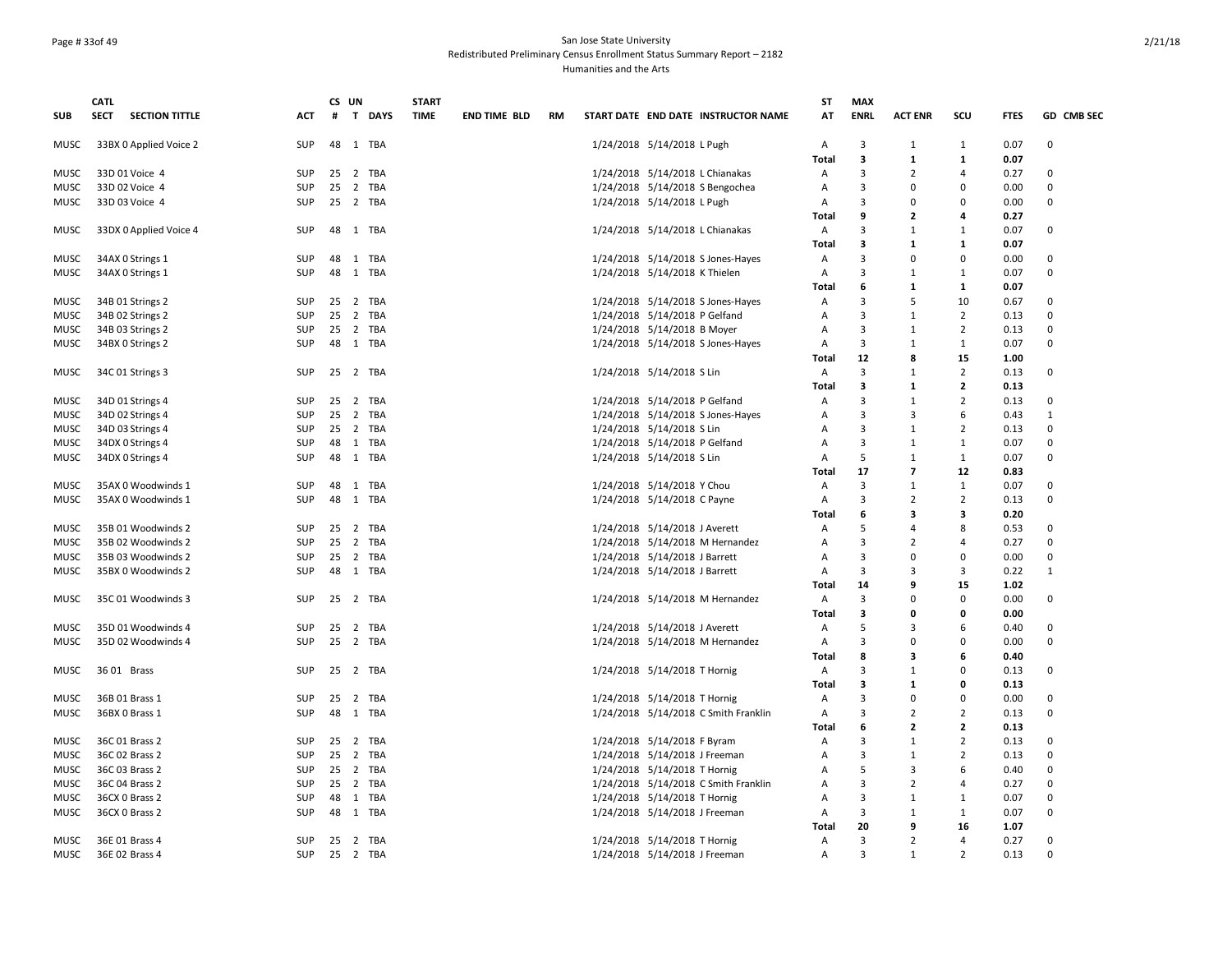### Page # 34of 49 San Jose State University Redistributed Preliminary Census Enrollment Status Summary Report – 2182 Humanities and the Arts

|              | <b>CATL</b>                          |                   |    | CS UN                       | <b>START</b> |                       |           |                                                              | ST           | <b>MAX</b>  |                            |                     |              |                         |
|--------------|--------------------------------------|-------------------|----|-----------------------------|--------------|-----------------------|-----------|--------------------------------------------------------------|--------------|-------------|----------------------------|---------------------|--------------|-------------------------|
| <b>SUB</b>   | <b>SECTION TITTLE</b><br><b>SECT</b> | ACT               | #  | T DAYS                      | <b>TIME</b>  | END TIME BLD          | <b>RM</b> | START DATE END DATE INSTRUCTOR NAME                          | AT           | <b>ENRL</b> | <b>ACT ENR</b>             | scu                 | <b>FTES</b>  | GD CMB SEC              |
|              |                                      |                   |    |                             |              |                       |           |                                                              | Total        | 6           | 3                          | 6                   | 0.40         |                         |
| MUSC         | 37B 01 Percussion 2                  | SUP               |    | 25 2 TBA                    |              |                       |           | 1/24/2018 5/14/2018 G Lemmon                                 | Α            | 5           | 4                          | 8                   | 0.53         | 0                       |
|              |                                      |                   |    |                             |              |                       |           |                                                              | Total        | 5           | 4                          | 8                   | 0.53         |                         |
| MUSC         | 37D 01 Percussion 4                  | <b>SUP</b>        |    | 25 2 TBA                    |              |                       |           | 1/24/2018 5/14/2018 G Lemmon                                 | Α            | 5           | 3                          | 6                   | 0.40         | $\Omega$                |
|              |                                      |                   |    |                             |              |                       |           |                                                              | Total        | 5           | з                          | 6                   | 0.40         |                         |
| MUSC         | 38B 01 Composition 1                 | SUP               | 48 | 1<br>TBA                    |              |                       |           | 1/24/2018 5/14/2018 B Belet                                  | Α            | 3           | 1                          | 1                   | 0.07         | 0                       |
|              |                                      |                   |    |                             |              |                       |           |                                                              | Total        | 3           | 1                          | 1                   | 0.07         |                         |
| <b>MUSC</b>  | 38C 01 Composition 2                 | <b>SUP</b>        | 48 | 1<br>TBA                    |              |                       |           | 1/24/2018 5/14/2018 A Lington                                | Α            | 3           | $\Omega$                   | $\Omega$            | 0.00         | $\mathbf 0$             |
|              |                                      |                   |    |                             |              |                       |           |                                                              | Total        | 3           | $\Omega$                   | $\Omega$            | 0.00         |                         |
| MUSC         | 38CX 0 Applied Instruct Music Comp 2 | SUP               | 48 | 1 TBA                       |              |                       |           | 1/24/2018 5/14/2018 P Furman                                 | Α            | 3           | -1                         | 1                   | 0.07         | $\mathbf 0$             |
|              |                                      |                   |    |                             |              |                       |           |                                                              | Total        | 3           | 1                          | 1                   | 0.07         |                         |
| MUSC         | 38D 01 Composition 3                 | <b>SUP</b>        | 48 | 1<br>TBA                    |              |                       |           | 1/24/2018 5/14/2018 A Lington                                | Α            | 3           | $\mathbf{1}$               | 1                   | 0.07         | $\Omega$                |
| <b>MUSC</b>  | 38D 02 Composition 3                 | SUP               | 48 | 1<br>TBA                    |              |                       |           | 1/24/2018 5/14/2018 P Furman                                 | Α            | 3           | $\Omega$                   | $\mathbf 0$         | 0.00         | $\mathbf 0$             |
|              |                                      |                   |    |                             |              |                       |           |                                                              | Total        | 6           | 1                          | 1                   | 0.07         |                         |
| MUSC         | 38DX 0 Applied Instruct Music Comp 3 | <b>SUP</b>        | 48 | 1<br>TBA                    |              |                       |           | 1/24/2018 5/14/2018 P Furman                                 | Α            | 3           | $\mathbf{1}$               | 1                   | 0.07         | $\mathbf 0$             |
|              |                                      |                   |    |                             |              |                       |           |                                                              | <b>Total</b> | 3           | $\mathbf{1}$               | $\mathbf{1}$        | 0.07         |                         |
| MUSC         | 38E 01 Composition 4                 | <b>SUP</b>        | 48 | $\overline{2}$<br>TBA       |              |                       |           | 1/24/2018 5/14/2018 B Belet                                  | Α            | 3           | 1                          | $\overline{2}$      | 0.13         | $\mathbf 0$             |
|              |                                      |                   |    |                             |              |                       |           |                                                              | Total        | 3           | 1                          | $\overline{2}$      | 0.13         |                         |
| MUSC         | 39AX 0 JazzImprCompArr1              | SUP               | 48 | TBA<br>1                    |              |                       |           | 1/24/2018 5/14/2018 A Lington                                | Α            | 3           | $\mathbf{1}$               | $\mathbf 0$         | 0.07         | $\Omega$                |
| <b>MUSC</b>  | 39AX 0 JazzImprCompArr1              | <b>SUP</b>        | 48 | 1<br>TBA                    |              |                       |           | 1/24/2018 5/14/2018 R Vandivier                              | Α            | 3           | $\mathbf{1}$               | $\Omega$            | 0.07         | $\Omega$                |
|              |                                      |                   |    |                             |              |                       |           |                                                              | Total        | 6           | 2                          | 0                   | 0.13         |                         |
| MUSC         | 39BX 0 JazzImprCompArr2              | SUP               | 48 | TBA<br>1                    |              |                       |           | 1/24/2018 5/14/2018 A Lington                                | Α            | 3<br>3      | 1                          | 1<br>$\overline{2}$ | 0.07         | $\mathbf 0$<br>$\Omega$ |
| <b>MUSC</b>  | 39BX 0 JazzImprCompArr2              | <b>SUP</b>        | 48 | 1<br>TBA                    |              |                       |           | 1/24/2018 5/14/2018 D Robbins                                | A<br>A       | 3           | $\overline{2}$<br>$\Omega$ | $\mathbf 0$         | 0.13         | $\Omega$                |
| MUSC<br>MUSC | 39BX 0 JazzImprCompArr2              | <b>SUP</b><br>SUP | 48 | 1<br>TBA<br>TBA<br>1        |              |                       |           | 1/24/2018 5/14/2018 K Geisick<br>1/24/2018 5/14/2018 J Lewis | Α            | 3           | 0                          | 0                   | 0.00<br>0.00 | $\mathbf 0$             |
|              | 39BX 0 JazzImprCompArr2              |                   | 48 |                             |              |                       |           |                                                              | Total        | 12          | 3                          | 3                   | 0.20         |                         |
| MUSC         | 39DX 0 JazzImprCompArr4              | SUP               | 48 | TBA<br>1                    |              |                       |           | 1/24/2018 5/14/2018 D Behroozi                               | Α            | 3           | 1                          | $\mathbf{1}$        | 0.07         | $\Omega$                |
| <b>MUSC</b>  | 39DX 0 JazzImprCompArr4              | SUP               | 48 | TBA<br>1                    |              |                       |           | 1/24/2018 5/14/2018 K Geisick                                | A            | 3           | 1                          | 1                   | 0.07         | $\mathbf 0$             |
| MUSC         | 39DX 0 JazzImprCompArr4              | SUP               | 48 | 1<br>TBA                    |              |                       |           | 1/24/2018 5/14/2018 J Lewis                                  | A            | 3           | $\mathbf{1}$               | 1                   | 0.07         | $\mathbf 0$             |
| MUSC         | 39DX 0 JazzImprCompArr4              | SUP               | 48 | TBA<br>1                    |              |                       |           | 1/24/2018 5/14/2018 A Lington                                | Α            | 3           | $\mathbf{1}$               | 1                   | 0.07         | $\mathbf 0$             |
| MUSC         | 39DX 0 JazzImprCompArr4              | <b>SUP</b>        | 48 | 1<br>TBA                    |              |                       |           | 1/24/2018 5/14/2018 R Vandivier                              | A            | 3           | $\mathbf{1}$               | $\mathbf{1}$        | 0.07         | $\Omega$                |
|              |                                      |                   |    |                             |              |                       |           |                                                              | Total        | 15          | 5                          | 5                   | 0.33         |                         |
| MUSC         | 39X 01 Applied Jazz Saxophone        | SUP               | 48 | 1 TBA                       |              |                       |           | 1/24/2018 5/14/2018 A Lington                                | Α            | 3           | $\mathbf{1}$               | 1                   | 0.07         | 0                       |
|              |                                      |                   |    |                             |              |                       |           |                                                              | Total        | 3           | 1                          | $\mathbf{1}$        | 0.07         |                         |
| <b>MUSC</b>  | 40A 01 Jazz Improv - I               | <b>SEM</b>        | 4  | $\overline{2}$<br><b>TR</b> |              | 10:30 AM 11:50 AM MUS | 150       | 1/24/2018 5/14/2018 T Langan                                 | A            | 40          | 28                         | 28                  | 3.73         | $\Omega$                |
| <b>MUSC</b>  | 40A 02 Jazz Improv - I               | <b>ACT</b>        | 9  | $\mathbf 0$<br>TBA          |              |                       |           | 1/24/2018 5/14/2018 T Langan                                 | Α            | 40          | 28                         | 28                  | 0.00         | $\mathbf 0$             |
|              |                                      |                   |    |                             |              |                       |           |                                                              | Total        | 80          | 56                         | 56                  | 3.73         |                         |
| MUSC         | 41B 01 Applied Lyric Dict            | ACT               | 9  | TR<br>1                     |              | 9:30 AM 10:20 AM MUS  | 244       | 1/24/2018 5/14/2018 L Chianakas                              | Α            | 20          | 10                         | 10                  | 0.67         | $\Omega$                |
|              |                                      |                   |    |                             |              |                       |           |                                                              | <b>Total</b> | 20          | 10                         | 10                  | 0.67         |                         |
| MUSC         | 50A 01 Concert Choir                 | ACT               | 21 | МW<br><sup>1</sup>          | 1:30 PM      | 3:20 PM MUS           | 150       | 1/24/2018 5/14/2018 J Benson                                 | Α            | 80          | 29                         | 29                  | 1.93         | $\mathbf 0$             |
|              |                                      |                   |    |                             |              |                       |           |                                                              | Total        | 80          | 29                         | 29                  | 1.93         |                         |
| <b>MUSC</b>  | 51 01 UnivChorales                   | ACT               | 9  | MW<br>1                     | 3:30 PM      | 4:20 PM MUS           | 182       | 1/24/2018 5/14/2018 J Benson                                 | Α            | 40          | 9                          | 9                   | 0.62         | $\mathbf{1}$            |
| <b>MUSC</b>  | 51 02 UnivChorales                   | <b>ACT</b>        | 9  | <b>TR</b><br>1              | 3:30 PM      | 4:20 PM MUS           | 182       | 1/24/2018 5/14/2018 M Millman                                | Α            | 40          | 3                          | 3                   | 0.20         | $\Omega$                |
|              |                                      |                   |    |                             |              |                       |           |                                                              | Total        | 80          | 12                         | 12                  | 0.82         |                         |
| MUSC         | 52 01 ENS: OperaTheater              | ACT               |    | 21 1 TR                     | 3:30 PM      | 5:20 PM MUS           | 176       | 1/24/2018 5/14/2018 L Chianakas                              | Α            | 30          | .5                         | 5                   | 0.33         | $\mathbf 0$             |
|              |                                      |                   |    |                             |              |                       |           |                                                              | Total        | 30          | 5                          | 5                   | 0.33         |                         |
| <b>MUSC</b>  | 53 01 ENS: UnivSymphOrchest          | ACT               |    | 21 1 TR                     |              | 1:30 PM 3:20 PM MUS   | 176       | 1/24/2018 5/14/2018 A Cohen                                  | Α            | 30          | 14                         | 14                  | 0.93         | $\Omega$                |
|              |                                      |                   |    |                             |              |                       |           |                                                              | Total        | 30          | 14                         | 14                  | 0.93         |                         |
| MUSC         | 54 01 SymphBand                      | ACT               |    | 21 1 TR                     | 1:30 PM      | 3:20 PM MUS           | 150       | 1/24/2018 5/14/2018 D Vickerman                              | Α            | 40          | 24                         | 24                  | 1.60         | $\mathbf 0$             |
|              |                                      |                   |    |                             |              |                       |           |                                                              | Total        | 40          | 24                         | 24                  | 1.60         |                         |
| MUSC         | 55 01 ENS: WindEnsemble              | ACT               |    | 21 1 MW                     |              | 1:30 PM 3:20 PM MUS   |           | 176 1/24/2018 5/14/2018 D Vickerman                          | Α            | 40          | 14                         | 14                  | 0.93         | $\Omega$                |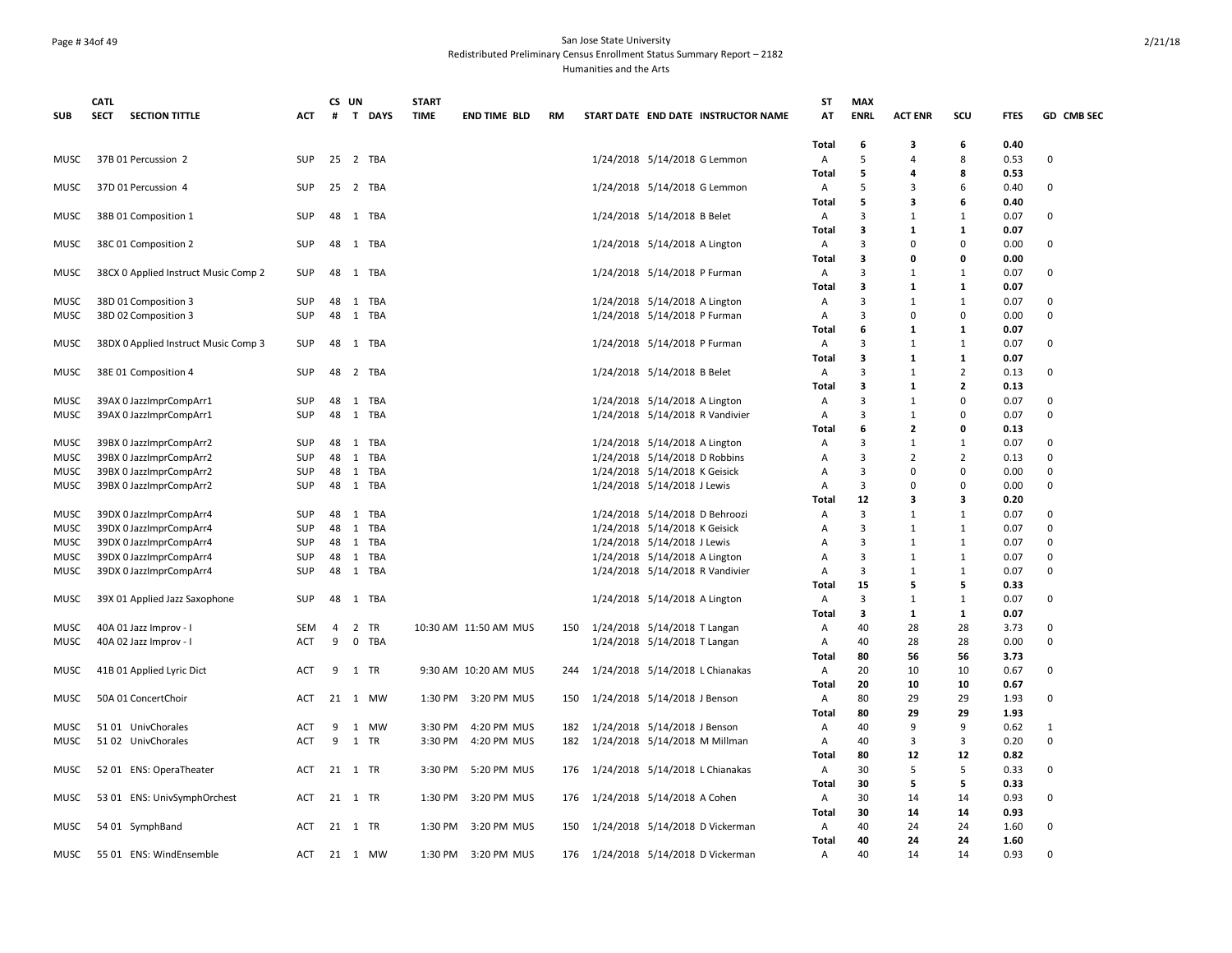### Page # 35of 49 San Jose State University Redistributed Preliminary Census Enrollment Status Summary Report – 2182 Humanities and the Arts

|             | <b>CATL</b> |                           |            | CS UN          |          | <b>START</b> |                        |           |                                             | ST         | <b>MAX</b>  |                                  |                                  |              |                         |
|-------------|-------------|---------------------------|------------|----------------|----------|--------------|------------------------|-----------|---------------------------------------------|------------|-------------|----------------------------------|----------------------------------|--------------|-------------------------|
| <b>SUB</b>  | <b>SECT</b> | <b>SECTION TITTLE</b>     | ACT        | #              | T DAYS   | <b>TIME</b>  | END TIME BLD           | <b>RM</b> | START DATE END DATE INSTRUCTOR NAME         | AT         | <b>ENRL</b> | <b>ACT ENR</b>                   | scu                              | <b>FTES</b>  | GD CMB SEC              |
|             |             |                           |            |                |          |              |                        |           |                                             | Total      | 40          | 14                               | 14                               | 0.93         |                         |
| MUSC        |             | 57 01 JazzOrch            | ACT        |                | 20 1 TR  |              | 3:30 PM 5:20 PM MUS    | 150       | 1/24/2018 5/14/2018 A Lington               | Α          | 30          | 9                                | 9                                | 0.60         | $\mathbf 0$             |
|             |             |                           |            |                |          |              |                        |           |                                             | Total      | 30          | 9                                | 9                                | 0.60         |                         |
| <b>MUSC</b> |             | 59 01 AfroLatinJazzEns    | ACT        |                | 20 1 MW  |              | 1:30 PM 3:20 PM MUS    | 186       | 1/24/2018 5/14/2018 J Lewis                 | Α          | 25          | 5                                | 5                                | 0.33         | $\mathbf 0$             |
|             |             |                           |            |                |          |              |                        |           |                                             | Total      | 25          | 5                                | 5                                | 0.33         |                         |
| MUSC        |             | 60A 01 Choraliers         | ACT        |                | 21 1 TR  | 1:30 PM      | 3:20 PM MUS            | 182       | 1/24/2018 5/14/2018 J Benson                | Α          | 40          | 8                                | 8                                | 0.53         | $\mathbf 0$             |
|             |             |                           |            |                |          |              |                        |           |                                             | Total      | 40          | 8                                | 8                                | 0.53         |                         |
| <b>MUSC</b> |             | 60C 01 EnsChamberMusic    | ACT        | 10             | 1 T      | 3:30 PM      | 5:20 PM MUS            | 211       | 1/24/2018 5/14/2018 G Mok                   | Α          | 20          | 3                                | 3<br>8                           | 0.20         | $\mathbf 0$<br>$\Omega$ |
| <b>MUSC</b> |             | 60C 02 EnsChamberMusic    | ACT        | 10             | 1 F      | 3:30 PM      | 5:30 PM MUS            | 250       | 1/24/2018 5/14/2018 S Jones-Hayes           | Α          | 20          | 8                                |                                  | 0.53         |                         |
|             |             |                           |            |                | 10 1 F   |              |                        |           |                                             | Total      | 40          | 11                               | 11<br>3                          | 0.73         | $\Omega$                |
| MUSC        |             | 60D 01 CollMusicum        | ACT        |                |          |              | 8:30 AM 10:20 AM MUS   | 182       | 1/24/2018 5/14/2018 G Haramaki              | Α<br>Total | 10<br>10    | 3<br>3                           | 3                                | 0.20<br>0.20 |                         |
|             |             |                           | ACT        |                | 10 1 F   |              | 10:30 AM 12:00 PM MUS  | 210       | 1/24/2018 5/14/2018 C Oser                  | Α          | 15          | 6                                | 6                                | 0.40         | $\Omega$                |
| <b>MUSC</b> |             | 60E 01 JazzSingers        |            |                |          |              |                        |           |                                             | Total      | 15          | 6                                | 6                                | 0.40         |                         |
| MUSC        |             | 60F 01 SmallJazzEns       | ACT        | 10             | TBA<br>1 |              |                        |           | 1/24/2018 5/14/2018 J Lewis                 | Α          | 15          | 6                                | 6                                | 0.40         | $\Omega$                |
| <b>MUSC</b> |             | 60F 02 SmallJazzEns       | ACT        | 10             | TBA<br>1 |              |                        |           | 1/24/2018 5/14/2018 D Robbins               | Α          | 15          | 1                                | 1                                | 0.07         | $\Omega$                |
| <b>MUSC</b> |             | 60F 03 SmallJazzEns       | ACT        | 10             | 1 TBA    |              |                        |           | 1/24/2018 5/14/2018 P Block                 | Α          | 15          | $\mathbf{1}$                     | 1                                | 0.07         | $\Omega$                |
|             |             |                           |            |                |          |              |                        |           |                                             | Total      | 45          | 8                                | 8                                | 0.53         |                         |
| MUSC        |             | 60G 01 PepBand            | ACT        |                | 10 1 W   |              | 3:45 PM 6:00 PM MUS    | 150       | 1/24/2018 5/14/2018 G Pierson               | Α          | 45          | 24                               | 24                               | 1.60         | $\Omega$                |
|             |             |                           |            |                |          |              |                        |           |                                             | Total      | 45          | 24                               | 24                               | 1.60         |                         |
| <b>MUSC</b> |             | 60H 01 PercEns            | ACT        |                | 10 1 F   |              | 10:30 AM 12:20 PM MUS  | 176       | 1/24/2018 5/14/2018 G Lemmon                | Α          | 25          | $\overline{7}$                   | $\overline{7}$                   | 0.47         | $\mathbf 0$             |
|             |             |                           |            |                |          |              |                        |           |                                             | Total      | 25          | 7                                | $\overline{7}$                   | 0.47         |                         |
| <b>MUSC</b> |             | 601 01 EnsJazzEnsemble    | ACT        |                | 10 1 F   |              | 12:30 PM 2:20 PM MUS   | 182       | 1/24/2018 5/14/2018 K Strom                 | Α          | 25          | 10                               | 10                               | 0.67         | $\mathbf 0$             |
|             |             |                           |            |                |          |              |                        |           |                                             | Total      | 25          | 10                               | 10                               | 0.67         |                         |
| <b>MUSC</b> |             | 60J 01 StringEns          | ACT        |                | 10 1 F   |              | 10:30 AM 12:30 PM MUS  | 250       | 1/24/2018 5/14/2018 S Jones-Hayes           | Α          | 15          | $\overline{7}$                   | $\overline{7}$                   | 0.47         | 0                       |
| MUSC        |             | 60J 02 StringEns          | ACT        |                | 10 1 TBA |              |                        |           | 1/24/2018 5/14/2018 S Jones-Hayes           | Α          | 15          | $\Omega$                         | $\mathbf 0$                      | 0.00         | $\mathbf 0$             |
|             |             |                           |            |                |          |              |                        |           |                                             | Total      | 30          | 7                                | $\overline{7}$                   | 0.47         |                         |
| <b>MUSC</b> |             | 60K 01 BrassEns           | ACT        | 10 1           | -F       |              | 10:30 AM 12:20 PM MUS  | 150       | 1/24/2018 5/14/2018 T Hornig                | Α          | 15          | 8                                | 8                                | 0.53         | $\Omega$                |
| <b>MUSC</b> |             | 60K 02 BrassEns           | <b>ACT</b> | 10             | 1 TBA    |              |                        |           | 1/24/2018 5/14/2018 J Freeman               | Α          | 15          | 2                                | $\overline{2}$                   | 0.13         | $\mathbf 0$             |
|             |             |                           |            |                |          |              |                        |           |                                             | Total      | 30          | 10                               | 10                               | 0.67         |                         |
| <b>MUSC</b> |             | 60L 01 WoodwindEns        | ACT        |                | 10 1 F   |              | 10:30 AM 12:20 PM MUS  | 182       | 1/24/2018 5/14/2018 J Averett               | Α          | 15          | $\overline{7}$                   | $\overline{7}$                   | 0.47         | $\mathbf 0$             |
|             |             |                           |            |                |          |              |                        |           |                                             | Total      | 15          | 7                                | $\overline{7}$                   | 0.47         |                         |
| <b>MUSC</b> |             | 60M 0: SaxophoneEns       | ACT        |                | 10 1 T   |              | 7:00 PM 8:50 PM MUS    | 150       | 1/24/2018 5/14/2018 M Hernandez             | Α          | 15          | 2                                | $\overline{2}$                   | 0.13         | $\mathbf 0$             |
|             |             |                           |            |                |          |              |                        |           |                                             | Total      | 15          | $\overline{2}$                   | $\overline{2}$                   | 0.13         |                         |
| MUSC        |             | 600 01 TromboneEns        | ACT        |                | 10 1 F   |              | 8:30 AM 10:20 AM MUS   | 150       | 1/24/2018 5/14/2018 T Hornig                | Α          | 15          | $\overline{a}$                   | $\overline{a}$                   | 0.27         | $\mathbf 0$             |
|             |             |                           |            |                |          |              |                        |           |                                             | Total      | 15          | $\mathbf{a}$                     | 4                                | 0.27         |                         |
| MUSC        |             | 61 01 StylesIntrpOpera1   | ACT        | 9              | TBA<br>1 |              |                        |           | 1/24/2018 5/14/2018 S Snitkovskaya          | Α          | 15          | $\overline{a}$                   | $\overline{4}$                   | 0.27         | $\Omega$                |
|             |             |                           |            |                |          |              |                        |           |                                             | Total      | 15          | 4                                | 4                                | 0.27         |                         |
| MUSC        |             | 63 01 StylesIntrpOpera2   | ACT        | 9              | 1 TBA    |              |                        |           | 1/24/2018 5/14/2018 S Snitkovskaya          | Α          | 15          | 2                                | 2                                | 0.13         | $\mathbf 0$             |
|             |             |                           |            |                |          |              |                        |           |                                             | Total      | 15          | $\overline{2}$                   | $\overline{2}$                   | 0.13         |                         |
| MUSC        |             | 81 01 Concert Listening I | ACT        | 9              | 1 TR     |              | 12:30 PM 1:20 PM MUS   | 176       | 1/24/2018 5/14/2018 R Lacey                 | Α<br>Total | 100<br>100  | $\overline{7}$<br>$\overline{7}$ | $\overline{7}$<br>$\overline{7}$ | 0.47<br>0.47 | $\Omega$                |
|             |             |                           |            | $\overline{4}$ |          |              |                        |           |                                             |            | 25          | 23                               |                                  |              | 0                       |
| MUSC        |             | 100W C Writing Workshop   | SEM        |                | 3<br>TR  |              | 9:00 AM 10:15 AM MUS   | 210       | 1/24/2018 5/14/2018 G Haramaki              | Α<br>Total | 25          | 23                               | 69<br>69                         | 4.60<br>4.60 |                         |
| MUSC        |             | 102 01 Orchestration      | <b>SEM</b> | $\overline{4}$ | 3<br>MW  | 12:00 PM     | 1:15 PM MUS            | 210       | 1/24/2018 5/14/2018 P Furman                | Α          | 25          | 24                               | 72                               | 5.00         | 4                       |
| MUSC        |             | 102 02 Orchestration      | SEM        | 4              | 3<br>MW  |              | 12:00 PM  1:15 PM  MUS |           | 211 1/24/2018 5/14/2018 M Rodriguez-Marquez | Α          | 25          | 17                               | 51                               | 3.55         | 3                       |
|             |             |                           |            |                |          |              |                        |           |                                             | Total      | 50          | 41                               | 123                              | 8.55         |                         |
| MUSC        |             | 103 01 Form & Analysis    | SEM        |                | 3        |              |                        |           |                                             | X          | $\Omega$    | $\Omega$                         | $\mathbf 0$                      | 0.00         | $\mathbf 0$             |
| <b>MUSC</b> |             | 103 02 Form & Analysis    | SEM        | $\overline{4}$ | 3 TBA    |              |                        |           | 1/24/2018 5/14/2018 A Cohen                 | A          | 3           | $\Omega$                         | $\mathbf 0$                      | 0.00         | $\Omega$                |
|             |             |                           |            |                |          |              |                        |           |                                             | Total      | 3           | $\Omega$                         | $\Omega$                         | 0.00         |                         |
| MUSC        |             | 106B 01 Jazz Arranging 2  | SEM        | $\overline{4}$ | 2 MW     |              | 10:30 AM 11:45 AM MUS  | 160       | 1/24/2018 5/14/2018 A Lington               | Α          | 20          | 8                                | 16                               | 1.10         | 1                       |
|             |             |                           |            |                |          |              |                        |           |                                             |            |             |                                  |                                  |              |                         |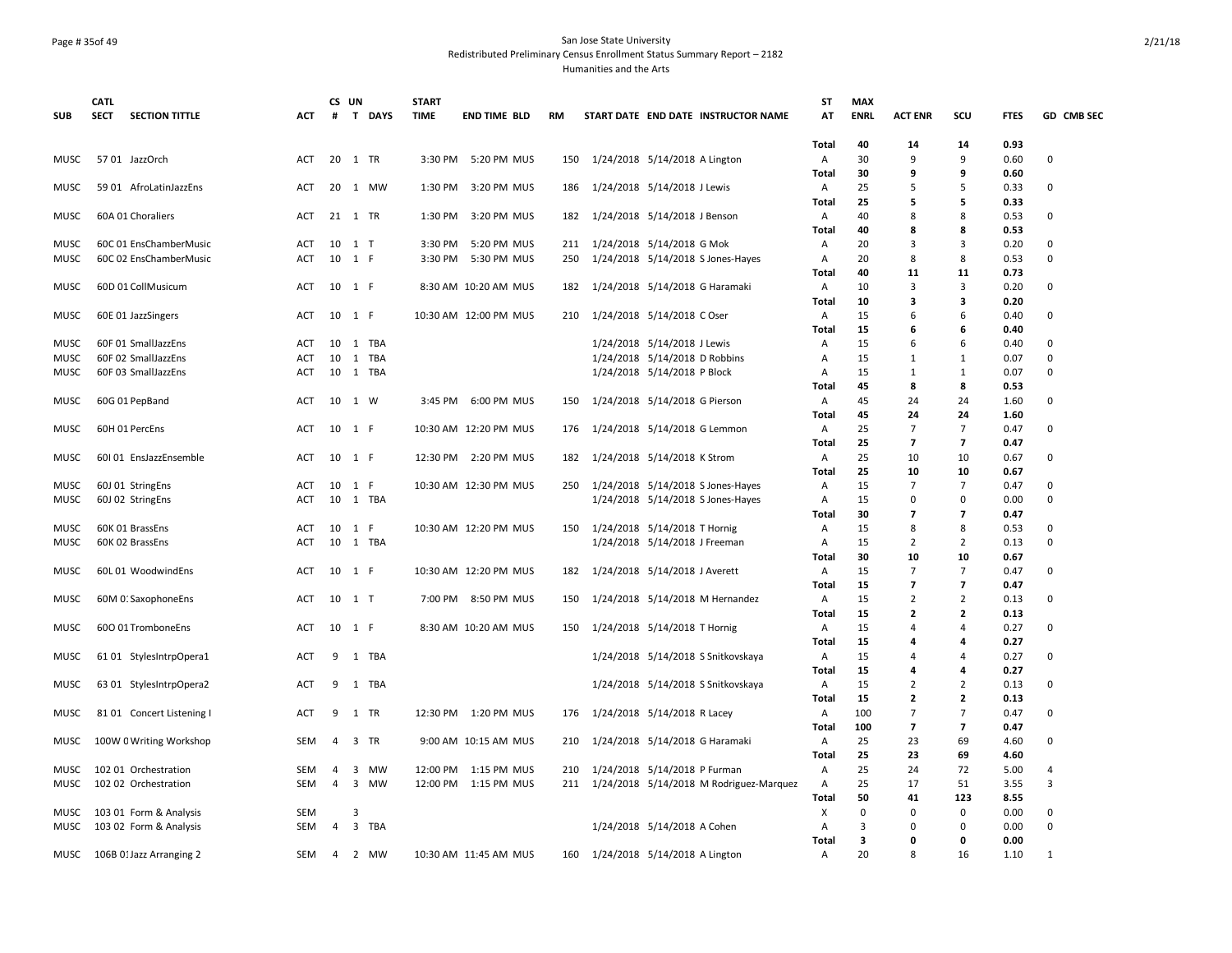### Page # 36of 49 San Jose State University Redistributed Preliminary Census Enrollment Status Summary Report – 2182 Humanities and the Arts

|              | <b>CATL</b> |                                    |            |                 | CS UN                   |            | <b>START</b> |                       |     |                                                           | ST                | <b>MAX</b>              |                |                |                |                |
|--------------|-------------|------------------------------------|------------|-----------------|-------------------------|------------|--------------|-----------------------|-----|-----------------------------------------------------------|-------------------|-------------------------|----------------|----------------|----------------|----------------|
| <b>SUB</b>   | <b>SECT</b> | <b>SECTION TITTLE</b>              | ACT        | #               |                         | T DAYS     | <b>TIME</b>  | <b>END TIME BLD</b>   | RM  | START DATE END DATE INSTRUCTOR NAME                       | AT                | <b>ENRL</b>             | <b>ACT ENR</b> | scu            | <b>FTES</b>    | GD CMB SEC     |
|              |             |                                    |            |                 |                         |            |              |                       |     |                                                           | <b>Total</b>      | 20                      | 8              | 16             | 1.10           |                |
| MUSC         |             | 111 01 Rom/Modern Mus History      | <b>LEC</b> |                 |                         | 2 3 MW     |              | 9:00 AM 10:15 AM MUS  | 250 | 1/24/2018 5/14/2018 G Haramaki                            | Α                 | 45                      | 50             | 150            | 10.00          | $\Omega$       |
|              |             |                                    |            |                 |                         |            |              |                       |     |                                                           | Total             | 45                      | 50             | 150            | 10.00          |                |
| MUSC         |             | 117 01 Mus Cul Latin Am            | <b>LEC</b> |                 |                         | 1 3 TR     |              | 9:00 AM 10:15 AM MUS  | 250 | 1/24/2018 5/14/2018 A Romero Ramirez                      | Α<br><b>Total</b> | 50                      | 52             | 156<br>156     | 10.45          | 1              |
| MUSC         |             | 120 01 Worlds of Jazz              | LEC        | 1               | $\overline{\mathbf{3}}$ | MW         |              | 10:30 AM 11:45 AM MUS | 150 | 1/24/2018 5/14/2018 J Lewis                               | Α                 | 50<br>70                | 52<br>68       | 204            | 10.45<br>13.60 | $\mathbf 0$    |
| MUSC         |             | 120 80 Worlds of Jazz              | <b>LEC</b> |                 |                         | 1 3 TBA    |              |                       |     | 1/24/2018 5/14/2018 A Lington                             | Α                 | 100                     | 56             | 168            | 11.20          | $\Omega$       |
|              |             |                                    |            |                 |                         |            |              |                       |     |                                                           | Total             | 170                     | 124            | 372            | 24.80          |                |
| MUSC         |             | 122B 01 FundTechDoReeds            | ACT        |                 |                         | 10 1 TR    |              | 11:30 AM 12:20 PM MUS |     | 182 1/24/2018 5/14/2018 R Lacey                           | Α                 | 20                      | 14             | 14             | 0.97           | $\overline{2}$ |
|              |             |                                    |            |                 |                         |            |              |                       |     |                                                           | Total             | 20                      | 14             | 14             | 0.97           |                |
| MUSC         |             | 123B 01 FundTechLowBr              | ACT        |                 |                         | 10 1 MW    |              | 10:30 AM 11:20 AM MUS | 182 | 1/24/2018 5/14/2018 T Hornig                              | Α                 | 20                      | 9              | 9              | 0.62           | $\mathbf{1}$   |
|              |             |                                    |            |                 |                         |            |              |                       |     |                                                           | Total             | 20                      | 9              | 9              | 0.62           |                |
| MUSC         |             | 125D 0: Fund Tech Percus           | ACT        | 9               | 1 F                     |            |              | 12:30 PM 2:20 PM MUS  | 176 | 1/24/2018 5/14/2018 G Lemmon                              | Α                 | 20                      | 13             | 13             | 0.87           | $\mathbf 0$    |
|              |             |                                    |            |                 |                         |            |              |                       |     |                                                           | Total             | 20                      | 13             | 13             | 0.87           |                |
| <b>MUSC</b>  |             | 127B 01 FundTechLowStr             | ACT        | 10 1 TR         |                         |            |              | 8:00 AM 8:50 AM MUS   |     | 150 1/24/2018 5/14/2018 S Jones-Hayes                     | Α                 | 20                      | 22             | 22             | 1.47           | $\Omega$       |
|              |             |                                    |            |                 |                         |            |              |                       |     |                                                           | Total             | 20                      | 22             | 22             | 1.47           |                |
| MUSC         |             | 130 01 Piano                       | <b>SUP</b> |                 | $\overline{2}$          |            |              |                       |     |                                                           | х                 | $\Omega$                | $\Omega$       | 0              | 0.00           | $\Omega$       |
|              |             |                                    |            |                 |                         |            |              |                       |     |                                                           | Total             | 0                       | $\Omega$       | 0              | 0.00           |                |
| MUSC         |             | 130B 01 Piano 6                    | <b>SUP</b> | $25 \quad 2$    |                         | TBA        |              |                       |     | 1/24/2018 5/14/2018 G Mok                                 | Α                 | 3                       | 1              | $\overline{2}$ | 0.13           | $\mathbf 0$    |
| MUSC         |             | 130B 0. Piano 6                    | SUP        |                 |                         | 25 2 TBA   |              |                       |     | 1/24/2018 5/14/2018 F Levy                                | Α                 | 3                       | 1              | $\overline{2}$ | 0.13           | $\Omega$       |
|              |             |                                    |            |                 |                         |            |              |                       |     |                                                           | Total             | 6                       | $\mathbf{z}$   | 4              | 0.27           |                |
| MUSC         |             | 130D 0: Piano 8                    | <b>SUP</b> |                 |                         | 25 2 TBA   |              |                       |     | 1/24/2018 5/14/2018 N Sultanov                            | Α                 | 3                       | O              | 0              | 0.00           | $\mathbf 0$    |
|              |             |                                    |            |                 |                         |            |              |                       |     |                                                           | Total             | 3                       | $\Omega$       | 0              | 0.00           |                |
| MUSC         |             | 133A 0. Voice 5                    | SUP        | 25 2            |                         | TBA        |              |                       |     | 1/24/2018 5/14/2018 J Frank                               | Α                 | 3                       | 1              | $\overline{2}$ | 0.13           | $\Omega$       |
| MUSC         |             | 133A 0. Voice 5                    | SUP        | 25 <sub>2</sub> |                         | <b>TBA</b> |              |                       |     | 1/24/2018 5/14/2018 S Bengochea                           | Α                 | 3                       | 2              | $\overline{a}$ | 0.27           | $\Omega$       |
| MUSC         |             | 133A 0. Voice 5                    | SUP        |                 |                         | 25 2 TBA   |              |                       |     | 1/24/2018 5/14/2018 L Pugh                                | Α                 | 3                       | $\Omega$       | $\mathbf 0$    | 0.00           | $\mathbf 0$    |
|              |             |                                    |            |                 |                         |            |              |                       |     |                                                           | <b>Total</b>      | q                       | 3              | 6              | 0.40           |                |
| MUSC         |             | 133B 01 Voice 6                    | <b>SUP</b> |                 |                         | 25 2 TBA   |              |                       |     | 1/24/2018 5/14/2018 S Bengochea                           | Α                 | 3                       | 1              | 2              | 0.13           | $\Omega$       |
| MUSC         |             | 133B 0. Voice 6                    | SUP        | $25 \quad 1$    |                         | TBA        |              |                       |     | 1/24/2018 5/14/2018 L Chianakas                           | Α                 | 3                       | 2              | $\overline{2}$ | 0.17           | $\overline{2}$ |
| MUSC         |             | 133B 0: Voice 6                    | SUP        | 25 2            |                         | TBA        |              |                       |     | 1/24/2018 5/14/2018 L Chianakas                           | Α                 | 3                       | 1              | $\overline{2}$ | 0.13           | $\Omega$       |
|              |             | MUSC 133B 04 Voice 6               | <b>SUP</b> |                 |                         | 25 2 TBA   |              |                       |     | 1/24/2018 5/14/2018 J Frank                               | A                 | 3                       | 2              | 4              | 0.27           | $\Omega$       |
|              |             | MUSC 133B 0! Voice 6               | SUP        | 25 2            |                         | TBA        |              |                       |     | 1/24/2018 5/14/2018 L Pugh                                | Α                 | 5                       | 1              | $\overline{2}$ | 0.13           | $\mathbf 0$    |
| MUSC         |             | 133B 06 Voice 6                    | <b>SUP</b> |                 |                         | 25 1 TBA   |              |                       |     | 1/24/2018 5/14/2018 S Bengochea                           | Α                 | 3                       | 1              | 1              | 0.08           | 1              |
| MUSC         |             | 133B 0. Voice 6                    | <b>SUP</b> |                 |                         | 25 1 TBA   |              |                       |     | 1/24/2018 5/14/2018 L Pugh                                | A                 | 3<br>23                 | $\Omega$       | $\Omega$<br>13 | 0.00           | $\Omega$       |
|              |             |                                    |            | 25 2            |                         | TBA        |              |                       |     |                                                           | Total             | 3                       | 8<br>2         | $\overline{4}$ | 0.92           | $\Omega$       |
| MUSC<br>MUSC |             | 133C 01 Voice 7<br>133C 02 Voice 7 | SUP<br>SUP | 25 2            |                         | TBA        |              |                       |     | 1/24/2018 5/14/2018 L Chianakas                           | Α                 | 3                       | $\mathbf{1}$   | $\overline{2}$ | 0.27<br>0.13   | $\Omega$       |
| MUSC         |             | 133C 0: Voice 7                    | <b>SUP</b> | $25 \quad 2$    |                         | TBA        |              |                       |     | 1/24/2018 5/14/2018 J Frank<br>1/24/2018 5/14/2018 L Pugh | Α<br>Α            | 3                       | $\mathbf{1}$   | 2              | 0.13           | $\mathbf 0$    |
| MUSC         |             | 133C 04 Voice 7                    | <b>SUP</b> |                 |                         | 25 2 TBA   |              |                       |     | 1/24/2018 5/14/2018 S Bengochea                           | Α                 | 3                       | $\Omega$       | $\mathbf 0$    | 0.00           | $\Omega$       |
|              |             |                                    |            |                 |                         |            |              |                       |     |                                                           | Total             | 12                      | 4              | 8              | 0.53           |                |
| MUSC         |             | 133D 0: Voice 8                    | <b>SUP</b> | 25 2            |                         | TBA        |              |                       |     | 1/24/2018 5/14/2018 S Bengochea                           | Α                 | 3                       | 1              | $\overline{2}$ | 0.13           | $\Omega$       |
| MUSC         |             | 133D 0. Voice 8                    | SUP        | 25              |                         | 2 TBA      |              |                       |     | 1/24/2018 5/14/2018 L Chianakas                           | Α                 | 3                       | 3              | 6              | 0.43           | 1              |
|              |             | MUSC 133D 0. Voice 8               | SUP        |                 |                         | 25 2 TBA   |              |                       |     | 1/24/2018 5/14/2018 J Frank                               | Α                 | 3                       | $\Omega$       | $\mathbf 0$    | 0.00           | $\Omega$       |
| MUSC         |             | 133D 0 Voice 8                     | <b>SUP</b> |                 |                         | 25 2 TBA   |              |                       |     | 1/24/2018 5/14/2018 L Pugh                                | A                 | 3                       | $\mathbf{1}$   | $\overline{2}$ | 0.13           | $\Omega$       |
| MUSC         |             | 133D 0! Voice 8                    | SUP        |                 |                         | 25 1 TBA   |              |                       |     | 1/24/2018 5/14/2018 L Chianakas                           | Α                 | 3                       | $\Omega$       | $\mathbf 0$    | 0.00           | $\mathbf 0$    |
|              |             |                                    |            |                 |                         |            |              |                       |     |                                                           | Total             | 15                      | 5              | 10             | 0.70           |                |
| MUSC         |             | 134A O. Strings 5                  | <b>SUP</b> |                 |                         | 36 2 TBA   |              |                       |     | 1/24/2018 5/14/2018 S Lin                                 | Α                 | 3                       | $\mathbf{1}$   | $\overline{2}$ | 0.13           | $\Omega$       |
|              |             |                                    |            |                 |                         |            |              |                       |     |                                                           | <b>Total</b>      | 3                       | 1              | $\overline{2}$ | 0.13           |                |
| MUSC         |             | 134B 01 Strings 6                  | SUP        | 36 2            |                         | TBA        |              |                       |     | 1/24/2018 5/14/2018 P Gelfand                             | Α                 | 3                       | 1              | 2              | 0.17           | 1              |
| MUSC         |             | 134B O. Strings 6                  | <b>SUP</b> |                 |                         | 36 2 TBA   |              |                       |     | 1/24/2018 5/14/2018 S Jones-Hayes                         | A                 | 3                       | 1              | $\overline{2}$ | 0.13           | $\Omega$       |
| MUSC         |             | 134B 0: Strings 6                  | SUP        |                 |                         | 36 2 TBA   |              |                       |     | 1/24/2018 5/14/2018 S Lin                                 | Α                 | $\overline{\mathbf{3}}$ | $\mathbf{1}$   | $\overline{2}$ | 0.13           | $\Omega$       |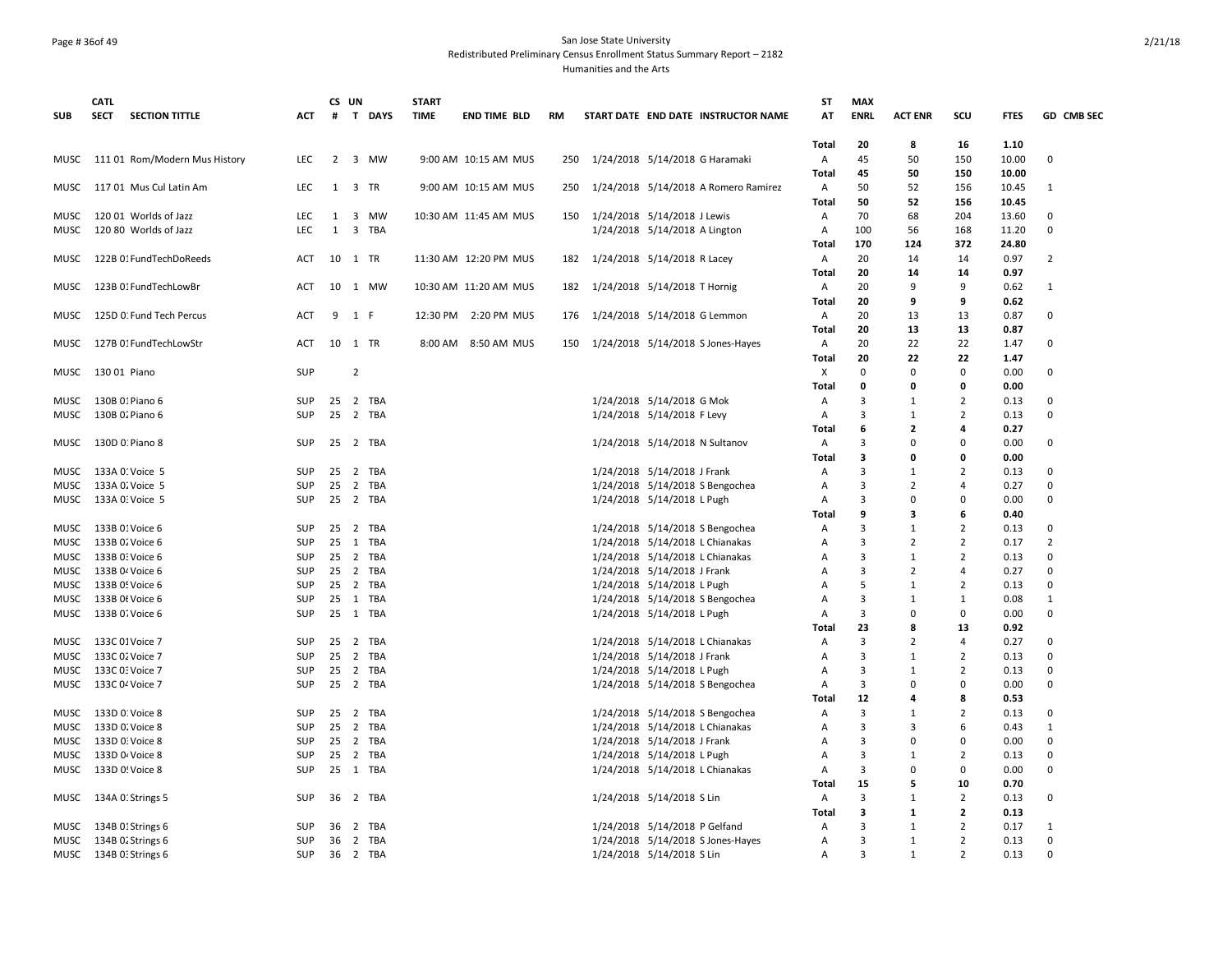# Page # 37of 49 San Jose State University Redistributed Preliminary Census Enrollment Status Summary Report – 2182 Humanities and the Arts

|             | <b>CATL</b>                          |            | CS UN           |                             | <b>START</b> |                     |    |                                      | ST             | <b>MAX</b>  |                |                |             |             |
|-------------|--------------------------------------|------------|-----------------|-----------------------------|--------------|---------------------|----|--------------------------------------|----------------|-------------|----------------|----------------|-------------|-------------|
| <b>SUB</b>  | <b>SECTION TITTLE</b><br><b>SECT</b> | ACT        | #               | $\mathbf{T}$<br><b>DAYS</b> | <b>TIME</b>  | <b>END TIME BLD</b> | RM | START DATE END DATE INSTRUCTOR NAME  | AT             | <b>ENRL</b> | <b>ACT ENR</b> | scu            | <b>FTES</b> | GD CMB SEC  |
| MUSC        | 134B O <sub>'</sub> Strings 6        | <b>SUP</b> | 36              | $\overline{2}$<br>TBA       |              |                     |    | 1/24/2018 5/14/2018 B Moyer          | Α              | 3           | 1              | 2              | 0.13        | $\Omega$    |
|             |                                      |            |                 |                             |              |                     |    |                                      | <b>Total</b>   | 12          | 4              | 8              | 0.57        |             |
| MUSC        | 134C 01 Strings 7                    | <b>SUP</b> | 25              | $\overline{2}$<br>TBA       |              |                     |    | 1/24/2018 5/14/2018 S Jones-Hayes    | Α              | 3           | 1              | $\overline{2}$ | 0.13        | $\mathbf 0$ |
|             |                                      |            |                 |                             |              |                     |    |                                      | Total          | 3           | -1             | $\overline{2}$ | 0.13        |             |
| MUSC        | 134D 0: Strings 8                    | <b>SUP</b> |                 | 25 2 TBA                    |              |                     |    | 1/24/2018 5/14/2018 S Jones-Hayes    | Α              | 3           | $\Omega$       | $\mathbf 0$    | 0.00        | 0           |
| MUSC        | 134D 0. Strings 8                    | <b>SUP</b> | 25 2            | TBA                         |              |                     |    | 1/24/2018 5/14/2018 B Moyer          | Α              | 3           | 0              | $\Omega$       | 0.00        | $\mathbf 0$ |
|             |                                      |            |                 |                             |              |                     |    |                                      | Total          | 6           | 0              | $\mathbf 0$    | 0.00        |             |
| MUSC        | 135A 0. Woodwinds 5                  | <b>SUP</b> |                 | 25 2 TBA                    |              |                     |    | 1/24/2018 5/14/2018 M Hernandez      | Α              | 3           | $\Omega$       | $\mathbf 0$    | 0.00        | $\mathbf 0$ |
| MUSC        | 135A 0. Woodwinds 5                  | <b>SUP</b> |                 | 25 2 TBA                    |              |                     |    | 1/24/2018 5/14/2018 J Averett        | Α              | 3           | $\Omega$       | $\mathbf 0$    | 0.00        | $\Omega$    |
|             |                                      |            |                 |                             |              |                     |    |                                      | Total          | 6           | $\Omega$       | 0              | 0.00        |             |
| MUSC        | 135B 01 Woodwinds 6                  | <b>SUP</b> | 25              | $\overline{2}$<br>TBA       |              |                     |    | 1/24/2018 5/14/2018 J Averett        | Α              | 3           | 2              | $\overline{4}$ | 0.27        | 0           |
| MUSC        | 135B 0. Woodwinds 6                  | <b>SUP</b> | 25              | $\overline{2}$<br>TBA       |              |                     |    | 1/24/2018 5/14/2018 M Hernandez      | Α              | 4           | 3              | 6              | 0.40        | $\mathbf 0$ |
| MUSC        | 135B 0: Woodwinds 6                  | <b>SUP</b> |                 | 25 2 TBA                    |              |                     |    | 1/24/2018 5/14/2018 Y Chou           | $\overline{A}$ | 3           | 1              | $\overline{2}$ | 0.13        | $\mathbf 0$ |
|             |                                      |            |                 |                             |              |                     |    |                                      | Total          | 10          | 6              | 12             | 0.80        |             |
| MUSC        | 135C 01 Woodwinds 7                  | <b>SUP</b> |                 | 25 2 TBA                    |              |                     |    | 1/24/2018 5/14/2018 C Payne          | Α              | 3           | $\Omega$       | $\mathbf 0$    | 0.00        | $\Omega$    |
|             |                                      |            |                 |                             |              |                     |    |                                      | Total          | 3           | O              | 0              | 0.00        |             |
| MUSC        | 135D 0: Woodwinds 8                  | <b>SUP</b> |                 | 25 2 TBA                    |              |                     |    | 1/24/2018 5/14/2018 J Averett        | Α              | 3           | -1             | 2              | 0.13        | 0           |
| MUSC        | 135D 0. Woodwinds 8                  | <b>SUP</b> |                 | 25 2 TBA                    |              |                     |    | 1/24/2018 5/14/2018 M Hernandez      | Α              | 3           | 1              | 2              | 0.13        | $\mathbf 0$ |
|             |                                      |            |                 |                             |              |                     |    |                                      | Total          | 6           | $\overline{2}$ | 4              | 0.27        |             |
| MUSC        | 136B 01 Brass 5                      | <b>SUP</b> |                 | 25 2 TBA                    |              |                     |    | 1/24/2018 5/14/2018 T Hornig         | Α              | 5           | $\mathbf{1}$   | $\overline{2}$ | 0.13        | $\Omega$    |
|             |                                      |            |                 |                             |              |                     |    |                                      | Total          | 5           | 1              | $\overline{2}$ | 0.13        |             |
| MUSC        | 136C 01 Brass 6                      | <b>SUP</b> | $25 \quad 2$    | TBA                         |              |                     |    | 1/24/2018 5/14/2018 J Freeman        | Α              | 3           | $\mathbf{1}$   | 2              | 0.13        | $\Omega$    |
| MUSC        | 136C 02 Brass 6                      | <b>SUP</b> |                 | 25 2 TBA                    |              |                     |    | 1/24/2018 5/14/2018 T Hornig         | Α              | 3           | 1              | $\overline{2}$ | 0.13        | $\mathbf 0$ |
| MUSC        | 136C 0: Brass 6                      | <b>SUP</b> |                 | 25 2 TBA                    |              |                     |    | 1/24/2018 5/14/2018 C Smith Franklin | Α              | 3           | 1              | 2              | 0.13        | 0           |
|             |                                      |            |                 |                             |              |                     |    |                                      | Total          | 9           | з              | 6              | 0.40        |             |
| MUSC        | 136E 01 Brass 8                      | <b>SUP</b> |                 | 25 2 TBA                    |              |                     |    | 1/24/2018 5/14/2018 F Byram          | Α              | 3           | 1              | $\overline{2}$ | 0.13        | $\Omega$    |
| MUSC        | 136E 02 Brass 8                      | <b>SUP</b> |                 | 25 2 TBA                    |              |                     |    | 1/24/2018 5/14/2018 J Freeman        |                | 3           | 3              | 6              | 0.40        | $\Omega$    |
|             |                                      |            |                 |                             |              |                     |    |                                      | Α              | 3           | $\Omega$       |                |             | $\Omega$    |
| MUSC        | 136E 0: Brass 8                      | <b>SUP</b> |                 | 25 2 TBA                    |              |                     |    | 1/24/2018 5/14/2018 T Hornig         | Α              |             |                | $\mathbf 0$    | 0.00        |             |
|             |                                      |            |                 |                             |              |                     |    |                                      | Total          | 9           | 4              | 8              | 0.53        |             |
| MUSC        | 137A 0: Percussion 5                 | <b>SUP</b> |                 | 25 2 TBA                    |              |                     |    | 1/24/2018 5/14/2018 G Lemmon         | Α              | 5           | -1             | $\overline{2}$ | 0.13        | 0           |
|             |                                      |            |                 |                             |              |                     |    |                                      | Total          | 5           | 1              | $\overline{2}$ | 0.13        |             |
| MUSC        | 137B 01 Percussion 6                 | <b>SUP</b> | 25 2            | TBA                         |              |                     |    | 1/24/2018 5/14/2018 G Lemmon         | Α              | 3           | 3              | 6              | 0.40        | $\mathbf 0$ |
|             |                                      |            |                 |                             |              |                     |    |                                      | Total          | 3           | з              | 6              | 0.40        |             |
| MUSC        | 137C 01 Percussion 7                 | <b>SUP</b> | 25              | $\overline{2}$<br>TBA       |              |                     |    | 1/24/2018 5/14/2018 G Lemmon         | Α              | 3           | $\mathbf{1}$   | $\overline{2}$ | 0.13        | $\mathbf 0$ |
|             |                                      |            |                 |                             |              |                     |    |                                      | Total          | 3           | 1              | $\overline{2}$ | 0.13        |             |
| MUSC        | 137D 0: Percussion 8                 | <b>SUP</b> |                 | 25 2 TBA                    |              |                     |    | 1/24/2018 5/14/2018 G Lemmon         | Α              | 3           | 1              | $\overline{2}$ | 0.13        | 0           |
|             |                                      |            |                 |                             |              |                     |    |                                      | Total          | 3           | 1              | $\overline{2}$ | 0.13        |             |
| MUSC        | 138A 0. Composition                  | <b>SUP</b> |                 | 1                           |              |                     |    |                                      | Х              | 0           | $\Omega$       | 0              | 0.00        | $\mathbf 0$ |
| MUSC        | 138A 0. Composition                  | <b>SUP</b> |                 | $\mathbf{1}$                |              |                     |    |                                      | X              | $\Omega$    | $\Omega$       | $\mathbf 0$    | 0.00        | $\mathbf 0$ |
|             |                                      |            |                 |                             |              |                     |    |                                      | Total          | 0           | O              | 0              | 0.00        |             |
| MUSC        | 138B 01 Composition 5                | <b>SUP</b> |                 | 25 2 TBA                    |              |                     |    | 1/24/2018 5/14/2018 B Belet          | Α              | 4           | -1             | $\overline{2}$ | 0.13        | $\Omega$    |
| MUSC        | 138B 0. Composition 5                | <b>SUP</b> | 25              | $\overline{2}$<br>TBA       |              |                     |    | 1/24/2018 5/14/2018 P Furman         | Α              | 4           | 1              | $\overline{2}$ | 0.13        | $\mathbf 0$ |
|             |                                      |            |                 |                             |              |                     |    |                                      | Total          | 8           | $\overline{2}$ | 4              | 0.27        |             |
| MUSC        | 138C 01 Composition 6                | <b>SUP</b> |                 | 25 2 TBA                    |              |                     |    | 1/24/2018 5/14/2018 B Belet          | Α              | 3           | $\mathbf{1}$   | $\overline{2}$ | 0.13        | $\Omega$    |
| <b>MUSC</b> | 138C 02 Composition 6                | <b>SUP</b> |                 | 25 2 TBA                    |              |                     |    | 1/24/2018 5/14/2018 P Furman         | Α              | 3           | 3              | 6              | 0.40        | $\Omega$    |
|             |                                      |            |                 |                             |              |                     |    |                                      | <b>Total</b>   | 6           | 4              | 8              | 0.53        |             |
| MUSC        | 138D 0: Composition 7                | <b>SUP</b> | 25 <sub>2</sub> | TBA                         |              |                     |    | 1/24/2018 5/14/2018 B Belet          | Α              | 3           | $\mathbf{1}$   | $\overline{2}$ | 0.13        | 0           |
| MUSC        | 138D 0. Composition 7                | <b>SUP</b> |                 | 25 2 TBA                    |              |                     |    | 1/24/2018 5/14/2018 P Furman         | Α              | 3           | 2              | $\overline{4}$ | 0.27        | $\mathbf 0$ |
|             |                                      |            |                 |                             |              |                     |    |                                      | Total          | 6           | 3              | 6              | 0.40        |             |
|             | MUSC 138E 01 Composition 8           | <b>SUP</b> |                 | 25 2 TBA                    |              |                     |    | 1/24/2018 5/14/2018 B Belet          | $\overline{A}$ | 3           | 1              | $\overline{2}$ | 0.13        | $\Omega$    |
|             |                                      |            |                 |                             |              |                     |    |                                      | Total          | 3           | $\mathbf{1}$   | $\overline{2}$ | 0.13        |             |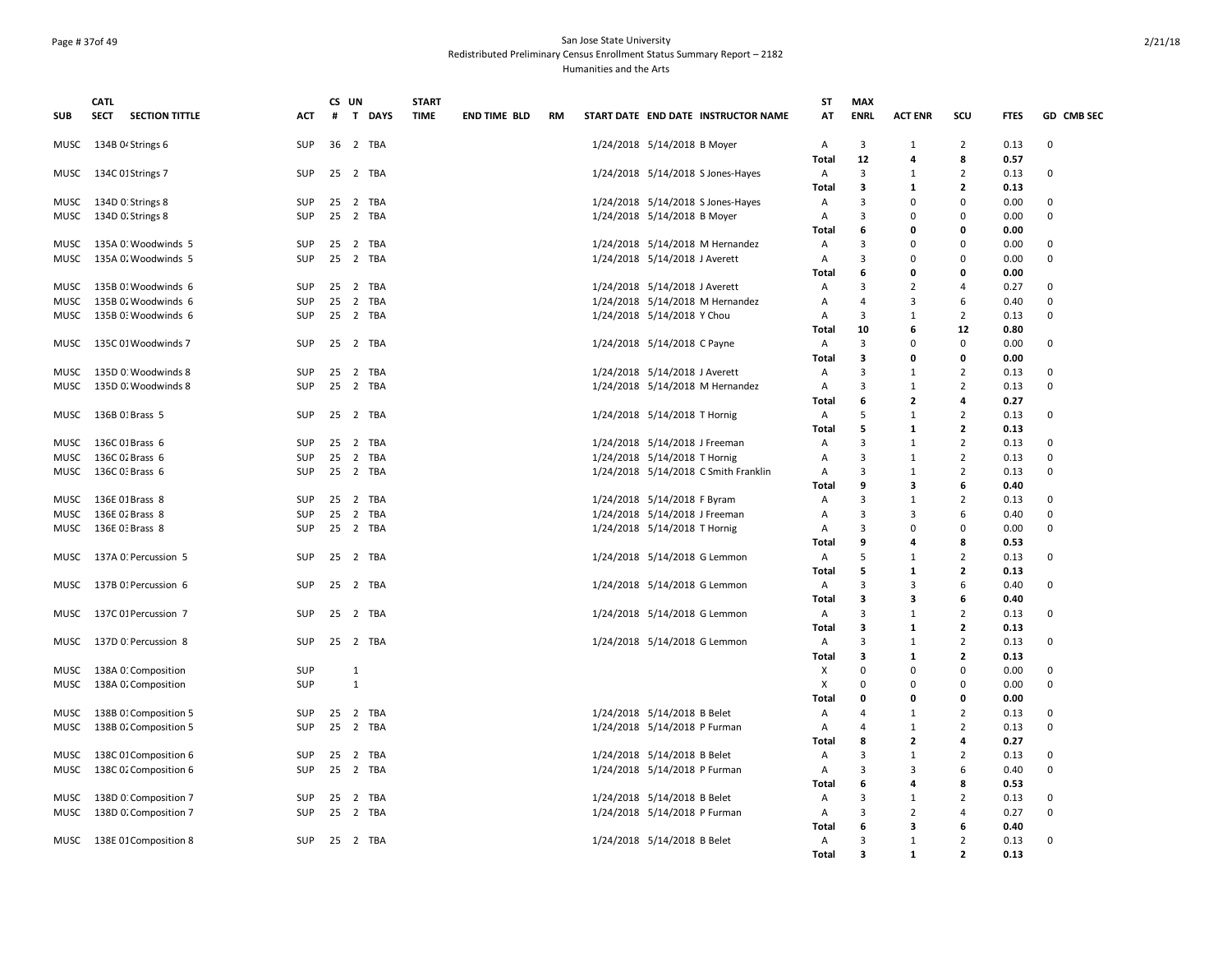### Page # 38of 49 San Jose State University Redistributed Preliminary Census Enrollment Status Summary Report – 2182 Humanities and the Arts

|             | <b>CATL</b>                          |            |                | CS UN                       | <b>START</b> |                       |           |                                     | <b>ST</b>      | <b>MAX</b>     |                |                |             |                |
|-------------|--------------------------------------|------------|----------------|-----------------------------|--------------|-----------------------|-----------|-------------------------------------|----------------|----------------|----------------|----------------|-------------|----------------|
| <b>SUB</b>  | <b>SECT</b><br><b>SECTION TITTLE</b> | ACT        | #              | $\mathsf{T}$<br><b>DAYS</b> | <b>TIME</b>  | END TIME BLD          | <b>RM</b> | START DATE END DATE INSTRUCTOR NAME | AT             | <b>ENRL</b>    | <b>ACT ENR</b> | SCU            | <b>FTES</b> | GD CMB SEC     |
| MUSC        | 139A 0. Jazz Studies 5               | <b>SUP</b> | 25             | $\overline{2}$<br>TBA       |              |                       |           | 1/24/2018 5/14/2018 J Lewis         | A              | 3              | 1              | $\overline{2}$ | 0.13        | $\Omega$       |
| MUSC        | 139A O. Jazz Studies 5               | <b>SUP</b> | 25             | 2 TBA                       |              |                       |           | 1/24/2018 5/14/2018 R Vandivier     | Α              | 3              | 3              | 6              | 0.40        | $\mathbf 0$    |
| MUSC        | 139A 0: Jazz Studies 5               | <b>SUP</b> | 25             | 2 TBA                       |              |                       |           | 1/24/2018 5/14/2018 D Robbins       | Α              | 3              | 1              | $\overline{2}$ | 0.13        | $\Omega$       |
|             |                                      |            |                |                             |              |                       |           |                                     | Total          | 9              | 5              | 10             | 0.67        |                |
| <b>MUSC</b> | 139B 01 Jazz Studies 6               | <b>SUP</b> | 36             | 2 TBA                       |              |                       |           | 1/24/2018 5/14/2018 D Behroozi      | Α              | 3              | 1              | $\overline{2}$ | 0.13        | $\Omega$       |
| MUSC        | 139B 0. Jazz Studies 6               | SUP        | 25             | 2 TBA                       |              |                       |           | 1/24/2018 5/14/2018 K Geisick       | Α              | $\overline{3}$ | 1              | $\overline{2}$ | 0.13        | $\Omega$       |
| MUSC        | 139B 0: Jazz Studies 6               | <b>SUP</b> | 25             | 2 TBA                       |              |                       |           | 1/24/2018 5/14/2018 J Lewis         | Α              | 5              | 4              | 8              | 0.53        | $\Omega$       |
| MUSC        | 139B 04 Jazz Studies 6               | SUP        | 25             | 2 TBA                       |              |                       |           | 1/24/2018 5/14/2018 J Lewis         | A              | $\overline{3}$ | 0              | $\mathbf 0$    | 0.00        | $\mathbf 0$    |
| MUSC        | 139B 0! Jazz Studies 6               | SUP        |                | 25 2 TBA                    |              |                       |           | 1/24/2018 5/14/2018 A Lington       | Α              | 3              | -1             | 2              | 0.13        | $\Omega$       |
| MUSC        | 139B Of Jazz Studies 6               | SUP        |                | 25 2 TBA                    |              |                       |           | 1/24/2018 5/14/2018 D Robbins       | A              | 3              | $\Omega$       | $\Omega$       | 0.00        | $\Omega$       |
| MUSC        | 139B 0. Jazz Studies 6               | <b>SUP</b> | 25             | 2 TBA                       |              |                       |           | 1/24/2018 5/14/2018 R Vandivier     | Α              | 3              | 2              | $\overline{4}$ | 0.27        | $\mathbf 0$    |
|             |                                      |            |                |                             |              |                       |           |                                     | <b>Total</b>   | 23             | 9              | 18             | 1.20        |                |
| <b>MUSC</b> | 139C 01 Jazz Studies 7               | <b>SUP</b> | 36             | 2 TBA                       |              |                       |           | 1/24/2018 5/14/2018 A Lington       | Α              | 3              | $\Omega$       | $\mathbf 0$    | 0.00        | $\Omega$       |
| <b>MUSC</b> | 139C 02 Jazz Studies 7               | <b>SUP</b> | 36             | 2 TBA                       |              |                       |           | 1/24/2018 5/14/2018 R Vandivier     | A              | 3              | $\mathbf{1}$   | $\overline{2}$ | 0.13        | $\Omega$       |
|             |                                      |            |                |                             |              |                       |           |                                     | Total          | 6              | 1              | $\overline{2}$ | 0.13        |                |
| MUSC        | 139D 0: Jazz Studies 8               | SUP        | 36             | 2 TBA                       |              |                       |           | 1/24/2018 5/14/2018 K Geisick       | Α              | 3              | $\Omega$       | $\Omega$       | 0.00        | $\mathbf 0$    |
| MUSC        | 139D 0. Jazz Studies 8               | SUP        | 36             | 2 TBA                       |              |                       |           | 1/24/2018 5/14/2018 J Lewis         | Α              | 4              | 3              | 6              | 0.43        | 1              |
| MUSC        | 139D 0: Jazz Studies 8               | SUP        | 36             | 2 TBA                       |              |                       |           | 1/24/2018 5/14/2018 R Vandivier     | Α              | 3              | 1              | 2              | 0.13        | $\Omega$       |
| MUSC        | 139D 0. Jazz Studies 8               | <b>SUP</b> | 25             | 2<br>TBA                    |              |                       |           | 1/24/2018 5/14/2018 D Behroozi      | A              | 3              | $\Omega$       | $\Omega$       | 0.00        | $\Omega$       |
| MUSC        | 139D 0! Jazz Studies 8               | <b>SUP</b> |                | 25 2 TBA                    |              |                       |           | 1/24/2018 5/14/2018 J Lewis         | Α              | 3              | $\Omega$       | $\mathbf 0$    | 0.00        | $\mathbf 0$    |
|             |                                      |            |                |                             |              |                       |           |                                     | Total          | 16             | 4              | 8              | 0.57        |                |
| MUSC        | 140B 01 Jazz Improv - II             | <b>SEM</b> | 4              | 2<br>T                      |              | 10:30 AM 11:20 AM MUS | 186       | 1/24/2018 5/14/2018 A Lington       | Α              | 25             | q              | 9              | 1.20        | $\Omega$       |
| MUSC        | 140B 0. Jazz Improv - II             | ACT        | 9              | 0 TBA                       |              |                       |           | 1/24/2018 5/14/2018                 | Α              | 25             | 9              | 9              | 0.00        | $\mathbf 0$    |
|             |                                      |            |                |                             |              |                       |           |                                     | Total          | 50             | 18             | 18             | 1.20        |                |
| MUSC        | 140C 01 Jazz Improv III              | <b>SEM</b> |                | $\overline{2}$              |              |                       |           |                                     | х              | $\Omega$       | 0              | $\Omega$       | 0.00        | $\mathbf 0$    |
| MUSC        | 140C 02 Jazz Improv III              | ACT        |                | $\mathbf 0$                 |              |                       |           |                                     | X              | $\Omega$       | $\Omega$       | $\Omega$       | 0.00        | $\mathbf 0$    |
|             |                                      |            |                |                             |              |                       |           |                                     | <b>Total</b>   | 0              | O              | $\Omega$       | 0.00        |                |
| MUSC        | 142 01 Art Song Rep                  | <b>ACT</b> |                | $\mathbf{1}$                |              |                       |           |                                     | X              | $\Omega$       | ŋ              | $\Omega$       | 0.00        | $\Omega$       |
|             |                                      |            |                |                             |              |                       |           |                                     | <b>Total</b>   | 0              | $\Omega$       | $\mathbf 0$    | 0.00        |                |
| <b>MUSC</b> | 143 01 CollabKeyPerf                 | <b>ACT</b> | 9              | 1 R                         |              | 3:30 PM 5:20 PM MUS   | 208       | 1/24/2018 5/14/2018 S Brook         | A              | 15             | 8              | 8              | 0.55        | $\mathbf{1}$   |
|             |                                      |            |                |                             |              |                       |           |                                     | Total          | 15             | 8              | 8              | 0.55        |                |
| MUSC        | 144 01 REP:Solo Lit Perf Pract       | ACT        |                | 1                           |              |                       |           |                                     | х              | $\Omega$       | $\Omega$       | 0              | 0.00        | $\Omega$       |
| MUSC        | 144 02 REP:Solo Lit Perf Pract       | ACT        | 9              | <sup>1</sup><br>W           |              | 3:30 PM 5:20 PM MUS   | 176       | 1/24/2018 5/14/2018 J Frank         | Α              | 22             | 15             | 15             | 1.03        | $\overline{2}$ |
| MUSC        | 144 03 REP:Solo Lit Perf Pract       | <b>ACT</b> |                | 1                           |              |                       |           |                                     | X              | 0              | 0              | $\mathbf 0$    | 0.00        | $\mathbf 0$    |
| MUSC        | 144 04 REP:Solo Lit Perf Pract       | <b>ACT</b> | 9              | 1<br>M                      | 3:30 PM      | 5:20 PM MUS           | 176       | 1/24/2018 5/14/2018 G Mok           | Α              | 20             | 7              | $\overline{7}$ | 0.52        | $\overline{3}$ |
|             |                                      |            |                |                             |              |                       |           |                                     | <b>Total</b>   | 42             | 22             | 22             | 1.55        |                |
| MUSC        | 145 01 REP: Perf Concepts            | <b>SEM</b> | 5              | 2<br>TR                     |              | 1:30 PM 2:20 PM MUS   | 160       | 1/24/2018 5/14/2018 G Mok           | $\overline{A}$ | 22             | 9              | 18             | 1.30        | 3              |
|             |                                      |            |                |                             |              |                       |           |                                     | <b>Total</b>   | 22             | 9              | 18             | 1.30        |                |
| MUSC        | 146 01 IntrAppMusicPed               | <b>SEM</b> |                | $\overline{2}$              |              |                       |           |                                     | X              | $\mathbf 0$    | $\Omega$       | 0              | 0.00        | $\mathbf 0$    |
|             |                                      |            |                |                             |              |                       |           |                                     | Total          | 0              | 0              | 0              | 0.00        |                |
| MUSC        | 147B 01 Adv Cond Instr               | <b>SEM</b> | $\overline{4}$ | 2 MW                        |              | 12:00 PM 1:15 PM MUS  | 182       | 1/24/2018 5/14/2018 D Vickerman     | Α              | 20             | 15             | 15             | 2.03        | $\mathbf{1}$   |
| MUSC        | 147B 0. Adv Cond Instr               | ACT        | 10             | $\mathbf 0$<br>TBA          |              |                       |           | 1/24/2018 5/14/2018 D Vickerman     | Α              | 20             | 15             | 15             | 0.00        | $\mathbf{1}$   |
|             |                                      |            |                |                             |              |                       |           |                                     | <b>Total</b>   | 40             | 30             | 30             | 2.03        |                |
| MUSC        | 147C 01 Adv Cond Choral              | ACT        | 10             | 0<br>MW                     |              | 12:00 PM 1:15 PM MUS  | 150       | 1/24/2018 5/14/2018 J Benson        | Α              | 20             | 14             | 14             | 0.00        | $\overline{2}$ |
| <b>MUSC</b> | 147C 02 Adv Cond Choral              | <b>LEC</b> | $\overline{4}$ | $\overline{2}$<br>TBA       |              |                       |           | 1/24/2018 5/14/2018 J Benson        | A              | 20             | 14             | 14             | 1.93        | $\overline{2}$ |
|             |                                      |            |                |                             |              |                       |           |                                     | <b>Total</b>   | 40             | 28             | 28             | 1.93        |                |
| MUSC        | 150A 0: ENS: Concert Choir           | ACT        | 9              | 1 MW                        |              | 1:30 PM 3:20 PM MUS   | 150       | 1/24/2018 5/14/2018 J Benson        | Α              | 80             | 31             | 31             | 2.08        | 1              |
|             |                                      |            |                |                             |              |                       |           |                                     | Total          | 80             | 31             | 31             | 2.08        |                |
| MUSC        | 151 01 ENS: UnivChorales             | ACT        | 9              | 1 MW                        | 3:30 PM      | 4:20 PM MUS           | 182       | 1/24/2018 5/14/2018 J Benson        | Α              | 40             | 6              | 6              | 0.43        | $\overline{2}$ |
| MUSC        | 151 02 ENS: UnivChorales             | <b>ACT</b> | 9              | 1 TR                        |              | 3:30 PM 4:20 PM MUS   |           | 182 1/24/2018 5/14/2018 M Millman   | A              | 40             | 6              | 6              | 0.42        | $\mathbf{1}$   |
|             |                                      |            |                |                             |              |                       |           |                                     | Total          | 80             | 12             | 12             | 0.85        |                |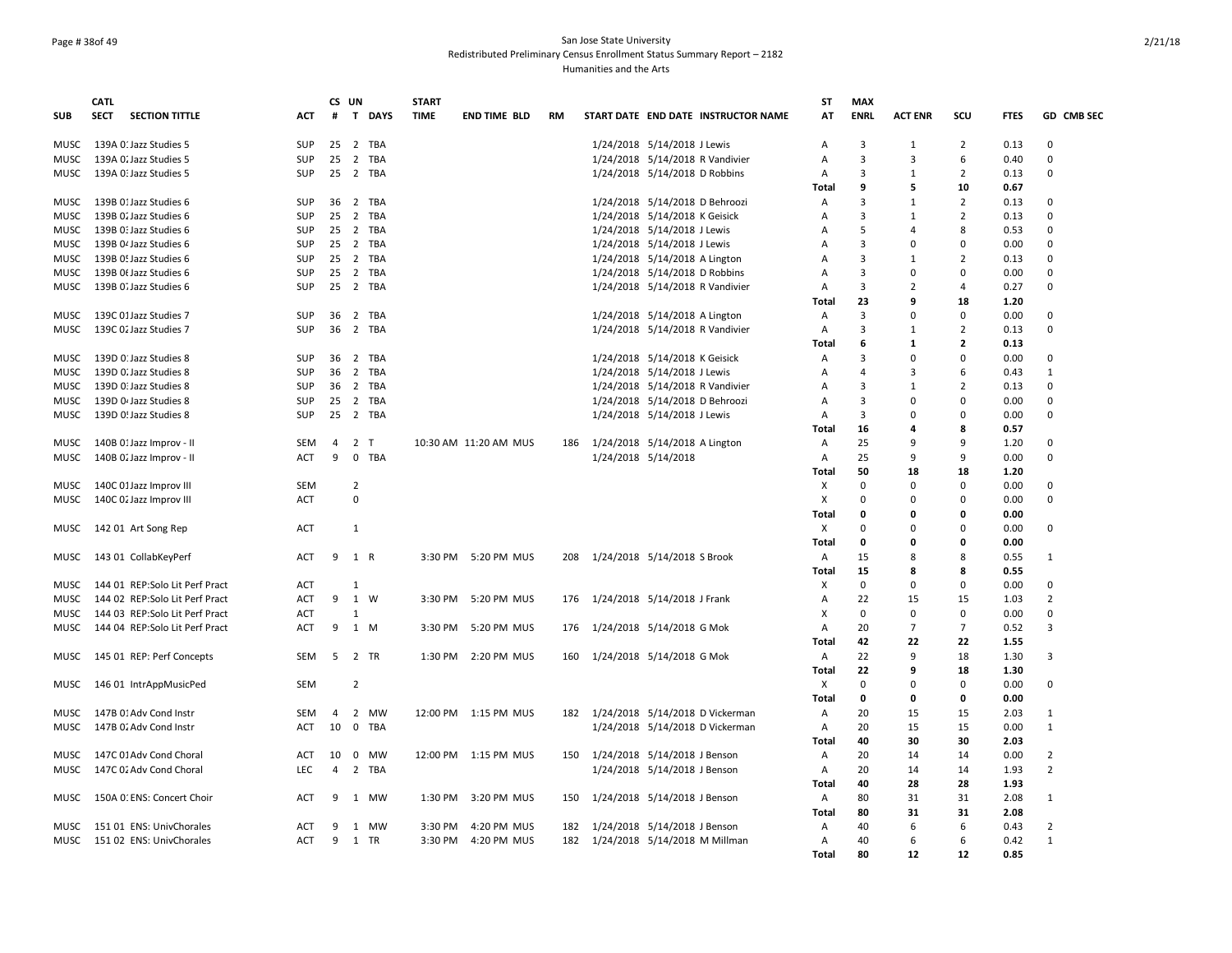### Page # 39of 49 San Jose State University Redistributed Preliminary Census Enrollment Status Summary Report – 2182 Humanities and the Arts

| <b>SUB</b>  | <b>CATL</b><br><b>SECT</b> | <b>SECTION TITTLE</b>             | ACT        | CS UN<br>#     | $\mathbf{T}$            | <b>DAYS</b> | <b>START</b><br><b>TIME</b> | <b>END TIME BLD</b>   | <b>RM</b> |  | START DATE END DATE INSTRUCTOR NAME | <b>ST</b><br>AT | <b>MAX</b><br><b>ENRL</b> | <b>ACT ENR</b>          | scu                     | <b>FTES</b>  | GD CMB SEC     |
|-------------|----------------------------|-----------------------------------|------------|----------------|-------------------------|-------------|-----------------------------|-----------------------|-----------|--|-------------------------------------|-----------------|---------------------------|-------------------------|-------------------------|--------------|----------------|
|             |                            |                                   |            |                |                         |             |                             |                       |           |  |                                     |                 |                           |                         |                         |              |                |
| MUSC        |                            | 152 01 ENS: Opera Theater         | ACT        | 20             |                         | 1 TR        | 3:30 PM                     | 5:20 PM MUS           | 176       |  | 1/24/2018 5/14/2018 L Chianakas     | Α               | 30<br>30                  | 10                      | 10                      | 0.68         | 1              |
|             |                            | 153 01 ENS: UnivSymphOrchest      | ACT        | 21 1 TR        |                         |             | 1:30 PM                     | 3:20 PM MUS           | 176       |  | 1/24/2018 5/14/2018 A Cohen         | Total<br>Α      | 65                        | 10<br>12                | 10<br>12                | 0.68<br>0.80 | 0              |
| MUSC        |                            |                                   |            |                |                         |             |                             |                       |           |  |                                     | Total           | 65                        | 12                      | 12                      | 0.80         |                |
| MUSC        |                            | 154 01 ENS: Symphonic Band        | ACT        | 21 1 TR        |                         |             | 1:30 PM                     | 3:20 PM MUS           | 150       |  | 1/24/2018 5/14/2018 D Vickerman     | A               | 65                        | 19                      | 19                      | 1.27         | $\Omega$       |
|             |                            |                                   |            |                |                         |             |                             |                       |           |  |                                     | Total           | 65                        | 19                      | 19                      | 1.27         |                |
| MUSC        |                            | 155 01 ENS: Wind Ensemble         | ACT        |                |                         | 21 1 MW     |                             | 1:30 PM 3:20 PM MUS   | 176       |  | 1/24/2018 5/14/2018 D Vickerman     | Α               | 65                        | 24                      | 24                      | 1.60         | $\Omega$       |
|             |                            |                                   |            |                |                         |             |                             |                       |           |  |                                     | Total           | 65                        | 24                      | 24                      | 1.60         |                |
| MUSC        |                            | 157 01 ENS: Jazz Orch             | ACT        | 20 1 TR        |                         |             | 3:30 PM                     | 5:20 PM MUS           | 150       |  | 1/24/2018 5/14/2018 A Lington       | Α               | 25                        | 13                      | 13                      | 0.90         | $\overline{2}$ |
|             |                            |                                   |            |                |                         |             |                             |                       |           |  |                                     | Total           | 25                        | 13                      | 13                      | 0.90         |                |
| MUSC        |                            | 159 01 ENS: Afro-Latin Jazz Ens   | ACT        | 20             |                         | 1 MW        | 1:30 PM                     | 3:20 PM MUS           | 186       |  | 1/24/2018 5/14/2018 J Lewis         | Α               | 25                        | 6                       | 6                       | 0.40         | $\Omega$       |
|             |                            |                                   |            |                |                         |             |                             |                       |           |  |                                     | Total           | 25                        | 6                       | 6                       | 0.40         |                |
| MUSC        |                            | 160A 0: ENS: Choraliers           | ACT        | 21 1 TR        |                         |             | 1:30 PM                     | 3:20 PM MUS           | 182       |  | 1/24/2018 5/14/2018 J Benson        | Α               | 40                        | 20                      | 20                      | 1.35         | 1              |
|             |                            |                                   |            |                |                         |             |                             |                       |           |  |                                     | Total           | 40                        | 20                      | 20                      | 1.35         |                |
| MUSC        |                            | 160C 01 EnsChamberMusic           | ACT        | 10             | 1 T                     |             | 3:30 PM                     | 5:20 PM MUS           | 211       |  | 1/24/2018 5/14/2018 G Mok           | Α               | 20                        | 3                       | 3                       | 0.20         | 0              |
| <b>MUSC</b> |                            | 160C 02 EnsChamberMusic           | <b>ACT</b> | 10             | 1 F                     |             | 3:30 PM                     | 5:30 PM MUS           | 250       |  | 1/24/2018 5/14/2018 S Jones-Hayes   | Α               | 20                        | 4                       | 4                       | 0.28         | $\mathbf{1}$   |
|             |                            |                                   |            |                |                         |             |                             |                       |           |  |                                     | Total           | 40                        | $\overline{7}$          | $\overline{7}$          | 0.48         |                |
| MUSC        |                            | 160D 0: ENS: Collegium Musicum    | ACT        | 10 1 F         |                         |             |                             | 8:30 AM 10:20 AM MUS  | 182       |  | 1/24/2018 5/14/2018 G Haramaki      | Α               | 10                        | 14                      | 14                      | 0.93         | $\mathbf 0$    |
|             |                            |                                   |            |                |                         |             |                             |                       |           |  |                                     | <b>Total</b>    | 10                        | 14                      | 14                      | 0.93         |                |
| <b>MUSC</b> |                            | 160E 01 ENS: Jazz Singers         | ACT        | 10 1 T         |                         |             |                             | 6:00 PM 7:30 PM MUS   | 182       |  | 1/24/2018 5/14/2018 C Oser          | Α               | 15                        | 2                       | $\overline{2}$          | 0.15         | 1              |
|             |                            |                                   |            |                |                         |             |                             |                       |           |  |                                     | Total           | 15                        | $\overline{2}$          | $\overline{2}$          | 0.15         |                |
| MUSC        |                            | 160F 01 ENS: Small Jazz Ensemb    | ACT        | 10             | $\mathbf{1}$            | TBA         |                             |                       |           |  | 1/24/2018 5/14/2018 J Lewis         | Α               | 15                        | 5                       | 5                       | 0.33         | $\Omega$       |
| <b>MUSC</b> |                            | 160F 02 ENS: Small Jazz Ensemb    | ACT        | 10             | 1                       | TBA         |                             |                       |           |  | 1/24/2018 5/14/2018 D Robbins       | Α               | 15                        | 6                       | 6                       | 0.40         | $\mathbf 0$    |
| MUSC        |                            | 160F 03 ENS: Small Jazz Ensemb    | ACT        | 10             |                         | 1 TBA       |                             |                       |           |  | 1/24/2018 5/14/2018 P Block         | Α               | 15                        | 1                       | 1                       | 0.07         | $\mathbf 0$    |
|             |                            | 160G 0: ENS: Pep Band             |            | 21 1 W         |                         |             |                             | 3:45 PM 6:00 PM MUS   |           |  | 1/24/2018 5/14/2018 G Pierson       | Total           | 45<br>35                  | 12<br>10                | 12<br>10                | 0.80         | $\mathbf 0$    |
| <b>MUSC</b> |                            |                                   | ACT        |                |                         |             |                             |                       | 150       |  |                                     | Α<br>Total      | 35                        | 10                      | 10                      | 0.67<br>0.67 |                |
| MUSC        |                            | 160H O: ENS: Percuss Ensemble     | <b>ACT</b> | 10 1 F         |                         |             |                             | 10:30 AM 12:20 PM MUS | 176       |  | 1/24/2018 5/14/2018 G Lemmon        | Α               | 25                        | 8                       | 8                       | 0.53         | $\Omega$       |
|             |                            |                                   |            |                |                         |             |                             |                       |           |  |                                     | Total           | 25                        | 8                       | 8                       | 0.53         |                |
| MUSC        |                            | 160I 01 EnsJazzEnsemble           | ACT        | 10 1 F         |                         |             |                             | 12:30 PM 2:20 PM MUS  | 182       |  | 1/24/2018 5/14/2018 K Strom         | Α               | 25                        | $\overline{7}$          | $\overline{7}$          | 0.47         | $\mathbf 0$    |
|             |                            |                                   |            |                |                         |             |                             |                       |           |  |                                     | <b>Total</b>    | 25                        | $\overline{\mathbf{z}}$ | $\overline{\mathbf{z}}$ | 0.47         |                |
| MUSC        |                            | 160J 01 ENS: String Ensemble      | ACT        | 10             | <sup>1</sup>            | F           |                             | 10:30 AM 12:30 PM MUS | 250       |  | 1/24/2018 5/14/2018 S Jones-Hayes   | Α               | 15                        | $\overline{4}$          | $\overline{4}$          | 0.27         | $\mathbf 0$    |
| MUSC        |                            | 160J 02 ENS: String Ensemble      | ACT        | 10             |                         | 1 TBA       |                             |                       |           |  | 1/24/2018 5/14/2018 S Jones-Hayes   | Α               | 15                        | <sup>0</sup>            | $\mathbf 0$             | 0.00         | $\Omega$       |
|             |                            |                                   |            |                |                         |             |                             |                       |           |  |                                     | Total           | 30                        | 4                       | 4                       | 0.27         |                |
| MUSC        |                            | 160K 01 ENS: Brass Ensemble       | ACT        | 10             | 1                       | -F          |                             | 10:30 AM 12:20 PM MUS | 150       |  | 1/24/2018 5/14/2018 T Hornig        | Α               | 15                        | 4                       | $\overline{4}$          | 0.27         | 0              |
| MUSC        |                            | 160K 02 ENS: Brass Ensemble       | ACT        |                |                         | 10 1 TBA    |                             |                       |           |  | 1/24/2018 5/14/2018 J Freeman       | Α               | 15                        | 1                       | 1                       | 0.07         | $\Omega$       |
|             |                            |                                   |            |                |                         |             |                             |                       |           |  |                                     | Total           | 30                        | 5                       | 5                       | 0.33         |                |
| MUSC        |                            | 160L 01 ENS: Woodwind Ensemble    | ACT        | 10 1           |                         | -F          |                             | 10:30 AM 12:20 PM MUS | 253       |  | 1/24/2018 5/14/2018 J Averett       | Α               | 15                        | 4                       | $\overline{4}$          | 0.27         | 0              |
| MUSC        |                            | 160L 02 ENS: Woodwind Ensemble    | ACT        |                |                         | 10 1 TBA    |                             |                       |           |  | 1/24/2018 5/14/2018 C Payne         | Α               | 3                         | $\Omega$                | $\mathbf 0$             | 0.00         | $\Omega$       |
|             |                            |                                   |            |                |                         |             |                             |                       |           |  |                                     | Total           | 18                        | 4                       | 4                       | 0.27         |                |
| MUSC        |                            | 160M 0 ENS: Saxophone Ensemble    | ACT        | 10 1 T         |                         |             | 7:00 PM                     | 8:50 PM MUS           | 150       |  | 1/24/2018 5/14/2018 M Hernandez     | Α               | 15                        | 2                       | 2                       | 0.13         | 0              |
|             |                            |                                   |            |                |                         |             |                             |                       |           |  |                                     | Total           | 15                        | $\overline{2}$          | $\overline{2}$          | 0.13         |                |
| MUSC        |                            | 1600 0: Trombone Ensemble         | ACT        | 10             | 1 F                     |             |                             | 8:30 AM 10:20 AM MUS  | 150       |  | 1/24/2018 5/14/2018 T Hornig        | Α               | 15                        | 2                       | $\overline{2}$          | 0.13         | $\mathbf 0$    |
|             |                            |                                   |            |                |                         |             |                             |                       |           |  |                                     | Total           | 15                        | $\overline{2}$          | $\overline{2}$          | 0.13         |                |
| MUSC        |                            | 161 01 REP: Styles Interp Opera I | ACT        | 9              |                         | 1 TBA       |                             |                       |           |  | 1/24/2018 5/14/2018 S Snitkovskaya  | Α               | 15                        | 2                       | $\overline{2}$          | 0.15         | 1              |
|             |                            |                                   |            |                |                         |             |                             |                       |           |  |                                     | Total           | 15                        | 2                       | $\overline{2}$          | 0.15         |                |
| MUSC        |                            | 163 01 REP: Styles Intrp Opera II | ACT        | 9              |                         | 1 TBA       |                             |                       |           |  | 1/24/2018 5/14/2018 S Snitkovskaya  | Α               | 15                        | $\mathbf{1}$            | 1                       | 0.08         | 1              |
|             |                            |                                   |            |                |                         |             |                             |                       |           |  |                                     | Total           | 15                        | 1                       | $\mathbf{1}$            | 0.08         |                |
| MUSC        |                            | 168 01 Electro-Acoustic Music 2   | SEM        | $\overline{a}$ | $\overline{3}$          | W           | 3:30 PM                     | 6:00 PM MUS           | 226       |  | 1/24/2018 5/14/2018 P Furman        | Α               | 25                        | 9                       | 27                      | 1.80         | $\mathbf 0$    |
|             |                            |                                   | <b>SEM</b> |                |                         |             |                             |                       |           |  |                                     | Total           | 25<br>25                  | 9                       | 27<br>33                | 1.80         | $\Omega$       |
| MUSC        |                            | 170B 01 Int Sound Recrdng         |            | 4              | $\overline{\mathbf{3}}$ | M           | 7:00 PM                     | 9:30 PM MUS           | 124       |  | 1/24/2018 5/14/2018 S Vasiliou      | Α               |                           | 11                      |                         | 2.20         |                |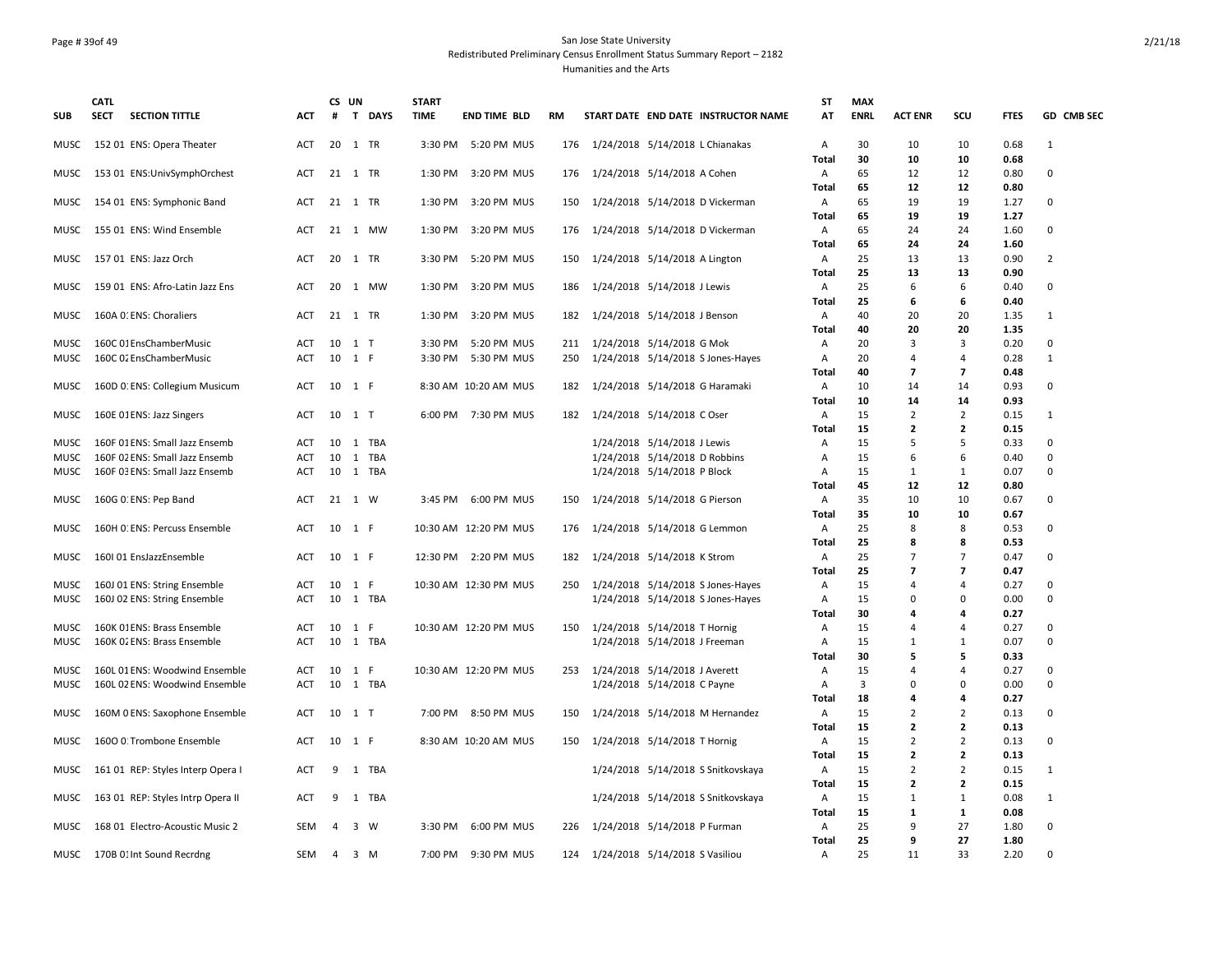### Page # 40of 49 San Jose State University Redistributed Preliminary Census Enrollment Status Summary Report – 2182 Humanities and the Arts

|             | <b>CATL</b> |                             |                          |          | CS UN          |            | <b>START</b> |                      |           |                                          | ST           | <b>MAX</b>     |                    |                          |             |                |
|-------------|-------------|-----------------------------|--------------------------|----------|----------------|------------|--------------|----------------------|-----------|------------------------------------------|--------------|----------------|--------------------|--------------------------|-------------|----------------|
| SUB         | <b>SECT</b> | <b>SECTION TITTLE</b>       | ACT                      | #        |                | T DAYS     | <b>TIME</b>  | <b>END TIME BLD</b>  | <b>RM</b> | START DATE END DATE INSTRUCTOR NAME      | ΑT           | <b>ENRL</b>    | <b>ACT ENR</b>     | scu                      | <b>FTES</b> | GD CMB SEC     |
|             |             |                             |                          |          |                |            |              |                      |           |                                          |              |                |                    |                          |             |                |
|             |             |                             |                          |          |                |            |              |                      |           |                                          | Total        | 25<br>3        | 11<br>$\mathbf{1}$ | 33                       | 2.20        |                |
| MUSC        |             | 180 01 Indiv Studies        | <b>SUP</b><br><b>SUP</b> | 36       |                | 1 TBA      |              |                      |           | 1/24/2018 5/14/2018 D Hollinger          | А            | 3              | $\Omega$           | $\mathbf{1}$<br>$\Omega$ | 0.08        | -1<br>0        |
| <b>MUSC</b> |             | 180 02 Indiv Studies        |                          | 36       |                | 1 TBA      |              |                      |           | 1/24/2018 5/14/2018 A Cohen              | A            |                |                    |                          | 0.00        |                |
|             |             |                             |                          |          |                |            |              |                      |           |                                          | Total        | 6              | 1                  | 1                        | 0.08        |                |
| <b>MUSC</b> |             | 181 02 Concert Listening II | ACT                      | 9        | 1              | TR         |              | 12:30 PM 1:20 PM MUS | 176       | 1/24/2018 5/14/2018 R Lacey              | Α            | 100            | 10                 | 10                       | 0.67        | 0              |
|             |             |                             |                          |          |                |            |              |                      |           |                                          | Total        | 100            | 10                 | 10                       | 0.67        |                |
| MUSC        |             | 182 01 Senior Project       | ACT                      |          |                | 10 1 TBA   |              |                      |           | 1/24/2018 5/14/2018 A Cohen              | Α            | 20             | 16                 | 16                       | 1.07        | 0              |
|             |             |                             |                          |          |                |            |              |                      | 250.      |                                          | Total        | 20             | 16                 | 16                       | 1.07        | 2              |
| MUSC        |             | 185A 0. Music for Children  | SEM                      | 4        |                | $3 \, M$   |              | 4:00 PM 6:30 PM MUS  |           | 1/24/2018 5/14/2018 K Ireland D'Ambrosio | Α            | 40             | 18                 | 54                       | 3.70        |                |
|             |             |                             |                          |          |                |            |              |                      |           |                                          | Total        | 40             | 18                 | 54                       | 3.70        |                |
| MUSC        |             | 190B 01 Honors Project      | <b>SUP</b>               | 78 2     |                | TBA        |              |                      |           | 1/24/2018 5/14/2018 T Hornig             | A            | 3              | 1                  | 2                        | 0.13        | $\Omega$       |
|             |             |                             |                          |          |                |            |              |                      |           |                                          | Total        | 3              | $\mathbf{1}$       | $\overline{2}$           | 0.13        |                |
| <b>MUSC</b> |             | 201 01 Sem in Mus Hist      | SEM                      | 5        | 3              | W          | 4:00 PM      | 6:30 PM MUS          | 272       | 1/24/2018 5/14/2018 G Haramaki           | Α            | 15             | 10                 | 30                       | 2.50        | 10             |
|             |             |                             |                          |          |                |            |              |                      |           |                                          | Total        | 15             | 10                 | 30                       | 2.50        |                |
| MUSC        |             | 202 01 Sem Mus Sys Thry     | SEM                      | 5        | 3 M            |            |              | 4:00 PM 6:30 PM MUS  | 272       | 1/24/2018 5/14/2018 B Belet              | Α            | 15             | 9                  | 27                       | 2.25        | 9              |
|             |             |                             |                          |          |                |            |              |                      |           |                                          | <b>Total</b> | 15             | q                  | 27                       | 2.25        |                |
| MUSC        |             | 222 01 Sp Top Mus           | SEM                      | 5        | 1              | <b>TBA</b> |              |                      |           | 1/24/2018 5/14/2018 A Lington            | Α            | 3              | n                  | 0                        | 0.00        | $\mathbf 0$    |
| MUSC        |             | 222 02 Sp Top Mus           | SEM                      | 5        | 1              | TBA        |              |                      |           | 1/24/2018 5/14/2018 N Sultanov           | А            | 3              | 0                  | $\Omega$                 | 0.00        | 0              |
|             |             |                             |                          |          |                |            |              |                      |           |                                          | Total        | 6              | O                  | 0                        | 0.00        |                |
| MUSC        |             | 224 01 Supv Grad Studies    | <b>SUP</b>               | 78       | $\overline{2}$ | TBA        |              |                      |           | 1/24/2018 5/14/2018 D Hollinger          | A            | 5              | 3                  | 6                        | 0.50        | 3              |
| <b>MUSC</b> |             | 224 02 Supv Grad Studies    | <b>SUP</b>               | 36       | $\overline{2}$ | TBA        |              |                      |           | 1/24/2018 5/14/2018 P Gelfand            | Α            | 3              | $\mathbf{1}$       | $\overline{2}$           | 0.17        | $\mathbf{1}$   |
| MUSC        |             | 224 03 Supv Grad Studies    | SUP                      | 36 2     |                | TBA        |              |                      |           | 1/24/2018 5/14/2018 J Benson             | А            | 5              | 4                  | 8                        | 0.67        | 4              |
| <b>MUSC</b> |             | 224 04 Supv Grad Studies    | <b>SUP</b>               | 36       |                | 2 TBA      |              |                      |           | 1/24/2018 5/14/2018 L Chianakas          | А            | 3              | $\mathbf{1}$       | $\overline{2}$           | 0.17        | $\mathbf{1}$   |
| MUSC        |             | 224 05 Supv Grad Studies    | <b>SUP</b>               | 36       | 2              | TBA        |              |                      |           | 1/24/2018 5/14/2018 J Frank              | A            | 3              | O                  | $\Omega$                 | 0.00        | 0              |
| MUSC        |             | 224 07 Supv Grad Studies    | SUP                      | 36       | $\overline{2}$ | TBA        |              |                      |           | 1/24/2018 5/14/2018 F Levy               | Α            | 3              | 2                  | 4                        | 0.33        | $\overline{2}$ |
| MUSC        |             | 224 08 Supv Grad Studies    | SUP                      | 36       | $\overline{2}$ | TBA        |              |                      |           | 1/24/2018 5/14/2018 A Lington            | А            | 3              | 2                  | 4                        | 0.33        | 2              |
| MUSC        |             | 224 09 Supv Grad Studies    | <b>SUP</b>               | 36 2     |                | TBA        |              |                      |           | 1/24/2018 5/14/2018 G Mok                | Α            | 3              | 0                  | $\Omega$                 | 0.00        | 0              |
| MUSC        |             | 224 10 Supv Grad Studies    | <b>SUP</b>               | 36 2     |                | TBA        |              |                      |           | 1/24/2018 5/14/2018 C Payne              | A            | $\overline{3}$ | $\mathbf{1}$       | $\overline{2}$           | 0.17        | $\mathbf{1}$   |
| MUSC        |             | 224 11 Supv Grad Studies    | SUP                      | 36       | $\overline{2}$ | TBA        |              |                      |           | 1/24/2018 5/14/2018 N Sultanov           | А            | $\overline{3}$ | $\mathbf{1}$       | $\overline{2}$           | 0.17        | $\mathbf{1}$   |
| MUSC        |             | 224 12 Supv Grad Studies    | SUP                      | 78       | $\overline{2}$ | <b>TBA</b> |              |                      |           | 1/24/2018 5/14/2018 M Hernandez          | А            | $\overline{3}$ | $\mathbf{1}$       | $\overline{2}$           | 0.17        | $\mathbf{1}$   |
| MUSC        |             | 224 13 Supv Grad Studies    | <b>SUP</b>               | 78       | 1              | TBA        |              |                      |           | 1/24/2018 5/14/2018 D Hollinger          | А            | 3              | $\mathbf{1}$       | $\mathbf{1}$             | 0.08        | $\mathbf{1}$   |
| MUSC        |             | 224 14 Supv Grad Studies    | <b>SUP</b>               | 78       | $\overline{2}$ | TBA        |              |                      |           | 1/24/2018 5/14/2018 S Bengochea          | A            | $\overline{3}$ | $\mathbf{1}$       | $\overline{2}$           | 0.17        | $\mathbf{1}$   |
| MUSC        |             | 224 15 Supv Grad Studies    | SUP                      | 78       | $\overline{2}$ | TBA        |              |                      |           | 1/24/2018 5/14/2018 R Vandivier          | А            | 3              | $\overline{2}$     | 4                        | 0.33        | $\overline{2}$ |
| MUSC        |             | 224 16 Supv Grad Studies    | SUP                      | 78       | $\overline{2}$ | TBA        |              |                      |           | 1/24/2018 5/14/2018 S Lin                | Α            | 3              | $\mathbf{1}$       | $\overline{2}$           | 0.17        | $\mathbf{1}$   |
| MUSC        |             | 224 17 Supv Grad Studies    | SUP                      | 78       | $\overline{2}$ | TBA        |              |                      |           | 1/24/2018 5/14/2018 S Brook              | А            | 3              | $\Omega$           | $\Omega$                 | 0.00        | 0              |
|             |             |                             |                          |          |                |            |              |                      |           |                                          | <b>Total</b> | 52             | 21                 | 41                       | 3.42        |                |
| MUSC        |             | 230 01 GrdPianoSec          | <b>SUP</b>               | 36       | 1              | TBA        |              |                      |           | 1/24/2018 5/14/2018 F Levy               | А            | 3              | $\Omega$           | $\Omega$                 | 0.00        | $\Omega$       |
| MUSC        |             | 230 02 GrdPianoSec          | SUP                      | 36       |                | 1 TBA      |              |                      |           | 1/24/2018 5/14/2018 N Sultanov           | Α            | 3              | $\Omega$           | 0                        | 0.00        | 0              |
|             |             |                             |                          |          |                |            |              |                      |           |                                          | Total        | 6              | 0                  | 0                        | 0.00        |                |
| MUSC        |             | 232 01 Adv Fld Exp          | <b>SUP</b>               | $25 \t1$ |                | TBA        |              |                      |           | 1/24/2018 5/14/2018 S Brook              | А            | 3              | $\mathbf{1}$       | $\mathbf{1}$             | 0.08        | -1             |
| MUSC        |             | 232 02 Adv Fld Exp          | SUP                      | 25 1     |                | TBA        |              |                      |           | 1/24/2018 5/14/2018 D Hollinger          | А            | 3              | O                  | $\Omega$                 | 0.00        | 0              |
| MUSC        |             | 232 03 Adv Fld Exp          | SUP                      | 25 1     |                | TBA        |              |                      |           | 1/24/2018 5/14/2018 N Sultanov           | Α            | 3              | $\Omega$           | $\Omega$                 | 0.00        | 0              |
| MUSC        |             | 232 04 Adv Fld Exp          | SUP                      | 25       | $\overline{1}$ | TBA        |              |                      |           | 1/24/2018 5/14/2018 R Vandivier          | A            | 3              | O                  | $\Omega$                 | 0.00        | 0              |
| <b>MUSC</b> |             | 232 05 Adv Fld Exp          | <b>SUP</b>               | 78       |                | 1 TBA      |              |                      |           | 1/24/2018 5/14/2018 J Benson             | А            | $\overline{3}$ | 4                  | 4                        | 0.33        | 4              |
| <b>MUSC</b> |             | 232 06 Adv Fld Exp          | <b>SUP</b>               | 78       | 1              | TBA        |              |                      |           | 1/24/2018 5/14/2018 A Lington            | A            | 3              | O                  | $\Omega$                 | 0.00        | 0              |
|             |             |                             |                          |          |                |            |              |                      |           |                                          | Total        | 18             | 5                  | 5                        | 0.42        |                |
| MUSC        |             | 233 01 GrdVoiceSec          | SUP                      | 36       | 1              | TBA        |              |                      |           | 1/24/2018 5/14/2018 J Frank              | A            | 3              | $\mathbf{1}$       | 1                        | 0.08        | 1              |
| MUSC        |             | 233 02 GrdVoiceSec          | <b>SUP</b>               | 36 1     |                | TBA        |              |                      |           | 1/24/2018 5/14/2018 S Bengochea          | А            | 3              | $\Omega$           | $\Omega$                 | 0.00        | $\Omega$       |
| <b>MUSC</b> |             | 233 03 GrdVoiceSec          | SUP                      | 36 1     |                | TBA        |              |                      |           | 1/24/2018 5/14/2018 L Pugh               | А            | 3              | $\mathbf{1}$       | $\mathbf{1}$             | 0.07        | 0              |
| MUSC        |             | 233 04 GrdVoiceSec          | SUP                      |          |                | 36 1 TBA   |              |                      |           | 1/24/2018 5/14/2018 L Chianakas          | Α            | 3              | 0                  | 0                        | 0.00        | 0              |
|             |             |                             |                          |          |                |            |              |                      |           |                                          | Total        | 12             | $\overline{2}$     | $\overline{\phantom{a}}$ | 0.15        |                |
|             |             |                             |                          |          |                |            |              |                      |           |                                          |              |                |                    |                          |             |                |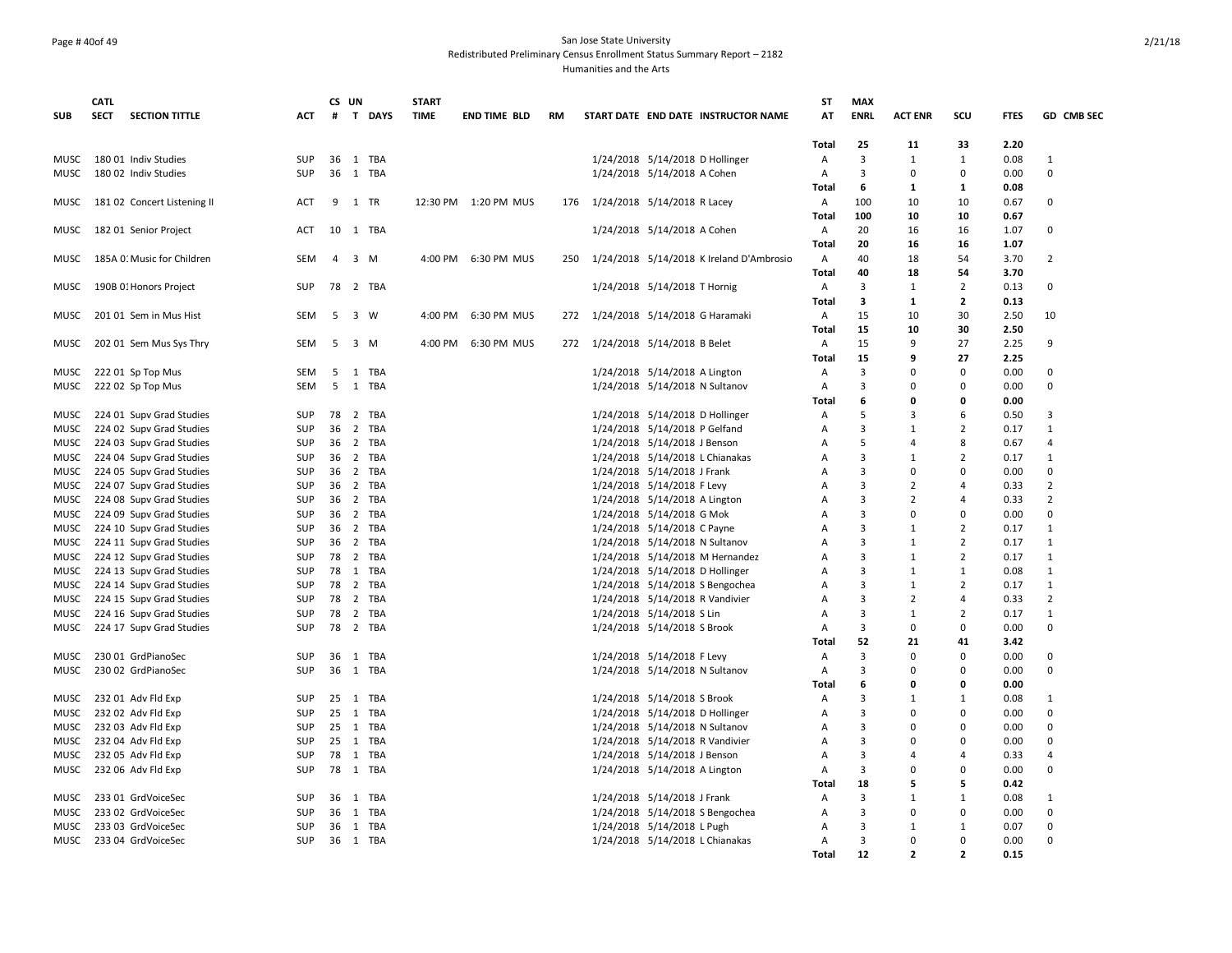# Page # 41of 49 San Jose State University Redistributed Preliminary Census Enrollment Status Summary Report – 2182 Humanities and the Arts

|             | <b>CATL</b> |                        |            |    | CS UN          |             | <b>START</b> |                       |     |                                          | ST    | <b>MAX</b>  |                |                |             |                |
|-------------|-------------|------------------------|------------|----|----------------|-------------|--------------|-----------------------|-----|------------------------------------------|-------|-------------|----------------|----------------|-------------|----------------|
| <b>SUB</b>  | <b>SECT</b> | <b>SECTION TITTLE</b>  | <b>ACT</b> | #  | T              | <b>DAYS</b> | <b>TIME</b>  | <b>END TIME BLD</b>   | RM  | START DATE END DATE INSTRUCTOR NAME      | AT    | <b>ENRL</b> | <b>ACT ENR</b> | scu            | <b>FTES</b> | GD CMB SEC     |
| MUSC        |             | 234 01 GrdStringSec    | <b>SUP</b> | 36 | 1              | TBA         |              |                       |     | 1/24/2018 5/14/2018 P Gelfand            | Α     | 3           | 0              | 0              | 0.00        | 0              |
| <b>MUSC</b> |             | 234 02 GrdStringSec    | <b>SUP</b> |    |                | 36 1 TBA    |              |                       |     | 1/24/2018 5/14/2018 S Jones-Hayes        | A     | 3           | <sup>0</sup>   | 0              | 0.00        | $\mathbf 0$    |
|             |             |                        |            |    |                |             |              |                       |     |                                          | Total | 6           | O              | 0              | 0.00        |                |
| MUSC        |             | 235 01 GrdWoodwindSec  | <b>SUP</b> | 36 | 1              | TBA         |              |                       |     | 1/24/2018 5/14/2018 M Hernandez          | Α     | 3           | <sup>0</sup>   | 0              | 0.00        | 0              |
| MUSC        |             | 235 02 GrdWoodwindSec  | <b>SUP</b> | 36 | $\mathbf{1}$   | TBA         |              |                       |     | 1/24/2018 5/14/2018 C Payne              | А     | 3           |                | $\Omega$       | 0.00        | $\Omega$       |
|             |             |                        |            |    |                |             |              |                       |     |                                          | Total | 6           | n              | 0              | 0.00        |                |
| MUSC        |             | 250A 0: GrdConcChoir   | <b>SUP</b> | 36 |                | 1 MW        |              | 1:30 PM 3:20 PM MUS   | 150 | 1/24/2018 5/14/2018 J Benson             | Α     | 5           |                | 4              | 0.33        | 4              |
|             |             |                        |            |    |                |             |              |                       |     |                                          | Total | 5           |                | 4              | 0.33        |                |
| MUSC        |             | 252 01 GrdOperaThtr    | ACT        |    |                | 21 1 TR     |              | 3:30 PM 5:20 PM MUS   | 176 | 1/24/2018 5/14/2018 L Chianakas          | Α     | 5           |                | 1              | 0.08        | $\mathbf{1}$   |
|             |             |                        |            |    |                |             |              |                       |     |                                          | Total | 5           | 1              | 1              | 0.08        |                |
| MUSC        |             | 253 01 GrdUnivSymOrch  | ACT        |    |                | 21 1 TR     |              | 1:30 PM 3:20 PM MUS   | 176 | 1/24/2018 5/14/2018 A Cohen              | Α     | 5           | 3              | 3              | 0.25        | 3              |
|             |             |                        |            |    |                |             |              |                       |     |                                          | Total | 5           | з              | 3              | 0.25        |                |
| MUSC        |             | 255 01 GrdWindEns      | ACT        | 21 | 1              | MW          | 1:30 PM      | 3:20 PM MUS           | 176 | 1/24/2018 5/14/2018 D Vickerman          | А     | 5           |                | 1              | 0.08        | 1              |
|             |             |                        |            |    |                |             |              |                       |     |                                          | Total | 5           |                | 1              | 0.08        |                |
| MUSC        |             | 259 01 GrdLatinJazzEns | ACT        | 21 |                | 1 MW        | 1:30 PM      | 3:20 PM MUS           | 186 | 1/24/2018 5/14/2018 J Lewis              | Α     | 5           | 3              | 3              | 0.25        | 3              |
|             |             |                        |            |    |                |             |              |                       |     |                                          | Total | 5           | з              | 3              | 0.25        |                |
| <b>MUSC</b> |             | 260A 0: GrdChrlrs      | ACT        | 10 |                | 1 TR        | 1:30 PM      | 3:20 PM MUS           | 182 | 1/24/2018 5/14/2018 J Benson             | A     | 5           |                | 4              | 0.33        | 4              |
|             |             |                        |            |    |                |             |              |                       |     |                                          | Total | 5           |                | 4              | 0.33        |                |
| <b>MUSC</b> |             | 260C 01GrdChmbrMsc     | ACT        |    | 10 1 T         |             | 3:30 PM      | 5:20 PM MUS           | 211 | 1/24/2018 5/14/2018 G Mok                | А     | 5           | 2              | $\overline{2}$ | 0.17        | 2              |
| <b>MUSC</b> |             | 260C 02 GrdChmbrMsc    | <b>ACT</b> |    | 10 1 F         |             |              | 3:30 PM 5:30 PM MUS   | 250 | 1/24/2018 5/14/2018 S Jones-Hayes        | Α     | 3           | $\Omega$       | $\mathbf 0$    | 0.00        | $\Omega$       |
|             |             |                        |            |    |                |             |              |                       |     |                                          | Total | 8           | $\overline{2}$ | $\mathbf{2}$   | 0.17        |                |
| MUSC        |             | 260D 0: GrdCollegium   | ACT        |    | 10 1 F         |             |              | 8:30 AM 10:20 AM MUS  | 182 | 1/24/2018 5/14/2018 G Haramaki           | Α     | 10          |                | 1              | 0.08        | 1              |
|             |             |                        |            |    |                |             |              |                       |     |                                          | Total | 10          | 1              | 1              | 0.08        |                |
| MUSC        |             | 260F 01GrdSmJzzEns     | ACT        | 10 |                | 1 TBA       |              |                       |     | 1/24/2018 5/14/2018 J Lewis              | А     | 3           | з              | 3              | 0.25        | 3              |
| MUSC        |             | 260F 02 GrdSmJzzEns    | ACT        |    |                | 10 1 TBA    |              |                       |     | 1/24/2018 5/14/2018 D Robbins            | Α     | 3           |                | $\mathbf{1}$   | 0.08        | 1              |
|             |             |                        |            |    |                |             |              |                       |     |                                          | Total | 6           | 4              | 4              | 0.33        |                |
| MUSC        |             | 260J 01 GrdStringEns   | ACT        | 10 |                | 1 F         |              | 10:30 AM 12:30 PM MUS | 250 | 1/24/2018 5/14/2018 S Jones-Hayes        | Α     | 3           | $\overline{2}$ | $\overline{2}$ | 0.17        | $\overline{2}$ |
|             |             |                        |            |    |                |             |              |                       |     |                                          | Total | 3           | $\overline{2}$ | $\overline{2}$ | 0.17        |                |
| MUSC        |             | 260L 01 GrdEnsWdwnd    | ACT        | 10 |                | 1 TBA       |              |                       |     | 1/24/2018 5/14/2018 C Payne              | А     | 3           | -1             | 1              | 0.08        | 1              |
|             |             |                        |            |    |                |             |              |                       |     |                                          | Total | 3           | 1              | 1              | 0.08        |                |
| <b>MUSC</b> |             | 260M 0 GrdSaxEns       | <b>ACT</b> |    | 10 1 T         |             |              | 7:00 PM 8:50 PM MUS   | 150 | 1/24/2018 5/14/2018 M Hernandez          | Α     | 5           | $\overline{2}$ | $\overline{2}$ | 0.17        | $\overline{2}$ |
|             |             |                        |            |    |                |             |              |                       |     |                                          | Total | 5           | $\overline{2}$ | $\overline{2}$ | 0.17        |                |
| <b>MUSC</b> |             | 298 01 Special Study   | <b>SUP</b> |    | 25 1           | TBA         |              |                       |     | 1/24/2018 5/14/2018 A Lington            | A     | 3           | 1              | 1              | 0.08        | 1              |
| MUSC        |             | 298 02 Special Study   | <b>SUP</b> | 25 | $\overline{2}$ | <b>TBA</b>  |              |                       |     | 1/24/2018 5/14/2018 J Benson             | A     | 3           | $\Omega$       | $\Omega$       | 0.00        | $\mathbf 0$    |
| <b>MUSC</b> |             | 298 03 Special Study   | <b>SUP</b> | 78 | <sup>1</sup>   | <b>TBA</b>  |              |                       |     | 1/24/2018 5/14/2018 K Ireland D'Ambrosio | А     | 3           | $\Omega$       | 0              | 0.00        | $\mathbf 0$    |
| <b>MUSC</b> |             | 298 04 Special Study   | <b>SUP</b> |    |                | 78 1 TBA    |              |                       |     | 1/24/2018 5/14/2018 S Bengochea          | А     | 3           | 1              | 1              | 0.08        | $\mathbf{1}$   |
|             |             |                        |            |    |                |             |              |                       |     |                                          | Total | 12          | $\overline{2}$ | $\overline{2}$ | 0.17        |                |
|             |             |                        |            |    |                |             |              |                       |     | <b>Music &amp; Dance Total</b>           |       | 5999        | 3419           | 7446           | 500.42      |                |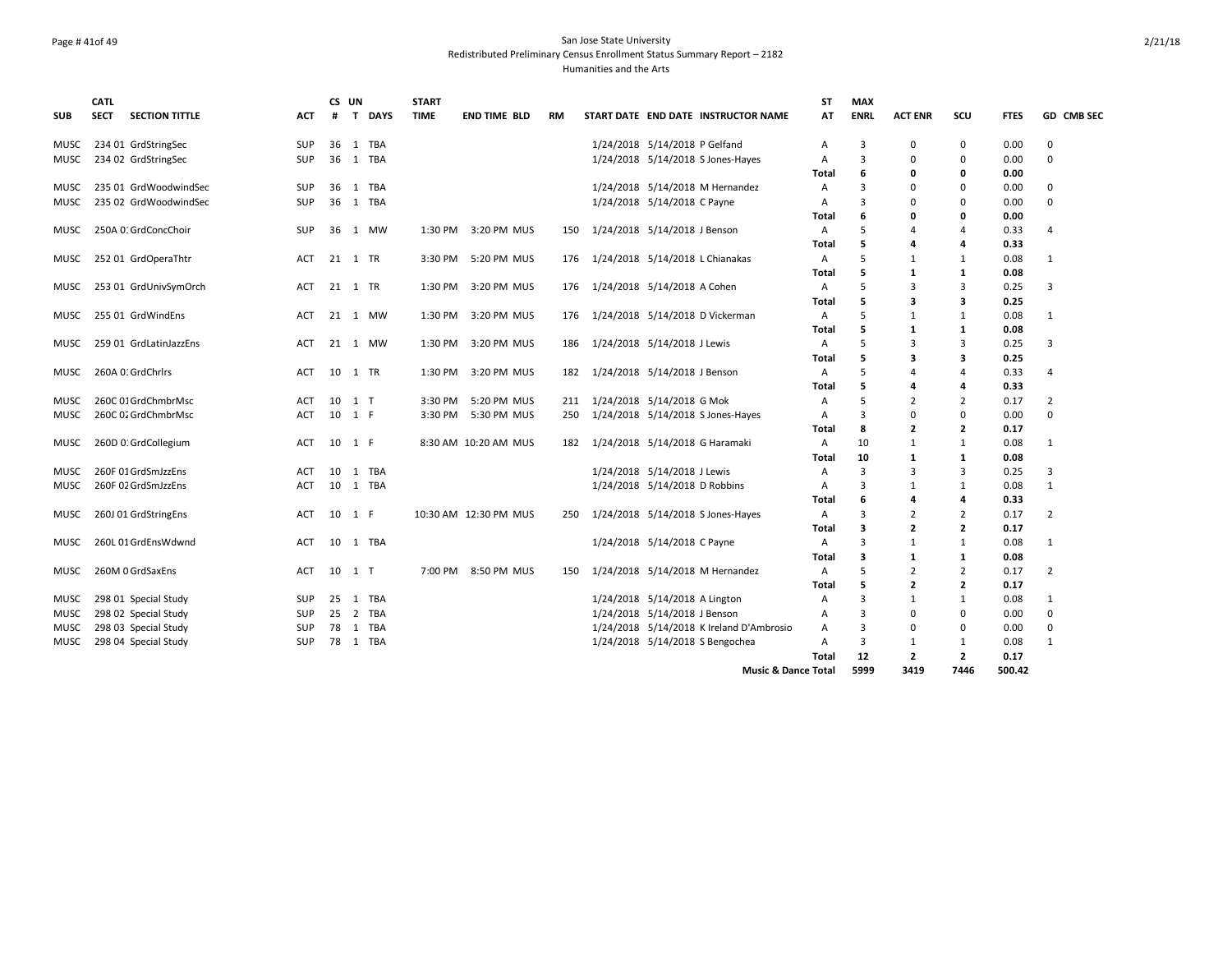#### Page # 42of 49 San Jose State University Redistributed Preliminary Census Enrollment Status Summary Report – 2182 Humanities and the Arts

**SUB CATL SECT SECTION TITTLE ACT CS UN # T DAYS START TIME END TIME BLD RM START DATE END DATE INSTRUCTOR NAME ST AT MAX ENRL ACT ENR SCU FTES GD CMB SEC Philosophy** PHIL 901 Math/Logic for GE SEM 3 SEM 3 SEM 3 SEM 3 SEM S A LOC D D 0 0.00 0 0 0.00 0 0 0.00 0 0 0.00 0 0 0.00 0 **Total 0 0 0 0.00** PHIL 10 01 Intro to Phil LEC 3 3 MW 9:00 AM 10:15 AM DMH 208 1/24/2018 5/14/2018 D Williamson A 45 38 114 7.60 0 PHIL 10 02 Intro to Phil LEC 3 3 MW 12:00 PM 1:15 PM DMH 208 1/24/2018 5/14/2018 T Nguyen A 45 45 135 9.00 0 PHIL 10 03 Intro to Phil **LEC 3 3 MW 4:30 PM 5:45 PM DMH 208 1/24/2018** 5/14/2018 T Lott A 45 28 84 5.60 0 PHIL 10 04 Intro to Phil CHO LEC 3 3 TR 7:30 AM 8:45 AM DMH 208 1/24/2018 5/14/2018 F Alberts A 45 45 135 9.00 0 PHIL 10 05 Intro to Phil LEC 3 3 TR 3:00 PM 4:15 PM MH 324 1/24/2018 5/14/2018 D Williamson A 45 34 102 6.80 0 PHIL 10 06 Intro to Phil LEC 3 3 T 6:00 PM 8:45 PM SH 241 1/24/2018 5/14/2018 G Pinto A 42 39 117 7.80 0 PHIL 10 07 Intro to Phil **LEC 3 3 F 12:30 PM 3:15 PM DMH 208 1/24/2018 T** Gullion A 35 31 93 6.20 0 **Total 302 260 780 52.00** PHIL 12 01 Phil of the Person LEC 3 X 0 0 0 0.00 0 PHIL 12 02 Phil of the Person CHC 3 3 TR 10:30 AM 11:45 AM DMH 149B 1/24/2018 5/14/2018 K Brown A 46 40 120 8.00 0 PHIL 12 03 Phil of the Person CHC 3 3 TR 3:00 PM 4:15 PM DMH 149B 1/24/2018 5/14/2018 K Brown A 46 17 51 3.40 0 **Total 92 57 171 11.40** PHIL 57 01 Logic & Crit Reas SEM 4 3 MW 9:00 AM 10:15 AM SH 241 1/24/2018 5/14/2018 R Chan A 42 37 111 7.40 0 PHIL 57 02 Logic & Crit Reas SEM 4 3 MW 12:00 PM 1:15 PM DMH 149B 1/24/2018 5/14/2018 N Friedman-Biglin A 46 39 117 7.80 0 PHIL 57 03 Logic & Crit Reas SEM 4 3 MW 1:30 PM 2:45 PM DMH 149B 1/24/2018 5/14/2018 R Chan A 46 46 138 9.20 0 PHIL 57 04 Logic & Crit Reas SEM 4 3 TR 9:00 AM 10:15 AM DMH 149B 1/24/2018 5/14/2018 K Patel A 46 24 72 4.80 0 PHIL 57 05 Logic & Crit Reas SEM 4 3 TR 10:30 AM 11:45 AM DMH 208 1/24/2018 5/14/2018 A Vaidya A 45 45 135 9.00 0 PHIL 57 06 Logic & Crit Reas SEM 4 3 TR 1:30 PM 2:45 PM DMH 208 1/24/2018 5/14/2018 A Khazanovsky A 45 31 93 6.20 0 PHIL 57 07 Logic & Crit Reas SEM 4 3 F 9:30 AM 12:15 PM DMH 208 1/24/2018 5/14/2018 N Osborne A 45 32 96 6.40 0 **Total 315 254 762 50.80** PHIL 6101 Moral Issues . LEC 3 3 MW 9:00 AM 10:15 AM BBC 222 1/24/2018 5/14/2018 M Jordan . A 64 62 186 12.40 0 PHIL 61 02 Moral Issues . LEC 3 3 MW 12:00 PM 1:15 PM BBC 222 1/24/2018 5/14/2018 M Jordan . A 64 64 192 12.80 0 PHIL 61 03 Moral Issues . LEC 3 3 MW 3:00 PM 4:15 PM DMH 149B 1/24/2018 5/14/2018 T Lott . A 46 42 126 8.40 0 PHIL 61 04 Moral Issues . LEC 3 3 TR 10:30 AM 11:45 AM SH 241 1/24/2018 J Giddings A 42 42 126 8.40 0 PHIL 61 05 Moral Issues LEC 3 3 TR 12:00 PM 1:15 PM DMH 208 1/24/2018 5/14/2018 N Osborne A 45 45 135 9.00 0 PHIL 61 06 Moral Issues . LEC 3 3 TR 1:30 PM 2:45 PM DMH 149B 1/24/2018 J Giddings . A 46 43 129 8.60 0 PHIL 61 07 Moral Issues LEC 3 3 TR 4:30 PM 5:45 PM DMH 149B 1/24/2018 5/14/2018 K Stoker A 46 22 66 4.40 0 PHIL 61 08 Moral Issues . LEC 3 3 F 9:30 AM 12:15 PM DMH 149B 1/24/2018 5/14/2018 E Korjavina A 35 12 36 2.40 0 PHIL 61 09 Moral Issues LEC 3 X 0 0 0 0.00 0 **Total 388 332 996 66.40** PHIL 6601 Intro Aesthetics . LEC 3 3 MW 10:30 AM 11:45 AM DMH 149B 1/24/2018 5/14/2018 T Leddy A 46 45 135 9.00 0 PHIL 6602 Intro Aesthetics . LEC 3 3 MW 1:30 PM 2:45 PM DMH 208 1/24/2018 5/14/2018 T Leddy . A 45 43 129 8.60 0 PHIL 66 03 Intro Aesthetics . LEC 3 3 TR 9:00 AM 10:15 AM DMH 208 1/24/2018 5/14/2018 F Alberts A 45 45 135 9.00 0 **Total 136 133 399 26.60** PHIL 70A 01 Ancient Philosophy . LEC 3 3 MW 12:00 PM 1:15 PM SH 241 1/24/2018 J Lindahl . A 42 42 126 8.40 0 **Total 42 42 126 8.40** PHIL 70B 01 Modern Philosophy **LEC 3 3 MW 10:30 AM 11:45 AM SH 241 1/24/2018 5/14/2018 T Lott** A 42 19 57 3.80 0 PHIL 70B 02 Modern Philosophy LEC 3 3 F 9:30 AM 12:15 PM SH 241 1/24/2018 5/14/2018 J Lindahl A 35 20 60 4.00 0 **Total 77 39 117 7.80** PHIL 104 01 Asian Philosophy . LEC 2 3 MW 3:00 PM 4:15 PM DMH 208 1/24/2018 5/14/2018 B Mou A 45 14 42 2.90 2 C ASIA 104 01 Asian Philosophy . LEC 2 3 MW 3:00 PM 4:15 PM DMH 208 1/24/2018 5/14/2018 B Mou A 0 0 0 00 0.00 0 C RELS 104 01 Asian Philosophy . LEC 2 3 MW 3:00 PM 4:15 PM DMH 208 1/24/2018 5/14/2018 B Mou A 0 0 0 0.00 0 C PHIL 10402 Asian Philosophy . LEC 2 3 TR 12:00 PM 1:15 PM DMH 149B 1/24/2018 5/14/2018 A Korsund A 46 33 99 6.65 1 C ASIA 10402 Asian Philosophy **LEC 2 3 TR 12:00 PM 1:15 PM DMH 149B** 1/24/2018 5/14/2018 A Korsund A 0 0 0 0.00 0 C RELS 104 02 Asian Philosophy . LEC 2 3 TR 12:00 PM 1:15 PM DMH 149B 1/24/2018 5/14/2018 A Korsund A 0 0 0 0.00 0 C PHIL 104 80 Asian Philosophy **LEC 2 3 TBA** 1/24/2018 5/14/2018 B Mou A 45 41 123 8.20 0 C ASIA 104 80 Asian Philosophy LEC 2 3 TBA 1/24/2018 5/14/2018 B Mou A 0 0 0 0.00 0 C \*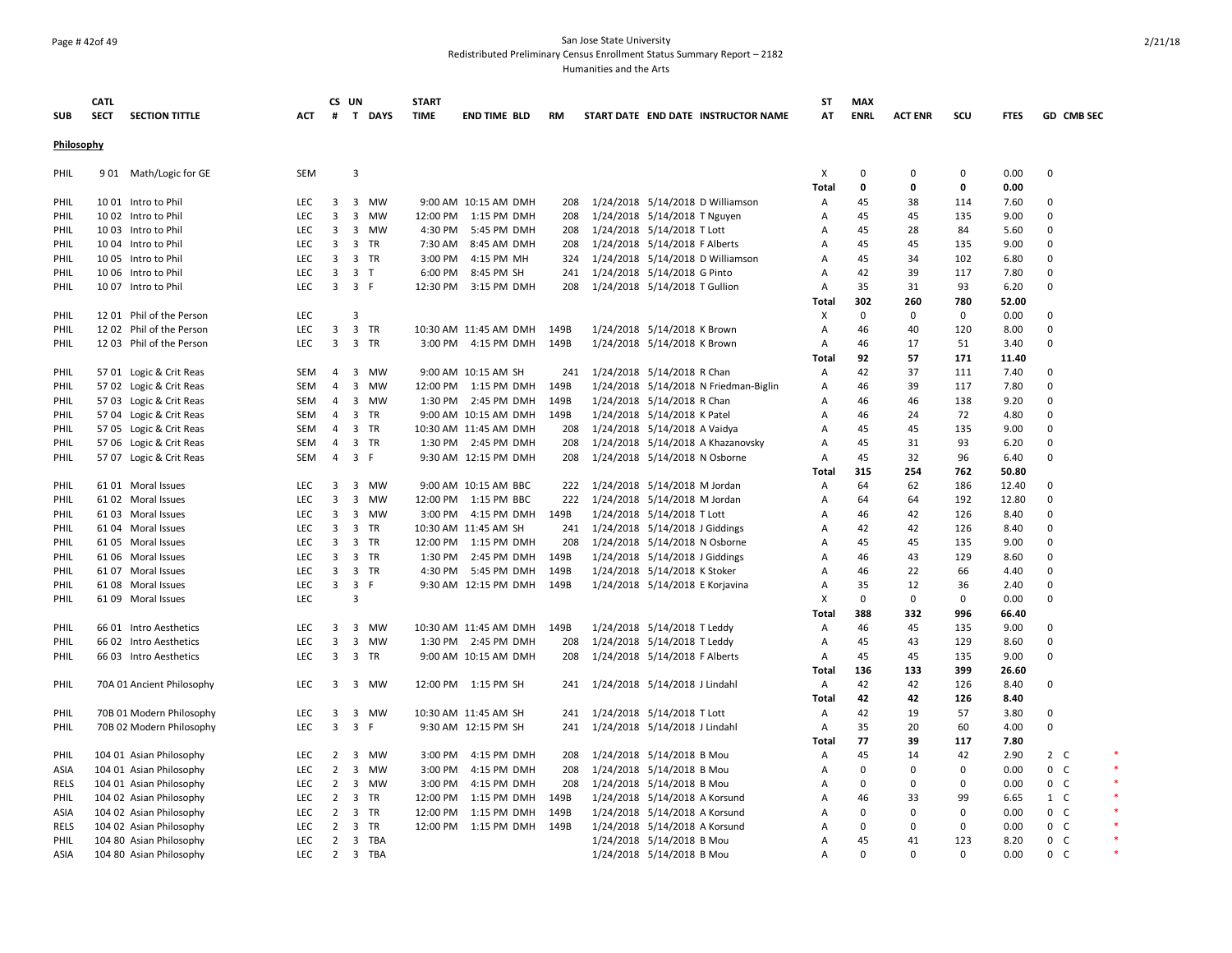### Page # 43of 49 San Jose State University Redistributed Preliminary Census Enrollment Status Summary Report – 2182 Humanities and the Arts

|             | <b>CATL</b> |                                   |            | CS UN          |                |                | <b>START</b> |                        |           |                                   |                                |                                     | ST           | <b>MAX</b>  |                |                            |              |                          |            |        |
|-------------|-------------|-----------------------------------|------------|----------------|----------------|----------------|--------------|------------------------|-----------|-----------------------------------|--------------------------------|-------------------------------------|--------------|-------------|----------------|----------------------------|--------------|--------------------------|------------|--------|
| <b>SUB</b>  | <b>SECT</b> | <b>SECTION TITTLE</b>             | ACT        | $\#$           | T              | <b>DAYS</b>    | <b>TIME</b>  | <b>END TIME BLD</b>    | <b>RM</b> |                                   |                                | START DATE END DATE INSTRUCTOR NAME | AT           | <b>ENRL</b> | <b>ACT ENR</b> | scu                        | <b>FTES</b>  |                          | GD CMB SEC |        |
| <b>RELS</b> |             | 104 80 Asian Philosophy           | <b>LEC</b> |                |                | 2 3 TBA        |              |                        |           |                                   | 1/24/2018 5/14/2018 B Mou      |                                     | Α            | $\Omega$    | $\Omega$       | $\Omega$                   | 0.00         | 0 <sup>2</sup>           |            |        |
| PHIL        |             | 104 81 Asian Philosophy           | LEC        |                | 3              |                |              |                        |           |                                   |                                |                                     | Χ            | $\mathbf 0$ | 0              | $\mathbf 0$                | 0.00         | $\Omega$                 |            |        |
| <b>ASIA</b> |             | 104 81 Asian Philosophy           | LEC        |                | 3              |                |              |                        |           |                                   |                                |                                     | X            | $\Omega$    | $\Omega$       | $\Omega$                   | 0.00         | $\Omega$                 |            |        |
| <b>RELS</b> |             | 104 81 Asian Philosophy           | <b>LEC</b> |                | 3              |                |              |                        |           |                                   |                                |                                     | X            | 0           | 0              | 0                          | 0.00         | $\Omega$                 |            |        |
|             |             |                                   |            |                |                |                |              |                        |           |                                   |                                |                                     | <b>Total</b> | 136         | 88             | 264                        | 17.75        |                          |            |        |
| PHIL        |             | 108 01 Polit & Soc Phil           | <b>LEC</b> |                |                | 2 3 W          |              | 3:00 PM 5:45 PM SH     | 241       | 1/24/2018 5/14/2018 K Brown       |                                |                                     | Α            | 35          | 14             | 42                         | 2.95         | 3                        |            |        |
|             |             |                                   |            |                |                |                |              |                        |           |                                   |                                |                                     | <b>Total</b> | 35          | 14             | 42                         | 2.95         |                          |            |        |
| PHIL        |             | 110 01 Sci Tech & Hum Val         | <b>LEC</b> | 3              |                | 3 MW           | 1:30 PM      | 2:45 PM MH             | 324       |                                   |                                | 1/24/2018 5/14/2018 L Bernasconi    | Α            | 70          | 69             | 207                        | 13.80        | 0                        |            |        |
| PHIL        |             | 110 02 Sci Tech & Hum Val         | <b>LEC</b> | 3              |                | 3 TR           |              | 12:00 PM 1:15 PM BBC   | 222       | 1/24/2018 5/14/2018 D Susser      |                                |                                     | Α            | 64          | 57             | 171                        | 11.40        | $\Omega$                 |            |        |
| PHIL        |             | 110 03 Sci Tech & Hum Val         | <b>LEC</b> |                |                | 3 3 TR         |              | 1:30 PM 2:45 PM BBC    | 222       | 1/24/2018 5/14/2018 D Susser      |                                |                                     | Α            | 64          | 36             | 108                        | 7.20         | $\Omega$                 |            |        |
|             |             |                                   |            |                |                |                |              |                        |           |                                   |                                |                                     | <b>Total</b> | 198         | 162            | 486                        | 32.40        |                          |            |        |
| PHIL        |             | 111 01 Medical Ethics             | <b>LEC</b> | $\mathbf{2}$   |                | 3 TR           |              | 9:00 AM 10:15 AM SH    | 241       |                                   | 1/24/2018 5/14/2018 J Giddings |                                     | Α            | 35          | 20             | 60                         | 4.05         | $1\quad C$               |            |        |
| GERO        |             | 11101 Medical Ethics              | <b>LEC</b> |                |                | 2 3 TR         |              | 9:00 AM 10:15 AM SH    | 241       |                                   | 1/24/2018 5/14/2018 J Giddings |                                     | A            | 0           | 0              | 0                          | 0.00         | 0 C                      |            | $\ast$ |
| HS          |             | 111 01 Medical Ethics             | <b>LEC</b> | $\overline{2}$ |                | 3 TR           |              | 9:00 AM 10:15 AM SH    | 241       |                                   | 1/24/2018 5/14/2018 J Giddings |                                     | A            | $\Omega$    | 0              | $\Omega$                   | 0.00         | $0\quad C$               |            |        |
| <b>NURS</b> |             | 111 01 Medical Ethics             | <b>LEC</b> |                |                | 2 3 TR         |              | 9:00 AM 10:15 AM SH    | 241       | 1/24/2018 5/14/2018 J Giddings    |                                |                                     | Α            | $\mathbf 0$ | 0              | 0                          | 0.00         | $0\quad C$               |            |        |
|             |             |                                   |            |                |                |                |              |                        |           |                                   |                                |                                     | Total        | 35          | 20             | 60                         | 4.05         |                          |            |        |
| PHIL        |             | 113 01 Exist & Phenom             | LEC        |                |                | 2 3 TR         |              | 3:00 PM 4:15 PM SH     |           | 241 1/24/2018 5/14/2018 P Hadreas |                                |                                     | Α            | 35          | 21             | 63                         | 4.40         | 4                        |            |        |
|             |             |                                   |            |                |                |                |              |                        |           |                                   |                                |                                     | <b>Total</b> | 35          | 21             | 63                         | 4.40         |                          |            |        |
| PHIL        |             | 118 01 Latin Amer Phil            | <b>LEC</b> |                | $\overline{3}$ |                |              |                        |           |                                   |                                |                                     | х            | $\mathbf 0$ | 0              | $\Omega$                   | 0.00         | $\Omega$                 |            |        |
|             |             |                                   |            |                |                |                |              |                        |           |                                   |                                |                                     | Total        | 0           | 0              | 0                          | 0.00         |                          |            |        |
| PHIL        |             | 133 01 Ethics in Science          | LEC        |                |                | 3 3 TR         |              | 12:00 PM  1:15 PM  WSQ | 109       |                                   |                                | 1/24/2018 5/14/2018 J Stemwedel     | Α            | 110         | 98             | 294                        | 19.60        | 0                        |            |        |
|             |             |                                   |            |                |                |                |              |                        |           |                                   |                                |                                     | Total        | 110         | 98             | 294                        | 19.60        |                          |            |        |
| PHIL        |             | 134 80 Computers, Ethics, Society | LEC        | $\overline{2}$ |                | 3 TBA          |              |                        |           |                                   | 1/24/2018 5/14/2018 E Sonnier  |                                     | Α            | 42          | 42             | 126                        | 8.40         | $\Omega$                 |            |        |
| PHIL        |             | 134 81 Computers, Ethics, Society | <b>LEC</b> | $\overline{2}$ |                | 3 TBA          |              |                        |           |                                   | 1/24/2018 5/14/2018 E Sonnier  |                                     | Α            | 42          | 42             | 126                        | 8.40         | $\Omega$                 |            |        |
| PHIL        |             |                                   | <b>LEC</b> | 2              |                | 3 TBA          |              |                        |           |                                   | 1/24/2018 5/14/2018 E Sonnier  |                                     | Α            | 42          | 42             | 126                        | 8.40         | $\Omega$                 |            |        |
| PHIL        |             | 134 82 Computers, Ethics, Society | <b>LEC</b> |                |                | 2 3 TBA        |              |                        |           |                                   | 1/24/2018 5/14/2018 E Sonnier  |                                     | Α            | 42          | 42             | 126                        | 8.40         | $\Omega$                 |            |        |
| PHIL        |             | 134 83 Computers, Ethics, Society | <b>LEC</b> | $\overline{2}$ | 3              | TBA            |              |                        |           |                                   | 1/24/2018 5/14/2018 K Yrigoyen |                                     | Α            | 42          | 41             | 123                        | 8.20         | $\Omega$                 |            |        |
|             |             | 134 84 Computers, Ethics, Society | <b>LEC</b> | $\overline{2}$ |                |                |              |                        |           |                                   |                                |                                     |              | 42          | 41             | 123                        | 8.20         | $\Omega$                 |            |        |
| PHIL        |             | 134 85 Computers, Ethics, Society | <b>LEC</b> | $\overline{2}$ |                | 3 TBA<br>3 TBA |              |                        |           |                                   | 1/24/2018 5/14/2018 K Yrigoyen |                                     | Α<br>Α       | 42          | 33             | 99                         | 6.65         | $\mathbf{1}$             |            |        |
| PHIL        |             | 134 86 Computers, Ethics, Society |            |                |                |                |              |                        |           |                                   |                                | 1/24/2018 5/14/2018 J Cardoza-Kon   |              | 294         | 283            | 849                        | 56.65        |                          |            |        |
|             |             |                                   | <b>SEM</b> |                |                |                |              |                        |           |                                   |                                |                                     | Total        | 35          |                |                            |              | 1                        |            |        |
| PHIL        |             | 149 01 METAPHYS & EPISTEM         |            |                |                | 4 3 TR         |              | 12:00 PM 1:15 PM SH    | 241       | 1/24/2018 5/14/2018 A Vaidya      |                                |                                     | Α            | 35          | 12             | 36                         | 2.45<br>2.45 |                          |            |        |
|             |             | 160 01 Phil of Science            | <b>LEC</b> |                |                | 2 3 MW         |              | 10:30 AM 11:45 AM MH   | 324       |                                   |                                |                                     | Total        | 70          | 12<br>70       | 36<br>210                  | 14.10        | 2                        |            |        |
| PHIL        |             |                                   |            |                |                |                |              |                        |           |                                   | 1/24/2018 5/14/2018 J Lindahl  |                                     | Α            |             |                |                            |              |                          |            |        |
| PHIL        |             | 160 02 Phil of Science            | LEC        |                | 3              | 2 3 TR         |              | 10:30 AM 11:45 AM BBC  | 222       | 1/24/2018 5/14/2018 K Patel       |                                |                                     | A            | 64          | 31             | 93                         | 6.20         | $\Omega$<br>$\Omega$     |            |        |
| PHIL        |             | 160 03 Phil of Science            | <b>LEC</b> |                |                |                |              |                        |           |                                   |                                |                                     | X            | 0<br>134    | 0              | 0<br>303                   | 0.00         |                          |            |        |
|             |             |                                   |            |                |                |                |              |                        |           |                                   |                                |                                     | <b>Total</b> |             | 101            |                            | 20.30        |                          |            |        |
| PHIL        |             | 180 01 Indiv Studies              | SUP        |                |                | 36 3 TBA       |              |                        |           |                                   | 1/24/2018 5/14/2018 D Susser   |                                     | Α            | 5<br>5      | $\mathbf{1}$   | $\overline{3}$<br>$\Omega$ | 0.25         | $\mathbf{1}$<br>$\Omega$ |            |        |
| PHIL        |             | 180 02 Indiv Studies              | SUP        |                |                | 36 3 TBA       |              |                        |           |                                   | 1/24/2018 5/14/2018            |                                     | A            |             | $\mathbf 0$    |                            | 0.00         |                          |            |        |
| PHIL        |             | 180 03 Indiv Studies              | SUP        |                |                | 78 2 TBA       |              |                        |           |                                   | 1/24/2018 5/14/2018            |                                     | Α            | 5           | 0              | 0                          | 0.00         | $\Omega$                 |            |        |
| PHIL        |             | 180 04 Indiv Studies              | SUP        |                |                | 78 2 TBA       |              |                        |           |                                   | 1/24/2018 5/14/2018            |                                     | Α            | 5           | $\Omega$       | $\Omega$                   | 0.00         | $\Omega$                 |            |        |
|             |             |                                   |            |                |                |                |              |                        |           |                                   |                                |                                     | <b>Total</b> | 20          | $\mathbf{1}$   | 3<br>$\Omega$              | 0.25         |                          |            |        |
| PHIL        |             | 184 01 Directed Reading           | SUP        |                |                | 36 3 TBA       |              |                        |           |                                   | 1/24/2018 5/14/2018            |                                     | Α            | 5           | 0              |                            | 0.00         | 0                        |            |        |
| PHIL        |             | 184 02 Directed Reading           | SUP        |                |                | 36 3 TBA       |              |                        |           |                                   | 1/24/2018 5/14/2018            |                                     | Α            | 5           | 0              | $\Omega$                   | 0.00         | $\Omega$                 |            |        |
|             |             |                                   |            |                |                |                |              |                        |           |                                   |                                |                                     | Total        | 10          | 0              | 0                          | 0.00         |                          |            |        |
| PHIL        |             | 186 01 Prof & Bus Ethics          | <b>LEC</b> | 3              |                | 3 MW           |              | 7:30 AM 8:45 AM DMH    | 149B      |                                   |                                | 1/24/2018 5/14/2018 L Bernasconi    | Α            | 48          | 48             | 144                        | 9.60         | $0\quad C$               |            |        |
| BUS3        |             | 186 01 Prof & Bus Ethics          | <b>LEC</b> | 3              |                | 3 MW           |              | 7:30 AM 8:45 AM DMH    | 149B      |                                   |                                | 1/24/2018 5/14/2018 L Bernasconi    | Α            | 0           | 0              | 0                          | 0.00         | 0 <sup>o</sup>           |            | $\ast$ |
| PHIL        |             | 186 02 Prof & Bus Ethics          | <b>LEC</b> | 3              |                | 3 MW           |              | 9:00 AM 10:15 AM DMH   | 149B      |                                   |                                | 1/24/2018 5/14/2018 L Bernasconi    | Α            | 46          | 45             | 135                        | 9.00         | $0\quad C$               |            |        |
| BUS3        |             | 186 02 Prof & Bus Ethics          | <b>LEC</b> | 3              | 3              | МW             |              | 9:00 AM 10:15 AM DMH   | 149B      |                                   |                                | 1/24/2018 5/14/2018 L Bernasconi    | Α            | $\mathbf 0$ | 0              | 0                          | 0.00         | $0\quad C$               |            |        |
| PHIL        |             | 186 03 Prof & Bus Ethics          | <b>LEC</b> | 3              |                | 3 MW           |              | 10:30 AM 11:45 AM BBC  | 222       |                                   | 1/24/2018 5/14/2018 M Jordan   |                                     | A            | 64          | 63             | 189                        | 12.60        | $0\quad C$               |            | $\ast$ |
| BUS3        |             | 186 03 Prof & Bus Ethics          | <b>LEC</b> | 3              |                | 3 MW           |              | 10:30 AM 11:45 AM BBC  | 222       |                                   | 1/24/2018 5/14/2018 M Jordan   |                                     | A            | $\Omega$    | $\Omega$       | 0                          | 0.00         | $0-$                     |            | $\ast$ |
| PHIL        |             | 186 04 Prof & Bus Ethics          | <b>LEC</b> |                |                | 3 3 MW         |              | 12:00 PM 1:15 PM MH    | 324       |                                   |                                | 1/24/2018 5/14/2018 L Bernasconi    | Α            | 70          | 71             | 213                        | 14.20        | 0 <sub>c</sub>           |            |        |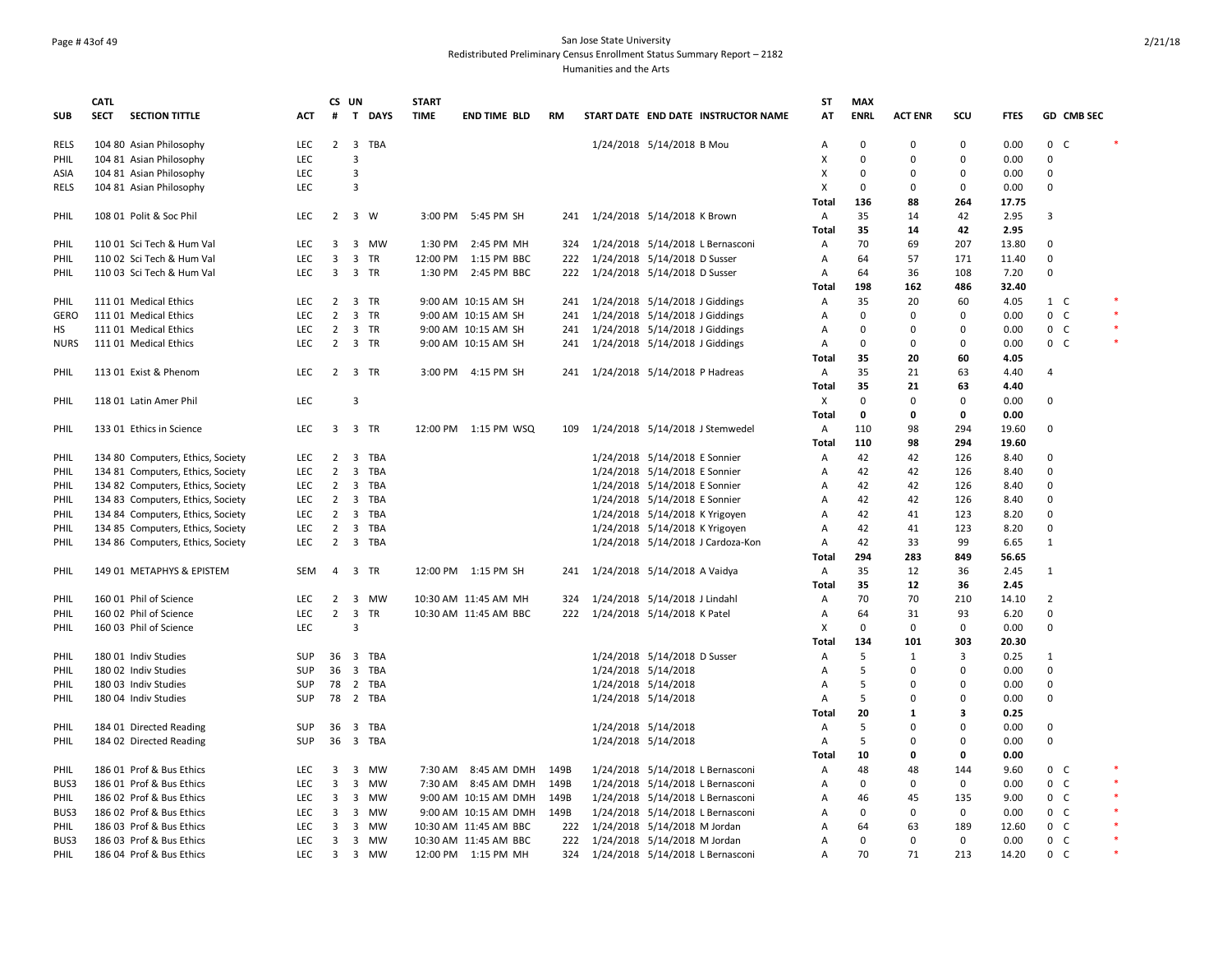### Page # 44of 49 San Jose State University Redistributed Preliminary Census Enrollment Status Summary Report – 2182 Humanities and the Arts

|             | <b>CATL</b> |                                 |            |                         | CS UN       |          | <b>START</b> |                      |           |                                       | SΤ    | <b>MAX</b>     |                |                |             |                |            |  |
|-------------|-------------|---------------------------------|------------|-------------------------|-------------|----------|--------------|----------------------|-----------|---------------------------------------|-------|----------------|----------------|----------------|-------------|----------------|------------|--|
| <b>SUB</b>  | <b>SECT</b> | <b>SECTION TITTLE</b>           | ACT        |                         |             | # T DAYS | <b>TIME</b>  | <b>END TIME BLD</b>  | <b>RM</b> | START DATE END DATE INSTRUCTOR NAME   | AT    | <b>ENRL</b>    | <b>ACT ENR</b> | scu            | <b>FTES</b> |                | GD CMB SEC |  |
|             |             |                                 |            |                         |             |          |              |                      |           |                                       |       |                |                |                |             |                |            |  |
| BUS3        |             | 186 04 Prof & Bus Ethics        | LEC        |                         |             | 3 3 MW   |              | 12:00 PM 1:15 PM MH  | 324       | 1/24/2018 5/14/2018 L Bernasconi      | Α     | 0              | $\mathbf 0$    | $\mathbf 0$    | 0.00        | 0 <sup>o</sup> |            |  |
| PHIL        |             | 186 05 Prof & Bus Ethics        | LEC        | 3                       |             | 3 MW     | 1:30 PM      | 2:45 PM BBC          | 222       | 1/24/2018 5/14/2018 M Jordan          | А     | 64             | 59             | 177            | 11.80       | 0 <sup>o</sup> |            |  |
| BUS3        |             | 186 05 Prof & Bus Ethics        | <b>LEC</b> | $\overline{3}$          |             | 3 MW     |              | 1:30 PM 2:45 PM BBC  | 222       | 1/24/2018 5/14/2018 M Jordan          | Α     | 0              | 0              | $\mathbf 0$    | 0.00        | $0\quad C$     |            |  |
| <b>PHIL</b> |             | 186 06 Prof & Bus Ethics        | <b>LEC</b> |                         | $3 \quad 3$ | MW       |              | 3:00 PM 4:15 PM BBC  | 222       | 1/24/2018 5/14/2018 N Friedman-Biglin | A     | 64             | 23             | 69             | 4.60        | 0 <sup>o</sup> |            |  |
| BUS3        |             | 186 06 Prof & Bus Ethics        | <b>LEC</b> | $\overline{\mathbf{3}}$ |             | 3 MW     |              | 3:00 PM 4:15 PM BBC  | 222       | 1/24/2018 5/14/2018 N Friedman-Biglin | А     | 0              | $\mathbf 0$    | $\mathbf 0$    | 0.00        | 0 <sup>o</sup> |            |  |
| PHIL        |             | 186 07 Prof & Bus Ethics        | <b>LEC</b> | 3                       | 3           | МW       |              | 4:30 PM 5:45 PM BBC  | 222       | 1/24/2018 5/14/2018 T Nguyen          | Α     | 64             | 63             | 189            | 12.60       | $0\quad C$     |            |  |
| BUS3        |             | 186 07 Prof & Bus Ethics        | <b>LEC</b> |                         |             | 3 3 MW   |              | 4:30 PM 5:45 PM BBC  | 222       | 1/24/2018 5/14/2018 T Nguyen          | Α     | $\Omega$       | $\Omega$       | 0              | 0.00        | 0 <sup>o</sup> |            |  |
| PHIL        |             | 186 08 Prof & Bus Ethics        | LEC        | 3                       |             | 3 TR     | 7:30 AM      | 8:45 AM MH           | 324       | 1/24/2018 5/14/2018 J Wilhelmsson     | Α     | 70             | 51             | 153            | 10.20       | 0 <sup>o</sup> |            |  |
| BUS3        |             | 186 08 Prof & Bus Ethics        | <b>LEC</b> | 3                       |             | 3 TR     |              | 7:30 AM 8:45 AM MH   | 324       | 1/24/2018 5/14/2018 J Wilhelmsson     | Α     | 0              | 0              | 0              | 0.00        | $0\quad C$     |            |  |
| PHIL        |             | 186 09 Prof & Bus Ethics        | <b>LEC</b> | 3                       |             | 3 TR     |              | 9:00 AM 10:15 AM MH  | 324       | 1/24/2018 5/14/2018 T Gullion         | A     | 70             | 69             | 207            | 13.80       | 0 <sup>o</sup> |            |  |
| BUS3        |             | 186 09 Prof & Bus Ethics        | LEC        | 3                       |             | 3 TR     |              | 9:00 AM 10:15 AM MH  | 324       | 1/24/2018 5/14/2018 T Gullion         | Α     | $\mathbf 0$    | $\mathbf 0$    | $\mathbf 0$    | 0.00        | $0\quad C$     |            |  |
| PHIL        |             | 186 10 Prof & Bus Ethics        | <b>LEC</b> | 3                       |             | 3 TR     |              | 10:30 AM 11:45 AM MH | 324       | 1/24/2018 5/14/2018 D Williamson      | Α     | 70             | 37             | 111            | 7.40        | 0 <sup>o</sup> |            |  |
| BUS3        |             | 186 10 Prof & Bus Ethics        | <b>LEC</b> | $\mathbf{3}$            |             | 3 TR     |              | 10:30 AM 11:45 AM MH | 324       | 1/24/2018 5/14/2018 D Williamson      | Α     | $\mathbf 0$    | $\mathbf 0$    | $\mathbf 0$    | 0.00        | 0 <sup>o</sup> |            |  |
| PHIL        |             | 186 11 Prof & Bus Ethics        | <b>LEC</b> | 3                       |             | 3 TR     |              | 12:00 PM 1:15 PM MH  | 324       | 1/24/2018 5/14/2018 J Cardoza-Kon     | Α     | 70             | 24             | 72             | 4.80        | 0 <sup>o</sup> |            |  |
| BUS3        |             | 186 11 Prof & Bus Ethics        | <b>LEC</b> | 3                       |             | 3 TR     |              | 12:00 PM 1:15 PM MH  | 324       | 1/24/2018 5/14/2018 J Cardoza-Kon     | Α     | 0              | 0              | $\mathbf 0$    | 0.00        | 0 <sup>o</sup> |            |  |
| PHIL        |             | 186 12 Prof & Bus Ethics        | LEC        | 3                       |             | 3 TR     | 1:30 PM      | 2:45 PM MH           | 324       | 1/24/2018 5/14/2018 D Williamson      | Α     | 64             | 35             | 105            | 7.00        | 0 <sup>o</sup> |            |  |
| BUS3        |             | 186 12 Prof & Bus Ethics        | <b>LEC</b> | 3                       |             | 3 TR     |              | 1:30 PM 2:45 PM MH   | 324       | 1/24/2018 5/14/2018 D Williamson      | Α     | $\mathbf 0$    | $\mathbf 0$    | $\mathbf 0$    | 0.00        | $0\quad C$     |            |  |
| PHIL        |             | 186 13 Prof & Bus Ethics        | <b>LEC</b> | 3                       |             | 3 R      |              | 3:00 PM 5:45 PM BBC  | 302       | 1/24/2018 5/14/2018 M Ingerson        | Α     | 45             | 22             | 66             | 4.40        | 0 <sup>o</sup> |            |  |
| PHIL        |             | 186 14 Prof & Bus Ethics        | LEC        | 3                       | 3 R         |          |              | 6:00 PM 8:45 PM BBC  | 323       | 1/24/2018 5/14/2018 M Ingerson        | Α     | 45             | 15             | 45             | 3.00        | 0 <sup>o</sup> |            |  |
| PHIL        |             | 186 15 Prof & Bus Ethics        | <b>LEC</b> | 3                       | 3 F         |          |              | 9:30 AM 12:15 PM BBC | 222       | 1/24/2018 5/14/2018 J Wilhelmsson     | Α     | 64             | 30             | 90             | 6.00        | 0 <sup>o</sup> |            |  |
| BUS3        |             | 186 15 Prof & Bus Ethics        | <b>LEC</b> |                         | 3 3 F       |          |              | 9:30 AM 12:15 PM BBC | 222       | 1/24/2018 5/14/2018 J Wilhelmsson     | Α     | $\mathbf 0$    | 0              | $\mathbf 0$    | 0.00        | 0 <sup>o</sup> |            |  |
| PHIL        |             | 186 80 Prof & Bus Ethics        | <b>LEC</b> | 3                       |             | 3 TBA    |              |                      |           | 1/24/2018 5/14/2018 C Sanchez         | Α     | 45             | 44             | 132            | 8.85        | 1 C            |            |  |
| BUS3        |             | 186 80 Prof & Bus Ethics        | LEC        |                         |             | 3 3 TBA  |              |                      |           | 1/24/2018 5/14/2018 C Sanchez         | Α     | 0              | 0              | $\mathbf 0$    | 0.00        | $0\quad C$     |            |  |
| PHIL        |             | 186 81 Prof & Bus Ethics        | LEC        | 3                       |             | 3 TBA    |              |                      |           | 1/24/2018 5/14/2018 N Friedman-Biglin | Α     | 45             | 33             | 99             | 6.60        | 0 <sup>o</sup> |            |  |
|             |             |                                 | <b>LEC</b> |                         |             |          |              |                      |           |                                       |       |                | 0              | $\mathbf 0$    |             |                |            |  |
| BUS3        |             | 186 81 Prof & Bus Ethics        |            | $\mathbf{3}$            |             | 3 TBA    |              |                      |           | 1/24/2018 5/14/2018 N Friedman-Biglin | Α     | 0              |                |                | 0.00        | 0 <sup>o</sup> |            |  |
| PHIL        |             | 186 82 Prof & Bus Ethics        | <b>LEC</b> | 3                       |             | 3 TBA    |              |                      |           | 1/24/2018 5/14/2018 P Hadreas         | Α     | 45<br>$\Omega$ | 44<br>$\Omega$ | 132            | 8.80        | 0 <sup>o</sup> |            |  |
| BUS3        |             | 186 82 Prof & Bus Ethics        | <b>LEC</b> | $\overline{\mathbf{3}}$ |             | 3 TBA    |              |                      |           | 1/24/2018 5/14/2018 P Hadreas         | A     |                |                | $\mathbf 0$    | 0.00        | $0\quad C$     |            |  |
| PHIL        |             | 186 83 Prof & Bus Ethics        | <b>LEC</b> | 3                       |             | 3 TBA    |              |                      |           | 1/24/2018 5/14/2018 P Hadreas         | А     | 45             | 44             | 132            | 8.80        | 0 <sup>o</sup> |            |  |
| BUS3        |             | 186 83 Prof & Bus Ethics        | LEC        | 3                       |             | 3 TBA    |              |                      |           | 1/24/2018 5/14/2018 P Hadreas         | Α     | $\mathbf 0$    | 0              | $\mathbf 0$    | 0.00        | 0 <sup>o</sup> |            |  |
| PHIL        |             | 186 84 Prof & Bus Ethics        | <b>LEC</b> | $\overline{\mathbf{3}}$ |             | 3 TBA    |              |                      |           | 1/24/2018 5/14/2018 J Giddings        | Α     | 45             | 43             | 129            | 8.60        | 0 <sup>o</sup> |            |  |
| BUS3        |             | 186 84 Prof & Bus Ethics        | <b>LEC</b> |                         |             | 3 3 TBA  |              |                      |           | 1/24/2018 5/14/2018 J Giddings        | Α     | $\mathbf 0$    | $\mathbf 0$    | 0              | 0.00        | 0 <sup>o</sup> |            |  |
| PHIL        |             | 186 85 Prof & Bus Ethics        | LEC        | 3                       |             | 3 TBA    |              |                      |           | 1/24/2018 5/14/2018 T Johnston        | Α     | 45             | 44             | 132            | 8.80        | 0 <sup>o</sup> |            |  |
| BUS3        |             | 186 85 Prof & Bus Ethics        | <b>LEC</b> | $\overline{3}$          |             | 3 TBA    |              |                      |           | 1/24/2018 5/14/2018 T Johnston        | Α     | 0              | 0              | 0              | 0.00        | 0 <sup>o</sup> |            |  |
| PHIL        |             | 186 86 Prof & Bus Ethics        | LEC        | 3                       |             | 3 TBA    |              |                      |           | 1/24/2018 5/14/2018 T Gullion         | А     | 45             | 45             | 135            | 9.00        | 0 <sup>o</sup> |            |  |
| BUS3        |             | 186 86 Prof & Bus Ethics        | <b>LEC</b> | $\overline{\mathbf{3}}$ |             | 3 TBA    |              |                      |           | 1/24/2018 5/14/2018 T Gullion         | Α     | 0              | $\Omega$       | $\mathbf 0$    | 0.00        | $0\quad C$     |            |  |
| PHIL        |             | 186 87 Prof & Bus Ethics        | LEC        | 3                       |             | 3 TBA    |              |                      |           | 1/24/2018 5/14/2018 C Sanchez         | Α     | 45             | 46             | 138            | 9.25        | 1 C            |            |  |
| BUS3        |             | 186 87 Prof & Bus Ethics        | <b>LEC</b> | 3                       |             | 3 TBA    |              |                      |           | 1/24/2018 5/14/2018 C Sanchez         | Α     | $\mathbf 0$    | $\mathbf 0$    | $\mathbf 0$    | 0.00        | $0\quad C$     |            |  |
| PHIL        |             | 186 88 Prof & Bus Ethics        | LEC        | 3                       |             | 3 TBA    |              |                      |           | 1/24/2018 5/14/2018 J Cardoza-Kon     | Α     | 45             | 38             | 114            | 7.60        | 0 <sup>o</sup> |            |  |
| BUS3        |             | 186 88 Prof & Bus Ethics        | <b>LEC</b> |                         |             | 3 3 TBA  |              |                      |           | 1/24/2018 5/14/2018 J Cardoza-Kon     | A     | $\mathbf 0$    | $\Omega$       | 0              | 0.00        | 0 <sup>o</sup> |            |  |
|             |             |                                 |            |                         |             |          |              |                      |           |                                       | Total | 1323           | 1036           | 3108           | 207.30      |                |            |  |
| PHIL        |             | 190 01 Sem Phil Classics        | <b>SEM</b> |                         | 5 3 R       |          |              | 6:00 PM 8:45 PM SH   |           | 241 1/24/2018 5/14/2018 R Manning     | A     | 25             | 18             | 54             | 3.70        | $\overline{2}$ |            |  |
|             |             |                                 |            |                         |             |          |              |                      |           |                                       | Total | 25             | 18             | 54             | 3.70        |                |            |  |
| PHIL        |             | 195 01 Sem in Phil Law          | SEM        |                         | 3           |          |              |                      |           |                                       | X     | $\mathbf 0$    | 0              | 0              | 0.00        | 0              |            |  |
|             |             |                                 |            |                         |             |          |              |                      |           |                                       | Total | 0              | 0              | 0              | 0.00        |                |            |  |
| PHIL        |             | 290 01 Adv Sem Select Philosoph | <b>SEM</b> |                         | 5 3 W       |          |              | 6:00 PM 8:45 PM SH   |           | 241 1/24/2018 5/14/2018 B Mou         | Α     | 20             | 9              | 27             | 2.25        | -9             |            |  |
|             |             |                                 |            |                         |             |          |              |                      |           |                                       | Total | 20             | 9              | 27             | 2.25        |                |            |  |
| PHIL        |             | 292 01 Ethics or Aestheti       | <b>SEM</b> |                         | 5 3 M       |          |              | 6:00 PM 8:45 PM SH   |           | 241 1/24/2018 5/14/2018 T Leddy       | Α     | 20             | 13             | 39             | 3.25        | 13             |            |  |
|             |             |                                 |            |                         |             |          |              |                      |           |                                       | Total | 20             | 13             | 39             | 3.25        |                |            |  |
| PHIL        |             | 298 01 Spec Studies             | SUP        |                         |             | 25 3 TBA |              |                      |           | 1/24/2018 5/14/2018 A Vaidya          | Α     | 3              | 1              | 3              | 0.25        | 1              |            |  |
| PHIL        |             | 298 02 Spec Studies             | <b>SUP</b> |                         |             | 25 3 TBA |              |                      |           | 1/24/2018 5/14/2018 C Sanchez         | Α     | 6              | $\overline{2}$ | 6              | 0.50        | $\overline{2}$ |            |  |
| PHIL        |             | 298 03 Spec Studies             | SUP        |                         |             | 78 3 TBA |              |                      |           | 1/24/2018 5/14/2018 P Hadreas         | Α     | $\overline{3}$ | $\mathbf{1}$   | $\overline{3}$ | 0.25        | $\mathbf{1}$   |            |  |
|             |             |                                 |            |                         |             |          |              |                      |           |                                       |       |                |                |                |             |                |            |  |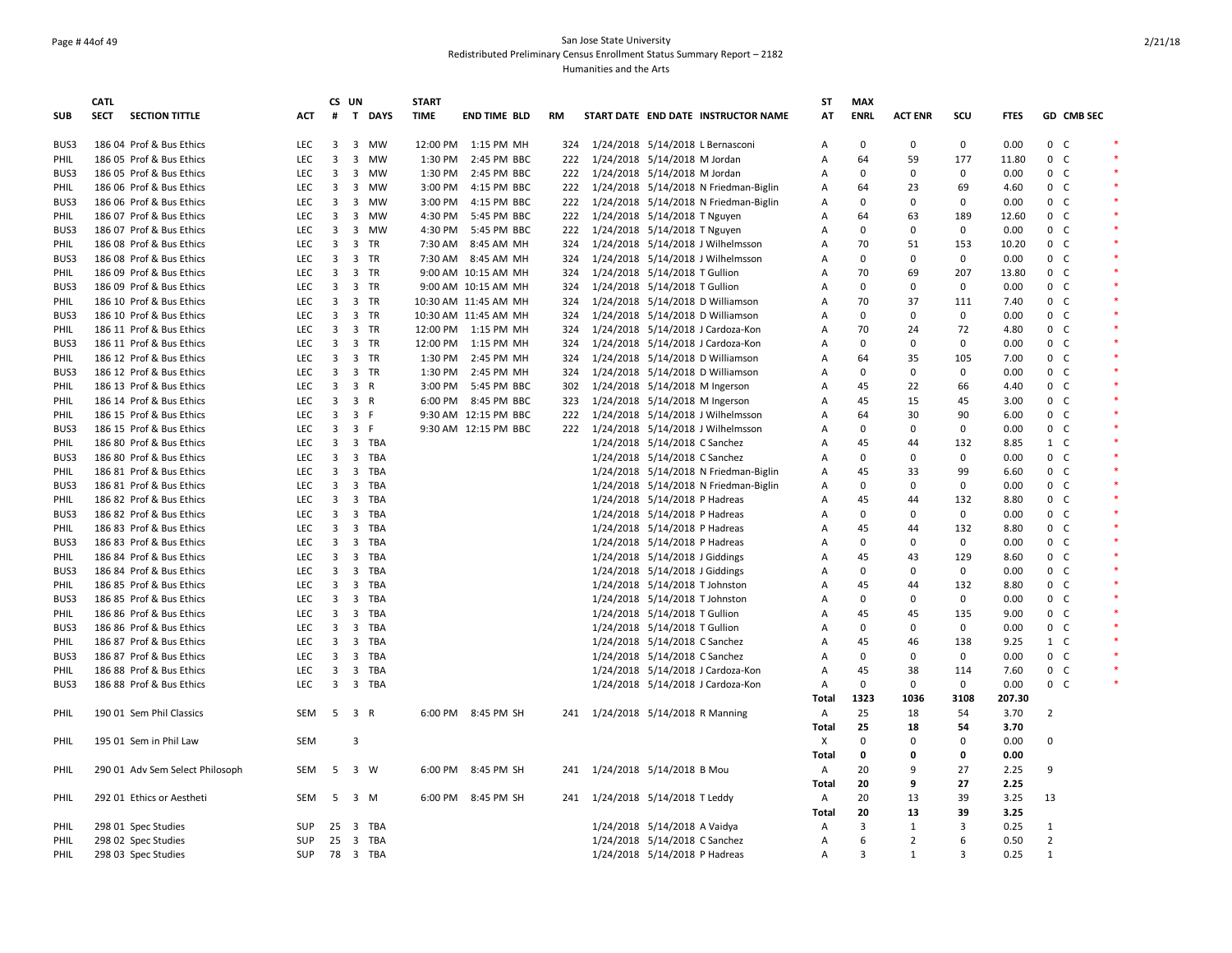# Page # 45of 49 San Jose State University Redistributed Preliminary Census Enrollment Status Summary Report – 2182 Humanities and the Arts

|            | <b>CATL</b> |                       |            | CS UN |             | <b>START</b> |                     |           |                                     |                         | MAX         |                |      |             |                   |
|------------|-------------|-----------------------|------------|-------|-------------|--------------|---------------------|-----------|-------------------------------------|-------------------------|-------------|----------------|------|-------------|-------------------|
| <b>SUB</b> | <b>SECT</b> | <b>SECTION TITTLE</b> | <b>ACT</b> |       | <b>DAYS</b> | TIME         | <b>END TIME BLD</b> | <b>RM</b> | START DATE END DATE INSTRUCTOR NAME | AT                      | <b>ENRL</b> | <b>ACT ENR</b> | scu  | <b>FTES</b> | <b>GD CMB SEC</b> |
| PHIL       |             | 298 04 Spec Studies   | <b>SUP</b> |       | 78 3 TBA    |              |                     |           | 1/24/2018 5/14/2018                 |                         |             | $\Omega$       | 0    | 0.00        |                   |
|            |             |                       |            |       |             |              |                     |           |                                     | Total                   | -17         | 4              | 12   | 1.00        |                   |
| PHIL       |             | 299 01 Masters Thesis | <b>SUP</b> | 25 3  | TBA         |              |                     |           | 1/24/2018 5/14/2018 D Susser        |                         |             |                |      | 0.25        |                   |
| PHIL       |             | 299 02 Masters Thesis | SUP        |       | 78 3 TBA    |              |                     |           | 1/24/2018 5/14/2018                 |                         |             | $\Omega$       | 0    | 0.00        |                   |
|            |             |                       |            |       |             |              |                     |           |                                     | Total                   | 10          |                |      | 0.25        |                   |
|            |             |                       |            |       |             |              |                     |           |                                     | <b>Philosophy Total</b> | 3809        | 2998           | 8994 | 601.95      |                   |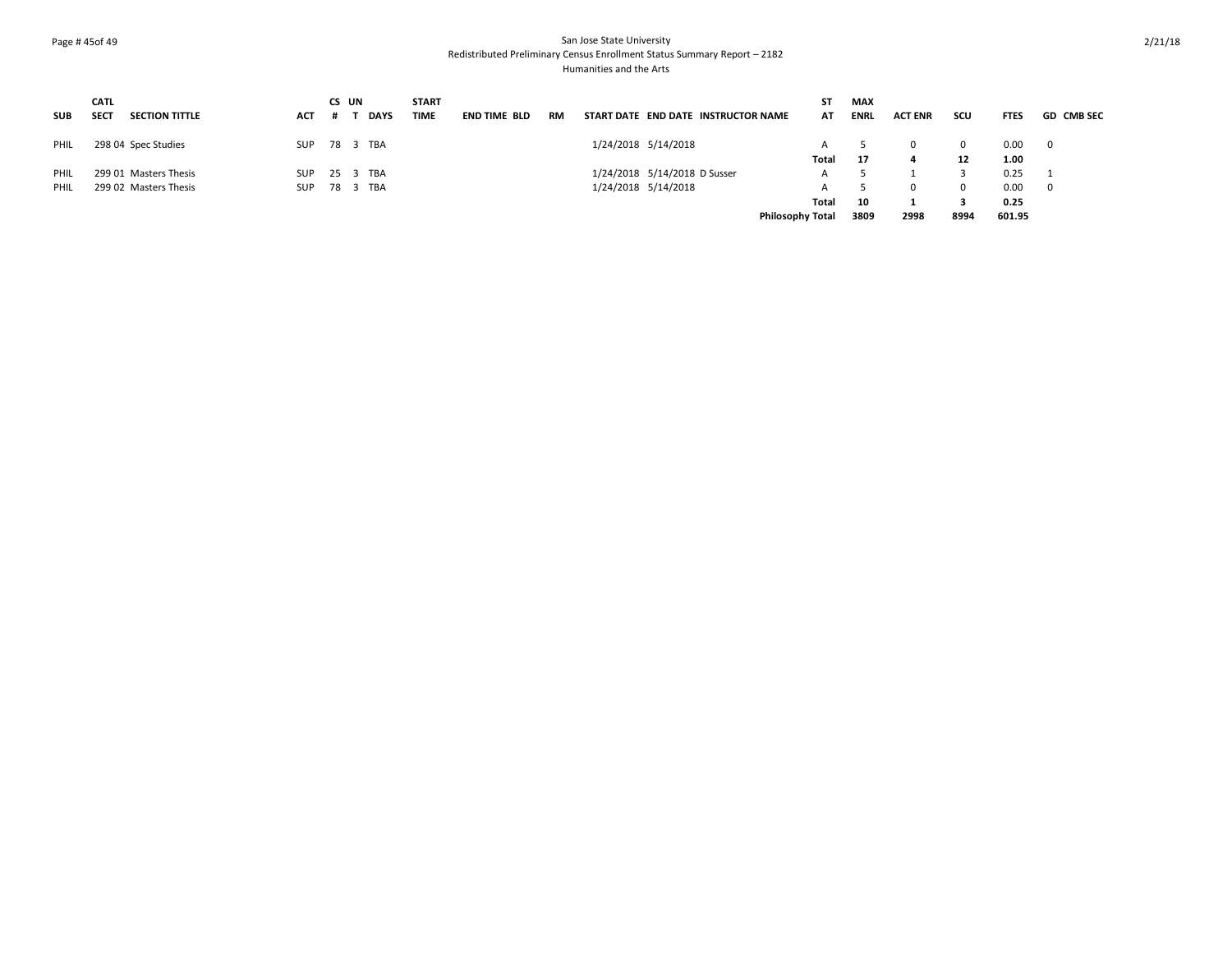### Page # 46of 49 San Jose State University Redistributed Preliminary Census Enrollment Status Summary Report – 2182 Humanities and the Arts

|             | <b>CATL</b> |                                          |            |                | CS UN          |           | <b>START</b> |                      |      |                                            | <b>ST</b>      | <b>MAX</b>  |                |                |               |                |  |
|-------------|-------------|------------------------------------------|------------|----------------|----------------|-----------|--------------|----------------------|------|--------------------------------------------|----------------|-------------|----------------|----------------|---------------|----------------|--|
| <b>SUB</b>  | <b>SECT</b> | <b>SECTION TITTLE</b>                    | <b>ACT</b> | #              |                | T DAYS    | <b>TIME</b>  | <b>END TIME BLD</b>  | RM   | START DATE END DATE INSTRUCTOR NAME        | AT             | <b>ENRL</b> | <b>ACT ENR</b> | SCU            | <b>FTES</b>   | GD CMB SEC     |  |
|             |             | <b>World Languages &amp; Literatures</b> |            |                |                |           |              |                      |      |                                            |                |             |                |                |               |                |  |
| <b>CHIN</b> |             | 1A 01 Elem Chinese                       | <b>LEC</b> | $\overline{2}$ |                | 4 TR      |              | 10:30 AM 12:10 PM CL | 206  | 1/24/2018 5/14/2018 C Peng                 | A              | 30          | 30             | 120            | 8.07          | $\mathbf{1}$   |  |
| <b>CHIN</b> |             | 1B 01 Elem Chinese                       | LEC        | $\overline{2}$ | $\overline{4}$ | <b>MW</b> |              | 1:30 PM 3:10 PM CL   | 218  |                                            | $\overline{A}$ | 30          | 30             | 120            | 8.00          | $\mathbf 0$    |  |
|             |             |                                          | LEC        | $\overline{2}$ | $\overline{4}$ | <b>MW</b> |              |                      |      | 1/24/2018 5/14/2018 C Peng                 |                | 30          |                | 72             |               | $\mathbf 1$    |  |
| <b>CHIN</b> |             | 1B 02 Elem Chinese                       |            |                |                |           |              | 9:00 AM 10:40 AM DMH | 226B | 1/24/2018 5/14/2018 C Peng                 | Α              |             | 18             | 312            | 4.87<br>20.93 |                |  |
|             |             |                                          |            |                | $\overline{a}$ |           |              |                      |      |                                            | Total          | 90          | 78             | $\mathbf 0$    |               |                |  |
| <b>CHIN</b> |             | 25B 01 Inter Chinese                     | LEC        |                |                |           |              |                      |      |                                            | Χ              | 0           | $\mathsf 0$    |                | 0.00          | 0              |  |
| <b>CHIN</b> |             | 25B 02 Inter Chinese                     | LEC        | $\overline{2}$ | $\overline{4}$ | TBA       |              |                      |      | 1/24/2018 5/14/2018 S Chuang               | $\mathsf{A}$   | 30          | 22             | 88             | 5.87          | $\mathbf 0$    |  |
|             |             |                                          |            |                |                |           |              |                      |      |                                            | <b>Total</b>   | 30          | 22             | 88             | 5.87          |                |  |
| <b>CHIN</b> |             | 101B 01 Advanced Chinese                 | LEC        |                | $\overline{4}$ |           |              |                      |      |                                            | X              | $\Omega$    | $\Omega$       | $\Omega$       | 0.00          | 0              |  |
|             |             |                                          |            |                |                |           |              |                      |      |                                            | Total          | $\Omega$    | 0              | O              | 0.00          |                |  |
| <b>CHIN</b> |             | 180 01 Indiv Studies                     | <b>SUP</b> |                |                | 78 1 TBA  |              |                      |      | 1/24/2018 5/14/2018 C Peng                 | $\mathsf{A}$   | 5           | 5              | 5              | 0.33          | 0              |  |
| <b>CHIN</b> |             | 180 02 Indiv Studies                     | SUP        | 78             |                | 3 TBA     |              |                      |      | 1/24/2018 5/14/2018 C Peng                 | $\overline{A}$ | 5           | 5              | 15             | 1.00          | $\mathbf 0$    |  |
| <b>CHIN</b> |             | 180 03 Indiv Studies                     | SUP        | 78             |                | 1 TBA     |              |                      |      | 1/24/2018 5/14/2018 C Peng                 | Α              | 5           | $\Omega$       | $\mathbf 0$    | 0.00          | 0              |  |
| <b>CHIN</b> |             | 180 04 Indiv Studies                     | SUP        |                |                | 78 3 TBA  |              |                      |      | 1/24/2018 5/14/2018 C Peng                 | Α              | 5           | 0              | $\mathbf 0$    | 0.00          | 0              |  |
|             |             |                                          |            |                |                |           |              |                      |      |                                            | <b>Total</b>   | 20          | 10             | 20             | 1.33          |                |  |
| <b>FLED</b> |             | 184Y 01Stdt Tchg II                      | <b>SUP</b> | 25             |                | 4 TBA     |              |                      |      | 1/24/2018 5/14/2018 A Jensen               | A              | 10          | $\overline{4}$ | 16             | 1.07          | $\mathbf 0$    |  |
|             |             |                                          |            |                |                |           |              |                      |      |                                            | Total          | 10          | 4              | 16             | 1.07          |                |  |
| <b>FLED</b> |             | 184Z 01 Stdt Tchg III                    | SUP        | 25             |                | 4 TBA     |              |                      |      | 1/24/2018 5/14/2018 A Jensen               | A              | 10          | 6              | 24             | 1.60          | 0              |  |
|             |             |                                          |            |                |                |           |              |                      |      |                                            | Total          | 10          | 6              | 24             | 1.60          |                |  |
| <b>FLED</b> |             | 285 01 Teaching Sem FL Ed                | SEM        | 6              | 1              | R         | 4:30 PM      | 6:30 PM CL           | 205  | 1/24/2018 5/14/2018 A Jensen               | A              | 10          | 6              | 6              | 0.40          | 0              |  |
|             |             |                                          |            |                |                |           |              |                      |      |                                            | <b>Total</b>   | 10          | 6              | 6              | 0.40          |                |  |
| <b>FORL</b> |             | 100W C Writing Workshop                  | SEM        | 4              |                | 3 M       | 5:30 PM      | 8:15 PM CL           | 206  | 1/24/2018 5/14/2018 A lacomini-Bernardi    | A              | 25          | 11             | 33             | 2.20          | 0              |  |
|             |             |                                          |            |                |                |           |              |                      |      |                                            | Total          | 25          | 11             | 33             | 2.20          |                |  |
| <b>FREN</b> |             | 1A 80 Elem French                        | <b>LEC</b> | 2              | $\overline{4}$ | TBA       |              |                      |      | 1/24/2018 5/14/2018 L Pilot-Darier-Baziere | $\overline{A}$ | 35          | 34             | 136            | 9.07          | 0              |  |
| <b>FREN</b> |             | 1A 99 Elem French                        | LEC        | $\overline{2}$ | $\overline{4}$ | TBA       |              |                      |      | 1/24/2018 5/14/2018 J Desalvo              | Α              | 35          | 34             | 136            | 9.07          | $\mathbf 0$    |  |
| <b>FREN</b> |             | 1B 01 Elem French                        | LEC        | $\overline{2}$ | $\overline{4}$ | TBA       |              |                      |      | 1/24/2018 5/14/2018 L Pilot-Darier-Baziere | Α              | 30          | 10             | 40             | 2.67          | 0              |  |
| <b>FREN</b> |             | 1B 99 Elem French                        | LEC        | 2              |                | 4 TBA     |              |                      |      | 1/24/2018 5/14/2018 F Herrmann             | Α              | 30          | 13             | 52             | 3.67          | 3              |  |
|             |             |                                          |            |                |                |           |              |                      |      |                                            | <b>Total</b>   | 130         | 91             | 364            | 24.47         |                |  |
| <b>FREN</b> |             | 25B 99 Inter Fren Writing                | LEC        |                | $\overline{4}$ |           |              |                      |      |                                            | X              | 0           | $\mathbf 0$    | $\mathbf 0$    | 0.00          | 0              |  |
|             |             |                                          |            |                |                |           |              |                      |      |                                            | Total          | 0           | 0              | 0              | 0.00          |                |  |
| FREN        |             | 101B 8(Adv Frn Writt Comm                | LEC        | $\overline{2}$ |                | 4 TBA     |              |                      |      | 1/24/2018 5/14/2018 J Desalvo              | A              | 25          | 24             | 96             | 6.53          | $\overline{2}$ |  |
|             |             |                                          |            |                |                |           |              |                      |      |                                            | Total          | 25          | 24             | 96             | 6.53          |                |  |
| <b>FREN</b> |             | 132 80 Fren for Careers                  | <b>SEM</b> |                | $\overline{4}$ |           |              |                      |      |                                            | X              | 0           | 0              | $\mathbf 0$    | 0.00          | 0              |  |
|             |             |                                          |            |                |                |           |              |                      |      |                                            | Total          | 0           | 0              | 0              | 0.00          |                |  |
| FREN        |             | 102B 9! Frncphone Lit & Cine             | SEM        | $\overline{4}$ |                | 3 TBA     |              |                      |      | 1/24/2018 5/14/2018 J Desalvo              | Α              | 30          | 11             | 33             | 2.35          | 3              |  |
|             |             |                                          |            |                |                |           |              |                      |      |                                            | Total          | 30          | 11             | 33             | 2.35          |                |  |
| <b>FREN</b> |             | 180 80 Indiv Studies                     | <b>SUP</b> | 78             |                | 3 TBA     |              |                      |      | 1/24/2018 5/14/2018 J Desalvo              | A              | 5           | $\overline{2}$ | 6              | 0.40          | 0              |  |
| <b>FREN</b> |             | 180 81 Indiv Studies                     | <b>SUP</b> | 78             |                | 1 TBA     |              |                      |      |                                            | $\overline{A}$ | 5           | 2              | $\overline{2}$ | 0.13          | 0              |  |
|             |             |                                          |            |                |                |           |              |                      |      | 1/24/2018 5/14/2018 J Desalvo              |                |             |                | 8              |               |                |  |
|             |             |                                          |            |                |                |           |              |                      |      |                                            | Total          | 10          | 4              |                | 0.53          |                |  |
| <b>GERM</b> |             | 1A 01 Elem Germ                          | SEM        | $\overline{4}$ | $\overline{4}$ | MW        |              | 6:00 PM 7:45 PM CL   | 218  | 1/24/2018 5/14/2018 A Morgenstern          | Α              | 30          | 16             | 64             | 4.27          | 0              |  |
| <b>GERM</b> |             | 1B 01 Elem Germ                          | <b>SEM</b> | 4              | 4              | <b>MW</b> |              | 8:00 AM 9:45 AM CL   | 206  | 1/24/2018 5/14/2018 L Chiriaeva            | A              | 25          | 18             | 72             | 4.80          | 0              |  |
| <b>GERM</b> |             | 1B 02 Elem Germ                          | <b>SEM</b> |                | $\overline{4}$ |           |              |                      |      |                                            | $\times$       | $\Omega$    | $\mathbf 0$    | $\mathbf 0$    | 0.00          | 0              |  |
| <b>GERM</b> |             | 1B 03 Elem Germ                          | <b>SEM</b> |                | $\overline{a}$ |           |              |                      |      |                                            | $\times$       | 0           | 0              | 0              | 0.00          | 0              |  |
|             |             |                                          |            |                |                |           |              |                      |      |                                            | <b>Total</b>   | 55          | 34             | 136            | 9.07          |                |  |
| <b>GERM</b> |             | 25B 01 Inter German                      | <b>SEM</b> | 4              |                | 5 MW      |              | 1:30 PM 3:40 PM SH   | 314  | 1/24/2018 5/14/2018 L Chiriaeva            | A              | 20          | 11             | 55             | 3.92          | 3              |  |
|             |             |                                          |            |                |                |           |              |                      |      |                                            | Total          | 20          | 11             | 55             | 3.92          |                |  |
| <b>HEBR</b> |             | 10B 01 Elementary Hebrew                 | <b>SEM</b> | $\overline{4}$ |                | 3 TR      |              | 10:30 AM 11:45 AM CL | 205  | 1/24/2018 5/14/2018 R Katzen               | $\overline{A}$ | 24          | 3              | 9              | 0.60          | 0 <sup>o</sup> |  |
| <b>JWSS</b> |             | 10B 01 Elementary Hebrew                 | <b>SEM</b> | 4              |                | 3 TR      |              | 10:30 AM 11:45 AM CL | 205  | 1/24/2018 5/14/2018 R Katzen               | Α              | $\mathbf 0$ | 0              | $\Omega$       | 0.00          | $0-$           |  |
| RELS        |             | 10B 01 Elementary Hebrew                 | <b>SEM</b> | $\overline{4}$ |                | 3 TR      |              | 10:30 AM 11:45 AM CL | 205  | 1/24/2018 5/14/2018 R Katzen               | $\mathsf{A}$   | 0           | $\Omega$       | $\Omega$       | 0.00          | 0 <sup>o</sup> |  |
|             |             |                                          |            |                |                |           |              |                      |      |                                            | <b>Total</b>   | 24          | $\mathbf{3}$   | q              | 0.60          |                |  |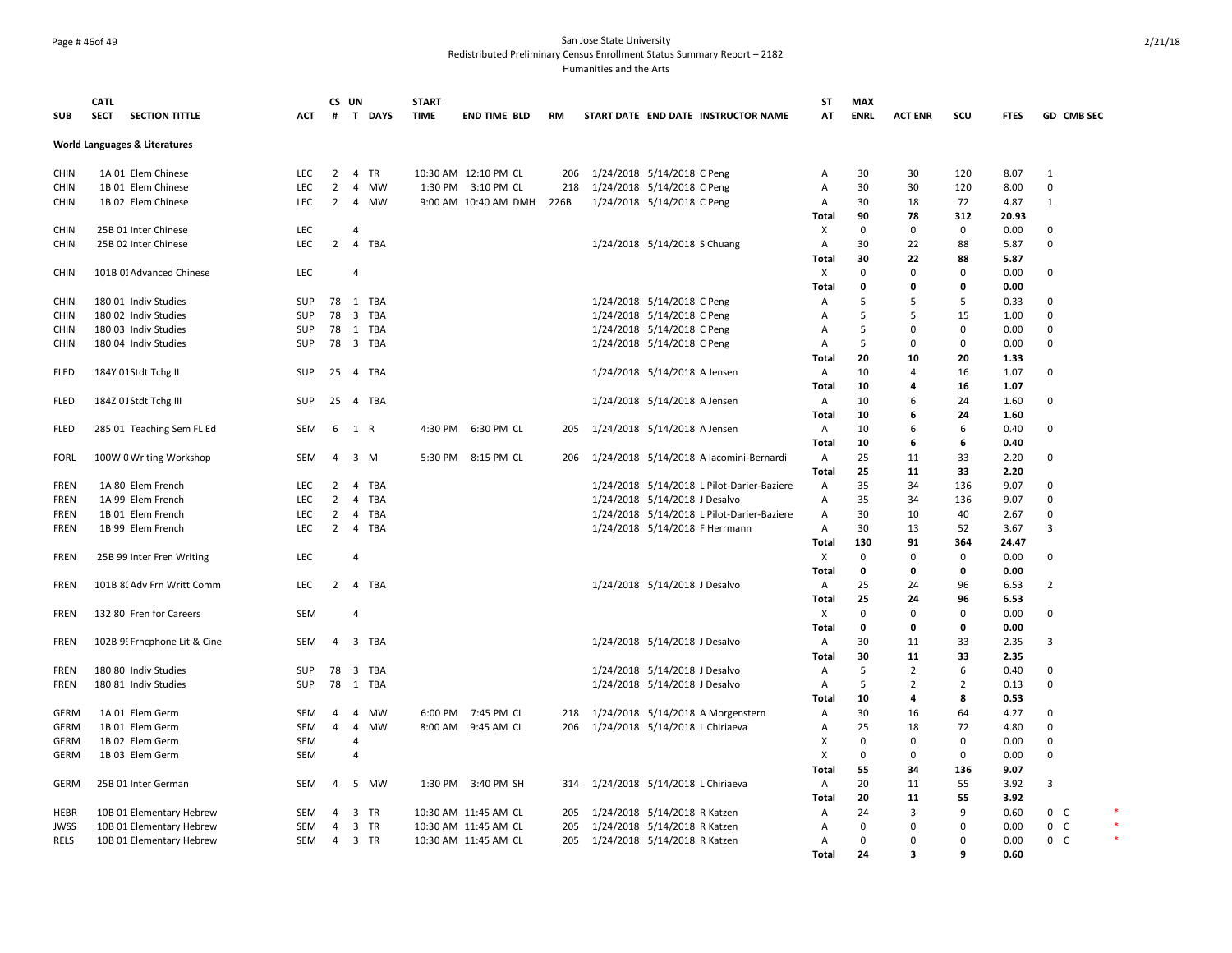### Page # 47of 49 San Jose State University Redistributed Preliminary Census Enrollment Status Summary Report – 2182 Humanities and the Arts

|             | <b>CATL</b>                              |            |                | CS UN          |             | <b>START</b> |                       |           |                                  |                                |                                                                           | <b>ST</b>      | <b>MAX</b>    |                |          |             |              |            |        |
|-------------|------------------------------------------|------------|----------------|----------------|-------------|--------------|-----------------------|-----------|----------------------------------|--------------------------------|---------------------------------------------------------------------------|----------------|---------------|----------------|----------|-------------|--------------|------------|--------|
| <b>SUB</b>  | <b>SECT</b><br><b>SECTION TITTLE</b>     | ACT        | #              |                | T DAYS      | <b>TIME</b>  | <b>END TIME BLD</b>   | <b>RM</b> |                                  |                                | START DATE END DATE INSTRUCTOR NAME                                       | AT             | <b>ENRL</b>   | <b>ACT ENR</b> | scu      | <b>FTES</b> |              | GD CMB SEC |        |
|             |                                          |            |                |                |             |              |                       |           |                                  |                                |                                                                           |                |               |                |          |             |              |            |        |
| <b>HEBR</b> | 15B 01 Inter Hebrew                      | SEM        | $\overline{4}$ |                | 3 TR        |              | 1:30 PM 2:45 PM CL    |           | 421 1/24/2018 5/14/2018 R Katzen |                                |                                                                           | Α              | 8<br>$\Omega$ | 1              | 3        | 0.20        | $0\quad C$   |            |        |
| JWSS        | 15B 01 Inter Hebrew                      | SEM        | $\overline{4}$ |                | 3 TR        | 1:30 PM      | 2:45 PM CL            | 421       | 1/24/2018 5/14/2018 R Katzen     |                                |                                                                           | Α              |               | $\Omega$       | 0        | 0.00        | $0\quad C$   |            | $\ast$ |
| <b>RELS</b> | 15B 01 Inter Hebrew                      | SEM        | $\overline{4}$ |                | 3 TR        | 1:30 PM      | 2:45 PM CL            | 421       |                                  | 1/24/2018 5/14/2018 R Katzen   |                                                                           | Α              | $\Omega$      | $\Omega$       | 0        | 0.00        | $0-$         |            |        |
|             |                                          |            |                |                |             |              |                       |           |                                  |                                |                                                                           | <b>Total</b>   | 8             | 1              | 3        | 0.20        |              |            |        |
| <b>HEBR</b> | 102B 01 Adv Hebrew                       | SEM        |                | 4              | 3 TR        | 3:00 PM      | 4:15 PM CL            | 421       |                                  | 1/24/2018 5/14/2018 R Katzen   |                                                                           | Α              | 8             | $\Omega$       | 0        | 0.00        | $0-$         |            | $\ast$ |
| <b>JWSS</b> | 102B 01 Adv Hebrew                       | <b>SEM</b> | $\overline{4}$ |                | 3 TR        | 3:00 PM      | 4:15 PM CL            |           | 421 1/24/2018 5/14/2018 R Katzen |                                |                                                                           | A              | $\Omega$      | $\Omega$       | $\Omega$ | 0.00        | $0\quad C$   |            |        |
| <b>RELS</b> | 102B 01 Adv Hebrew                       | <b>SEM</b> |                | $\overline{4}$ | 3 TR        | 3:00 PM      | 4:15 PM CL            |           | 421 1/24/2018 5/14/2018 R Katzen |                                |                                                                           | Α              | $\Omega$      | $\Omega$       | $\Omega$ | 0.00        | $0-$         |            |        |
|             |                                          |            |                |                |             |              |                       |           |                                  |                                |                                                                           | <b>Total</b>   | 8             | O              | 0        | 0.00        |              |            |        |
| HEBR        | 102X 01 Adv HEBR Indv Lrng               | ACT        |                |                | 13 1 TBA    |              |                       |           |                                  | 1/24/2018 5/14/2018 R Katzen   |                                                                           | Α              | 1             | $\Omega$       | 0        | 0.00        | 0            |            |        |
|             |                                          |            |                |                |             |              |                       |           |                                  |                                |                                                                           | Total          | 1             | O              | 0        | 0.00        |              |            |        |
| <b>ITAL</b> | 1B 01 Elem Italian                       | <b>SEM</b> |                | 5              |             |              |                       |           |                                  |                                |                                                                           | Х              | $\Omega$      | $\Omega$       | $\Omega$ | 0.00        | 0            |            |        |
|             |                                          |            |                |                |             |              |                       |           |                                  |                                |                                                                           | <b>Total</b>   | 0             | 0              | 0        | 0.00        |              |            |        |
| JPN         | 1A 01 Elem Japanese                      | <b>LEC</b> |                | $\mathbf{2}$   | 4 MTWR      |              | 12:00 PM 12:50 PM BBC | 203       |                                  | 1/24/2018 5/14/2018 Y Shimazu  |                                                                           | Α              | 30            | 28             | 112      | 7.47        | 0            |            |        |
| <b>JPN</b>  | 1A 02 Elem Japanese                      | <b>LEC</b> | 2              | $\overline{4}$ | <b>MTWR</b> |              | 1:30 PM 2:20 PM BBC   | 203       |                                  | 1/24/2018 5/14/2018 Y Shimazu  |                                                                           | Α              | 30            | 30             | 120      | 8.00        | 0            |            |        |
| <b>JPN</b>  | 1A 03 Elem Japanese                      | LEC        | 2              | $\overline{4}$ | MWF         |              | 10:30 AM 11:40 AM BBC | 120       |                                  | 1/24/2018 5/14/2018 M Iwata    |                                                                           | Α              | 30            | 30             | 120      | 8.00        | 0            |            |        |
| <b>JPN</b>  | 1A 04 Elem Japanese                      | LEC        | $\overline{2}$ | $\overline{4}$ | MWF         |              | 12:00 PM 1:10 PM BBC  | 205       |                                  | 1/24/2018 5/14/2018 M Loffgren |                                                                           | Α              | 30            | 27             | 108      | 7.20        | 0            |            |        |
| <b>JPN</b>  | 1B 01 Elem Japanese                      | LEC        | $\overline{2}$ | 4              | MTWR        |              | 10:30 AM 11:20 AM BBC | 203       |                                  | 1/24/2018 5/14/2018 S Inaba    |                                                                           | Α              | 30            | 24             | 96       | 6.40        | 0            |            |        |
| <b>JPN</b>  | 1B 02 Elem Japanese                      | LEC        | $\overline{2}$ | $\overline{4}$ | MWF         |              | 12:00 PM 1:10 PM CL   | 218       |                                  | 1/24/2018 5/14/2018 M Ishida   |                                                                           | Α              | 30            | 18             | 72       | 4.80        | 0            |            |        |
|             |                                          |            |                |                |             |              |                       |           |                                  |                                |                                                                           | <b>Total</b>   | 180           | 157            | 628      | 41.87       |              |            |        |
| <b>JPN</b>  | 25A 01 Interm Japanese                   | LEC        | $\overline{2}$ |                | 4 MWF       |              | 12:00 PM 1:10 PM BBC  | 120       |                                  | 1/24/2018 5/14/2018 M Iwata    |                                                                           | Α              | 30            | 25             | 100      | 6.67        | 0            |            |        |
| <b>JPN</b>  | 25B 01 Interm Japanese                   | LEC        | $\overline{2}$ | 4              | MWF         |              | 9:00 AM 10:10 AM BBC  | 120       |                                  | 1/24/2018 5/14/2018 M Loffgren |                                                                           | Α              | 30            | 23             | 92       | 6.13        | 0            |            |        |
|             |                                          |            |                |                |             |              |                       |           |                                  |                                |                                                                           | Total          | 60            | 48             | 192      | 12.80       |              |            |        |
| <b>JPN</b>  | 101B 01 Advanced Japanese                | SEM        | $\overline{4}$ | $\overline{4}$ | <b>MW</b>   |              | 8:30 AM 10:10 AM BBC  | 203       |                                  | 1/24/2018 5/14/2018 S Inaba    |                                                                           | Α              | 25            | 20             | 80       | 5.33        | $\Omega$     |            |        |
| <b>JPN</b>  | 101B 0. Advanced Japanese                | SEM        | $\overline{4}$ | $\overline{4}$ | <b>MWF</b>  |              | 10:30 AM 11:40 AM CL  | 205       |                                  | 1/24/2018 5/14/2018 M Ishida   |                                                                           | Α              | 24            | 15             | 60       | 4.00        | 0            |            |        |
|             |                                          |            |                |                |             |              |                       |           |                                  |                                |                                                                           | <b>Total</b>   | 49            | 35             | 140      | 9.33        |              |            |        |
| <b>JPN</b>  | 101C 01 Adv. Japanese Conv               | LEC        |                | $\overline{2}$ | 4 TR        |              | 3:00 PM 4:40 PM CL    | 206       |                                  | 1/24/2018 5/14/2018 Y Yanai    |                                                                           | Α              | 30            | 16             | 64       | 4.27        | 0            |            |        |
|             |                                          |            |                |                |             |              |                       |           |                                  |                                |                                                                           | <b>Total</b>   | 30            | 16             | 64       | 4.27        |              |            |        |
| <b>JPN</b>  | 102 01 Japanese Culture                  | SEM        |                | $\overline{4}$ | 3 TR        |              | 12:00 PM 1:15 PM BBC  | 120       |                                  | 1/24/2018 5/14/2018 M Ishida   |                                                                           | Α              | 20            | 17             | 51       | 3.40        | $\mathbf 0$  |            |        |
|             |                                          |            |                |                |             |              |                       |           |                                  |                                |                                                                           | Total          | 20            | 17             | 51       | 3.40        |              |            |        |
| <b>JPN</b>  | 103 01 Jpn Ideog-Callig                  | LEC        | 2              |                | 4 TBA       |              |                       |           | 1/24/2018 5/14/2018              |                                |                                                                           | Α              | 25            | 16             | 64       | 4.27        | 0            |            |        |
|             |                                          |            |                |                |             |              |                       |           |                                  |                                |                                                                           | <b>Total</b>   | 25            | 16             | 64       | 4.27        |              |            |        |
| JPN         | 110 01 Jpn Linguistics                   | LEC        | 2              | 4              | TBA         |              |                       |           | 1/24/2018 5/14/2018              |                                |                                                                           | Α              | 25            | 13             | 52       | 3.47        | $\mathbf 0$  |            |        |
|             |                                          |            |                |                |             |              |                       |           |                                  |                                |                                                                           | Total          | 25            | 13             | 52       | 3.47        |              |            |        |
| <b>PORT</b> | 1B 01 Elem Portuguese                    | <b>SEM</b> | 4              |                | 5 TBA       |              |                       |           |                                  |                                | 1/24/2018 5/14/2018 D Carvalho Pinheiro                                   | Α              | 30            | 11             | 55       | 3.67        | 0            |            |        |
|             |                                          |            |                |                |             |              |                       |           |                                  |                                |                                                                           | Total          | 30            | 11             | 55       | 3.67        |              |            |        |
| <b>PORT</b> | 1A 01 Elem Portuguese                    | SEM        |                |                | 4 5 TBA     |              |                       |           |                                  |                                | 1/24/2018 5/14/2018 A Dias Ferreira                                       | Α              | 30            | 14             | 70       | 4.67        | $\mathbf 0$  |            |        |
|             |                                          |            |                |                |             |              |                       |           |                                  |                                |                                                                           | Total          | 30            | 14             | 70       | 4.67        |              |            |        |
| <b>PORT</b> | 102B 8( Brazilian Culture                | <b>LEC</b> |                | $\overline{3}$ |             |              |                       |           |                                  |                                |                                                                           | Х              | $\Omega$      | 0              | $\Omega$ | 0.00        | 0            |            |        |
|             |                                          |            |                |                |             |              |                       |           |                                  |                                |                                                                           | Total          | $\Omega$      | $\Omega$       | 0        | 0.00        |              |            |        |
| <b>PORT</b> | 180 01 Indiv Studies                     | <b>SUP</b> | 78             |                | 3 TBA       |              |                       |           |                                  |                                | 1/24/2018 5/14/2018 D Carvalho Pinheiro                                   | Α              | 5             | 4              | 12       | 0.80        | 0            |            |        |
| <b>PORT</b> | 180 02 Indiv Studies                     | <b>SUP</b> | 78             |                | 3 TBA       |              |                       |           |                                  |                                | 1/24/2018 5/14/2018 D Carvalho Pinheiro                                   | Α              | 5             | 4              | 12       | 0.80        | 0            |            |        |
| <b>PORT</b> | 180 03 Indiv Studies                     | <b>SUP</b> | 78             |                | 3 TBA       |              |                       |           |                                  |                                | 1/24/2018 5/14/2018 D Carvalho Pinheiro                                   | Α              | 10            | 8              | 24       | 1.60        | $\mathbf 0$  |            |        |
|             |                                          |            |                |                |             |              |                       |           |                                  |                                |                                                                           | <b>Total</b>   | 20            | 16             | 48       | 3.20        |              |            |        |
| SPAN        | 1A 01 Elem Spanish                       | <b>LEC</b> | $\overline{2}$ | 4              | МW          |              | 8:30 AM 10:10 AM CL   | 205       |                                  |                                | 1/24/2018 5/14/2018 K Andrade Galvan                                      | Α              | 24            | 23             | 92       | 6.13        | 0            |            |        |
| SPAN        | 1A 02 Elem Spanish                       | <b>LEC</b> | $\overline{2}$ |                | 4 TR        |              | 3:00 PM 4:40 PM BBC   | 120       |                                  | 1/24/2018 5/14/2018 S Pacheco  |                                                                           | Α              | 30            | 25             | 100      | 6.67        | 0            |            |        |
| <b>SPAN</b> | 1A 03 Elem Spanish                       | <b>LEC</b> | $\overline{2}$ |                | 4 MW        |              | 3:00 PM 4:40 PM CL    | 205       |                                  | 1/24/2018 5/14/2018 L Flores   |                                                                           | $\overline{A}$ | 24            | 21             | 84       | 5.60        | 0            |            |        |
| SPAN        | 1A 04 Elem Spanish                       | LEC        | $\overline{2}$ |                | 4 TR        |              | 8:30 AM 10:10 AM CL   | 205       |                                  | 1/24/2018 5/14/2018 N Montes   |                                                                           | Α              | 24            | 24             | 96       | 6.40        | 0            |            |        |
| SPAN        | 1A 05 Elem Spanish                       | LEC        | $\overline{2}$ | 4              | TR          |              | 8:30 AM 10:10 AM ENG  | 232       |                                  | 1/24/2018 5/14/2018 C Wagner   |                                                                           | Α              | 30            | 29             | 116      | 7.73        | 0            |            |        |
| SPAN        | 1A 06 Elem Spanish                       | <b>LEC</b> | $\overline{2}$ |                | 4 MW        |              | 3:30 PM 5:10 PM CL    | 218       |                                  |                                | 1/24/2018 5/14/2018 N Pachón Velásquez                                    | Α              | 30            | 26             | 104      | 6.93        | 0            |            |        |
| <b>SPAN</b> |                                          | <b>LEC</b> | 2              |                | 4 MW        |              | 8:30 AM 10:10 AM CL   | 218       |                                  |                                |                                                                           | $\overline{A}$ | 30            | 15             | 60       | 4.00        | $\Omega$     |            |        |
| SPAN        | 1B 01 Elem Spanish<br>1B 02 Elem Spanish | LEC        | $\overline{2}$ |                | 4 MW        |              | 3:00 PM 4:40 PM BBC   | 203       |                                  |                                | 1/24/2018 5/14/2018 N Pachón Velásquez<br>1/24/2018 5/14/2018 V Fernández | Α              | 30            | 15             | 60       | 4.07        | $\mathbf{1}$ |            |        |
|             |                                          |            |                |                |             |              |                       |           |                                  |                                |                                                                           |                |               |                |          |             |              |            |        |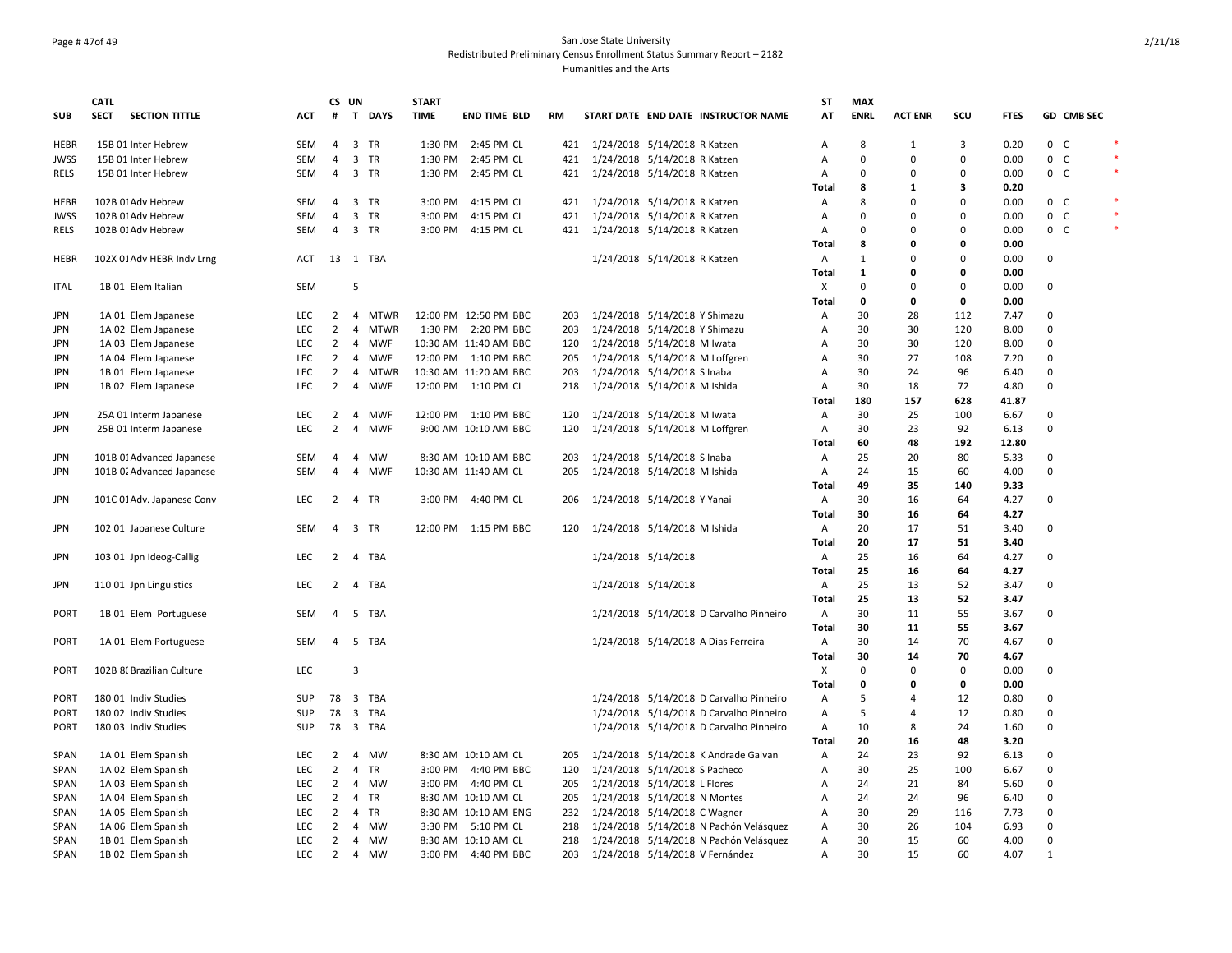### Page # 48of 49 San Jose State University Redistributed Preliminary Census Enrollment Status Summary Report – 2182 Humanities and the Arts

| <b>SUB</b><br><b>SPAN</b><br>SPAN<br><b>SPAN</b><br>SPAN | <b>SECTION TITTLE</b><br><b>SECT</b><br>1B 03 Elem Spanish<br>1B 04 Elem Spanish<br>4A 80 Basic Spanish I<br>4B 80 Basic Spanish II<br>25A 01 Inter Spanish<br>25A 02 Inter Spanish<br>25B 01 Inter Spanish<br>101A O: Advanced Spanish<br>101A O. Advanced Spanish<br>101B 01 Advanced Spanish | АСТ<br><b>LEC</b><br><b>LEC</b><br><b>LEC</b><br><b>LEC</b><br><b>LEC</b><br>LEC<br><b>LEC</b><br><b>SEM</b><br>SEM | #<br>$\overline{2}$<br>$\overline{2}$<br>2<br>2<br>2<br>$\overline{2}$<br>$\overline{2}$ | $\overline{4}$<br>$\overline{4}$<br>$\overline{4}$<br>$\overline{4}$<br>$\overline{4}$<br>4<br>4 | T DAYS<br><b>MW</b><br><b>TR</b><br><b>TBA</b><br><b>TBA</b><br>TR<br><b>MW</b><br>TR | <b>TIME</b><br>3:00 PM<br>3:30 PM<br>3:00 PM | <b>END TIME BLD</b><br>8:30 AM 10:10 AM HGH<br>4:40 PM BBC<br>5:10 PM CL | <b>RM</b><br>217<br>203 |                     | START DATE END DATE INSTRUCTOR NAME<br>1/24/2018 5/14/2018 H Kamimura<br>1/24/2018 5/14/2018 V Fernández<br>1/24/2018 5/14/2018 A Dias Ferreira<br>1/24/2018 5/14/2018 A Dias Ferreira | AT<br>Α<br>Α<br>Total<br>A<br>Total<br>A | <b>ENRL</b><br>30<br>30<br>282<br>30<br>30<br>30 | <b>ACT ENR</b><br>12<br>26<br>216<br>30<br>30<br>28 | scu<br>48<br>104<br>864<br>120<br>120<br>112 | <b>FTES</b><br>3.20<br>6.93<br>57.67<br>8.00<br>8.00<br>7.47 | GD CMB SEC<br>$\Omega$<br>$\Omega$<br>$\Omega$<br>$\Omega$ |
|----------------------------------------------------------|-------------------------------------------------------------------------------------------------------------------------------------------------------------------------------------------------------------------------------------------------------------------------------------------------|---------------------------------------------------------------------------------------------------------------------|------------------------------------------------------------------------------------------|--------------------------------------------------------------------------------------------------|---------------------------------------------------------------------------------------|----------------------------------------------|--------------------------------------------------------------------------|-------------------------|---------------------|----------------------------------------------------------------------------------------------------------------------------------------------------------------------------------------|------------------------------------------|--------------------------------------------------|-----------------------------------------------------|----------------------------------------------|--------------------------------------------------------------|------------------------------------------------------------|
|                                                          |                                                                                                                                                                                                                                                                                                 |                                                                                                                     |                                                                                          |                                                                                                  |                                                                                       |                                              |                                                                          |                         |                     |                                                                                                                                                                                        |                                          |                                                  |                                                     |                                              |                                                              |                                                            |
|                                                          |                                                                                                                                                                                                                                                                                                 |                                                                                                                     |                                                                                          |                                                                                                  |                                                                                       |                                              |                                                                          |                         |                     |                                                                                                                                                                                        |                                          |                                                  |                                                     |                                              |                                                              |                                                            |
|                                                          |                                                                                                                                                                                                                                                                                                 |                                                                                                                     |                                                                                          |                                                                                                  |                                                                                       |                                              |                                                                          |                         |                     |                                                                                                                                                                                        |                                          |                                                  |                                                     |                                              |                                                              |                                                            |
|                                                          |                                                                                                                                                                                                                                                                                                 |                                                                                                                     |                                                                                          |                                                                                                  |                                                                                       |                                              |                                                                          |                         |                     |                                                                                                                                                                                        |                                          |                                                  |                                                     |                                              |                                                              |                                                            |
|                                                          |                                                                                                                                                                                                                                                                                                 |                                                                                                                     |                                                                                          |                                                                                                  |                                                                                       |                                              |                                                                          |                         |                     |                                                                                                                                                                                        |                                          |                                                  |                                                     |                                              |                                                              |                                                            |
|                                                          |                                                                                                                                                                                                                                                                                                 |                                                                                                                     |                                                                                          |                                                                                                  |                                                                                       |                                              |                                                                          |                         |                     |                                                                                                                                                                                        |                                          |                                                  |                                                     |                                              |                                                              |                                                            |
|                                                          |                                                                                                                                                                                                                                                                                                 |                                                                                                                     |                                                                                          |                                                                                                  |                                                                                       |                                              |                                                                          |                         |                     |                                                                                                                                                                                        |                                          |                                                  |                                                     |                                              |                                                              |                                                            |
|                                                          |                                                                                                                                                                                                                                                                                                 |                                                                                                                     |                                                                                          |                                                                                                  |                                                                                       |                                              |                                                                          |                         |                     |                                                                                                                                                                                        | <b>Total</b>                             | 30                                               | 28                                                  | 112                                          | 7.47                                                         |                                                            |
| <b>SPAN</b>                                              |                                                                                                                                                                                                                                                                                                 |                                                                                                                     |                                                                                          |                                                                                                  |                                                                                       |                                              |                                                                          | 218                     |                     | 1/24/2018 5/14/2018 A lacomini-Bernardi                                                                                                                                                | Α                                        | 30                                               | 17                                                  | 68                                           | 4.53                                                         | 0                                                          |
| <b>SPAN</b>                                              |                                                                                                                                                                                                                                                                                                 |                                                                                                                     |                                                                                          |                                                                                                  |                                                                                       |                                              | 4:40 PM BBC                                                              | 120                     | 1/24/2018           | 5/14/2018 J Sempere-Martinez                                                                                                                                                           | Α                                        | 32                                               | 20                                                  | 80                                           | 5.33                                                         | 0                                                          |
| SPAN                                                     |                                                                                                                                                                                                                                                                                                 |                                                                                                                     |                                                                                          |                                                                                                  |                                                                                       |                                              | 1:30 PM 3:10 PM CL                                                       | 218                     |                     | 1/24/2018 5/14/2018 A Campos Albarran                                                                                                                                                  | Α                                        | 32                                               | 22                                                  | 88                                           | 5.87                                                         | 0                                                          |
|                                                          |                                                                                                                                                                                                                                                                                                 |                                                                                                                     |                                                                                          |                                                                                                  |                                                                                       |                                              |                                                                          |                         |                     |                                                                                                                                                                                        | Total                                    | 94                                               | 59                                                  | 236                                          | 15.73                                                        |                                                            |
| SPAN                                                     |                                                                                                                                                                                                                                                                                                 |                                                                                                                     |                                                                                          | $\overline{4}$                                                                                   |                                                                                       |                                              |                                                                          |                         |                     |                                                                                                                                                                                        | х                                        | 0                                                | 0                                                   | 0                                            | 0.00                                                         | 0                                                          |
| SPAN                                                     |                                                                                                                                                                                                                                                                                                 |                                                                                                                     | 4                                                                                        | 4                                                                                                | <b>TBA</b>                                                                            |                                              |                                                                          |                         |                     | 1/24/2018 5/14/2018 T Estrabao                                                                                                                                                         | Α                                        | 30                                               | 26                                                  | 104                                          | 6.93                                                         | 0                                                          |
| <b>SPAN</b>                                              |                                                                                                                                                                                                                                                                                                 | <b>SEM</b>                                                                                                          | 4                                                                                        | $\overline{4}$                                                                                   | <b>TR</b>                                                                             |                                              | 4:30 PM 6:10 PM SH                                                       | 240                     |                     | 1/24/2018 5/14/2018 T Estrabao                                                                                                                                                         | A                                        | 35                                               | 18                                                  | 72                                           | 4.87                                                         | $\mathbf{1}$                                               |
|                                                          |                                                                                                                                                                                                                                                                                                 |                                                                                                                     |                                                                                          |                                                                                                  |                                                                                       |                                              |                                                                          |                         |                     |                                                                                                                                                                                        | Total                                    | 65                                               | 44                                                  | 176                                          | 11.80                                                        |                                                            |
| <b>SPAN</b>                                              | 102A 0: Spanish Culture                                                                                                                                                                                                                                                                         | <b>LEC</b>                                                                                                          |                                                                                          | $\overline{a}$                                                                                   |                                                                                       |                                              |                                                                          |                         |                     |                                                                                                                                                                                        | x                                        | $\mathbf 0$                                      | $\Omega$                                            | $\mathbf 0$                                  | 0.00                                                         | 0                                                          |
| SPAN                                                     | 102A 0. Spanish Culture                                                                                                                                                                                                                                                                         | <b>LEC</b>                                                                                                          | $\overline{2}$                                                                           | $\overline{4}$                                                                                   | <b>TBA</b>                                                                            |                                              |                                                                          |                         | 1/24/2018 5/14/2018 |                                                                                                                                                                                        | A                                        | 35                                               | 18                                                  | 72                                           | 4.93                                                         | $\overline{2}$                                             |
|                                                          |                                                                                                                                                                                                                                                                                                 |                                                                                                                     |                                                                                          |                                                                                                  |                                                                                       |                                              |                                                                          |                         |                     |                                                                                                                                                                                        | <b>Total</b>                             | 35                                               | 18                                                  | 72                                           | 4.93                                                         |                                                            |
| SPAN                                                     | 102B 01 Hisp Amer Culture                                                                                                                                                                                                                                                                       | <b>SEM</b>                                                                                                          | 4                                                                                        | $\overline{3}$                                                                                   | TR                                                                                    |                                              | 9:00 AM 10:15 AM CL                                                      | 218                     |                     | 1/24/2018 5/14/2018 T Estrabao                                                                                                                                                         | Α                                        | 30                                               | 23                                                  | 69                                           | 4.60                                                         | $\Omega$<br>$\Omega$                                       |
| SPAN                                                     | 102B 0. Hisp Amer Culture                                                                                                                                                                                                                                                                       | <b>SEM</b>                                                                                                          | $\overline{4}$<br>$\overline{4}$                                                         | $\overline{3}$                                                                                   | <b>TR</b>                                                                             |                                              | 10:30 AM 11:45 AM CL                                                     | 218                     |                     | 1/24/2018 5/14/2018 A Campos Albarran                                                                                                                                                  | Α                                        | 30                                               | 24<br>17                                            | 72<br>51                                     | 4.80                                                         | $\Omega$                                                   |
| SPAN                                                     | 102B 0: Hisp Amer Culture                                                                                                                                                                                                                                                                       | <b>SEM</b>                                                                                                          |                                                                                          | 3                                                                                                | MW                                                                                    |                                              | 9:00 AM 10:15 AM HGH                                                     | 124                     |                     | 1/24/2018 5/14/2018 A lacomini-Bernardi                                                                                                                                                | Α                                        | 30                                               |                                                     | 192                                          | 3.40                                                         |                                                            |
|                                                          |                                                                                                                                                                                                                                                                                                 |                                                                                                                     | 2                                                                                        | $\overline{4}$                                                                                   | W                                                                                     |                                              | 6:00 PM 8:45 PM CL                                                       | 205                     |                     |                                                                                                                                                                                        | Total                                    | 90<br>24                                         | 64<br>23                                            | 92                                           | 12.80<br>6.33                                                | 3                                                          |
| SPAN                                                     | 105 01 Spanish Phonology                                                                                                                                                                                                                                                                        | LEC                                                                                                                 |                                                                                          |                                                                                                  |                                                                                       |                                              |                                                                          |                         |                     | 1/24/2018 5/14/2018 J Sempere-Martinez                                                                                                                                                 | Α<br>Total                               | 24                                               | 23                                                  | 92                                           | 6.33                                                         |                                                            |
| SPAN                                                     | 111 01 Adv Spanish Conver                                                                                                                                                                                                                                                                       | <b>LEC</b>                                                                                                          | $\overline{2}$                                                                           | 4                                                                                                | <b>TBA</b>                                                                            |                                              |                                                                          |                         |                     | 1/24/2018 5/14/2018 F De La Calle                                                                                                                                                      | Α                                        | 32                                               | 18                                                  | 72                                           | 4.93                                                         | $\overline{2}$                                             |
|                                                          |                                                                                                                                                                                                                                                                                                 |                                                                                                                     |                                                                                          |                                                                                                  |                                                                                       |                                              |                                                                          |                         |                     |                                                                                                                                                                                        | Total                                    | 32                                               | 18                                                  | 72                                           | 4.93                                                         |                                                            |
| SPAN                                                     | 115 01 Intro Lit Studies                                                                                                                                                                                                                                                                        | LEC.                                                                                                                | 2                                                                                        | $\overline{4}$                                                                                   | <b>TR</b>                                                                             |                                              | 12:00 PM 1:15 PM CL                                                      | 205                     |                     | 1/24/2018 5/14/2018 R Ramirez                                                                                                                                                          | Α                                        | 24                                               | 14                                                  | 56                                           | 3.73                                                         | 0                                                          |
|                                                          |                                                                                                                                                                                                                                                                                                 |                                                                                                                     |                                                                                          |                                                                                                  |                                                                                       |                                              |                                                                          |                         |                     |                                                                                                                                                                                        | Total                                    | 24                                               | 14                                                  | 56                                           | 3.73                                                         |                                                            |
| SPAN                                                     | 120B 01 Spanish Literature II                                                                                                                                                                                                                                                                   | <b>LEC</b>                                                                                                          |                                                                                          | $\overline{a}$                                                                                   |                                                                                       |                                              |                                                                          |                         |                     |                                                                                                                                                                                        | Χ                                        | 0                                                | $\Omega$                                            | 0                                            | 0.00                                                         | 0                                                          |
|                                                          |                                                                                                                                                                                                                                                                                                 |                                                                                                                     |                                                                                          |                                                                                                  |                                                                                       |                                              |                                                                          |                         |                     |                                                                                                                                                                                        | Total                                    | 0                                                | n                                                   | 0                                            | 0.00                                                         |                                                            |
| SPAN                                                     | 132 01 Span for Careers                                                                                                                                                                                                                                                                         | <b>LEC</b>                                                                                                          |                                                                                          | $\overline{4}$                                                                                   |                                                                                       |                                              |                                                                          |                         |                     |                                                                                                                                                                                        | X                                        | 0                                                | $\Omega$                                            | $\mathbf 0$                                  | 0.00                                                         | $\Omega$                                                   |
|                                                          |                                                                                                                                                                                                                                                                                                 |                                                                                                                     |                                                                                          |                                                                                                  |                                                                                       |                                              |                                                                          |                         |                     |                                                                                                                                                                                        | <b>Total</b>                             | 0                                                | n                                                   | $\mathbf 0$                                  | 0.00                                                         |                                                            |
| <b>SPAN</b>                                              | 140B 01 Spanish American Literature II                                                                                                                                                                                                                                                          | <b>LEC</b>                                                                                                          | $\overline{2}$                                                                           |                                                                                                  | 4 TBA                                                                                 |                                              |                                                                          |                         | 1/24/2018 5/14/2018 |                                                                                                                                                                                        | Α                                        | 30                                               | 9                                                   | 36                                           | 2.40                                                         | $\Omega$                                                   |
|                                                          |                                                                                                                                                                                                                                                                                                 |                                                                                                                     |                                                                                          |                                                                                                  |                                                                                       |                                              |                                                                          |                         |                     |                                                                                                                                                                                        | Total                                    | 30                                               | 9                                                   | 36                                           | 2.40                                                         |                                                            |
| <b>SPAN</b>                                              | 160C 01 Hispanic Literature                                                                                                                                                                                                                                                                     | <b>LEC</b>                                                                                                          | $\overline{2}$                                                                           | 4 W                                                                                              |                                                                                       |                                              | 3:00 PM 5:45 PM CL                                                       | 206                     |                     | 1/24/2018 5/14/2018 C Samuelson                                                                                                                                                        | Α                                        | 30                                               | 13                                                  | 52                                           | 3.73                                                         | $\overline{4}$                                             |
|                                                          |                                                                                                                                                                                                                                                                                                 |                                                                                                                     |                                                                                          |                                                                                                  |                                                                                       |                                              |                                                                          |                         |                     |                                                                                                                                                                                        | Total                                    | 30                                               | 13                                                  | 52                                           | 3.73                                                         |                                                            |
| SPAN                                                     | 202 01 Sem Hisp Civ Cult                                                                                                                                                                                                                                                                        | <b>SEM</b>                                                                                                          | -5                                                                                       | 3 T                                                                                              |                                                                                       | 6:00 PM                                      | 8:45 PM CL                                                               | 205                     |                     | 1/24/2018 5/14/2018 R Ramirez                                                                                                                                                          | Α                                        | 22                                               | 20                                                  | 60                                           | 5.00                                                         | 20                                                         |
|                                                          |                                                                                                                                                                                                                                                                                                 |                                                                                                                     |                                                                                          |                                                                                                  |                                                                                       |                                              |                                                                          |                         |                     |                                                                                                                                                                                        | Total                                    | 22                                               | 20                                                  | 60                                           | 5.00                                                         |                                                            |
| SPAN                                                     | 210 01 Old Spanish                                                                                                                                                                                                                                                                              | SEM                                                                                                                 | 5                                                                                        | 3 M                                                                                              |                                                                                       |                                              | 6:00 PM 8:45 PM CL                                                       | 205                     |                     | 1/24/2018 5/14/2018 J Sempere-Martinez                                                                                                                                                 | Α                                        | 15                                               | 15                                                  | 45                                           | 3.75                                                         | 15                                                         |
|                                                          |                                                                                                                                                                                                                                                                                                 |                                                                                                                     |                                                                                          |                                                                                                  |                                                                                       |                                              |                                                                          |                         |                     |                                                                                                                                                                                        | Total                                    | 15                                               | 15                                                  | 45                                           | 3.75                                                         |                                                            |
| SPAN                                                     | 298 01 Special Study                                                                                                                                                                                                                                                                            | <b>SUP</b>                                                                                                          | 25                                                                                       | 1                                                                                                | TBA                                                                                   |                                              |                                                                          |                         |                     | 1/24/2018 5/14/2018 V Fernández                                                                                                                                                        | Α                                        | $\overline{7}$                                   | $\overline{7}$                                      | $\overline{7}$                               | 0.58                                                         | 7                                                          |
| SPAN                                                     | 298 02 Special Study                                                                                                                                                                                                                                                                            | <b>SUP</b>                                                                                                          | 78                                                                                       |                                                                                                  | 1 TBA                                                                                 |                                              |                                                                          |                         |                     | 1/24/2018 5/14/2018 C Bacich                                                                                                                                                           | Α                                        | 10                                               | 6                                                   | 6                                            | 0.50                                                         | 6                                                          |
|                                                          |                                                                                                                                                                                                                                                                                                 |                                                                                                                     |                                                                                          |                                                                                                  |                                                                                       |                                              |                                                                          |                         |                     |                                                                                                                                                                                        | Total                                    | 17                                               | 13                                                  | 13                                           | 1.08                                                         |                                                            |
| <b>VIET</b>                                              | 1B 01 Elem Vietnamese                                                                                                                                                                                                                                                                           | <b>SEM</b>                                                                                                          | 4                                                                                        | 3 <sub>T</sub>                                                                                   |                                                                                       |                                              | 3:00 PM 5:45 PM CL                                                       | 205                     |                     | 1/24/2018 5/14/2018 H Le                                                                                                                                                               | Α                                        | 24                                               | 14                                                  | 42                                           | 2.80                                                         | 0                                                          |
|                                                          |                                                                                                                                                                                                                                                                                                 |                                                                                                                     |                                                                                          |                                                                                                  |                                                                                       |                                              |                                                                          |                         |                     |                                                                                                                                                                                        | Total                                    | 24                                               | 14                                                  | 42                                           | 2.80                                                         |                                                            |
|                                                          |                                                                                                                                                                                                                                                                                                 |                                                                                                                     |                                                                                          |                                                                                                  |                                                                                       |                                              |                                                                          |                         |                     | World Languages & Literatures Total                                                                                                                                                    |                                          | 1819                                             | 1257                                                | 4807                                         | 324.17                                                       |                                                            |